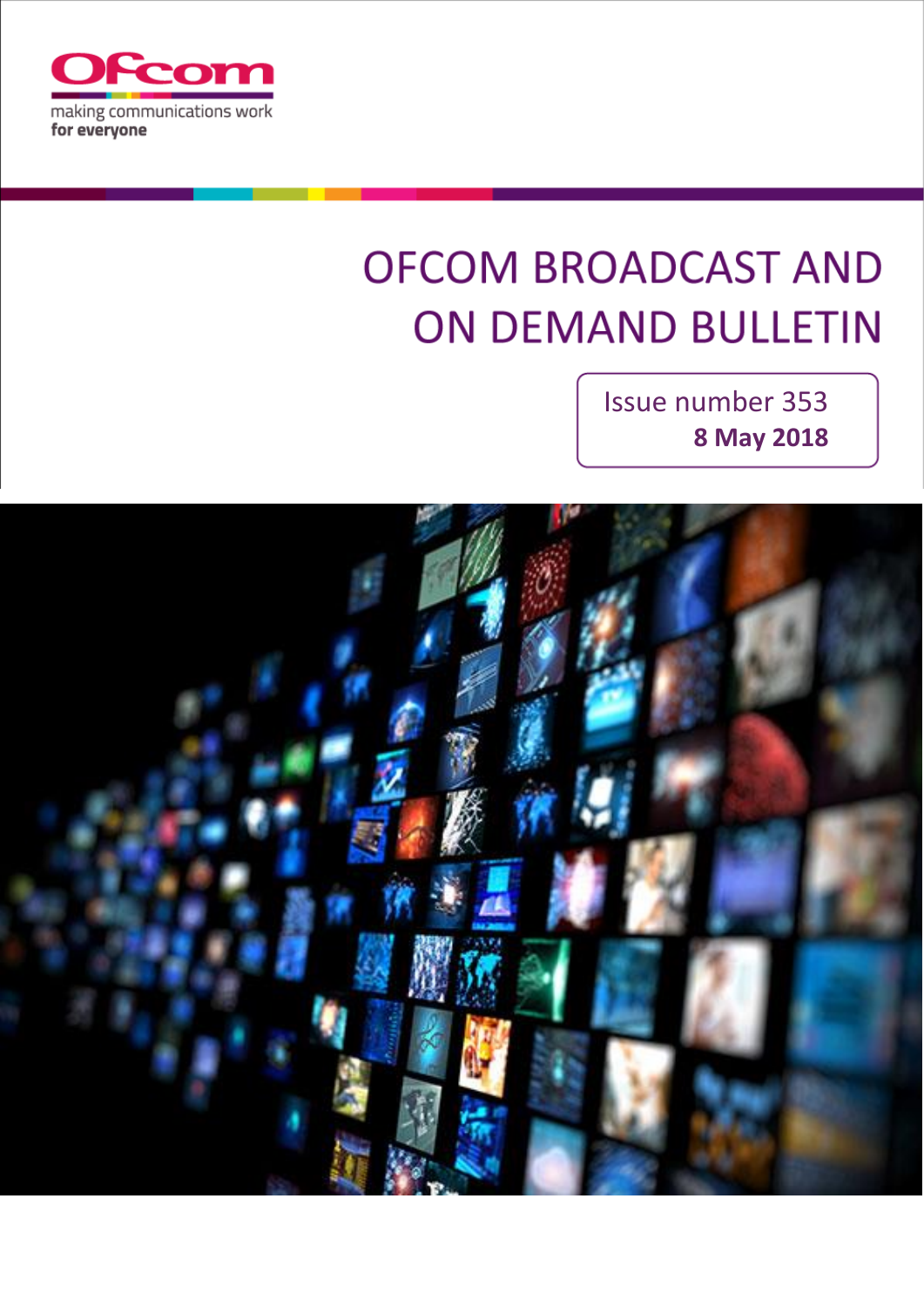# **Contents**

| Introduction                                                                                                                         | 3  |
|--------------------------------------------------------------------------------------------------------------------------------------|----|
| <b>Note to Broadcasters</b>                                                                                                          |    |
| The scheduling of advertising breaks during coverage of formal Royal ceremonies                                                      | 5  |
| <b>Broadcast Standards cases</b>                                                                                                     |    |
| In Breach/Not in Breach                                                                                                              |    |
| Free Speech<br>Al Hiwar, 21 July 2017, 16:00                                                                                         | 6  |
| <b>Broadcast Fairness and Privacy cases</b>                                                                                          |    |
| <b>Not Upheld</b>                                                                                                                    |    |
| Complaint by Angus Energy PLC, made on its behalf by Schillings International LLP<br>BBC London News, BBC 1, 9 March 2017            | 15 |
| Complaint by Mr Gary Manning, made on his own behalf<br>and on behalf of TV Aerial Company Limited<br>Watchdog, BBC 1, 2 August 2017 | 29 |
| Complaint by Mr Altaf Hussain, made on his behalf by Mr Adil Ghaffar<br>Jirga with Saleem Safi, Geo TV, 15 April 2017                | 55 |
| <b>Tables of cases</b>                                                                                                               |    |
| Investigations Not in Breach                                                                                                         | 66 |
| Complaints assessed, not investigated                                                                                                | 67 |
| Complaints outside of remit                                                                                                          | 75 |
| <b>BBC First</b>                                                                                                                     | 76 |
| <b>Investigations List</b>                                                                                                           | 78 |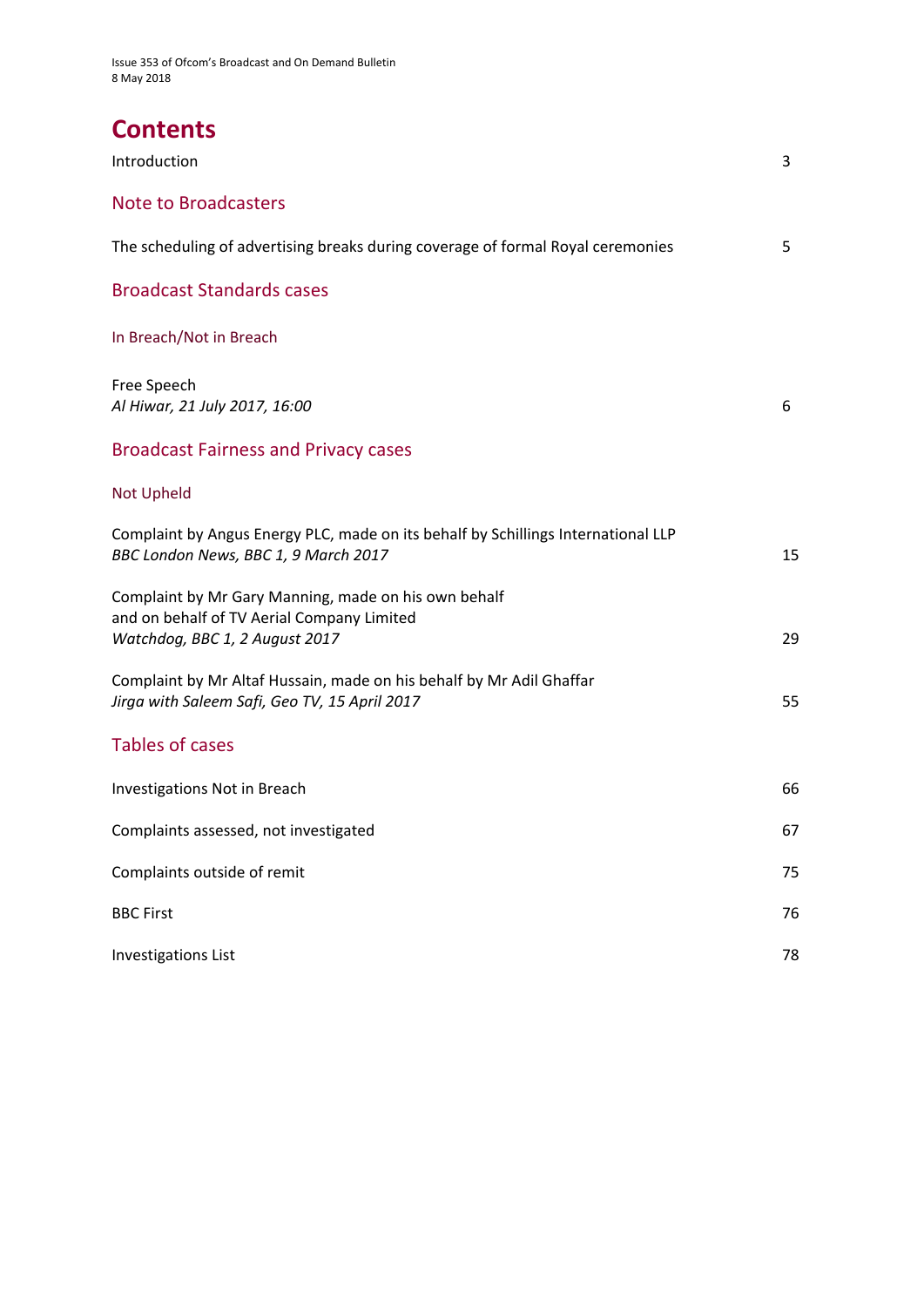# **Introduction**

Under the Communications Act 2003 ("the Act"), Ofcom has a duty to set standards for broadcast content to secure the standards objectives<sup>1</sup>. Ofcom also has a duty to ensure that On Demand Programme Services ("ODPS") comply with certain standards requirements set out in the  $Act^2$ .

Ofcom reflects these requirements in its codes and rules. The Broadcast and On Demand Bulletin reports on the outcome of Ofcom's investigations into alleged breaches of its codes and rules, as well as conditions with which broadcasters licensed by Ofcom are required to comply. The codes and rules include:

- a) [Ofcom's Broadcasting Code](http://stakeholders.ofcom.org.uk/broadcasting/broadcast-codes/broadcast-code/) ("the Code") for content broadcast on television and radio services licensed by Ofcom, and for content on the BBC's licence fee funded television, radio and on demand services.
- b) the [Code on the Scheduling of Television Advertising](https://www.ofcom.org.uk/__data/assets/pdf_file/0014/32162/costa-april-2016.pdf) ("COSTA"), containing rules on how much advertising and teleshopping may be scheduled on commercial television, how many breaks are allowed and when they may be taken.
- c) certain sections of th[e BCAP Code: the UK Code of Broadcast Advertising,](https://www.cap.org.uk/Advertising-Codes/Broadcast.aspx) for which Ofcom retains regulatory responsibility for television and radio services. These include:
	- the prohibition on 'political' advertising;
	- 'participation TV' advertising, e.g. long-form advertising predicated on premium rate telephone services – notably chat (including 'adult' chat), 'psychic' readings and dedicated quiz TV (Call TV quiz services); and
	- gambling, dating and 'message board' material where these are broadcast as advertising<sup>3</sup>.
- d) other conditions with which Ofcom licensed services must comply, such as requirements to pay fees and submit information required for Ofcom to carry out its statutory duties. Further information can be found on Ofcom's website for [television](http://licensing.ofcom.org.uk/tv-broadcast-licences/) and [radio](http://licensing.ofcom.org.uk/radio-broadcast-licensing/) licences.
- e) Ofcom's [Statutory Rules and Non-Binding Guidance for](http://stakeholders.ofcom.org.uk/binaries/broadcast/on-demand/rules-guidance/rules_and_guidance.pdf) Providers of On-Demand [Programme Services](http://stakeholders.ofcom.org.uk/binaries/broadcast/on-demand/rules-guidance/rules_and_guidance.pdf) for editorial content on ODPS (apart from BBC ODPS). Ofcom considers sanctions for advertising content on ODPS referred to it by the Advertising Standards Authority ("ASA"), the co-regulator of ODPS for advertising, or may do so as a concurrent regulator.

[Other codes and requirements](http://stakeholders.ofcom.org.uk/broadcasting/broadcast-codes/) may also apply to broadcasters, depending on their circumstances. These include the requirements in the BBC Agreement, the Code on Television Access Services (which sets out how much subtitling, signing and audio description relevant licensees must provide), the Code on Electronic Programme Guides, the Code on Listed Events, and the Cross Promotion Code.

1

<sup>&</sup>lt;sup>1</sup> The relevant legislation is set out in detail in Annex 1 of the Code.

 $2$  The relevant legislation can be found at Part 4A of the Act.

<sup>&</sup>lt;sup>3</sup> BCAP and ASA continue to regulate conventional teleshopping content and spot advertising for these types of services where it is permitted. Ofcom remains responsible for statutory sanctions in all advertising cases.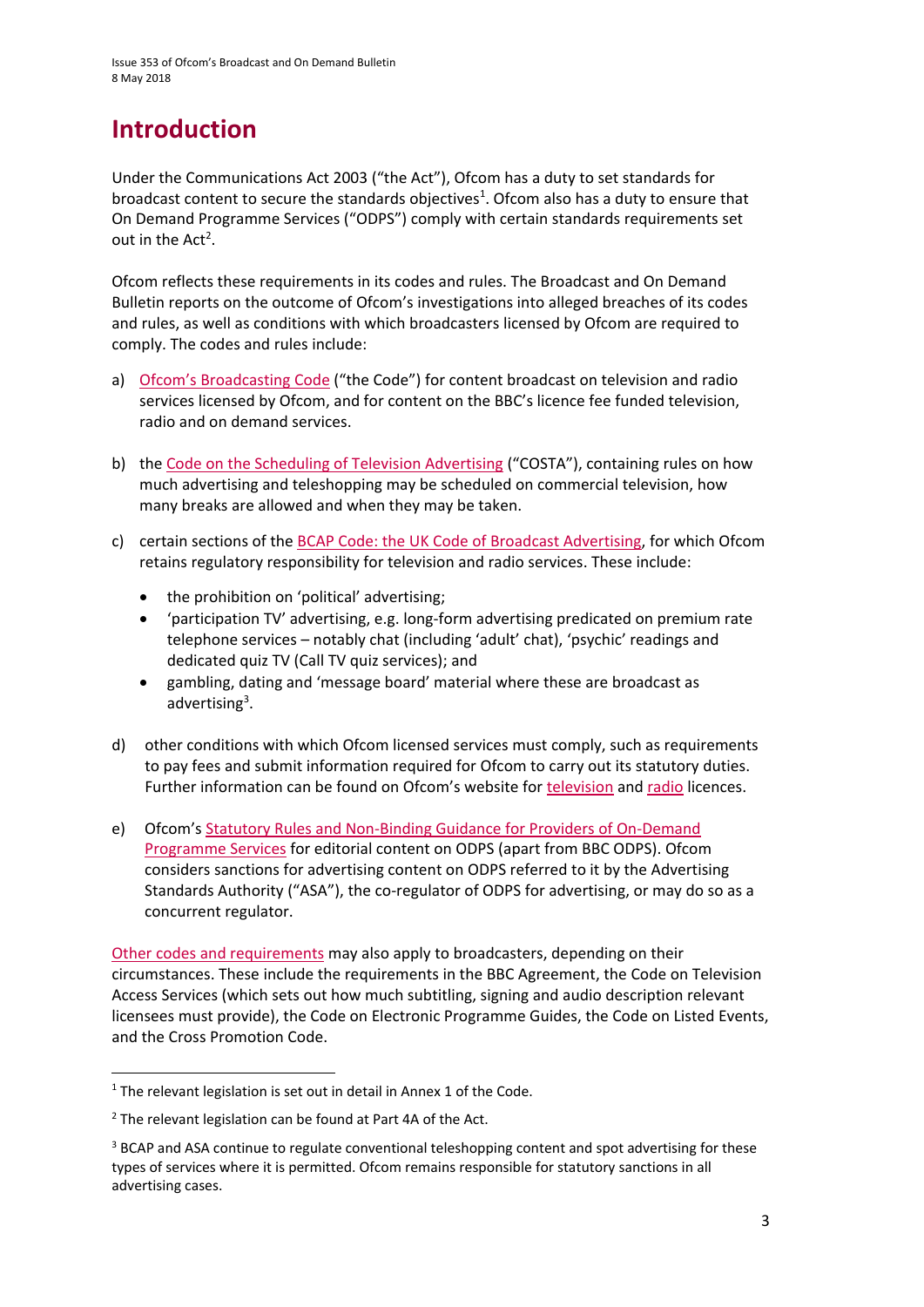**It is Ofcom's policy to describe fully television, radio and on demand content. Some of the language and descriptions used in Ofcom's Broadcast and On Demand Bulletin may therefore cause offence.**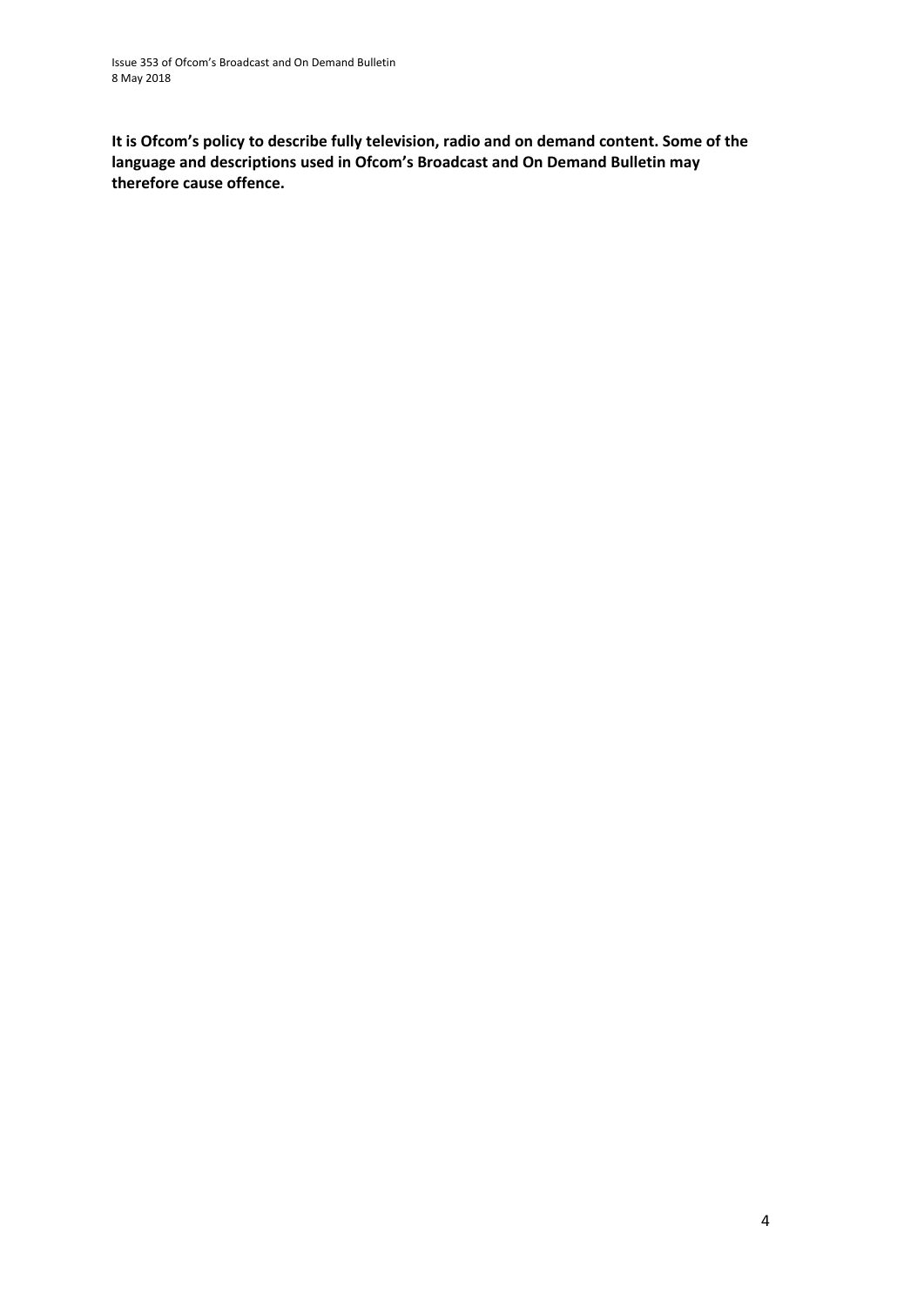# **Note to Broadcasters<sup>1</sup>**

### **The scheduling of advertising breaks during coverage of formal Royal ceremonies**

Rule 14 of the Code on the Scheduling of Television Advertising ('COSTA') states that:

"Broadcasts of a formal Royal ceremony may not include advertising or teleshopping breaks during the ceremony".

COSTA defines a formal Royal ceremony as:

"a formal ceremony or occasion of which the Sovereign or members of the British Royal Family enjoying the prefix 'Royal Highness' are the centre. It applies to occasions such as the State Opening of Parliament and Trooping the Colour".

Some broadcasters will be planning extensive coverage of the forthcoming wedding of His Royal Highness Prince Henry of Wales and Meghan Markle on 19 May 2018. This may include the lead up to the wedding service, crowds gathering and guests arriving, the service itself and celebrations afterwards.

To clarify, the restriction in Rule 14 applies to the formal ceremony only (i.e. the wedding service itself). Other elements of the coverage may carry advertising breaks, subject to other COSTA rules.

Broadcasters requiring further information should contact Ofcom's Standards and Audience Protection team at [OfcomStandardsTeam@ofcom.org.uk.](mailto:OfcomStandardsTeam@ofcom.org.uk)

**.** 

<sup>&</sup>lt;sup>1</sup> This document was first published on Ofcom's website on 25 April 2018.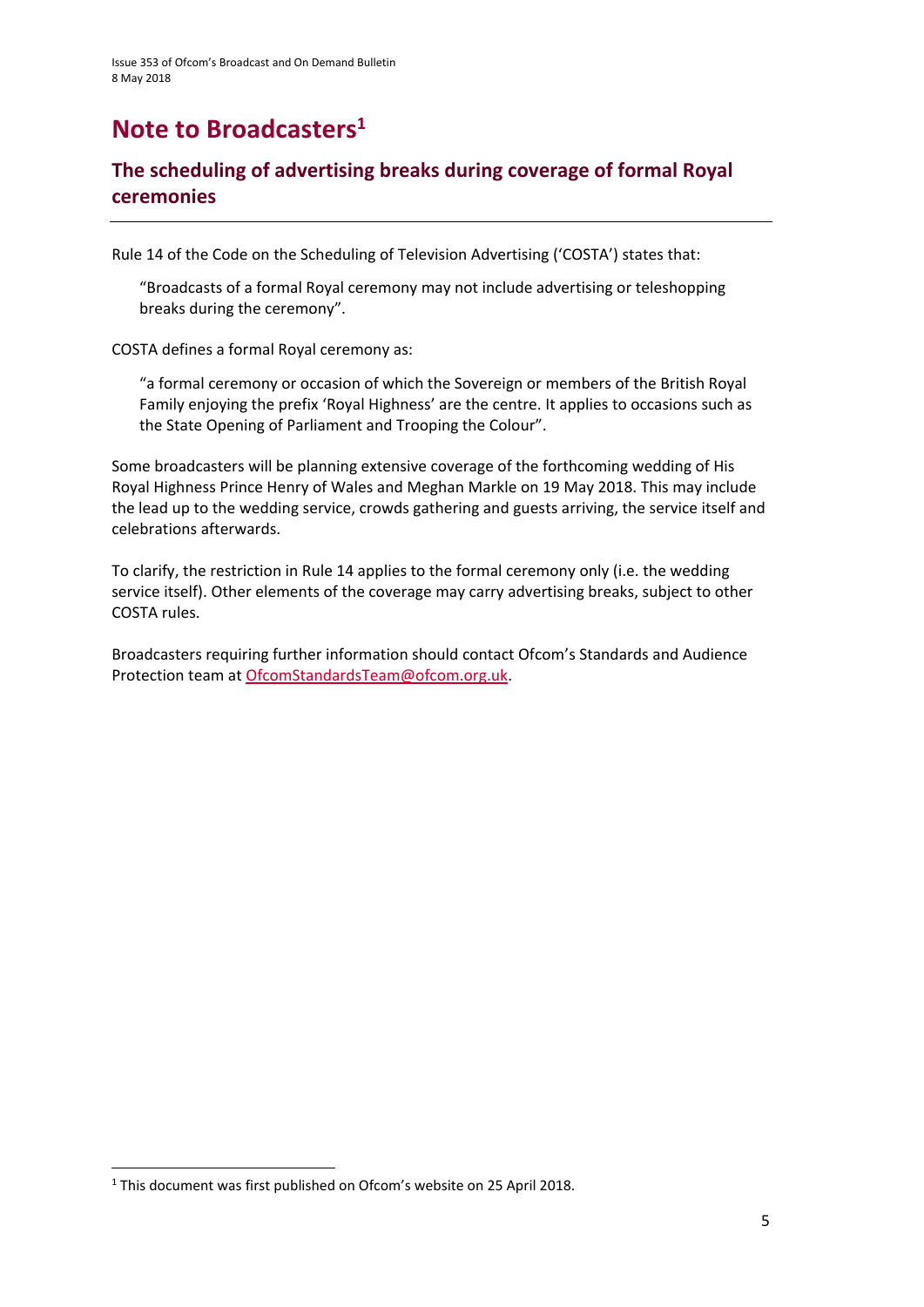# **Broadcast Standards cases**

### In Breach/Not in Breach

**Free Speech** *Al Hiwar, 21 July 2017, 16:00* 

#### **Introduction**

Al Hiwar is a satellite news channel broadcasting to Arab communities in the UK and the Middle East. The licence is held by Sage Media Limited ("Sage Media" or the Licensee").

During routine monitoring, Ofcom assessed the programme *Free Speech*, which broadcast in Arabic. Ofcom commissioned an independent English translation of the material and gave the Licensee the opportunity to comment on the accuracy of the translation. The Licensee did not raise any issues and we therefore used the translation for the purpose of this investigation.

*Free Speech* is a daily two-hour current affairs programme. Viewers are invited to call the programme to discuss major news stories of the day. The last 50 minutes of this edition included a discussion about the protests taking place across a range of Arab countries and elsewhere in reaction to the Israeli authorities installing electronic security gates at the al-Aqsa Mosque<sup>1</sup> in Jerusalem. The Israeli authorities' actions followed an armed altercation that had taken place on 14 July 2017 between Israeli police and Israeli Arab gunmen near the Mosque, which had resulted in the death of two Israeli policemen.

The presenter was sitting in front of a studio background of a screen with the text *"al-Aqsa*  Mosque and Al Nafeer [Day of Mobilisation]<sup>2</sup>" set against an image of people standing in a street surrounded by clouds of smoke. He introduced the discussion about the al-Aqsa Mosque by saying:

*"….we are going to devote* [our discussion] *to the al-Aqsa Mosque and the day of mobilisation in its support. Who joined the mobilisation? With a word? An action? A step? And who stayed hidden in their rooms enjoying the spectacle on TV?"*

Reporting on the protests the presenter said:

**.** 

*"A Palestinian has been killed and dozens wounded in clashes with the forces of the Israeli occupation in Jerusalem and the West Bank, after the occupiers prevented thousands of Palestinians from going to the al-Aqsa Mosque for Friday prayers. All streets leading to the Mosque were shut, and that section of the Old City was designated a forbidden military zone. There were no prayers inside the al-Aqsa Mosque*. *Arabs and Muslims! No prayers in the most important religious site on Friday*…*Palestinian political* 

<sup>&</sup>lt;sup>1</sup> The al-Aqsa Mosque is considered as the third holiest shrine in Islam and is located in the Old City of Jerusalem. Administration of the Mosque lies with an Islamic Trust, Waqf, but with Israel retaining control of the security of the site. The Palestinian authorities have disputed that Israel should have any jurisdiction over the Mosque.

<sup>&</sup>lt;sup>2</sup> In this context, "Al-Nafeer" or "Day of Mobilisation" referred to the widespread protests that took place in reaction to events at the al-Aqsa Mosque.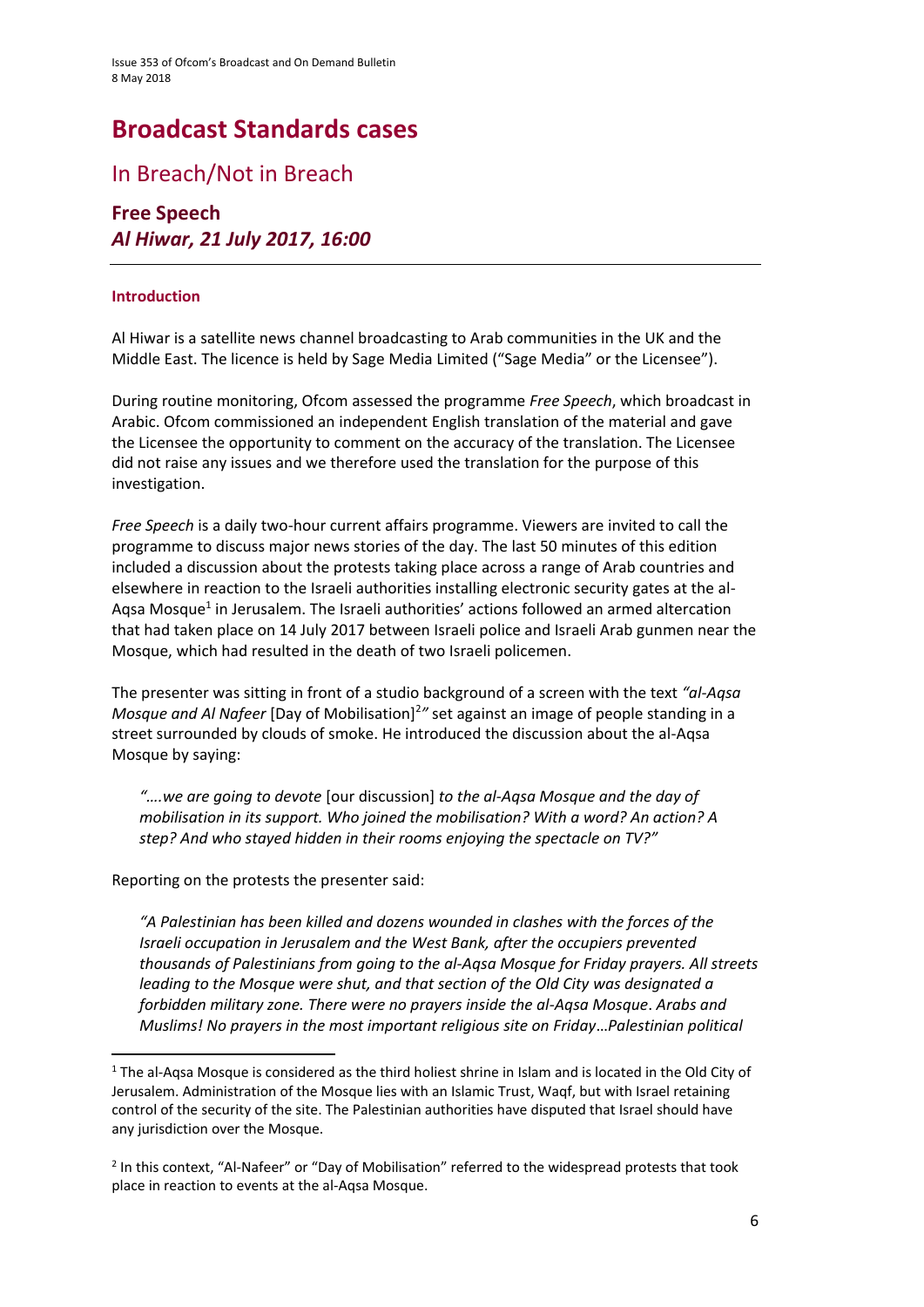*and religious groups all across the Palestinian territories and within the Green Line*<sup>3</sup> *have called for the closure of mosques within their cities and villages under the slogan 'al-Aqsa Mosque Fury'. They have also called for prayers to be held in areas adjacent to the forces of the Israeli occupation. Support for the holy al-Aqsa Mosque and protest against the policy of occupation of the al-Aqsa Mosque* [inaudible]*. Palestinian factions have called on Palestinians to travel to the al-Aqsa Mosque and storm its gates and those garrisoned inside in order to assert their rights in Jerusalem and the al-Aqsa Mosque. They launched large demonstrations after Friday prayers at mosques across the Gaza Strip following appeals by the Islamic Jihad Movement in Palestine and Hamas to support the holy al-Aqsa Mosque, and in protest against the criminal Israeli policy of occupying al-Aqsa Mosque and the city of Jerusalem…On the day of mobilisation in support of the holy al-Aqsa Mosque, there were calls for demonstrations and angry protests in Arab and Islamic capitals and cities, in support of the holy al-Aqsa Mosque and in protest against the work carried out at the site by the forces of the occupation and the electronic gates at the site".*

The presenter talked of a number of protests in the Middle East against the Israeli authorities' decision to introduce security gates at the al-Aqsa Mosque. He also stated that the Palestinian and Arab communities in Europe were protesting outside embassies in the countries such as UK and Norway. The presenter expressed frustration that, despite the protest action being taken by citizens in certain countries, some *"*[Arab] *rulers do nothing. And remain silent…You no longer hear anything from them, no speeches"*. In particular he said:

*"Today, let's look at, or evaluate, who acted on the day of mobilisation. Who was with al-Aqsa, and who looked away, said nothing or hid their head in the sand. Let me also ask you. As far as you know, have any of your leaders said anything? From Noakchott to Baghdad? And in Islamic countries too of course. In Turkey there were clear and stronglyworded statements. But I'm talking about Arab countries…Which of them has mentioned al-Aqsa? I want to hear, and so do our viewers. Which of them has gotten angry or defended al-Aqsa? Why is there silence in the capitals of Arab countries?"*

During the remainder of the programme, the presenter invited viewers to telephone in with *"a summary of the news in* [their] *countries"*, with respect to protests or demonstrations which may have taken place there. He received a number of telephone calls from viewers, describing the protests that had taken place in their particular country in reaction to events at the al-Aqsa Mosque. One caller, for example, described events that were happening in Tunisia, where:

*"*[w]*e are going to get out large crowds, and on Monday there will be millions of us praying…On Tuesday we will fast in support of our brothers in al-Aqsa, they are in our prayers"*.

Another caller, Muhammad from Libya, noted that *"like our brother in Tunisia said, Friday sermons highlighted this topic"*, before stating that *"*[f]*rankly, all Arab rulers, from those who rule the Arab peninsula to those who rule certain North African countries, talk but do nothing*.*"*

**.** 

<sup>&</sup>lt;sup>3</sup> The Green Line: The demarcation line set out in the 1949 Armistice Agreements between the armies of Israel and those of its neighbours (Egypt, Jordan, Lebanon and Syria) after the 1948 Arab–Israeli War.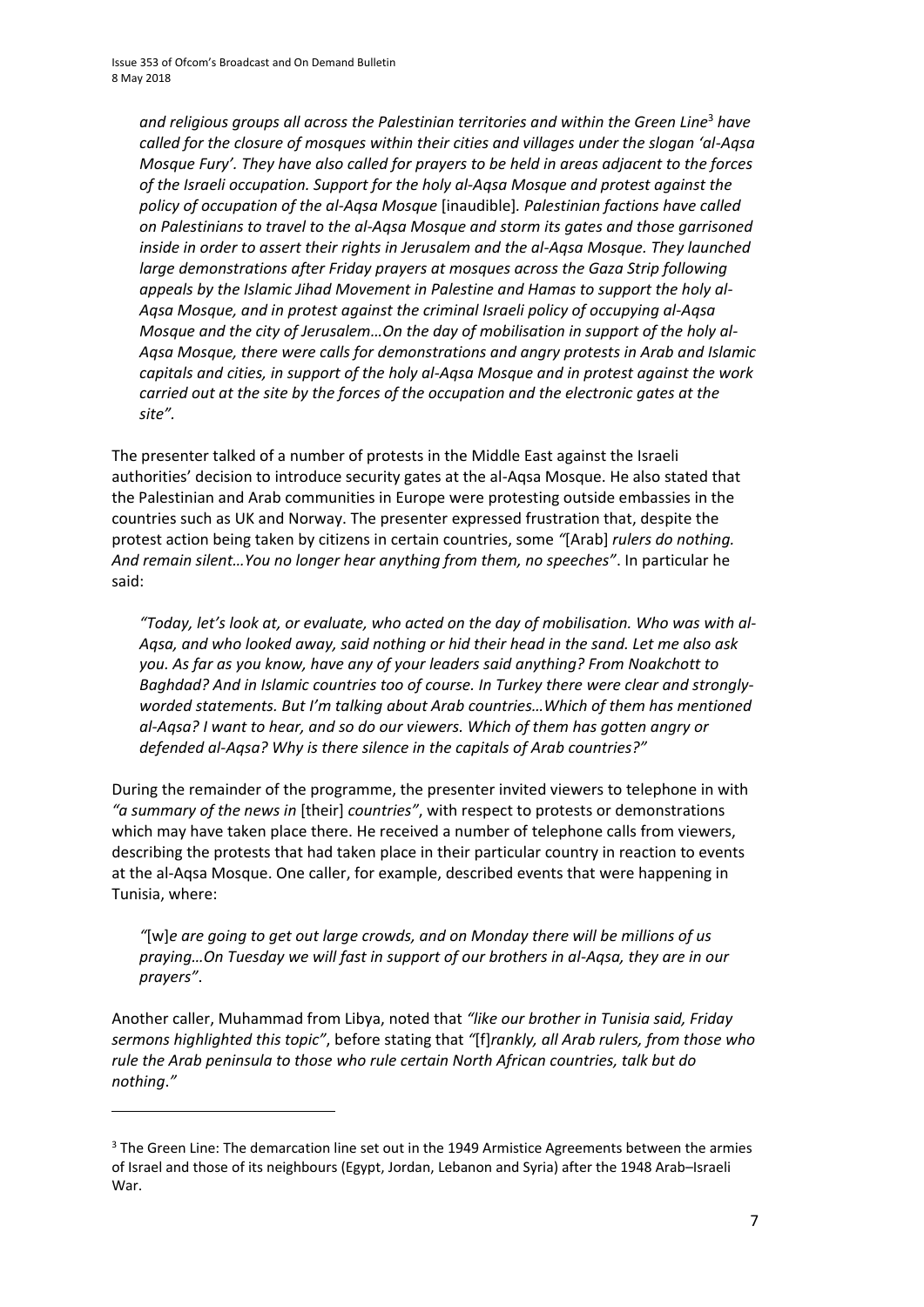A further caller, Tawfik Muhammad, who was described by the presenter as a *"Palestinian journalist",* said:

*"Regarding the events, things are very tense…there have been deaths during these demonstrations…We have seen reactions across Palestine both in a social context…as well as a united message in mosque sermons on the events at the holy al-Aqsa Mosque"*.

In relation to the actions that were being taken by the authorities in response to the protests specifically in Jerusalem, the journalist stated that *"*[p]*eople have been arrested, wounded and killed"*.

Following Tawfik Muhammad's contribution, the presenter emphasized the importance of the issues surrounding the al-Aqsa Mosque and his personal conviction in bringing it to his audience's attention, stating:

*"Listen, in al-Aqsa you are not a media figure, citizen or politician. You are all equal. Yes, media figures are supposed to have a certain professional detachment. However, when it concerns matters of national interest, life and death, there are no half measures. We speak on behalf of those who are weak. When it comes to people's rights, to oppression, we will stand beside the weak, even if it is in South America, and the same applies to our own people. So to those who say that I have crossed the line, that I'm acting outside of my professional role, that I'm violating professional principles. No. I was doing exactly what my profession requires of me….Wherever they are located in the Arab world. Look at the channels that focus on dance and obscenities while not touching the topic of al-Aqsa. In the Near East, from Britain to Baghdad. Any channel that is not covering al-Aqsa at the moment and does not support al Aqsa, we should all have doubts about their true loyalties"*.

Shortly afterwards, the presenter received a call from Fathi from Libya, where the following exchange took place:

Fathi: *"Mr. Saleh, to start off, we need to depend on the people and not on the treacherous and collaborationist Arab and Islamic rulers and regimes. With no exceptions, Mr. Saleh, no exceptions. There are no exceptions among the regimes that rule Arab and Islamic states. They are all Israeli* [inaudible], *they are all collaborationists and traitors.* [inaudible, shouting] *the al-Aqsa Mosque for years, and you and your media are evil, and your TV channels are evil. The media figures, sultans, princes, and presidents who look at al-Aqsa and the events ongoing there. Yes, we need to depend on the people, who are free, energised. Not on those* [inaudible, shouting], *traitors, collaborationists, who see this happen to their most important mosque and remain silent. As for the Arab League, those traitors, and that so-called Organisation of Islamic Cooperation, the Iranians who* [inaudible, shouting] *of Jerusalem, the Moroccan King who styles himself the head of the Jerusalem Committee, the King of Jordan* [inaudible, shouting]. *What about media figures and journalists who look on while* [inaudible, shouting]. *We need to depend on the people, on armed resistance within Palestine and abroad*, [cut off]*"*.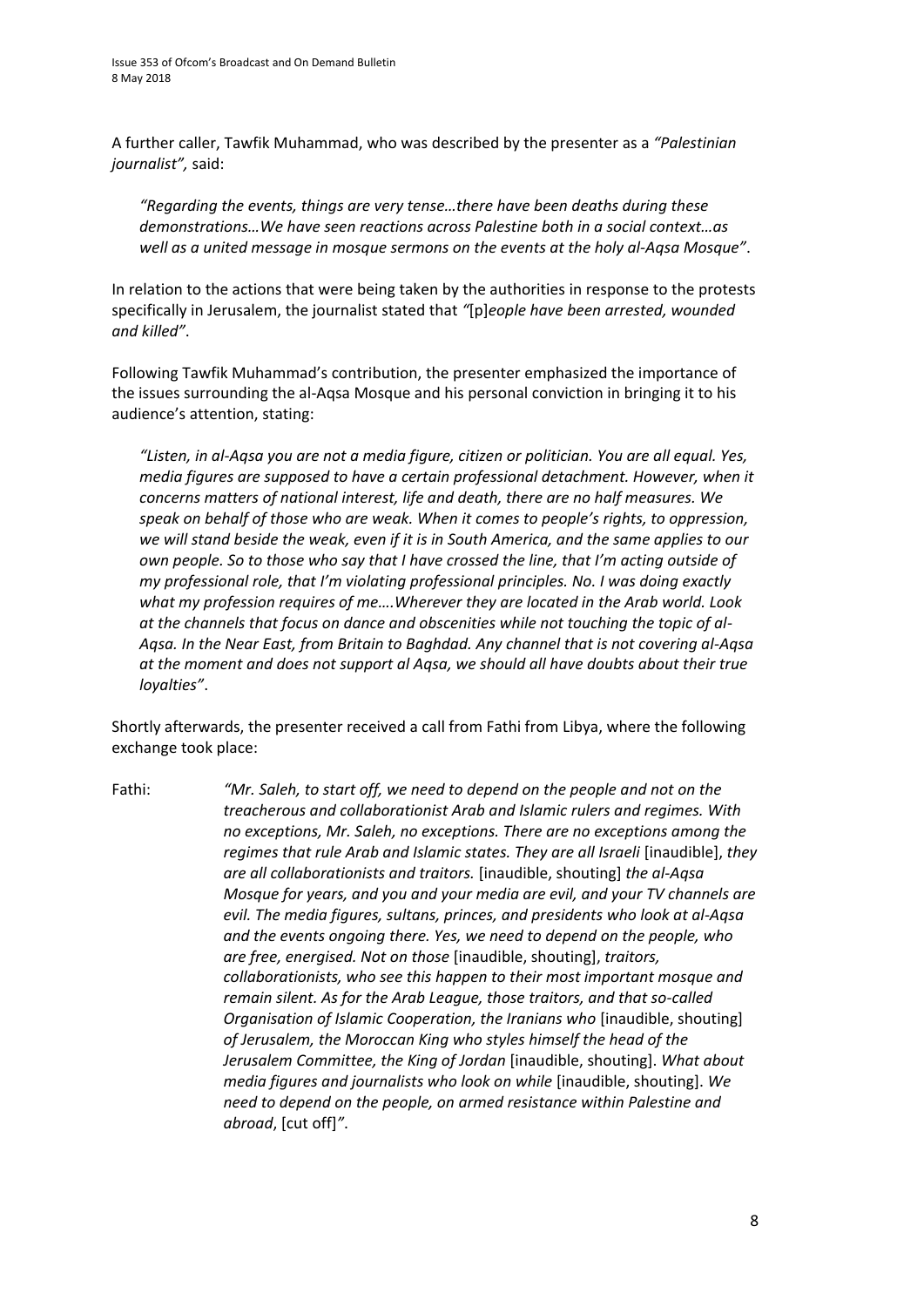- Presenter: *"Fathi, Fathi, I would like you to tell us about what's happening in Libya. What have people done there?"*
- Fathi: *"Mr. Saleh, let me tell you, even the rulers of Libya, in the context of, as you know, Libya is going through a difficult period* [inaudible, shouting], *they haven't said anything, in the media, yes, but in the mosques, thank God, the preachers were nearly united, and now we are waiting to go out and protest once afternoon prayers are finished* [inaudible, shouting] *called on the people of Libya and in particular of the capital Tripoli to go out and protest, because your Mosque, al-Aqsa, is calling to you, al-Aqsa Mosque is calling to you, Arabs, Libyans, free people around the world,* [cut off]*"*.

Later in the programme, there was the following exchange between the presenter and a caller, Abu Abdelmalik ("AA") from Palestine:

Presenter: *"Hello, welcome, go ahead".* 

AA: *"First, God bless you for this programme. But, we need to identify the disease in order to find the cure. The problem Muslims around the world face is not the mobilisation of Islamic brothers in capitals around the worldwide. Our Islamic brothers have mobilised in capitals around the world for many years and for other reasons than this one. For massacres before this one, for violations of rights by the Zionists. I blame the media. I blame your channel, which does not send* [inaudible] *message to the Islamic peoples, which is to*  [inaudible] *our armies, which are our shield, and which are currently in a sad state. We want the media and* [inaudible] *to show Muslims, that if they have weapons, they have to put them to use for the right cause, which is jihad. To open up the residences of these noble Muslim armies, which need to remove the rulers and return to the Muslim community. As for the mobilisation of Muslims around the world, with all my respect to them, from the Arab Peninsula to Tashkent, everywhere in Muslim countries, they are Muslims, their instincts are Islamic, they respect and revere their religion, there is no doubt about that. However, for our armies to remain in their residences and go to Yemen, to [inaudible] the people of Yemen, to go to Mosul to*  [inaudible] *the people of Mosul, why? The noble free media needs to make Muslims understand that they have weapons they need to fight with. That they shouldn't fight* [cut off]*"*.

- Presenter: *"Abdelmalik, Abu Abdelmalik, that's your role, the media gives you the chance to speak, to say what you think is appropriate, that's not my job. Please, go ahead".*
- AA*: "God bless you, and thank you for giving us the chance, thank you for giving us the chance, God bless you. However,* [cut off]*"*.

Presenter: *"Thank you, Abdullah from Palestine".*

We considered this content raised issues under the following rules of the Code:

Rule 2.3: "In applying generally accepted standards broadcasters must ensure that material which may cause offence is justified by the context…".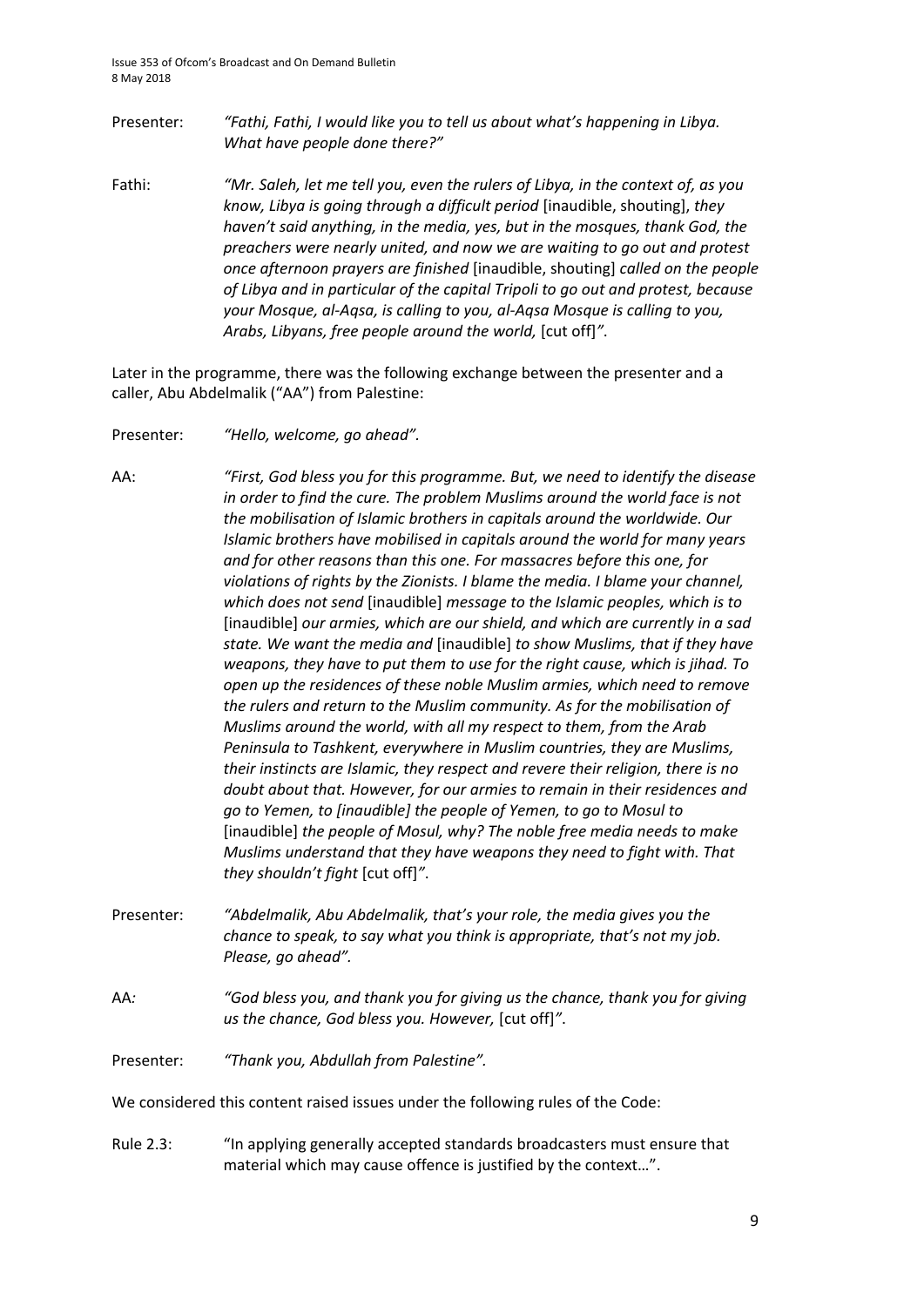Rule 3.1: "Material likely to encourage or incite the commission of crime or lead to disorder must not be included in television or radio services…".

Ofcom requested comments from the Licensee on how the content complied with these rules.

#### **Response**

The Licensee rejected "any suggestion that [the programme] sought in any way to encourage or incite people to commit crime or any other form of violence or disorder".

Sage Media said the background to this programme was that on 14 July 2017, "the Israeli police stopped access to the al-Aqsa Mosque compound…to men under the age of 50 [and a] little later the Israeli police closed the whole compound altogether". It added that the al-Aqsa Mosque is "one of the most holy sites in Islam and as such this turn of events attracted media attention throughout the world". Further, these events also "resulted in protests amongst the Muslim community, which resulted in the death of a number of Palestinians, before the al-Aqsa Mosque was re-opened on 28 July 2017". The Licensee said that in response to the actions of the Israeli police, "a peaceful protest was organised in Jerusalem to which the organisers themselves referred to as 'Al-Nafeer', meaning 'The Day of Mobilisation'" and these protests "attracted widespread media attention". It also said that the term "Al-Nafeer" when it is "translated appropriately and in context" does not "denote any violence whatever", and was not chosen by sage Media "but rather by those who had organised the rallies". The Licensee added that "the world's press and media, including the BBC, referred to this event using this exact same terminology".

Sage Media said that: "As is clear from the programme which was broadcast, the occupation of the al-Aqsa Mosque attracted very strong emotions not just within the Muslim community but throughout the world". It added that: "As such we considered that this was a matter upon which *Free Speech* was almost duty bound to report". It further added that at the beginning of the programme, the presenter made "it clear that the focus of Al-Nafeer was on peaceful demonstrations".

Concerning the callers who contacted the programme, the Licensee said that: "Given the nature of the programme, which is a live talk show, Sage Media does not seek to pre-select its callers or screen them prior to broadcast". Rather, it "provides for an opportunity for individuals to express their views and discuss matters freely and this can lead to robust, and sometimes even unpalatable, views being expressed live on air". However, the Licensee argued that it "will also invite people on to the programme to assist with the fair reporting of the issues in this case". It added that in this case an Israeli journalist Mr Tawfik Muhammad "was invited onto the show to provide context".

Sage Media also described the ways the presenter interacted with some callers. For example, the Licensee said that when Fathi from Libya called, this caller "plainly held very strong views on this issue [and the] presenter purposefully cut across that caller…and diverted him to a slightly different topic concerning Libya, to prevent him from continuing in that vein". Sage Media added that in relation to another caller, Abu Abdelmalik from Palestine, the presenter made "it clear that the views expressed are those of the caller and not of the presenter or the programme".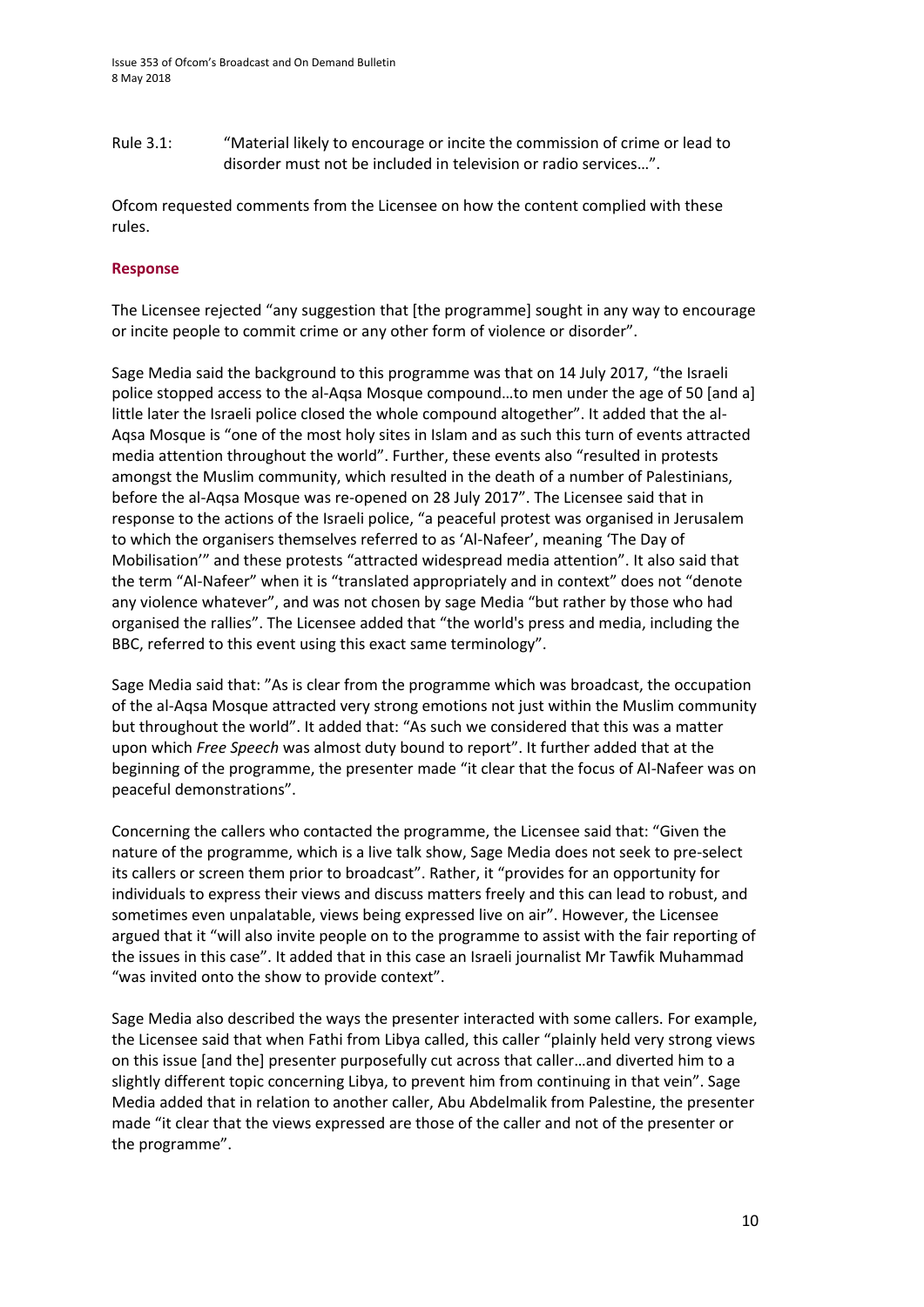Issue 353 of Ofcom's Broadcast and On Demand Bulletin 8 May 2018

In conclusion, the Licensee said that since the broadcast of this programme, and mindful of its obligations under the Code, it had taken steps to improve compliance, namely the introduction of: further training for presenters and programming staff; "enhanced monitoring procedures" for live programming; and the appointment of an additional staff member to assist with "overseeing and monitoring live callers" on *Free Opinion.*

#### **Decision**

Reflecting our duties under the Communications Act 2003<sup>4</sup>, Section Two of the Code requires that generally accepted standards are applied so as to provide adequate protection for members of the public from the inclusion of offensive and harmful material. Section Three of the Code requires that material likely to encourage or incite the commission of crime or to lead to disorder is not included in television or radio services.

Ofcom has taken account of the audience's and broadcaster's right to freedom of expression set out in Article 10 of the European Convention on Human Rights ("ECHR"). We also had regard to Article 9 of the ECHR, which states that everyone "has the right to freedom of thought, conscience and religion". Ofcom must seek an appropriate balance between ensuring members of the public are adequately protected from harmful or offensive material and the right to freedom of expression and the right to freedom of thought, conscience and religion.

#### Rule 2.3

**.** 

Rule 2.3 of the Code requires that:

"In applying generally accepted standards broadcasters must ensure that material which may cause offence is justified by the context…Such material may include, but is not limited to, offensive language, violence…".

Ofcom takes into account a range of factors when considering context, such as the editorial content of the programme, the service on which the material is broadcast, the time of broadcast, the degree of harm or offence likely to be caused by the inclusion of any particular sort of material in programmes, and the likely expectation of the audience.

We first considered the overall context of the programme. In this particular edition of *Free Speech*, the last 50 minutes of the programme comprised a live broadcast discussion of the protests taking place across the world, following a decision by the Israeli authorities in July 2017 to install electronic security gates at the al-Aqsa Mosque. The protests were described in the programme as a *"Day of Mobilisation"*, where the presenter expressed his condemnation that *"thousands of Palestinians* [had been prevented] *from going to the al-Aqsa Mosque…the most important religious site on Friday"*. The presenter reported the various protest actions which had been taken in support of *"al-Aqsa Mosque fury"*, such as calls for prayers and the organisation of large demonstrations. After expressing frustration at what he perceived to be many *"*[Arab] *rulers do*[ing] *nothing*" and "*remain*[ing] *silent"*, the presenter invited the audience to participate in a telephone discussion of the protest actions that had been taking place locally in their countries.

<sup>4</sup> <http://www.legislation.gov.uk/ukpga/2003/21/section/319>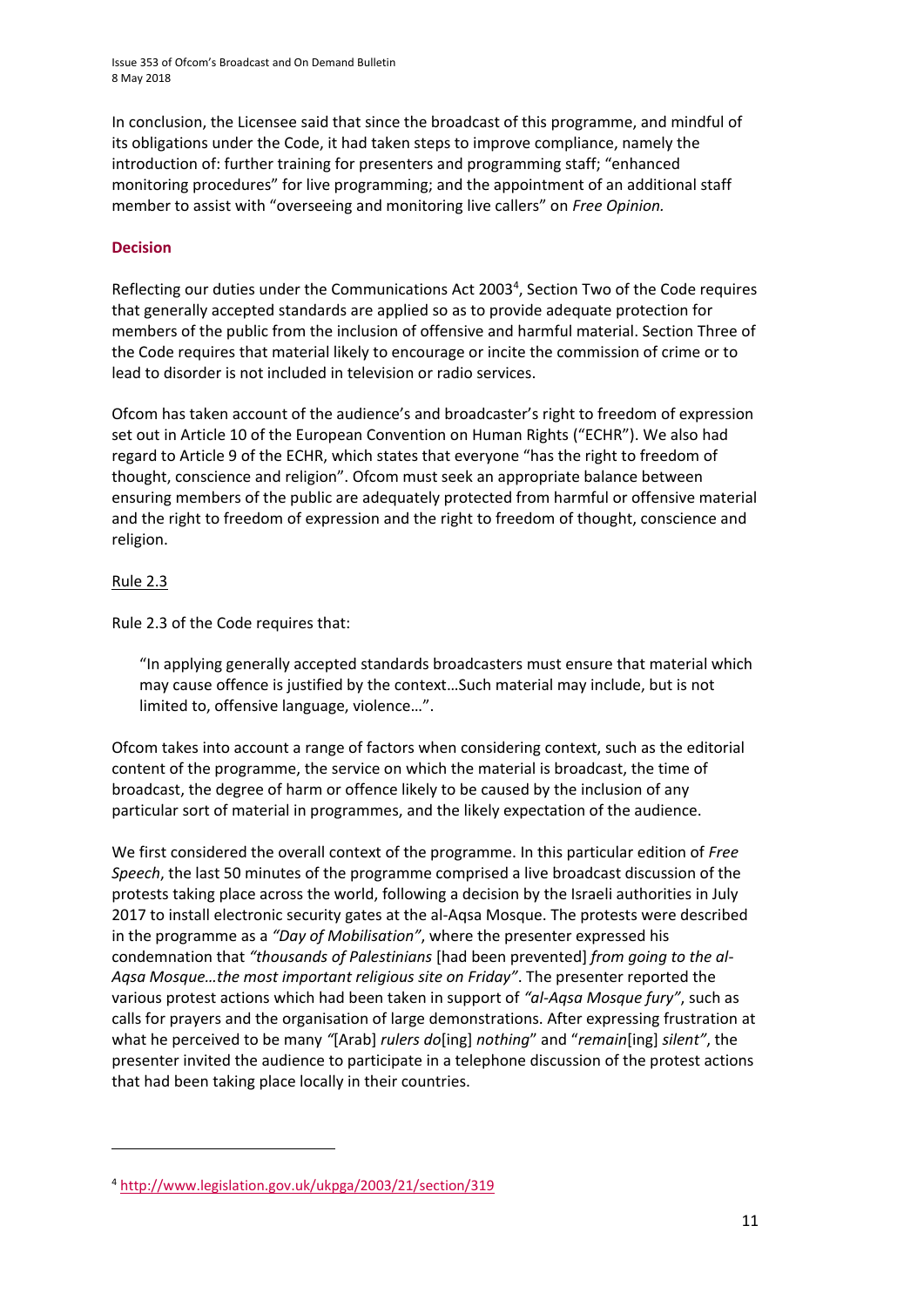During the discussion which followed, it was clear that the events which had taken place at the al-Aqsa Mosque were highly emotive. One caller stated that:

*"*[O]*n Monday there will be millions of us praying…On Tuesday we will fast in support of our brothers in al-Aqsa, they are in our prayers"*.

Another caller echoed the frustrations expressed by the presenter, by stating:

*"Frankly, all Arab rulers, from those who rule the Arab peninsula to those who rule certain North African countries, talk but do nothing"*.

Similarly, the presenter also said:

*"When it comes to people's rights, to oppression, we will stand beside the weak…and the same applies to our own people…*[a]*ny channel that is not covering al-Aqsa at the moment and does not support al Aqsa, we should all have doubts about their true loyalties"*.

With the exception of two callers (Fathi from Libya and Abu Abdelmalik, discussed further below), both the presenter and the contributors to the programme spoke of *"mobilisation"* in terms of peaceful protest.

In the course of contributing to the programme, Fathi from Libya stated that *"we need to focus on the people, on armed resistance within Palestine and abroad"* before being cut off. Further, Abu Abdelmalik commented that:

*"We want the media and* [inaudible] *to show Muslims, that if they have weapons, they have to put them to use for the right cause, which is jihad. To open up the residences of these noble Muslim armies, which need to remove the rulers and return to the Muslim community...The noble free media needs to make Muslims understand that they have weapons they need to fight with. That they shouldn't fight* [cut off]*"*.

In Ofcom's view, the statements made by Fathi from Libya and Abu Abdelmalik had the potential to cause material offence, in circumstances where both callers appeared to refer to the use of violence as a legitimate alternative to peaceful protest in opposing the actions of the Israeli authorities at the al-Aqsa Mosque. While members of the audience may have reasonably expected there to be a discussion of these events, and for contributors to express their views robustly, the audience would not, in Ofcom's view, have reasonably expected to hear such explicit references to *"armed resistance"* (Fathi from Libya) and the use of weapons for the purposes of jihad (Abu Abdelmalik).

We then went on to consider whether the broadcast of this content was justified by the overall context of the programme as broadcast.

Ofcom recognises that the al-Aqsa Mosque is considered to be one of the holiest sites amongst members of the Muslim community and that the decision by the Israeli authorities to introduce electronic security gates at the site was extremely controversial. We therefore recognised that the events relating to the al-Aqsa Mosque were likely to have been highly topical and relevant to members of the Muslim community and that the audience of Al Hiwar was likely to have expected this issue to be discussed on the channel.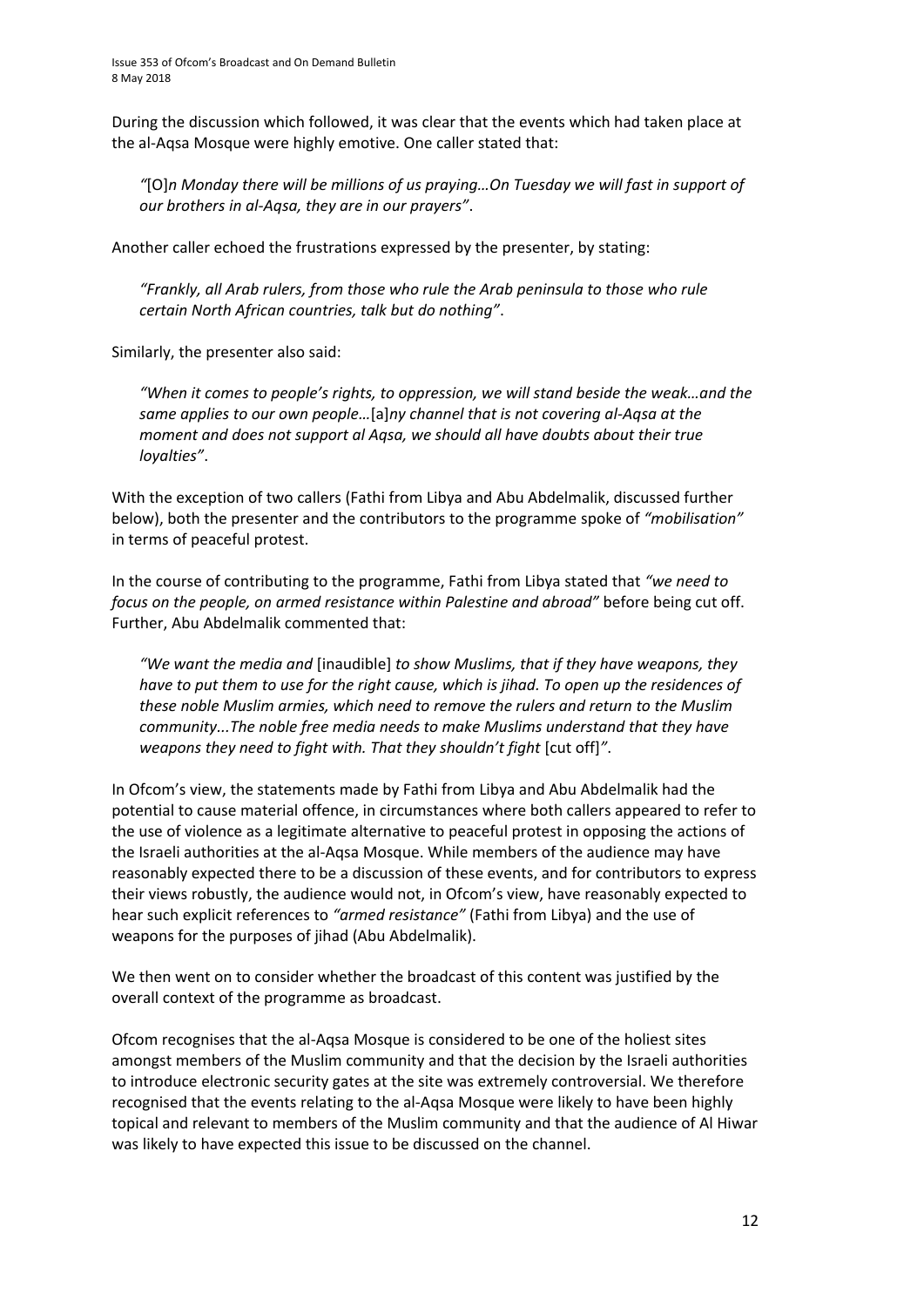We also took into account the Licensee's representations, that the events surrounding the al-Aqsa Mosque had provoked "very strong emotions not just within the Muslim community but throughout the world" and that, in its live broadcast of the programme, Sage Media had not sought "to pre-select its callers or screen them prior to broadcast", but to provide "an opportunity for individuals to express their views and discuss matters freely", where "this can lead to robust, and sometimes even unpalatable, views being expressed live on air."

Further, the Licensee said that when Fathi from Libya made comments which were not considered acceptable, the presenter "diverted [this caller] to a slightly different topic concerning Libya, to prevent him from continuing in that vein", and that, in relation to the call from Abu Abdelmalik, the presenter made "it clear that the views expressed are those of the caller and not of the presenter or the programme". We also took into account that the views expressed by these two contributors did not appear to represent the views of the others.

However, in Ofcom's view, given the highly offensive nature of the two callers' comments about *"armed resistance"* and *"jihad"*, we did not consider that the overall context of the programme was sufficient to justify this level of offence.

It is an editorial matter for broadcasters as to how they ensure that their programming complies with the Code. Presenters of programmes which involve audience participation have a crucial role in maintaining control over the general direction in which the discussion proceeds, and to challenge or rebut potentially offensive statements by contributors so as to place such statements in appropriate context. This is particularly important in circumstances where the subject matter is likely to be controversial or highly emotive, as in this case. While there is no requirement under the Code for broadcasters to screen callers before they participate in a live broadcast phone-in, this is one technique which may help manage the risk of contributors making potentially offensive statements which are not justified by the context of the programme. In any event, broadcasters should take care to ensure that potentially offensive statements are contextualised appropriately, for example, by presenters providing a counter-balance to callers' views.

While we acknowledged that the presenter did intervene, asking Fathi from Libya to describe how people in Libya had been reacting to the events at the al-Aqsa Mosque, no challenge was provided to the caller's statement regarding the need to depend *"on armed resistance within Palestine and abroad".* Further, although the presenter interjected in response to what Abu Abdelmalik had said, he did not counter, rebut or otherwise challenge the caller's positive references to violent action. In our view, this lack of challenge or counter-balance in the programme was likely to have increased the potential for offence in this case.

In reaching our Decision, we took account of the various steps the Licensee had taken to improve compliance. However, in Ofcom's view, taking into account all of the factors above, we considered that the statements made by Fathi from Libya and Abu Abdelmalik were not consistent with generally accepted standards in the UK and the likely expectation of UK viewers for Ofcom licensed channels. Further, Ofcom was of the view that the contextual factors did not justify the broadcast of this material. Our Decision therefore was that Rule 2.3 was breached.

#### Rule 3.1

Rule 3.1 of the Code requires that: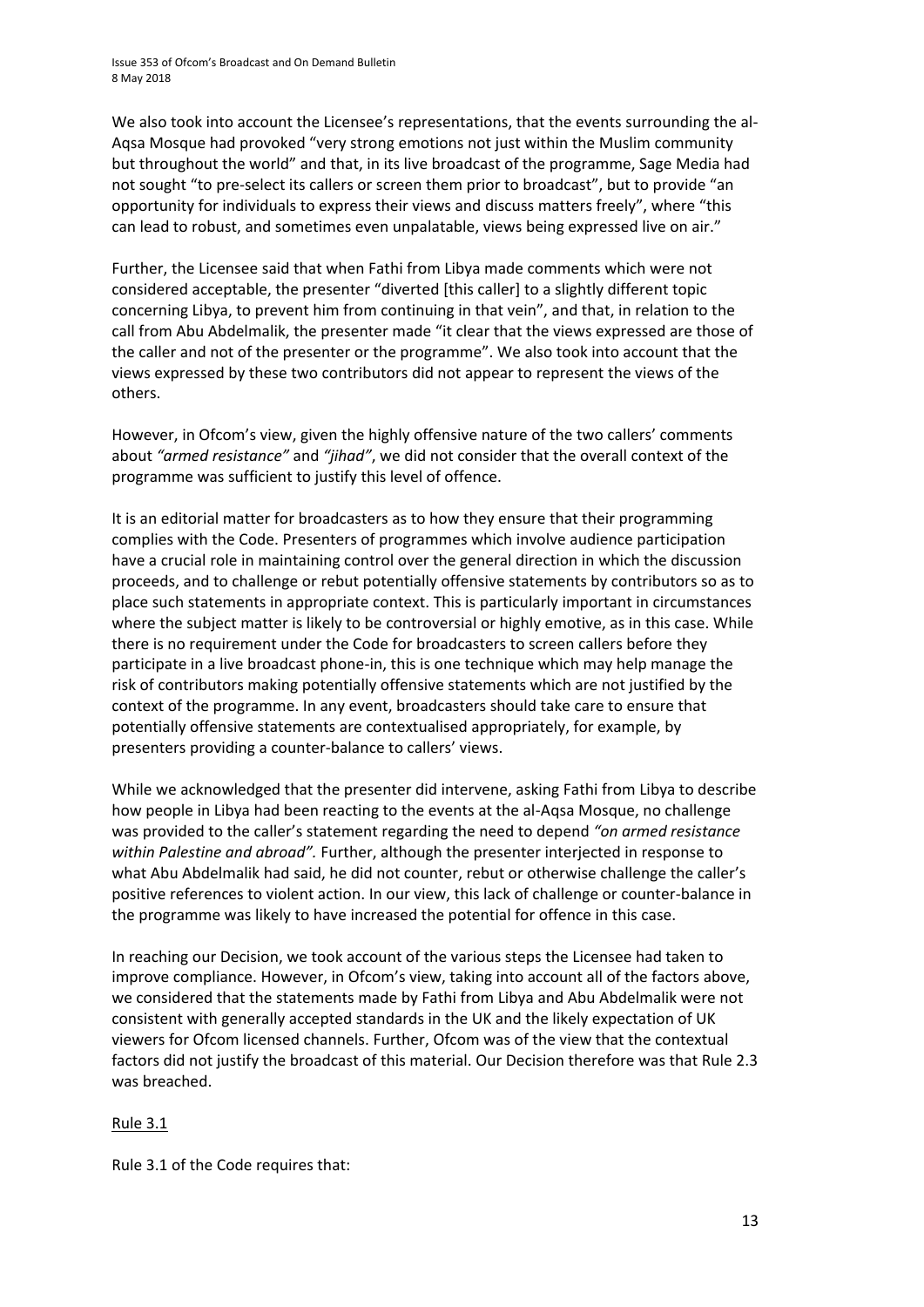"Material likely to encourage or incite the commission of crime or lead to disorder must not be included in television or radio services…".

Under Rule 3.1, the Code makes clear that material may include but is not limited to: content which directly or indirectly amounts to a call to criminal action or disorder; material promoting or encouraging engagement in terrorism or other forms of criminal activity or disorder; and/or hate speech which is likely to encourage criminal activity or lead to disorder.

When considering whether material is in breach of Rule 3.1, Ofcom is required to assess the likelihood of material encouraging or inciting the commission of crime or leading to disorder. Ofcom is not required to identify any causal link between the content broadcast and any specific acts of disorder or criminal behaviour. Ofcom takes account of all the relevant circumstances, the nature of the content, its editorial context and its likely effects.

We again started by considering the overall context of the programme, where the relevant factors have already been set out above. We took into account the fact that the presenter and the majority of the contributors to the programme referred to mobilisation in terms of peaceful protest, and that the statements made by Fathi from Libya and Abu Abdelmalik did not appear to be representative of the majority of views expressed in the programme. Further, neither Fathi from Libya nor Abu Abdelmalik appeared to be people who were wellknown or authoritative, or who might have otherwise been in a position to exert influence over the audience. Given these factors, it was Ofcom's view that, while the statements made by Fathi from Libya and Abu Abdelmalik were highly offensive and not justified by the context, they were not likely to encourage or incite the commission of crime or lead to disorder when taken together with all the other statements included in the programme.

On this basis, Ofcom's Decision was that there was no breach of Rule 3.1 in this case.

**Breach of Rule 2.3 Not in breach of Rule 3.1**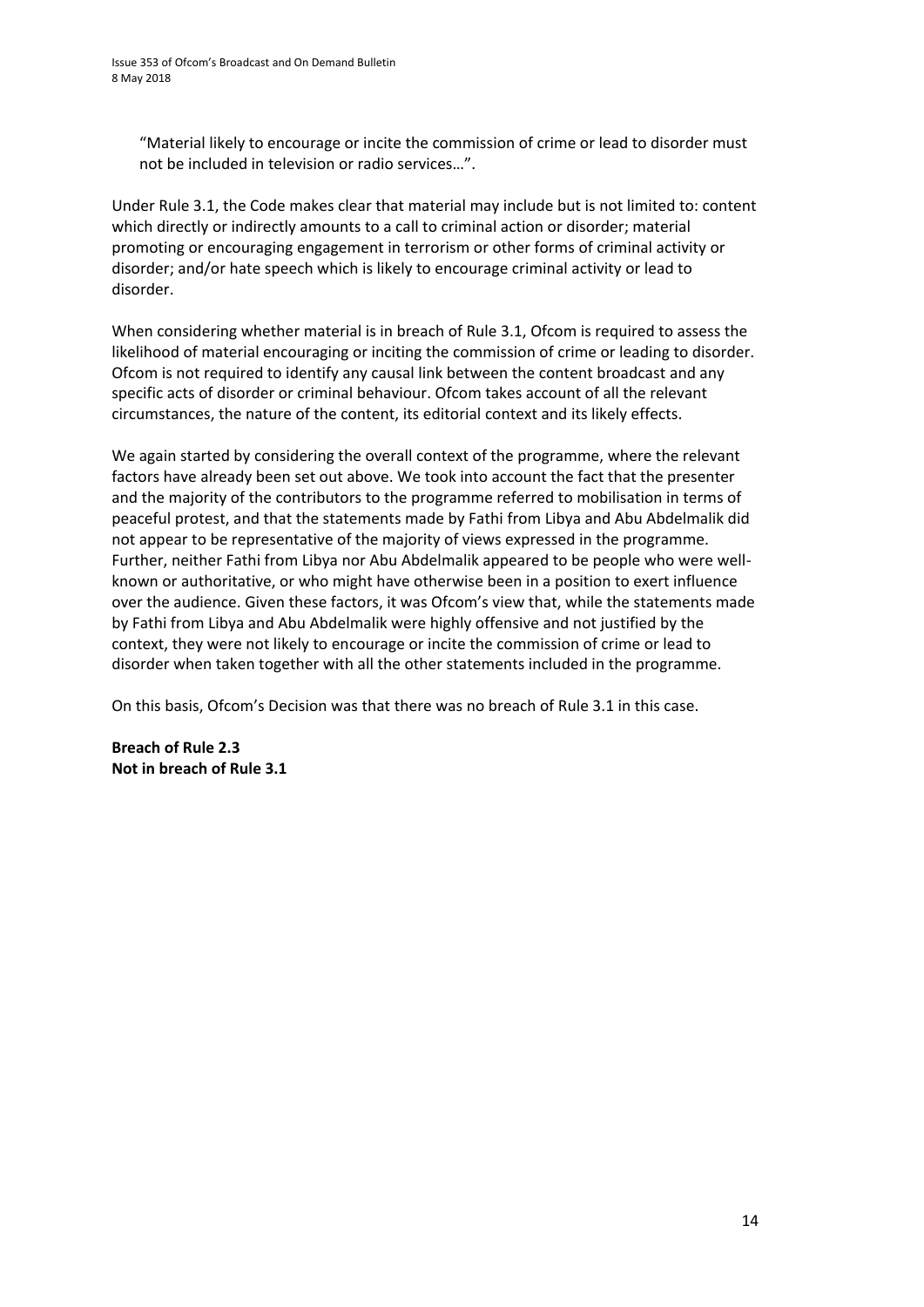# **Broadcast Fairness and Privacy Cases**

### Not Upheld

### **Complaint by Angus Energy PLC, made on its behalf by Schillings International LLP**  *BBC London News, BBC 1, 9 March 2017*

#### **Summary**

Ofcom has not upheld this complaint by Angus Energy PLC ("Angus Energy"), made on its behalf by its legal representatives, Schillings International LLP ("Schillings"), of unjust or unfair treatment in the programme as broadcast.

The programme featured a report about a dispute between Angus Energy and Surrey County Council ("SCC", or the "Council") about whether the drilling carried out by Angus Energy at the Brockham oil site in Surrey had been authorised.

Ofcom found that:

- The broadcaster took reasonable care to satisfy itself that material facts had not been presented, disregarded or omitted in a way that was unfair to Angus Energy.
- Angus Energy was given an appropriate and timely opportunity to respond to the allegations reported in the programme and its position was adequately and fairly reflected.

#### **Programme summary**

On 9 March 2017, BBC1 broadcast an edition of its regional evening news programme for the London area, which included a report about claims made by SCC that *"an energy company carried out unauthorised drilling on green-belt land"*.

The report was introduced by the studio presenter:

*"Surrey County Council claims that a company has carried out unauthorised drilling in green-belt land. Angus Energy has drilled a new side-well at an existing site near Brockham. The Council says it's deeply disappointed at the conduct of the company. Angus Energy, which announced last week that new reserves of oil were found at the site, denies the claims".*

The reporter said:

*"Convoys of trucks carrying heavy equipment for the Brockham oil site started arriving last December. Some activists didn't give them a warm welcome".*

A man was shown standing with a group of police officers in front of a truck. As one of the officers tried to speak, the man interrupted and said:

*"We've blocked the highway, you have to stop. We aren't moving".*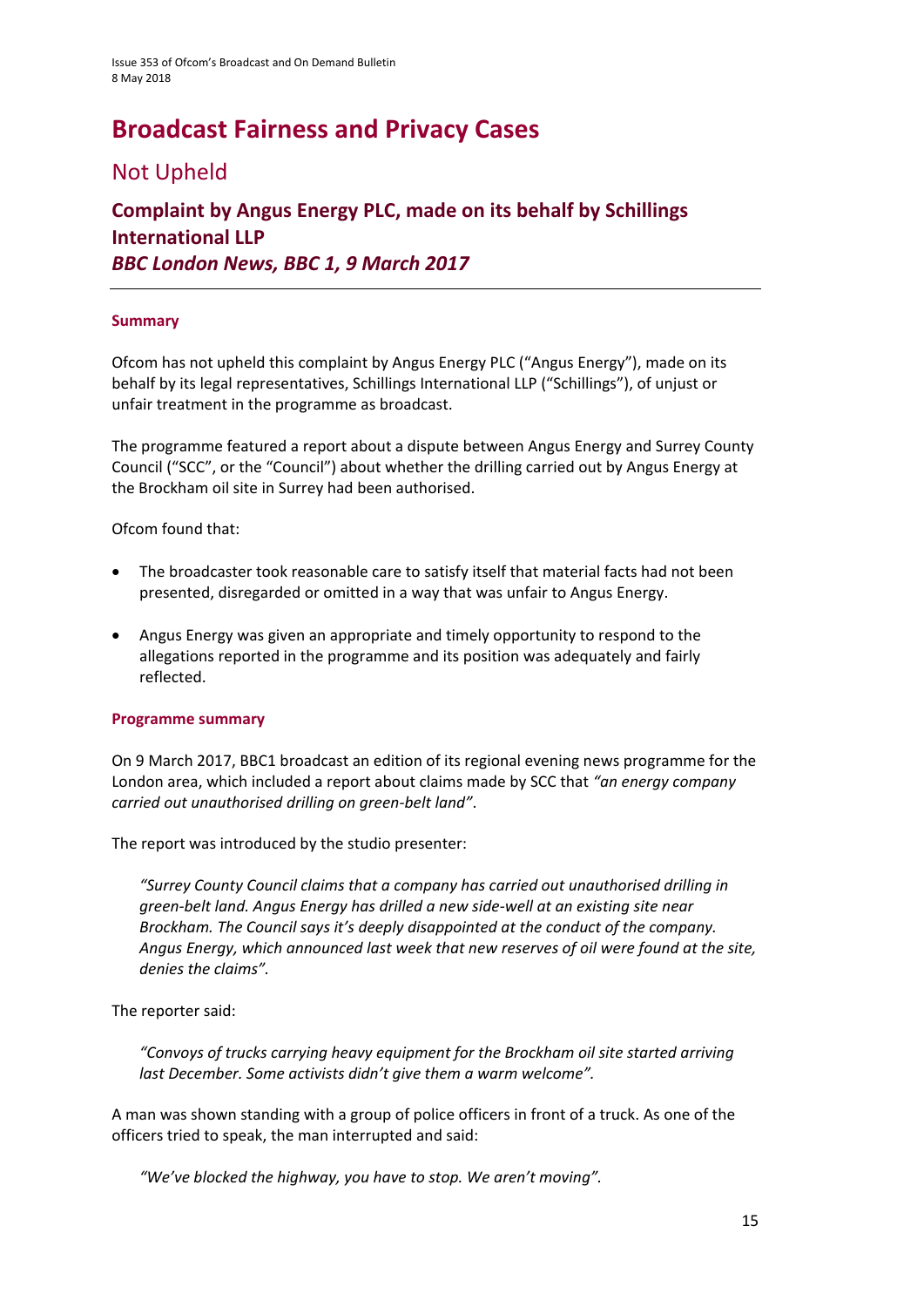Footage of men working at night at an oil site was shown as the reporter said:

*"An activist filmed this allegedly when the company had no permission to operate at night. Angus Energy told the Council this was maintenance, called a workover. The Council granted this permission, and sent officials to the site to check, they were assured it was repair work, but it now appears that another side-track well was being drilled. The Council says this was unauthorised and that they only found out last week, after it appeared on the internet. They say that the company then admitted to drilling a new side track well".*

Text from a statement by SCC was shown as the reporter said:

*"A Surrey County Council spokesman said that they had been misled. In a statement, they said: 'we were extremely disappointed to find out that Angus Energy has acted without planning permission, and contrary to our advice and guidance. So, we are meeting with them this week as a matter of urgency to resolve this'. We met one local Councillor who's been trying for months to find out exactly what's been going on at the site".*

The reporter was shown speaking to Mr Clayton Wellman, a Councillor for Mole Valley District Council. Mr Wellman said:

*"What that does is it removes from me all faith in the way these companies operate. If we don't know what they are doing, and we don't know how they are going about it, then how can we make any measure of whether it's being done properly?"*

Text from a statement by Angus Energy was shown as the reporter said:

*"Asked to respond to the claims, a spokesman for Angus Energy told us: 'in our opinion, we did not breach the planning consents. Our professional team had a very constructive meeting with the Surrey County Council planners today and the way forward in relation to oil production and obtaining any further consents in the future is now clear'. However, Surrey County Council says this meeting has yet to take place".*

A number of women in a fitness studio were shown as the reporter said:

*"Most of those we spoke to in Brockham were relaxed about the current oil operation. We asked some people at a lunch time pilates class what they thought now".*

One woman said to the reporter:

*"I think it's being monitored quite well, so, if anyone has concerns I'm sure they could ask questions".*

A second woman said:

*"Everyone has to abide by planning rules, certainly a company drilling for oil needs to abide by planning rules".*

Concluding the report, the reporter said: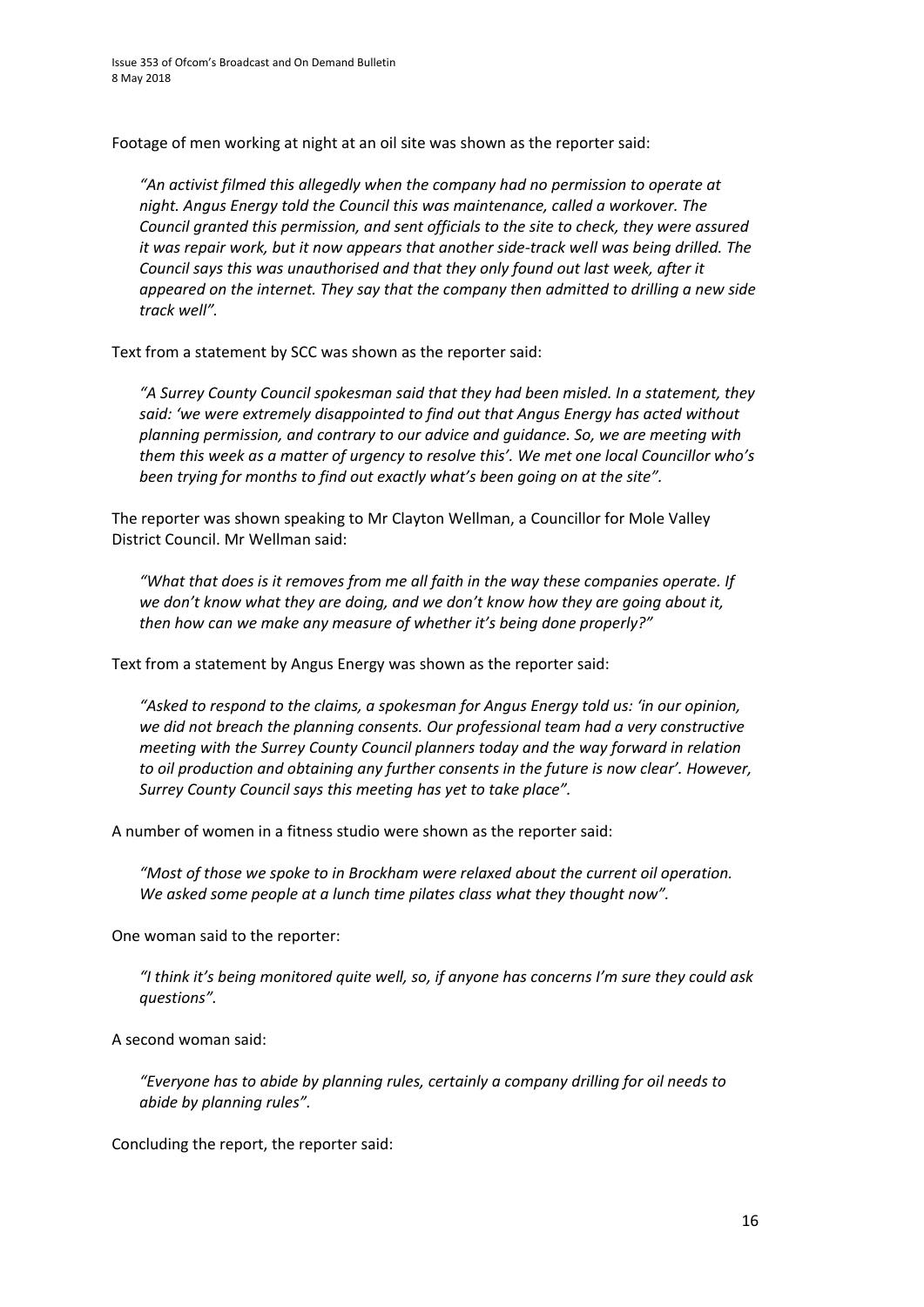*"The potential oil in the Weald Basin can be seen as vital to the UK's energy independence. However, the conduct of one of the companies involved in exploration is being called into question".*

There was no further reference to the complainant included in the programme.

#### **Summary of the complaint and broadcaster's response**

#### The complaint

- a) Schillings complained that Angus Energy was treated unjustly or unfairly in the programme as broadcast because material facts were presented, disregarded or omitted in a way that was unfair. In particular:
	- i) the programme alleged that Angus Energy had misled SCC about the nature of works carried out at the Brockham oil site and that it had drilled a new, separate well without the requisite planning permission.

Schillings said that the BBC's description of the works carried out at the Brockham oil site was misleading and inaccurate. It said that the works did not amount to the drilling of a new well and that Angus Energy was permitted to carry out the works under the terms of the existing planning permission for the site.

ii) the programme alleged that a meeting between Angus Energy and SCC, which Angus Energy had referred to in its statement on the programme, had not taken place. Schillings said this was inaccurate and implied to viewers that Angus Energy's statement was "dishonest and misleading".

Schillings said that there was "incontrovertible proof" that the meeting between Angus Energy and SCC had happened. It added that the BBC had conceded that the meeting had happened, yet it still refused to correct the allegation.

- iii) the programme stated that a local councillor, Mr Wellman, had been "trying for months" to investigate the works. Schillings said that Angus Energy had no record of Mr Wellman attempting to contact the company, and that this statement implied to viewers that Angus Energy had "evaded" enquiries about the works being carried out at the site.
- b) Angus Energy was not given an appropriate and timely opportunity to respond to the allegations made about it in the programme. In particular, it said that Angus Energy was not given an opportunity to reply in respect of the allegations that it had:
	- lied about meeting with SCC on 8 March 2017;
	- carried out works at night without permission; and,
	- evaded Councillor Wellman's enquiries.

Schillings said that when the BBC had contacted Angus Energy, it had not made the subject matter of the broadcast, or the allegations it would make, clear. It said that no reasoning or evidence was provided to Angus Energy that supported the allegation that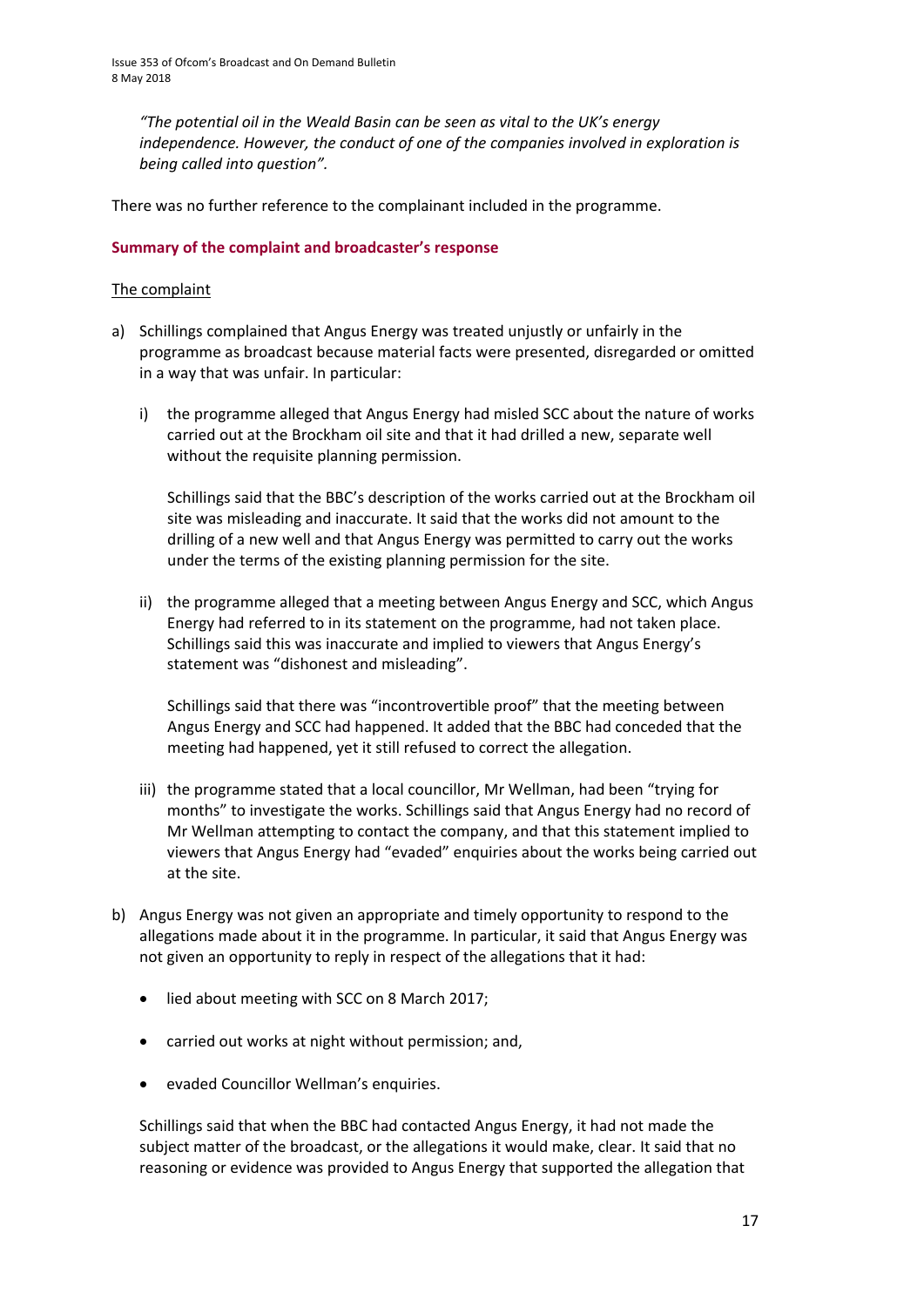the company had, as a matter of fact, breached planning laws. This resulted in Angus Energy not being able to respond, other than to state its position that no breach had occurred.

#### The broadcaster's response

#### *Background*

The BBC said that the report presented a "fair and accurate summary" of a case where the company and the relevant local authority took opposing views on whether to drill a "sidetrack well" was permitted under existing planning permissions. It said that Angus Energy had maintained at the time of the report that it did not require additional planning permission to drill the side-track well whereas SCC maintained that the nature of the proposed work was such that a new planning application was required.

The BBC said that there were currently three separate oil wells at the Brockham site. It explained that a side-track well from an existing well at the site was drilled in January 2017 at the same time as Angus Energy had been conducting routine maintenance work, and that this was the drilling which had been the subject of the *BBC London News* report.

#### *Response to the complaint*

- a) The BBC said the report gave an accurate description of the work which was carried out, in that it presented the allegation made by SCC that the drilling was carried out without the necessary planning permission and accurately reflected Angus Energy's response.
	- i) The BBC said that the introduction to the report stated: *"Surrey County Council claims that a company carried out unauthorised drilling in green-belt land"* and went on to say: *"Angus Energy, which announced last week that new reserves of oil were found at the site, denies the claims"*. The BBC said that this established at the outset that it was SCC's view that unauthorised drilling had taken place and that this was denied by Angus Energy. The BBC said that the report made it clear that the matter was one of dispute and it was reasonable to assume that viewers would have understood that the subsequent report would explore the basis of the planning dispute. The BBC said that viewers would judge the content of the report in that context.

The BBC said that Angus Energy had suggested in its complaint that viewers would have assumed the company had drilled "a new, separate well". The BBC assumed that this meant that a new borehole had been drilled at the surface, rather than new drilling below the surface. The broadcaster said that the report only referred to a *"new side well",* or a *"side-track well"* and that it believed that the consistent use of the word *"side"* in the context of the report would have "guarded against such an understanding". The broadcaster said that even if the audience had assumed that the report was about an entirely new well, Angus Energy had not explained in what way this would have had a material effect on the audience's understanding of the work which was carried out. The BBC said that it believed that viewers would have understood Angus Energy to have been drilling without the required permission, which was the point of contention, regardless of where the new drilling had occurred. It said, therefore, that it did not accept that the description of the work carried out was unfair to Angus Energy.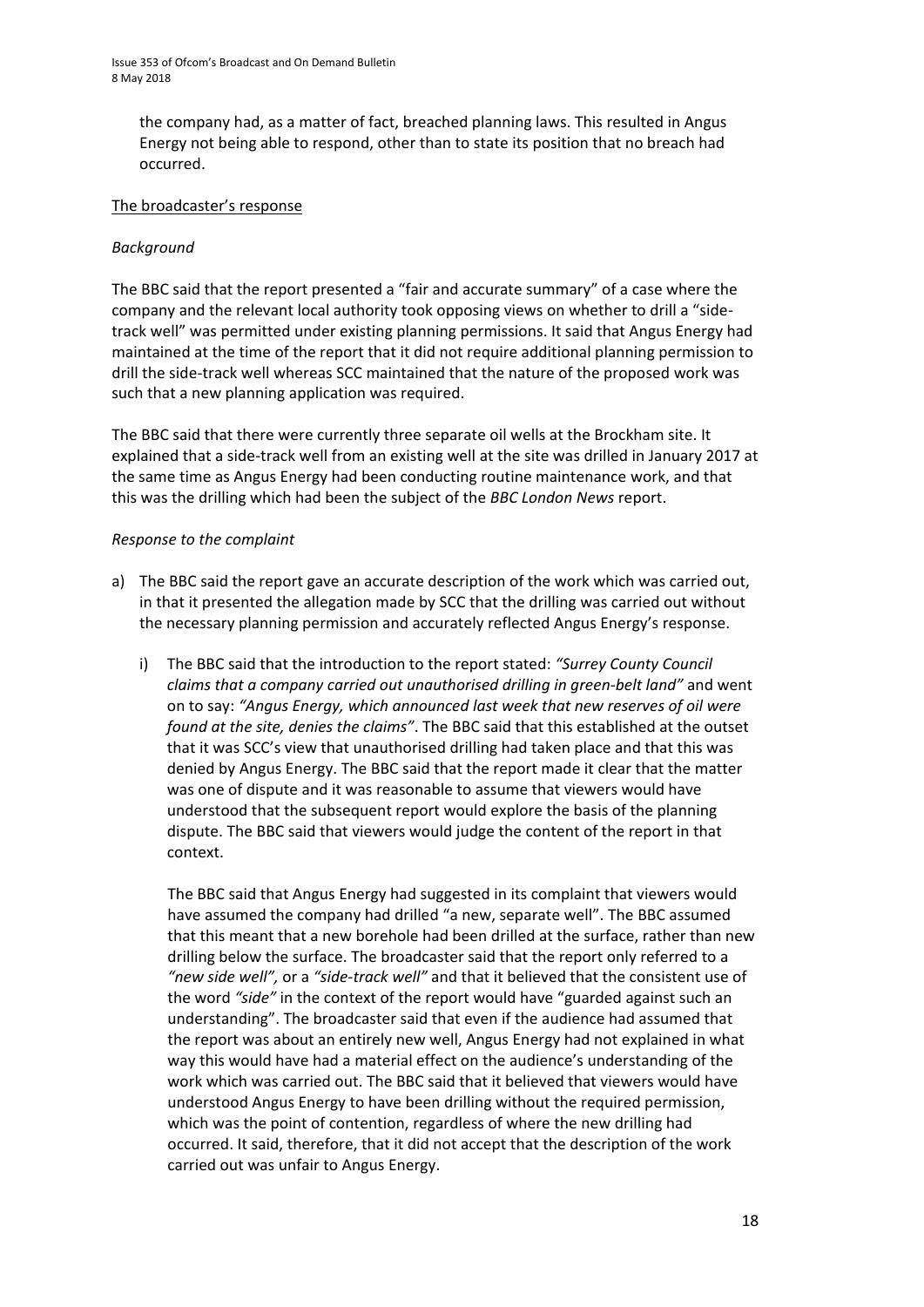The BBC said that the report had used the same language as used by both SCC and Angus Energy to describe the drilling. It said that the introduction to the report, for instance, had referred to *"a new side well at an existing site"*. The reporter had also stated that *"it now appears that another side-track well was being drilled"* during approved repair work, and that it had been reported that SCC had claimed Angus Energy had *"admitted to drilling a new side-track well"*. The BBC said that it was not misleading to use the formal description employed by those in the industry and to mirror the language used by the parties in this case. It said that at no stage during the report was it either said, or implied, that a new well had been drilled from the surface.

The BBC said that the report accurately and fairly summarised the SCC's concern that Angus Energy had misled it over the nature of the work carried out at the Brockham site. It said that SCC had made clear in its correspondence that it had understood the work taking place to have been limited to "work-over" maintenance and that it had not been informed by Angus Energy that it proposed to drill a new side-track well at the same time. It said that the BBC had contacted SCC to confirm SCC's understanding of the work Angus Energy had carried out asking: "Just to be clear: Inspectors were misled by Angus contractors in January when they were being told that the work on the site was just for maintenance purposes?". The BBC said that SCC had responded by stating: "Yes, that's correct, and we weren't aware the drilling had been done until they admitted to it afterwards". Therefore, the BBC said that the report gave an accurate summary of SCC's position, which was that it had been misled by Angus Energy in regard to the work carried out at the Brockham site.

ii) The BBC said that it accepted that the meeting between Angus Energy and SCC had taken place at the time the programme was broadcast, and that it was a matter of regret that it was not able to confirm this at the time. The broadcaster said that the report included the statement from Angus Energy which stated that it had held *"a very constructive meeting"* with SCC and had also included the Council's assertion that the meeting had not yet taken place. The BBC said that it did not believe that this description, based on the information given to it by the parties, was unfair to Angus Energy, or that it would have led viewers to assume that the company was dishonest.

The BBC explained that a statement had been given to it on 8 March 2017 by SCC which had said "…we are meeting with them [Angus Energy] this week as a matter of urgency to resolve this". The BBC said that the SCC statement had been forwarded by the BBC to Angus Energy's spokesperson the same morning and that it had requested Angus Energy's response, Angus Energy replied the same day and its statement was subsequently included in full in the report:

*"Asked to respond to the claims, a spokesman for Angus Energy told us: 'In our opinion we did not breach the planning consents. Our professional team had a very constructive meeting with the Surrey County Council planners today. The way forward in relation to oil production and obtaining any further consents in the future is now clear'".*

The BBC said that Angus Energy's statement had subsequently been "promptly" sent to SCC to clarify if the meeting had in fact taken place. It said that SCC had responded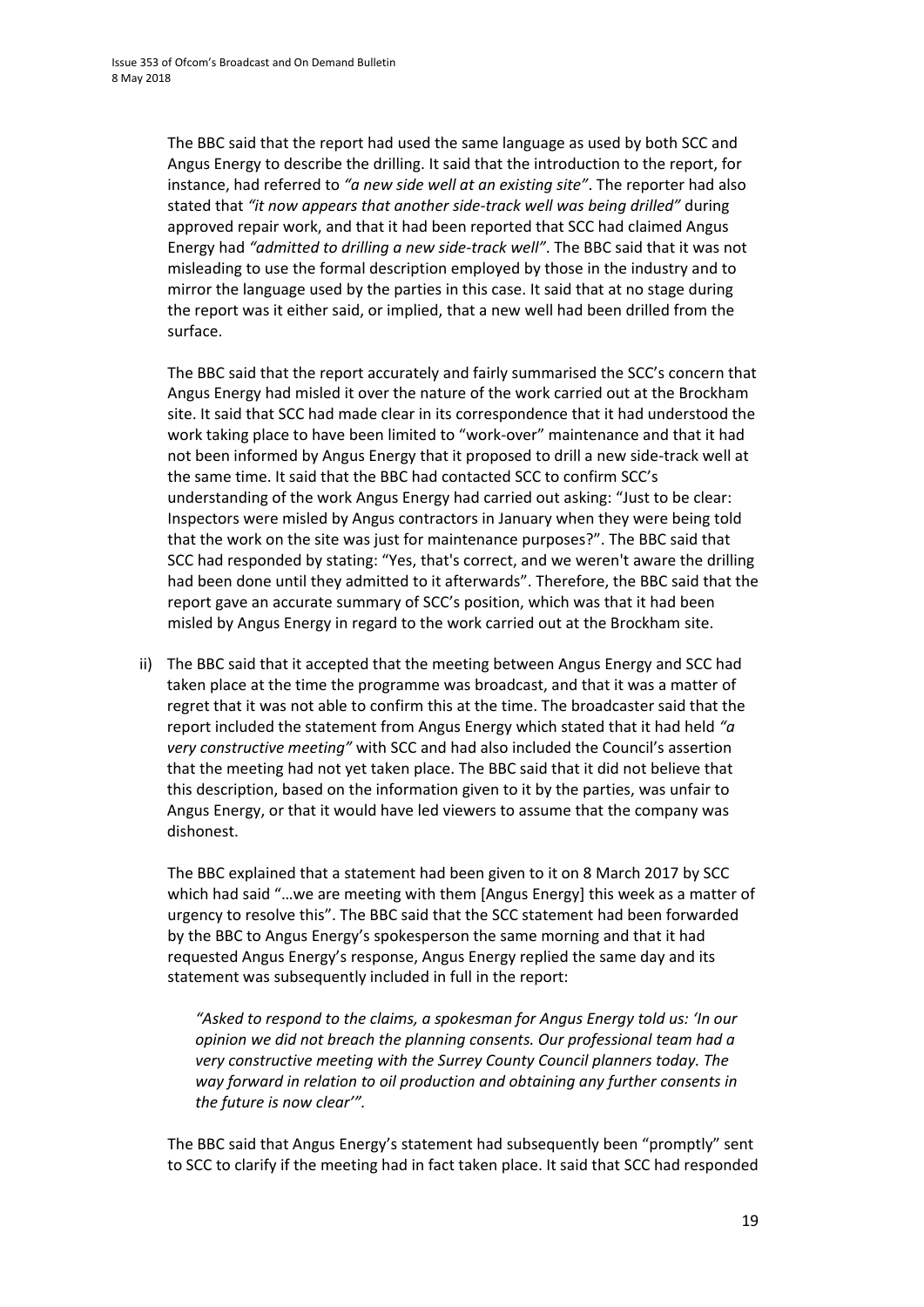by stating that: "A meeting is due to take place this week about the breach. The drilling wasn't covered by the planning application which was approved, and any further work would need an additional planning application". The BBC said that SCC's email was then forwarded to Angus Energy, who responded by stating: "That is the same meeting that I referred to – it happened today".

The BBC said that it was clear from the correspondence that there had been conflicting views from both parties about whether the meeting had taken place. Therefore, on the morning of the 9 March 2017, it had subsequently attempted to clarify what had happened with SCC by telephone. Additionally, it had sent an email to SCC at 12:06 on 9 March 2017 stating: "will you please let me know if a meeting takes place – I am taking from what you said yesterday that it hasn't yet". The BBC said that SCC had responded the same day at 12:13 by stating: "I will let you know when a meeting takes place and what happens in that meeting. Understand it's later this week, so hasn't taken place yet".

The BBC said that the evidence showed that it had taken adequate and appropriate steps to ascertain the truth about the meeting and that it was fair and reasonable in the circumstances to reflect the conflicting versions from both parties in the report. Additionally, it said that the outcome of the meeting did not change the position of either Angus Energy or SCC with regard to the need for planning permission and, as such, had no material effect on the substance of the report.

iii) The BBC said that the report made it clear that Mr Wellman was a Councillor for Mole Valley District Council, rather than SCC [i.e. a county council]. As such, it was reasonable to assume that viewers would have understood him to have approached SCC, the appropriate local authority, to address any concerns he had about work at the Brockham site and any relevant planning permissions, rather than Angus Energy.

The BBC said that Mr Wellman was described in the report as someone *"who's been trying for months to find out exactly what's been going on at the site"*. It said that viewers would have understood from this that Mr Wellman had an interest in what was happening at Brockham and had sought clarification of what was going on. The BBC said that it saw no basis for Schillings' assertion that viewers would assume he had sought information from Angus Energy and that it would infer the company had been "evasive". The BBC said that it believed that it was more reasonable to assume that a district councillor would understand the planning process and would therefore seek information from the relevant county council, which, in this case, was SCC.

b) The BBC said that it had initially contacted Angus Energy via email at 16:18 on 7 March 2017 summarising the likely scope of the report and clearly setting out the BBC's interest in discussing SCC's concern that a side-track well had been drilled at the Brockham site without the required planning consent:

"To make this clear – I am looking in to a story for tomorrow's six o'clock news on the oil find you have made at Brockham. I am reading reports that it could be as significant as the Gatwick Gusher? It would be good to find out exactly what was found and what the potential is. I would also like to talk to you about the apparent breach of planning conditions. I have been told that the side track well BR-X4Z was not authorised by Surrey County Council and that they find the news that you drilled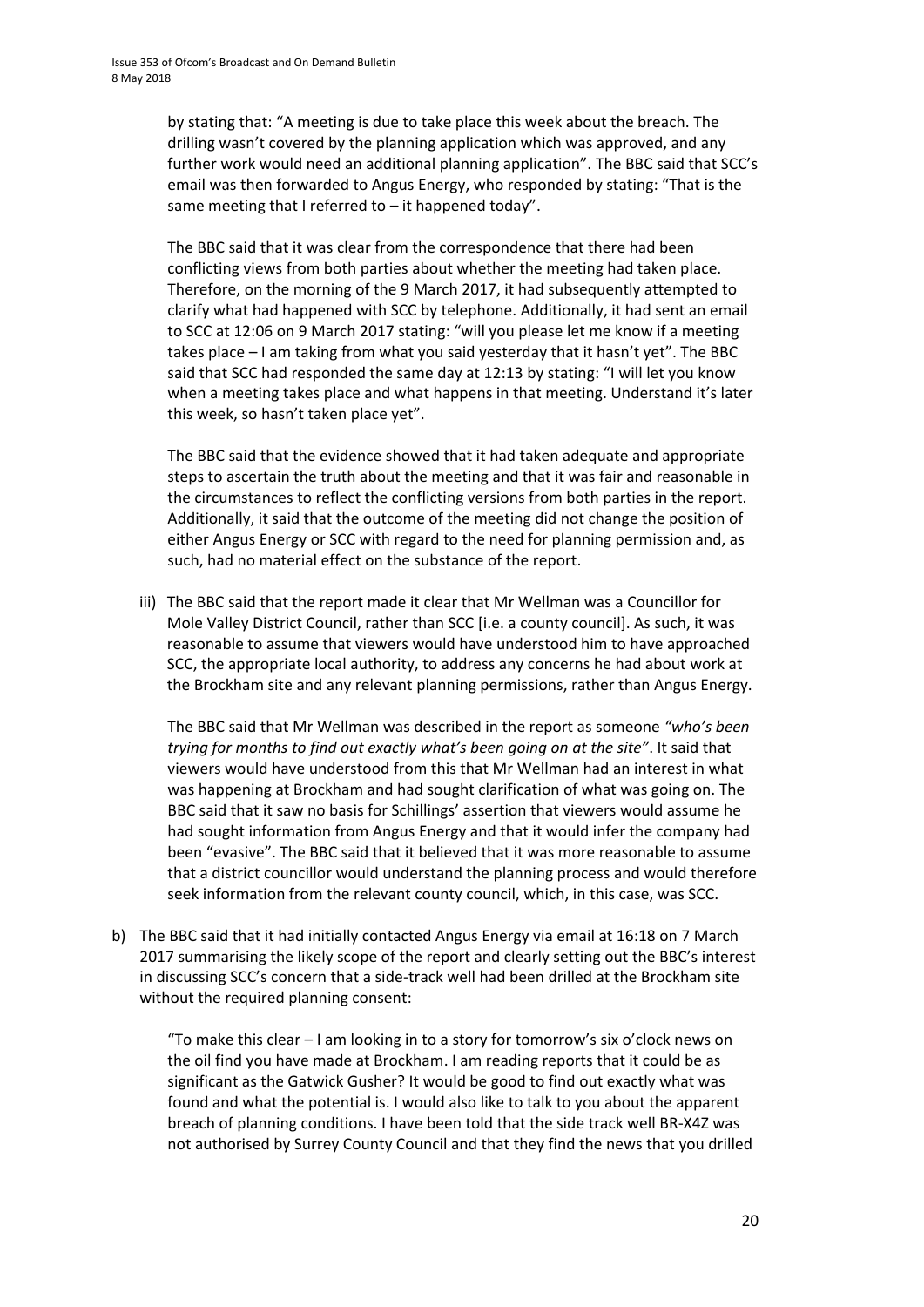the well 'extremely disappointing'. Ideally, we would be looking to do an interview tomorrow for our piece tomorrow night".

The BBC said that Angus Energy had responded an hour later by stating: "Just a heads up, there is no breach so please do not assume that is factual. I'll explain when we chat". The BBC said Angus Energy's response confirmed that it had prior knowledge of SCC's concerns surrounding planning permission for the side-track well and that it was reasonable to assume Angus Energy was aware of the specific details. The BBC said it had responded to Angus Energy at 19:15 on 7 March 2017 giving further details of the SCC concerns as follows:

"Thanks for getting back to me so quickly. Yes, it would be good to hear your opinion both on the significance of the find and also on the planning issue. SCC say in emails that you had permission just to do maintenance for the existing well - not to drill a new one".

The BBC said that it subsequently had further contact with SCC regarding the planning issue and that it had received a formal statement from SCC. It said that SCC's formal statement was immediately forwarded to Angus Energy at 11:31 on 8 March 2017, the day before the programme was broadcast, and it was invited to respond:

"I look forward to finding out how the find might feed in to the UK energy mix. In the meantime, I just wondered what your response might be to Surrey County Council who sent this to us today? Please see the statement below for our response. A county council spokesman said: 'We were extremely disappointed to find out that Angus Energy has acted without planning permission and contrary to our advice and guidance, so we are meeting with them this week as a matter of urgency to resolve this.'"

The BBC said that Angus Energy was, therefore, aware of the formal statement which had been issued by SCC and was aware that it had been invited to offer a formal response, which it provided 20 minutes later at 11:50:

*"In our opinion, we did not breach the planning consents. Our professional team had a very constructive meeting with the SCC Planners today and that the way forward in relation to oil production and obtaining any further consents that are necessary in the future is now clear".* 

The BBC said that it believed these email exchanges, when taken together with the various telephone conversations between the BBC and Angus Energy, demonstrated that Angus Energy had a clear understanding of the subject matter of the report. Also, that it was given sufficient time and sufficient information to provide a considered response to the concerns which had been raised by SCC, and that its response was broadcast in full in the report.

#### **Ofcom's Preliminary View**

Ofcom prepared a Preliminary View in this case that Angus Energy's complaint, made on its behalf by Schillings, should not be upheld. Both parties were given the opportunity to make representations on the Preliminary View. The complainant made representations which are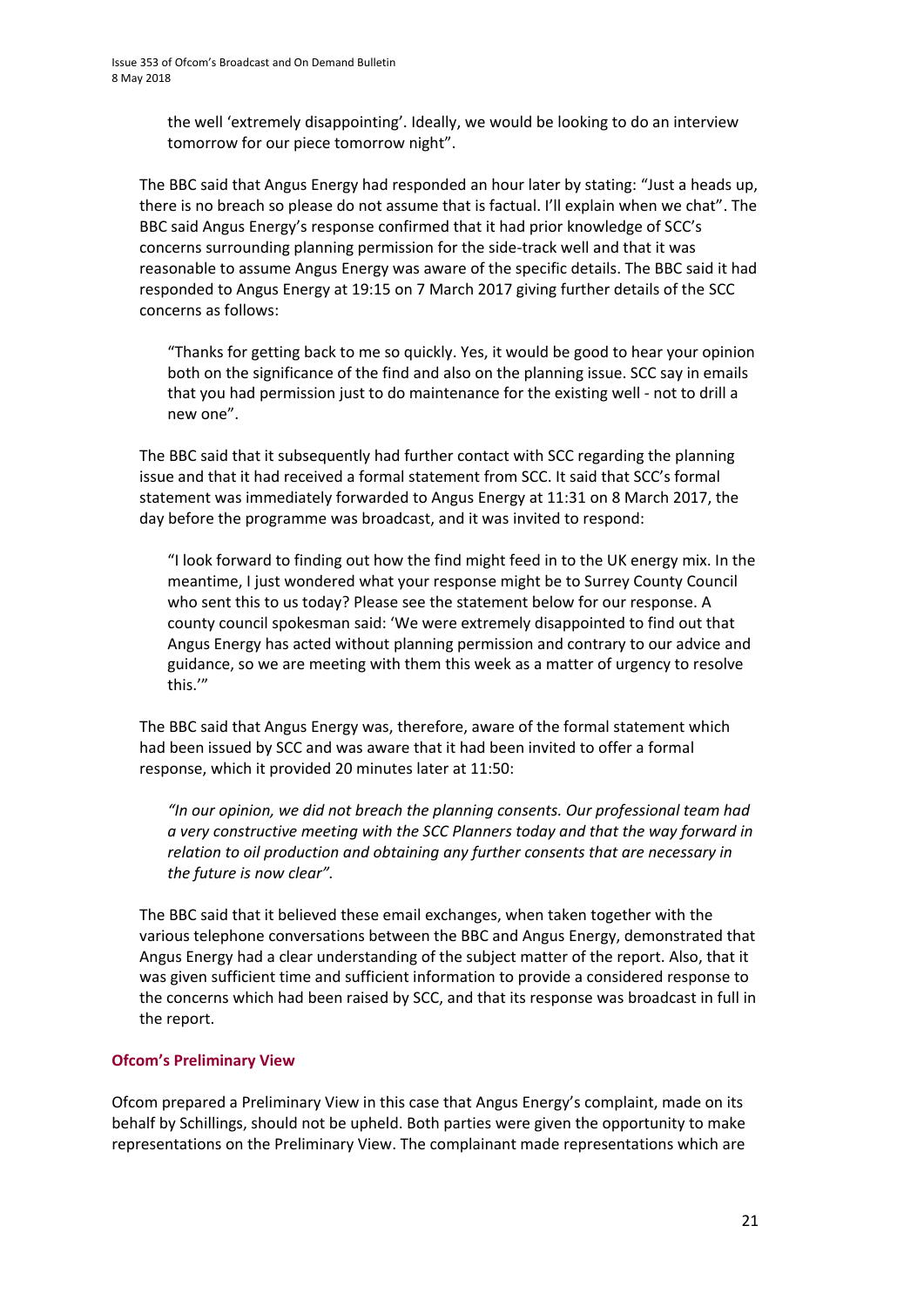summarised insofar as they are relevant to the complaint, below. The broadcaster did not submit any representations.

#### *Representations on behalf of Angus Energy*

Schillings said that it disagreed with Ofcom that viewers would have understood from the programme that it was reporting on a dispute between SCC and Angus Energy about the nature of the work at the Brockham site, and whether the company had the required planning permission to carry it out. It said that the programme was distorted and one-sided in that it appeared that the BBC had "chosen a side" and so "adopted" the allegations. Schillings said that each of the allegations included in the programme was extremely serious, and that Angus Energy should have been given an opportunity to specifically answer them prior to the broadcast of the programme.

Schillings said that even if, on the basis of the opening language, viewers initially considered the broadcast to be a neutral report about a dispute between the parties and that the allegations against Angus Energy were attributable to SCC, they would have been unlikely to conclude their viewing of the programme with the same opinion. It said that, despite the fact that SCC had not yet determined its legal position regarding the planning conditions, the BBC itself reached a conclusion that Angus Energy had drilled *"another side-track well"* without permission. Further, Schillings said that the programme's narrative reinforced the inaccurate and unfair impression that SCC's position was correct, and that Angus Energy was, and admitted to, being culpable for drilling without planning permission.

In relation to the inclusion of Mr Wellman's quote that *"it removes from me all faith in the way these companies operate",* Schillings said that it did not agree with Ofcom's conclusion that viewers would have understood Mr Wellman's comments to be a reflection of his general frustration and concern about the lack of information available, rather than to make an accusation about either Angus Energy or SCC. Schillings stated that Mr Wellman's reference to *"companies"* indicated "companies in the operation of oil exploration and production in the county council region", such as Angus Energy. It said that this statement could only suggest that at least some of his enquiries were directed to Angus Energy.

In relation to the claim that the meeting between Angus Energy and SCC did not happen, Schillings said that the BBC's reference to the meeting with SCC was not neutral or impartial. It said the BBC chose to include Angus Energy's "correct" statement that the meeting had happened and its description of the outcome, followed immediately by reference to SCC's "incorrect" statement that the meeting had yet to take place. Schillings said that the inclusion of the statements and the manner in which it was done invited viewers to infer that SCC's position and statements were correct and that Angus Energy was again behaving dishonestly and seeking to mislead people. It said that viewers would see Angus Energy in a "negative light".

Schillings said that Angus Energy also did not accept the finding of Ofcom's Preliminary View that the BBC had demonstrated it had taken reasonable steps to satisfy itself that material facts had not been presented, disregarded or omitted in a way that was unfair. It said that the BBC took no "palpable steps" pre-broadcast to properly investigate the underlying facts or the nature of the allegations levelled. As a consequence, critical pieces of material information in the public domain such as existing planning permissions, planning laws and the regulatory ambit within which the works took place were disregarded and omitted from the broadcast. It also said that the BBC had not conducted sufficient research into the nature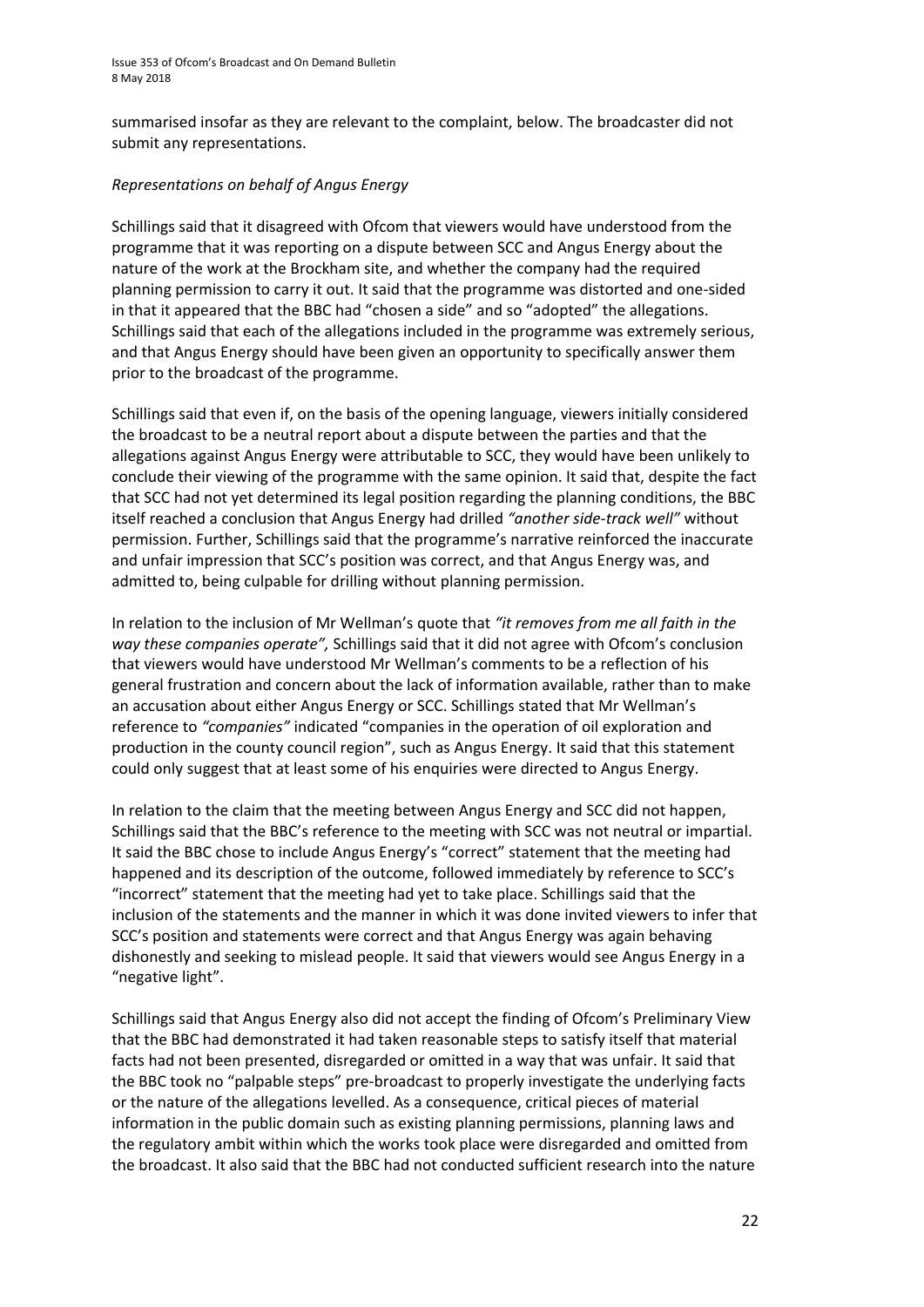Issue 353 of Ofcom's Broadcast and On Demand Bulletin 8 May 2018

of the works taking place at Brockham and therefore disregarded information that might have assisted viewers to understand the substantive issues which unfairly impacted Angus Energy.

Schillings said that the BBC had made incorrect factual assertions and misleading statements in its response to the complaint, including that Angus Energy was aware prior to BBC's initial contact that there was a dispute with SCC in relation to the works at Brockham. Schillings said that Angus Energy was only made aware of the dispute when it was contacted by the BBC and that this was made clear to the BBC by the spokesman for Angus Energy at the time.

#### **Decision**

Ofcom's statutory duties include the application, in the case of all television and radio services, of standards which provide adequate protection to members of the public and all other persons from unjust or unfair treatment in programmes in such services.

In carrying out its duties, Ofcom has regard to the need to secure that the application of these standards is in the manner that best guarantees an appropriate level of freedom of expression. Ofcom is also obliged to have regard, in all cases, to the principles under which regulatory activities should be transparent, accountable, proportionate and consistent and targeted only at cases in which action is needed.

In reaching this Decision, we carefully considered all the relevant material provided by both parties. This included a recording of the programme as broadcast and transcript of it and both parties' written submissions and supporting documentation. Ofcom also took careful account of the representations made by Schillings in response to Ofcom's Preliminary View.

When considering complaints of unjust or unfair treatment, Ofcom has regard to whether the broadcaster's actions ensured that the programme as broadcast avoided unjust or unfair treatment of individuals and organisations, as set out in Rule 7.1 of Ofcom's Broadcasting Code ("the Code").

In addition to this rule, Section Seven (Fairness) of the Code contains "practices to be followed" by broadcasters when dealing with individuals or organisations participating in, or otherwise directly affected by, programmes, or in the making of programmes. Following these practices will not necessarily avoid a breach of Rule 7.1 and failure to follow these practices will only constitute a breach where it results in unfairness to an individual or organisation in the programme.

a) Ofcom considered Angus Energy's complaint, made on its behalf by Schillings, that it was treated unjustly or unfairly in the programme as broadcast because material facts were presented, disregarded or omitted in a way that was unfair.

In considering this head of complaint, Ofcom had particular regard to the following practices of the Code:

Practice 7.9 states:

"before broadcasting a factual programme…, broadcasters should take reasonable care to satisfy themselves that material facts have not been presented, disregarded or omitted in a way that is unfair to an individual or organisation...".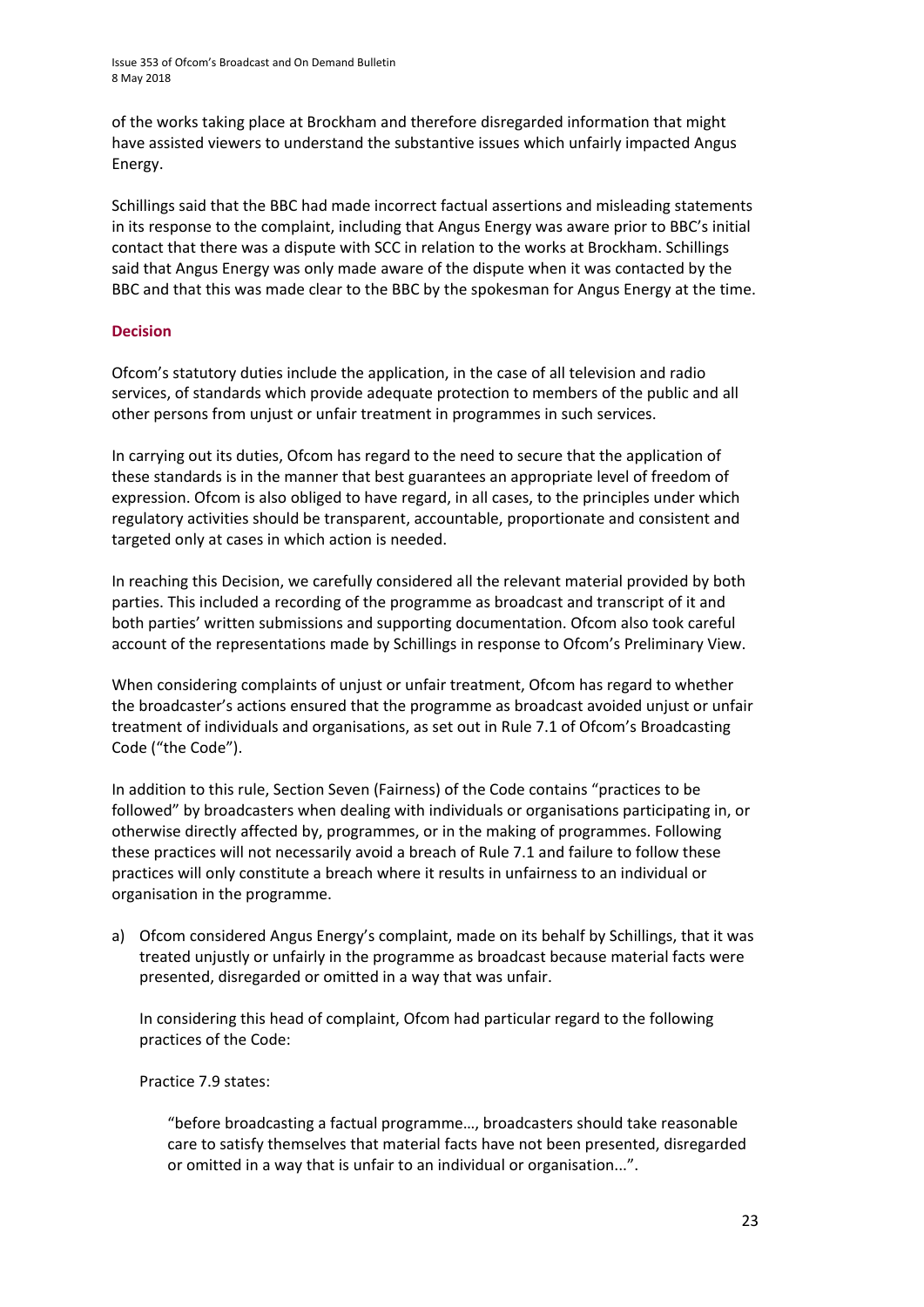Practice 7.13 states:

"where it is appropriate to represent the views of a person or organisation that is not participating in the programme, this must be done in a fair manner".

Ofcom's role is to consider whether a programme has caused unfairness to an individual or organisation. In particular, we consider whether material facts have been presented, disregarded or omitted in a way that was unfair to people or organisations. This will depend on all the particular facts and circumstances of the case including the nature of the material and the context within which it was broadcast.

Ofcom considered each sub-head of complaint in turn in deciding whether Angus Energy was treated unfairly in the programme as broadcast.

i) We first considered whether the programme caused unfairness to Angus Energy by alleging that it had misled SCC about the nature of works carried out at the Brockham oil site and that it had drilled a new, separate well without the requisite planning permission.

Ofcom carefully watched the programme and took particular account of what was said by the programme's presenter and the reporter about the works being carried out at the Brockham site. Ofcom considered that viewers were likely to have understood from these comments that there was a dispute between SCC and Angus Energy about the nature of the work at the site and whether the company had the required planning permission to carry it out. In particular, we considered that it was within this context, i.e. the reporting on the fact there was a dispute between the parties, that the comments were made. As set out in the "Programme summary" section above, the presenter introduced the report by saying that:

*"Surrey County Council claims that a company* [Angus Energy] *has carried out unauthorised drilling in green-belt land... Angus Energy, which announced last week that new reserves of oil were found at the site, denies the claims".*

We considered it was made explicitly clear to viewers from the outset of the report that the allegations being made about Angus Energy were attributable to SCC. It was also clear that Angus Energy denied SCC's claim. We also took into account that later in the report, further detail of the allegations made by SCC were included, as was a statement from Angus Energy denying that it was in *"breach* [of] *planning consents".*

Ofcom took into account Schillings' representations on the Preliminary View that the programme's narrative reinforced the unfair impression that SCC's position was correct, and that the BBC had "chosen a side" in the dispute. However, we disagreed. We considered that the allegations made about Angus Energy in the programme were clearly attributable to SCC and presented in the context of a dispute over planning permission between the company and the Council, which was clearly denied by Angus Energy and stated as such in the programme. We recognised the concerns expressed by Schillings in its representations about the accuracy of the technical references used to describe the nature of the drilling work in the programme. However, we also took into account the nature of the report and the context in which it was broadcast, namely as one of a number of brief items which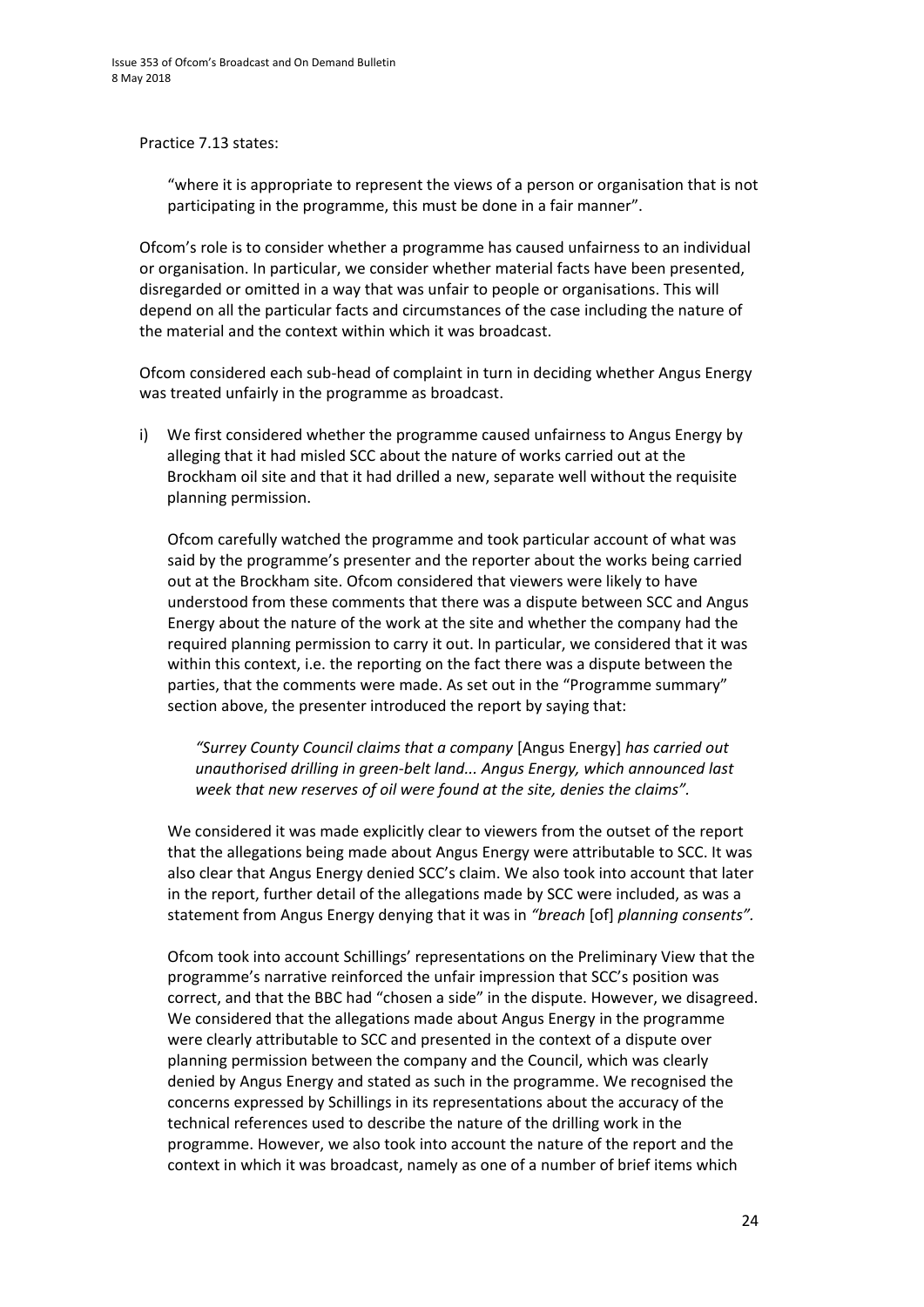appeared in a thirty-minute overview of news developments in the London area. In our view, the purpose of this report was to alert viewers to the fact that a dispute had arisen between the parties, rather than to provide an investigation into the detailed technical nature or respective merits of that dispute. In that context, Ofcom considered that the programme's description of the technical nature of the work was sufficient to enable viewers to understand in general terms the cause of the dispute and that there were two sides to the argument. Given this, we considered that sufficient information was presented in the programme to enable viewers to understand that there was a dispute and that it had yet to be settled at the time of broadcast. Ofcom considered therefore that the programme did not cause unfairness to Angus Energy in this respect.

ii) We also considered the complaint that the programme alleged a meeting between Angus Energy and SCC, which Angus Energy had referred to in its statement on the programme, had not taken place. Schillings said this was inaccurate and implied to viewers that Angus Energy's statement was "dishonest and misleading".

Ofcom took into account that, as set out in the "Programme summary" section above, the programme included a statement from Angus Energy which stated that: *"Our professional team had a very constructive meeting with the Surrey County Council planners today…".* The programme's presenter then stated that SCC had told the BBC *"this meeting has yet to take place".*

Ofcom acknowledged the BBC's statement that at the time of the broadcast, the meeting between SCC and Angus Energy had, in fact, taken place, despite it being reported in the programme that SCC had told the BBC that "this meeting has yet to take place". We also took into account Schilling's representations, that viewers may have inferred that Angus Energy was behaving dishonestly and that it was seeking to mislead the public. We further noted Schillings statement that, had Angus Energy been told that SCC had specifically said that a meeting had not taken place, it would have provided irrefutable evidence that this was wrong.

In considering whether or not the inclusion of this inaccurate statement may have resulted in unfairness to Angus Energy, Ofcom had particular regard to Practice 7.9 of the Code. In particular, we considered the steps that the BBC had taken to satisfy themselves that the information they had been provided prior to the broadcast was correct and that it was reasonable to rely on it for inclusion in the programme.

We took into account the BBC's representations on this point (as set out in detail above) that SCC had provided it with a statement which confirmed that a meeting with Angus Energy was "due to take place this week", and that, when the BBC had shared the statement with Angus Energy, it had told the BBC that the meeting had in fact already taken place, providing the BBC with its own statement as to what had occurred. When the BBC sought to verify Angus Energy's statement with the SCC, they were explicitly told "I will let you know when a meeting takes place and what happens in that meeting. Understand it's later this week, so hasn't taken place yet". In the absence of being able to establish a consensus as to what had occurred, it appears that the BBC broadcasted both the SCC's and Angus Energy's version of events, where Angus Energy's statement was set out in full. It was only after the broadcast that the BBC realised that there had been a factual error.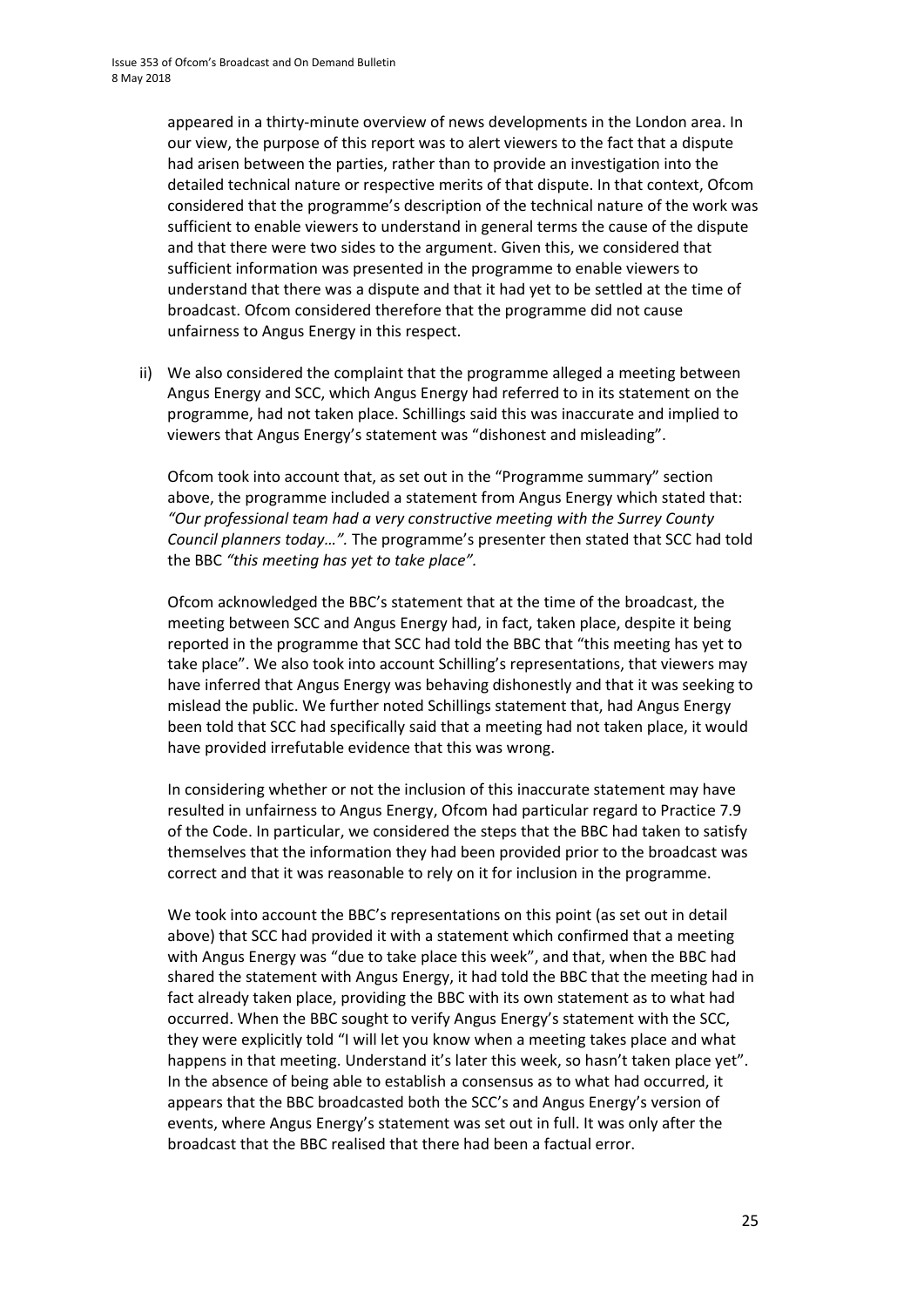We agreed with the BBC that it was regrettable that the programme makers had not been able to confirm with the SCC whether a meeting had taken place at the time of the broadcast. However, we also considered that the programme makers had taken reasonable steps to seek clarification from the parties about whether or not the meeting had occurred. In our view, the BBC had relied on the information provided by both SCC and Angus Energy in good faith and had reflected in the report the disparity between both parties' accounts. In our view, the BBC had exercised reasonable care as required under Practice 7.9 of the Code, insofar as it is difficult to see what further steps could have been taken to confirm the correct position with the SCC.

Given the context of the wider dispute between Angus Energy and SCC, we did not consider it likely that viewers would have understood from the inclusion of the two conflicting statements about the meeting that Angus Energy was "dishonest or misleading". Therefore, in all these circumstances, Ofcom did not consider that the way the material was presented in the programme caused unfairness to Angus Energy.

iii) We next considered the complaint that the programme stated a local Councillor, Mr Clayton Wellman, had been *"trying for months"* to investigate the works. Schillings said that Angus Energy had no record of Mr Wellman attempting to contact the company, and that this statement implied to viewers that Angus Energy had "evaded" enquiries about the works being carried out at the site.

As set out in the "Programme summary" section above, the programme included an interview with Mr Wellman, a councillor from Mole Valley District Council, who the programme stated had been *"trying for months to find out exactly what's been going on at the site".*

In Ofcom's view, the statement that Mr Wellman had been *"trying for months"* to find out what had been going on at the site made clear to viewers that Mr Wellman had an interest in the works at the site and had been trying to get clarification on what was going on there. Additionally, it was made clear by Mr Wellman during his subsequent interview in the report that his attempts to *"find out exactly what was going on at the site"* had proved to be unsuccessful. Ofcom considered that the inclusion of the statement that Mr Wellman had been *"trying for months"* served to reflect Mr Wellman's general frustration and concern about the lack of information available, rather than to make an accusation about either Angus Energy or SCC having evaded his enquiries. In its representations on the Preliminary View, Schillings said that Mr Wellman's statement that *"it removes from me all faith in the way these companies operate"* was clearly referring to Angus Energy and that this could only suggest that some of his enquiries were directed towards Angus Energy. However, we considered that, although Mr Wellman's comment made clear he was concerned about the operations of Angus Energy at the Brockham site, it was unlikely that viewers would have understood the comment to be an allegation that he had made enquiries to Angus Energy directly, or that it had been evasive in any way. Given the context of the report's wider focus on the dispute between Angus Energy and SCC, we did not consider that the inclusion of Mr Wellman's comments, in themselves, caused unfairness to Angus Energy, particularly given that Angus Energy's response that it had not breached any planning consents was reflected in the report.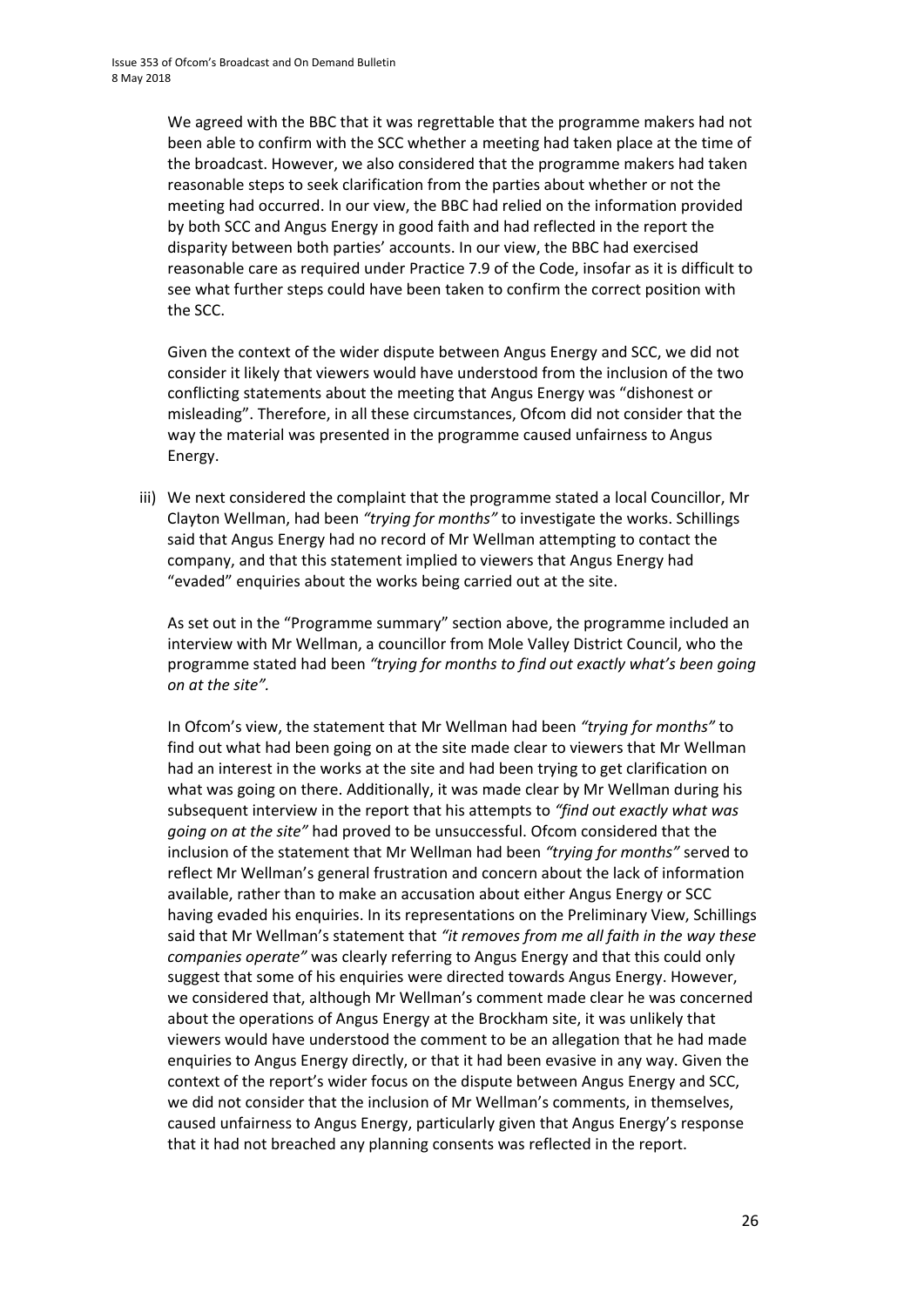Having considered heads a) i) to iii) of the complaint, and taken into account the context of the report as a whole, Ofcom was satisfied that, in this case, the broadcaster had taken reasonable care to satisfy itself that material facts had not been presented, disregarded or omitted in the programme as broadcast in a way that portrayed Angus Energy unfairly.

b) Ofcom next considered the complaint that Angus Energy was not given an appropriate and timely opportunity to respond to the allegations made about it in the programme.

Practice 7.11 states:

"If a programme alleges wrongdoing or incompetence or makes other significant allegations, those concerned should normally by given an appropriate and timely opportunity to respond".

As above, Practice 7.13 states:

"where it is appropriate to represent the views of a person or organisation that is not participating in the programme, this must be done in a fair manner".

In considering this aspect of the complaint, we took particular account of the nature of the material included in the programme and the context within which it was broadcast. While we recognised that the allegations about Angus Energy having carried out work at the Brockham oil site without the required planning permission were clearly attributable in the programme to SCC, they did constitute a significant allegation of wrongdoing. Therefore, in accordance with Practice 7.11, the programme makers were required to provide Angus Energy with a timely and appropriate opportunity to respond to it in order to avoid unfairness.

Ofcom took into account both parties' submissions as summarised above addressing the extent to which Angus Energy was provided with the opportunity to respond to the statements made about it in the programme. We took the view that while Angus Energy did not dispute that it was not given an opportunity to respond at all, it did dispute that it was given sufficient information about the specific allegations made in the programme; namely, that it had lied about the meeting with SCC, carried out works without planning permission, and had evaded Mr Wellman's enquiries.

We took into account the BBC's submissions on this point, (as set out in detail above) that it had first emailed Angus Energy on 7 March 2017 in which it summarised the "likely scope of the report" and set out its interest in discussing SCC's concern that a side-track well had been drilled without the required planning permission. In response, Angus Energy said that there had been "no breach". Later the same day, the BBC had replied to Angus Energy with more detail of SCC's concern about the permission it had granted to Angus Energy. On 8 March 2017, the BBC had sent a further email to Angus Energy with a statement from SCC in which it claimed that the company had acted without planning permission and that it would be meeting with them to resolve the matter. A response to this from Angus Energy was received and included in the programme in its entirety.

In Ofcom's view, the focus of the report was on the fact of a dispute between SCC and Angus Energy about whether the company had the required planning permission to carry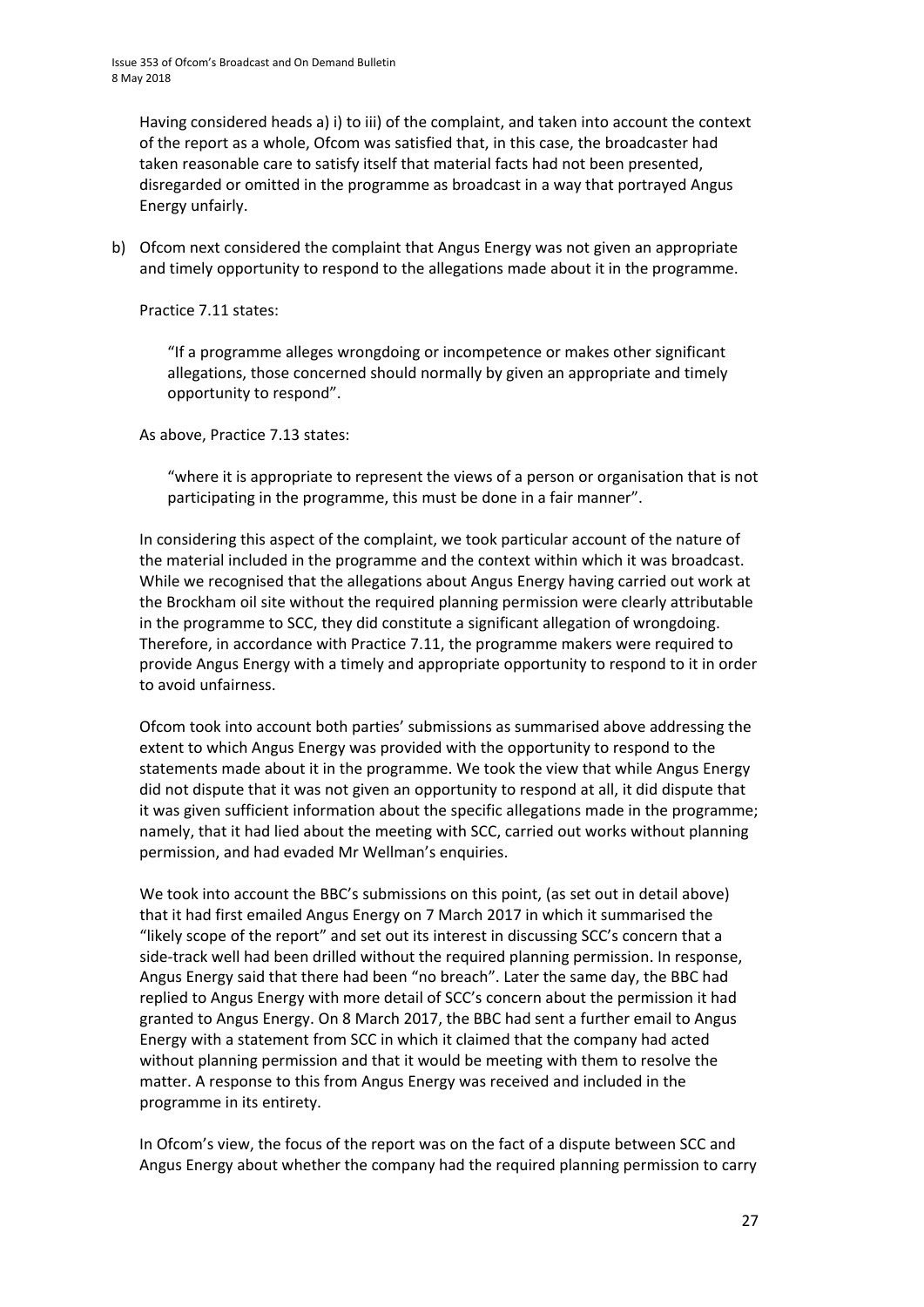out the works at the Brockham oil site. Therefore, in this context, the BBC had contacted Angus Energy about the claim made by SCC, set out in broad terms the issue the programme would be exploring and had sought its response to the allegation. From the contact between the BBC and Angus Energy, it was clear to Ofcom that the company was made aware of the allegations made about it and would have understood the subject matter of the report. Therefore, while some of the more specific details about the claims to be made in the programme were not provided to Angus Energy, we considered that sufficient information about the main subject matter of the report had been provided in order to afford them with an appropriate and timely opportunity to respond. Further, both the position of SCC, and Angus Energy's denial that it had breached any planning permission requirements, were clearly represented in the report. We took into account Schillings' representations on the Preliminary View that had the specific allegations been raised to Angus Energy before the programme was broadcast, it would have been able to adjust its statement accordingly to properly address them. However, given our view in heads a) ii) and a) iii) above, it was not necessary for the BBC to have sought specific representations in those respects to have avoided potential unfairness in the programme. In these circumstances, therefore, Ofcom considered that Angus Energy had been provided with an appropriate and timely opportunity to respond to the allegations made about it by SCC and reported in the programme, and that Angus Energy's position was adequately and fairly reflected.

Taking all these factors into account, Ofcom considered that there was no unfairness to Angus Energy in this respect.

**Ofcom has not upheld Angus Energy's complaint, made on its behalf by Schillings, of unjust or unfair treatment in the programme as broadcast.**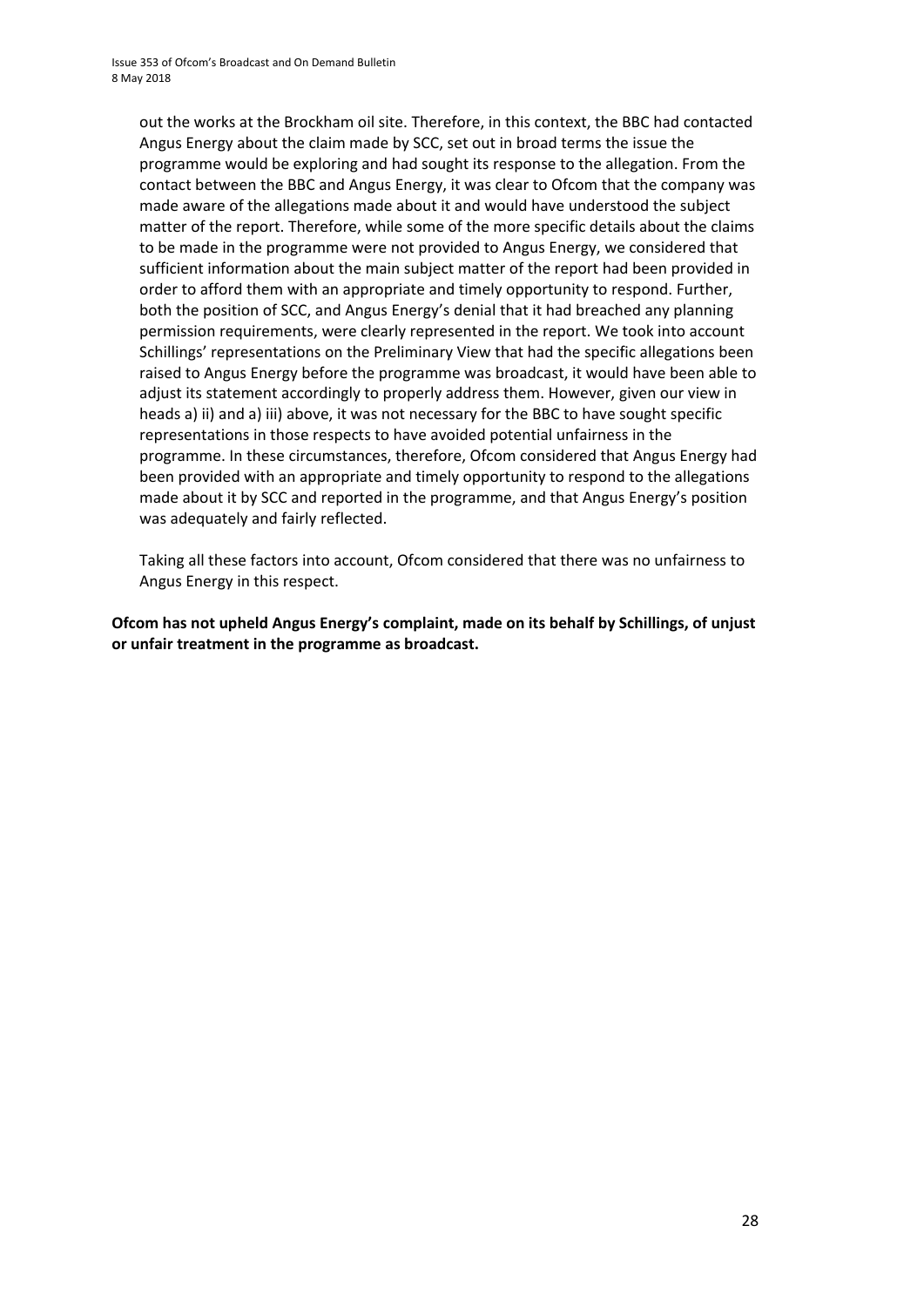## Not Upheld

### **Complaint by Mr Gary Manning, made on his own behalf and on behalf of TV Aerial Company Limited** *Watchdog, BBC 1, 2 August 2017*

#### **Summary**

Ofcom has not upheld Mr Gary Manning's complaint, made on his own behalf and on behalf of TV Aerial Company Limited ("TV Aerial Company") of unjust or unfair treatment in the programme as broadcast and of unwarranted infringement of privacy.

*Watchdog* is a consumer affairs television programme. This episode included a report about Mr Manning and his company, TV Aerial Company (also trading as Aerialforce and Satellites & Aerials). Mr Manning complained that TV Aerial Company was treated unjustly or unfairly in the programme as broadcast because: the programme implied that TV Aerial Company's advertising practices were "morally wrong"; the programme was edited unfairly to give the impression that its engineers were charging customers for unnecessary work and parts; and, Mr Manning was not provided with an appropriate opportunity to respond to claims made about the company in the programme. Mr Manning also complained that his privacy had been infringed both in connection with the obtaining of material included in the programme and in the programme as broadcast because the programme included footage filmed of him during an attempted interview.

Ofcom found that:

- The broadcaster had taken reasonable care to satisfy itself that material facts had not been presented, disregarded, or omitted in a way that was unfair to TV Aerial Company.
- Mr Manning was provided with an appropriate and timely opportunity to respond to the allegations made against TV Aerial Company in the programme.
- Mr Manning did not have a legitimate expectation of privacy in the obtaining of the material included in the programme or in its subsequent broadcast. We therefore considered that there was no unwarranted infringement of his privacy in either the obtaining or the broadcast of the material complained of.

#### **Programme summary**

On 2 August 2017, BBC1 broadcast an edition of its consumer affairs programme, *Watchdog.*  A report about Mr Gary Manning and his company, TV Aerial Company, was included in the *Rogue Traders* section of the programme.

The programme's presenter introduced the report:

*"The Television Aerial Company Limited, based in Whyteleafe Surrey, slightly confusingly go by a few different names like 'Aerialforce', and 'Aerials and Satellites' or 'Satellites and Aerials' as their website says. Are you still with us? Good. We featured them before back in 2011 when they spectacularly oversold to us items which we needed about as much as a chocolate ironing board. We put them to the test three times, misaligning two perfectly*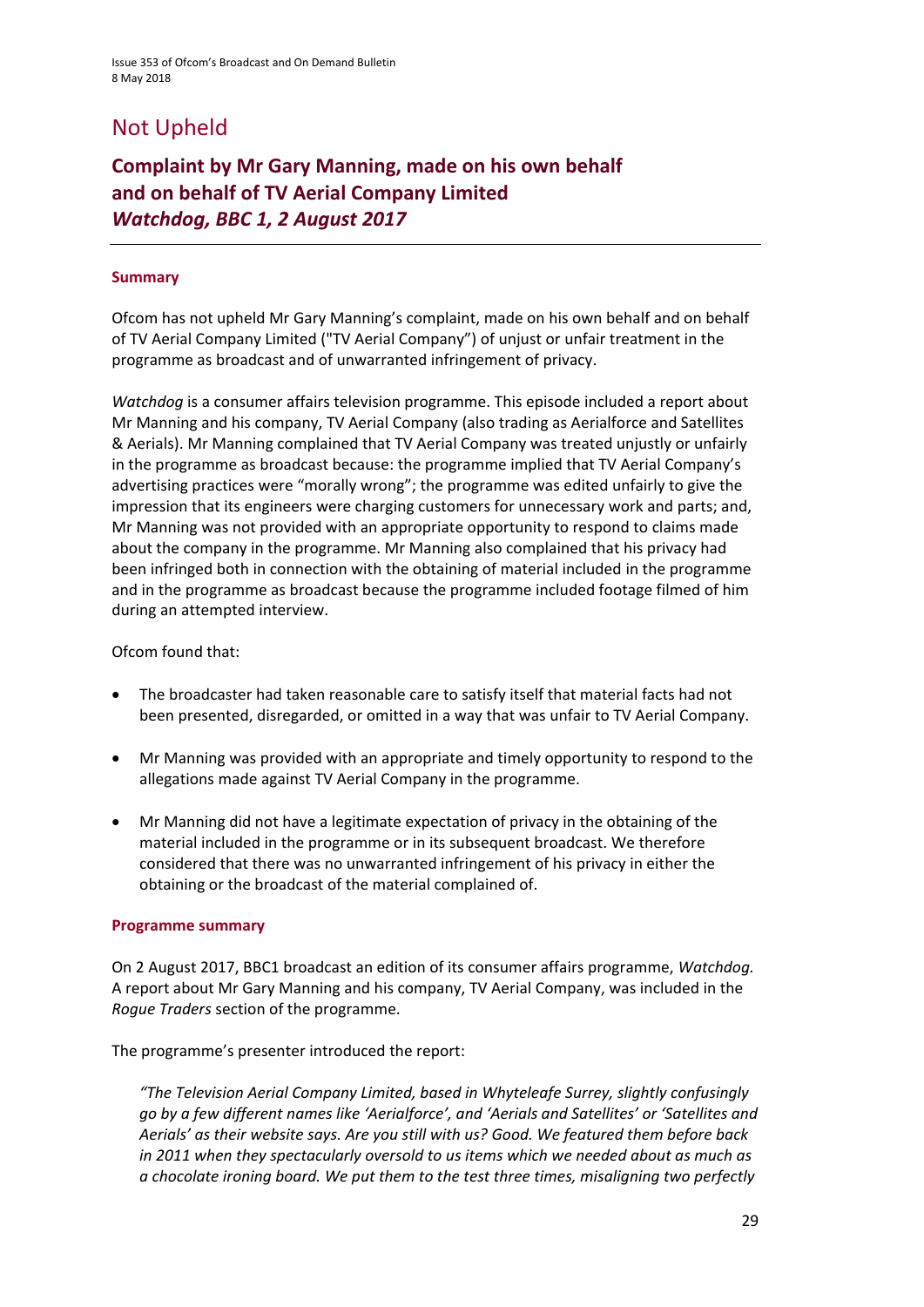*good satellite dishes and damaging a connecting cable. Our dishes needed to be realigned, our cable needed to be repaired but each time the engineer told us that we needed something we didn't…I caught up with the boss at the time, sort of. I say sort of because I've got to be honest with you I actually don't think it was my best effort. Let's put a clock on the face time".*

Footage from 2011 of the presenter trying to question the previous director of the company was shown. The presenter said: *"Three engineers, all three of them misdiagnosed",* before the director got into a vehicle and drove away. The presenter said:

*"I mean that just wasn't long enough was it? I think we as a team can do better...Whatever we did in 2011, it might have had some effect because in January of 2012 the director removed himself from the Television Aerial Company Limited…".*

Footage of the presenter was then shown as he spoke with a previous customer of TV Aerial Company, Mr Andy Nash. The presenter explained that Mr Nash had called TV Aerial Company after buying a new television which he could not get to work, and that an engineer had been sent to his house to fix the problem. The presenter said that the TV Aerial Company engineer had *"discovered quickly that the issue was just a faulty HDMI cable"* but that he had *"claimed that Andy may have a further problem".*

Mr Nash said:

*"As he finished the job, he said 'well only two of your four channels on your satellite dish are working at 100%' and he said 'shall I go and have a peek at your satellite dish?'"*

The presenter explained that despite the fact that Mr Nash had never experienced problems with his satellite dish before, the engineer proceeded to examine the dish, and that he *"came back down with some alarming news".* Mr Nash said:

*"He hit me with the immortal line 'I have to tell you, your satellite dish is virtually at the end of its life, it's totally rusted through' he said the only answer was a replacement dish".*

The presenter said that Mr Nash had agreed to purchase the new dish, and had paid TV Aerial Company £238.28.

Mr Nash said:

*"The following day the satellite dish was just put on the ground, I went to look at it and immediately realised that I had made a huge mistake".*

Footage of Mr Nash's satellite dish was shown as the presenter said:

*"Andy found that although his dish was showing superficial signs of rust, it was far from rusted through. We've since had his dish tested and found it to be in perfect working order".*

Mr Nash said: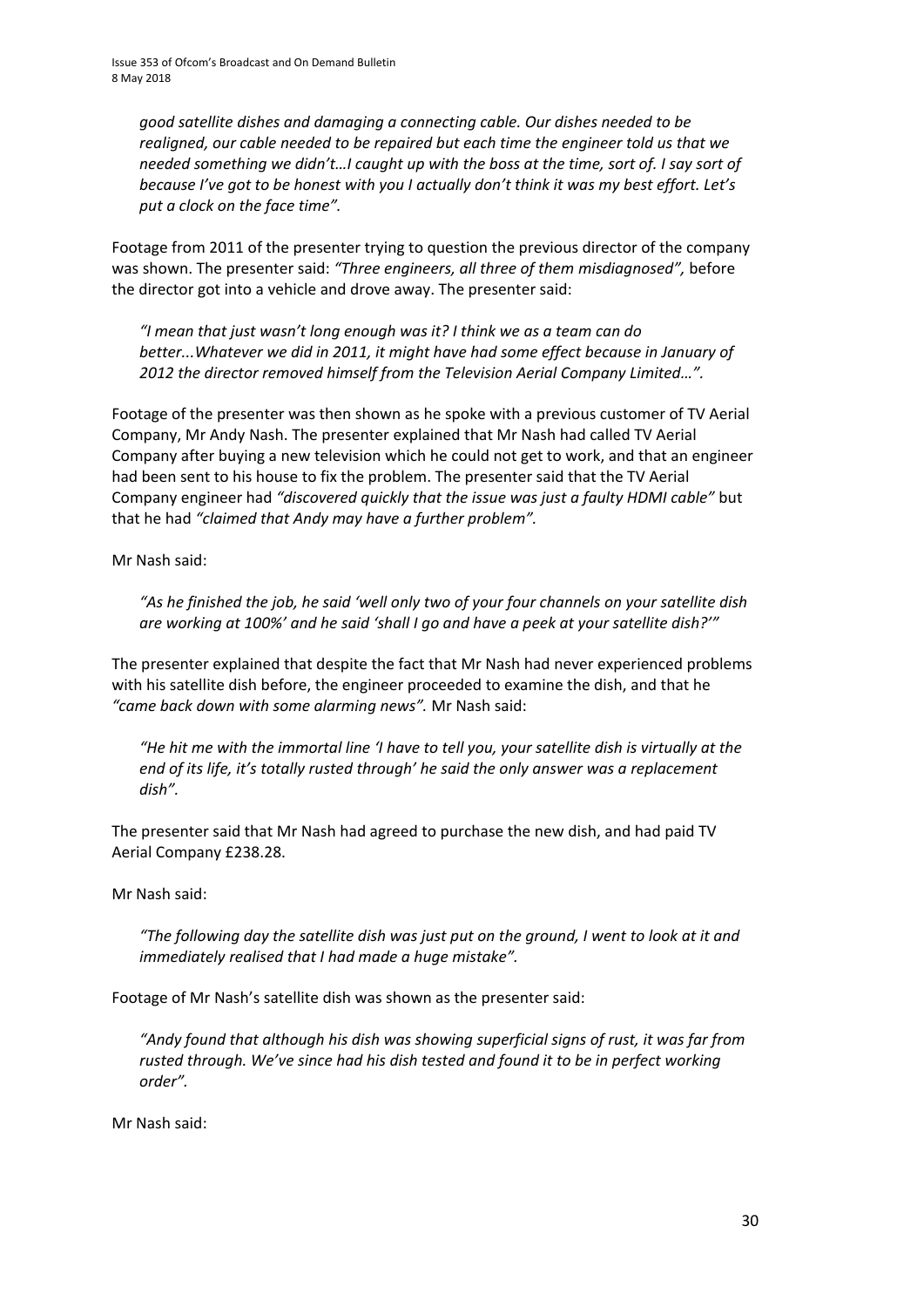*"He'd taken advantage of me and I'd fallen for it. I'd trusted this guy and, you know, I regret that now".*

Mr Nash then sang a song about his experience with the company:

*"…My story needs telling to warn any others, that rogues and bandits who are happy to cheat, will sooner or later face critical heat. Please share this ditty with friends far and wide, so TV Aerial Company have nowhere to hide. They may think that cheating's an acceptable trend, but they'll find that they're wrong and will lose in the end"*.

The presenter then said:

*"So, if the previous director is no longer involved, who's in charge now? Well, it's Gary and Tabby Manning* [photographs of Mr and Mrs Manning were shown]. *I think it's time we put them to the test. And, that's exactly what we do"*.

The programme showed a property being set up for a test, with secret cameras and an actress, Liz, posing as a customer. An expert, Ian, was introduced, and was shown setting up a fault in the property's television installation by cutting the input cable to the set-top box. The presenter described the fault created by the expert as being *"so simple an aerial engineer should be able to find and fix this problem in just five minutes"* and said that the job should only cost the diagnostic fee of £59.99 plus VAT.

Secretly filmed footage of TV Aerial Company engineer, Nathan, was then shown as he arrived at the property in a company branded vehicle. Nathan entered the house and asked Liz what he could do for her. Liz responded:

*"Well, the Sky television's gone funny".*

Nathan said:

*"It may well be an LNB issue, let's have a look".*

Nathan was shown inspecting the television installation in the living room as the presenter explained:

*"The LNB is the low noise block, it sits on the front of the satellite dish, and ours is working fine. It's not long before Nathan finds our broken cable".*

Footage of Ian was shown as he sat in a separate room watching footage from the hidden camera feed and commenting on the engineer's work. Ian said:

*"Yeah, he's unscrewed the connector at the end of the cable, so it looks like he's found the problem".*

The presenter said:

*"And he fixes it, then he plugs the connector back in, so is the problem solved? Well, it should be but when you call out the Television Aerial Company limited of Whyteleafe Surrey, also trading as Aerialforce, things aren't always that simple. And, on that note,*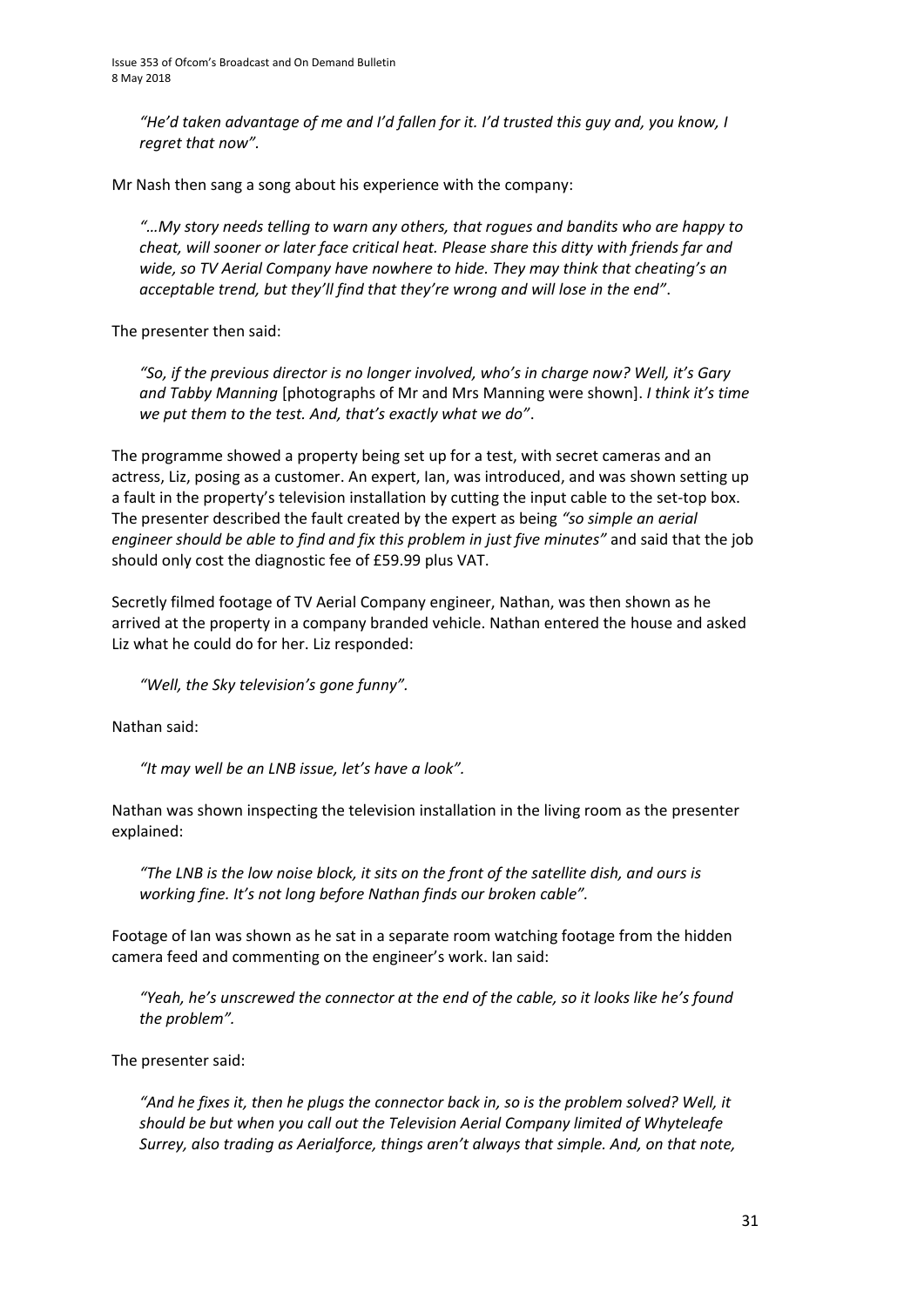*despite their long name, they could still be confused with other companies who have similar names…".*

Footage of Nathan inside the house was shown as he inspected a television set which could be seen displaying a clear picture, before he turned it off. The presenter explained that Nathan had fixed the fault but had turned the television off afterwards and gone outside to examine the satellite dish *"which he knows is fine".*

Later in the programme, the presenter stated:

*"But now back to Rogue Traders and the Television Aerial Company Limited, based in Whyteleafe Surrey, who also trade as Aerialforce, and our aerial oppo Nathan is in the house attempting to fix a simple fault. It looks like he may have fixed it, but has he?"*

Secretly filmed footage was shown of the living room, and the presenter said:

*"Yes, he has, look there's a picture* [the television was shown working], *but hang on, what's he doing now? He's turning the box off, surely he's about to go and break the good news to our stooge? No, he's about to go and look from a distance at the satellite dish, which he knows is fine"*.

Nathan was shown examining the satellite dish on the roof of the property before reentering the house and telling Liz that having had a look at the dish that *"It does need a new LNB".* The presenter said: *"Nathan, it doesn't".* Nathan was then shown telling Liz that *"The dish is the older type. You could do with upgrading it to the newer dish".*

Ian was shown watching the hidden camera feed, he said: *"There's nothing wrong with the LNB, there's no need to change it and the dish is fine".*

Liz then asked Nathan: *"What do I actually need to get it working?"* Nathan responded:

*"All you need to get it working is just a new LNB. The only reason I was giving you the option of having a new dish is because that one's about 12 years old and they only tend to last about 12 years"*.

Ian said:

*"The dish will last for 20 years or more, it's just a piece of metal, there's nothing wrong with it at all".*

Liz then told Nathan that she would get a new LNB.

The presenter said:

*"Nathan seems to have forgotten that our TV is in perfect working order. Nathan gets to work switching the LNB".*

Footage was shown of Nathan fitting the new LNB. Nathan re-entered the property and turned on the television and said: *"All done".*

The presenter said: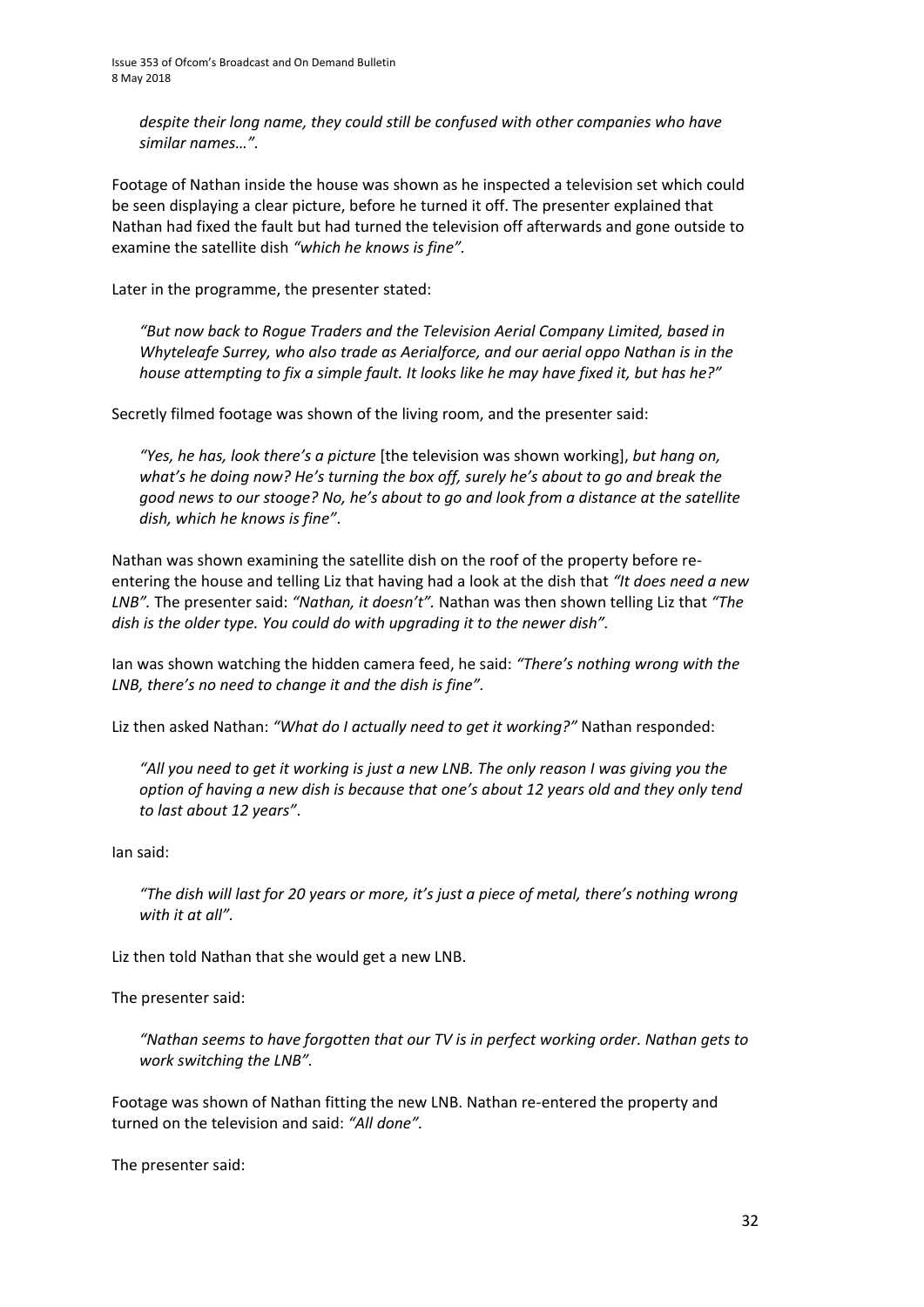*"So here we are, 2017 and what's just happened? He's lied to us to sell a new part we didn't need for an extra 58 quid. He also tried to tell us it was game over for our satellite dish, which it wasn't, and that would have cost an extra 160 quid, all in all not so different from 2011. And that could mean a couple of things: a) it could mean that the same operatives that were there before are misbehaving but that the new bosses know nothing about it, or b) They do know all about it, in fact they may even be encouraging or incentivising it because it helps them make more money. So, a) or b)? If only there were a way to find out which. Luckily enough for us the TV Aerial Company Limited are hiring new engineers or is it sales people or engineers* [an online job advertisement was shown which listed the recruiter as 'Aerialforce' and the job sector as 'sales', and stated that the vacancies were for 'experienced engineers'] *I get very confused. Let's get an application in anyway".*

The presenter was then shown receiving a telephone call from a member of his team, Paul, who, having submitted a job application, had been invited to attend an interview.

Secret footage was shown of Paul, posing as a prospective employee, as he arrived at the company building, for his interview. The presenter said:

*"In goes Paul, undercover, to meet manager Jay. He seems particularly interested in our stooge's ability to sell".*

Footage of the interview was shown, and the following exchange took place:

| Manager: | "What selling have you done?                                          |
|----------|-----------------------------------------------------------------------|
| Paul:    | What selling? Not much really.                                        |
| Manager: | On here, you do a lot of selling.                                     |
| Paul:    | What are you selling?                                                 |
| Manager: | We give you a lead, you go there, you upsell.                         |
| Paul:    | Right okay.                                                           |
| Manager: | You do what needs to be done, I'm not telling you to rip people off". |

The presenter said:

*"Hang on wait. Oh, you're not telling us to rip off people? Because in a funny way, it almost sounds like you are".*

The presenter explained that the company manager had told Paul that his salary would be based *"heavily on commission"* and that he would need to meet *"a huge daily target of £901*  [*"£901 per day"* was shown flashing on the screen] *to start earning any of the bonuses".* Further footage of the interview was shown as the manager told Paul: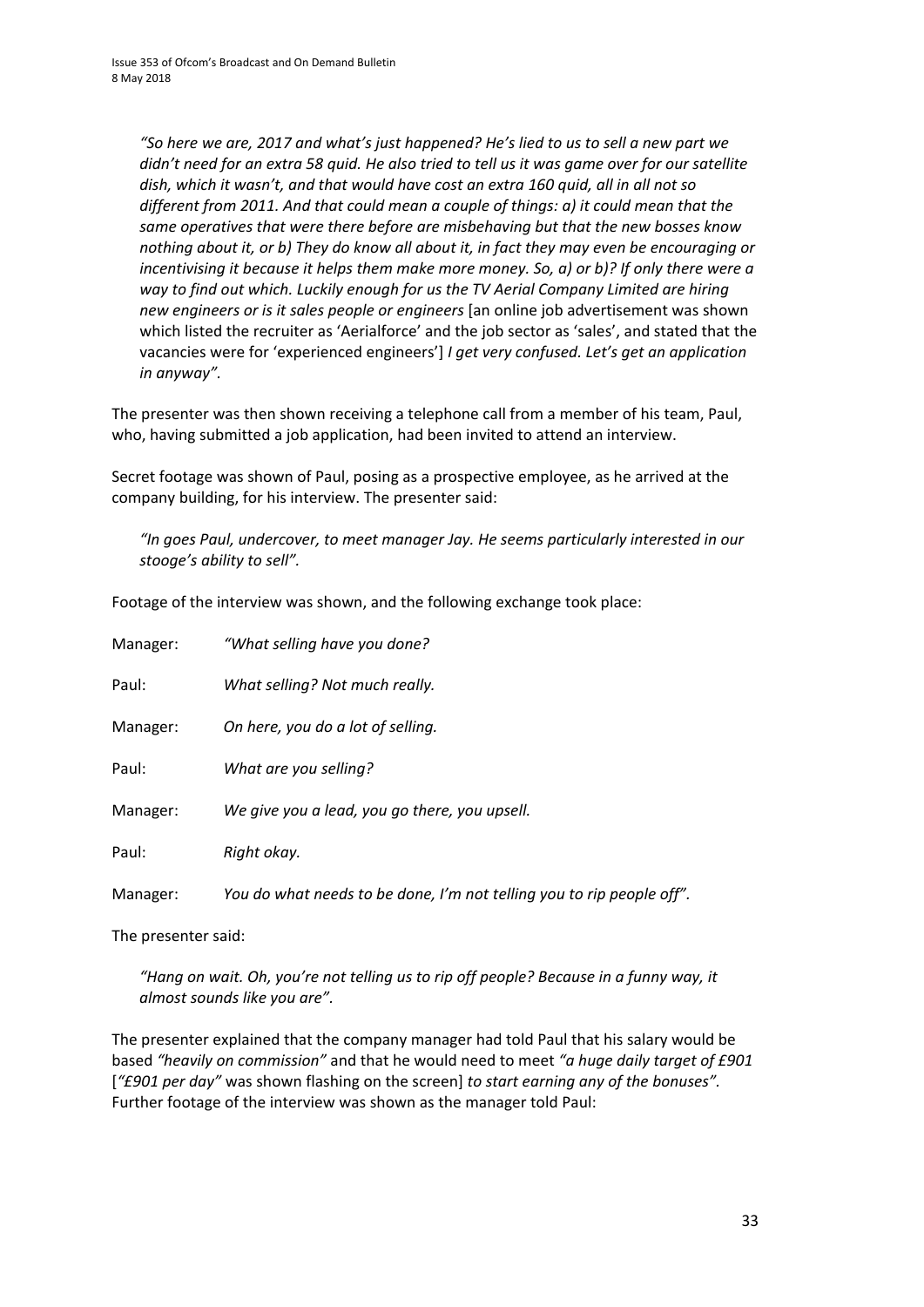*"If you learn to sell and you can do the job, you'll make a lot of money. On average, I'm paying my engineers anything between £800 and £1,200 a week. That's basic and commission"*.

Paul asked:

*"Yeah, how easy is it to hit that £900 target?"*

The manager said:

*"Well, it's depending on how good you are at selling. I've got one engineer who will go out and do three jobs and take a grand. So, I need a decent engineer, who can also look people in the eye and sell to them".*

The presenter explained that the team then showed the secretly filmed footage to business lawyer, Mr Mark Weston. Mr Weston was shown viewing the footage on a laptop. Mr Weston said:

*"If you are a consumer calling out an engineer, you expect to have your problem fixed, to be told the truth and to have the engineers acting in your best interests. The wage structure used does incentivise engineers to act against the customer's interests. It's almost as if the entire culture of the company is geared around selling, that can be unethical. It can also be illegal".*

The presenter then said:

*"Despite being based in Surrey, The TV Aerial Company Limited, who also use the name Aerialforce, operate across the country and because directors, Gary and Tabby Manning, are computer literate, they've found a way to synthesise cyber confusion. They've paid a bit more to bump their ad up the Google local listings and they've managed to make the ads look local. For instance, let's say I live in Plymouth and I tap in 'Plymouth Aerials', up comes an advert that says 'Plymouth Aerials' but it's actually for the Television Aerial Company who, as we know, are based all the way over in Surrey and that's about the naughtiest thing I can imagine".*

The presenter continued:

*"Right it's time to put the Television Aerial Company Limited, who also trade as Aerial Force, to the test one more time, so, we've got ourselves another house, another actress, and expert Ian is back to terminate our TV signal".*

Ian explained that to set the fault he was going to *"simulate wear in the cable"* by twisting and stretching it to break the conductor inside the cable. The presenter said that this job should cost £75 for the engineer to fix. The presenter said:

*"…The TV Aerial Company arrive in one of their AerialForce vans, but it seems the engineer has mislaid a very important piece of his kit [footage was shown of the engineer calling his previous customer to see if he had left his meter at their property]. A signal meter is a fairly essential piece of equipment for a job where the problem is lack of signal. Surely, he can't carry on without that?... Oh, he's going to carry on regardless it seems. This should be interesting"*.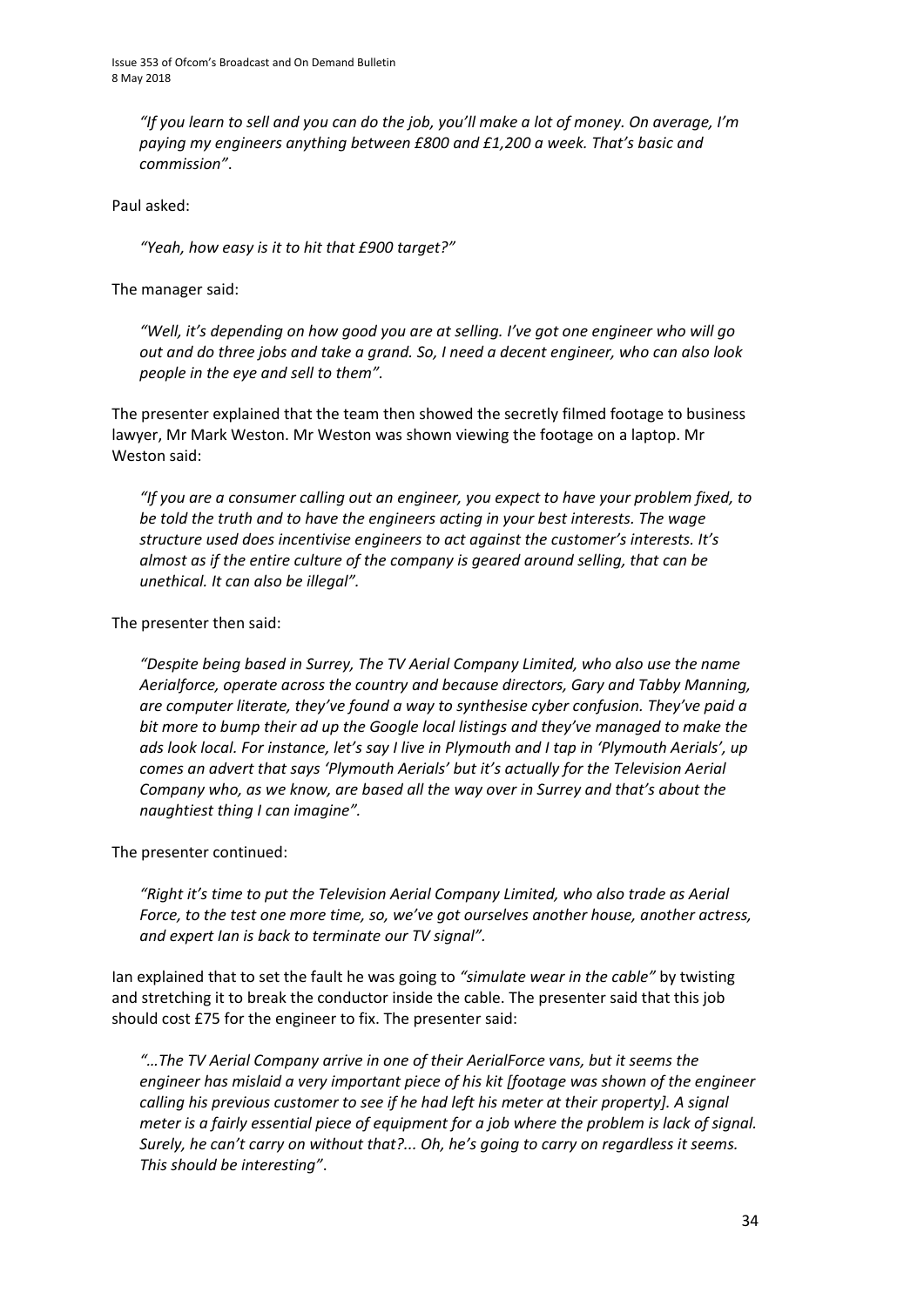The presenter then said:

*"So, what will he do next and crucially how much face time can I get with the company director, hopefully more than the 42 seconds we got last time. Get ready for a carpark song and dance"*.

Later in the programme the presenter said:

*"Time now though for our last chapter of Rogue Traders, where our second aerial oppo is channelling all his energy into fixing our fault, or could he possibly be making it worse?"*

Further secretly filmed footage was shown. The presenter said:

*"The Television Aerial Company's engineer, Darren, has been at our house for 20 minutes, and, because he's left his signal meter at a previous job, fixing our fault is proving tricky. He tries a couple of different options but somehow seems to be making the problem worse"*.

The expert, Ian, who was shown watching Darren through the hidden camera feed, said that there was still some *"picture breakup"* which he said meant the engineer had *"disturbed the connections somewhere else".*

The presenter said:

*"Could it be that the guy that has been called out to fix a problem, has actually created another one?"*

Darren told the actress posing as the customer that:

*"I think your aerial is knackered"*.

Ian said:

*"There's nothing wrong with the aerial"*.

Darren told the actress that he had a picture and she commented:

*"Oh, it's worse than before".*

Darren said:

*"Yeah, the only thing it could be is the aerial. Well, you're going to have to have a new aerial. It's the only way around it".*

The presenter said:

*"Well, you know it's not the only way around it because there's nothing wrong with our aerial. But, hey, this is a great opportunity to charge us £130 for something we don't need. So off he goes to the roof, the wet and slippery roof, and he's taking the no ladder approach* [footage was shown of Darren climbing on the roof]*, which is not*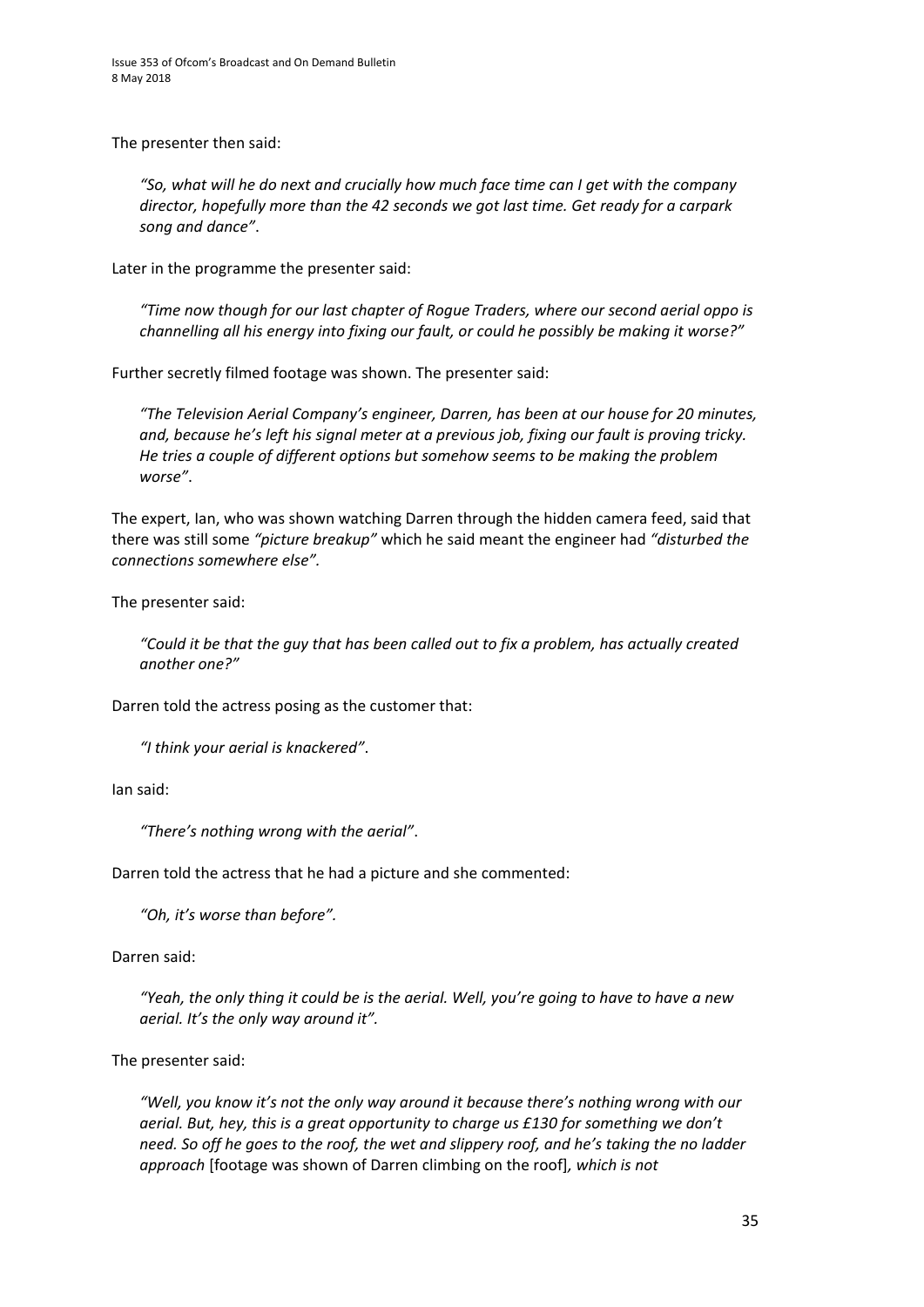*recommended at all – Darren, careful. Eventually he does make it to the top and on goes the new, totally unnecessary, aerial".*

The engineer was shown back inside the house settling the bill with the actress after telling her the television was working as a result of the new aerial.

The presenter said:

*"No, it's not, it only looks like it is because he's put it on the channel with the strongest signal. But this engineer doesn't seem to care and off he trots with our £213 for a job that could have cost £75".*

Once the engineer had left, Ian was shown inspecting the engineer's work. He said:

*"This is worse than it was before we created the fault".*

The presenter said:

*"In fact, he did such a terrible job, we had to have the whole installation replaced. And that, along with everything else we have seen, is just not good enough".*

The presenter and other programme makers were shown inside a vehicle as the presenter explained they were driving to Whyteleafe in Surrey to *"speak to Gary or Tabby about AerialForce, or TV Aerial Company Limited as they're also known".* Having arrived at TV Aerial Company Limited's office, the presenter crossed the car park to speak with Mr Manning. The following exchange took place, as Mr Manning tried to walk away from the programme makers:

| Presenter:  | "Gary? Matt Allwright, BBC Rogue Traders. How are you? Good to see you,<br>we've asked you for an interview.                                                                                                                                                                                                           |
|-------------|------------------------------------------------------------------------------------------------------------------------------------------------------------------------------------------------------------------------------------------------------------------------------------------------------------------------|
| Mr Manning: | Yeah go away, you're not supposed to be in here, go away [Mr Manning<br>pushed the camera], go away.                                                                                                                                                                                                                   |
| Presenter:  | Why are you doing that to the camera?                                                                                                                                                                                                                                                                                  |
| Mr Manning: | Go away.                                                                                                                                                                                                                                                                                                               |
| Presenter:  | I'm trying to ask you some questions about the business that you've been<br>running, what you call upselling, what we call lying to customers, AerialForce<br>customers, about what they need. Yeah, you send your guys into people's<br>homes. [Mr Manning pushed the camera again] Don't touch the camera<br>please. |
| Mr Manning: | You're not even supposed to be in here, go away [Mr Manning pushed the<br>camera] don't [bleeped] film me.                                                                                                                                                                                                             |
| Presenter:  | Please don't hit the camera Gary, there's no need to hit the camera.                                                                                                                                                                                                                                                   |
| Mr Manning: | Go away then.                                                                                                                                                                                                                                                                                                          |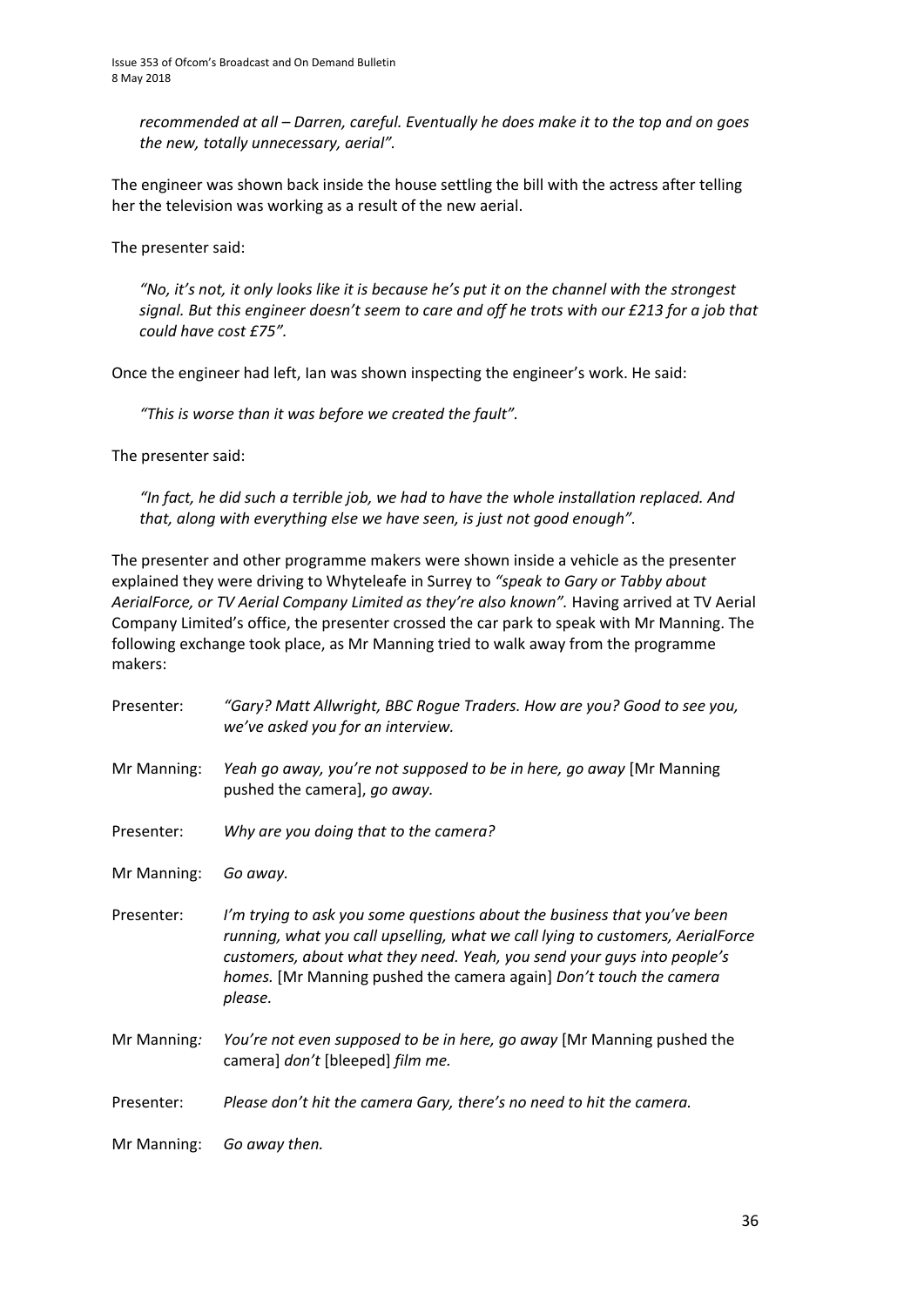Issue 353 of Ofcom's Broadcast and On Demand Bulletin 8 May 2018

| Presenter:  | We're asking you questions, Gary, all we're doing is asking you questions<br>about the way you run your business.                                                   |
|-------------|---------------------------------------------------------------------------------------------------------------------------------------------------------------------|
| Mr Manning: | Go away from me [Mr Manning pushed the presenter].                                                                                                                  |
| Presenter:  | I'm asking you questions about the business that you run that rips people off<br>in their own homes when it comes to selling them aerial parts they don't<br>need". |

The programme makers attempted to follow Mr Manning into the company building, however, Mr Manning pushed the presenter out the door and with the help of another man, closed the door on the programme makers.

The presenter said:

*"Ok, that's Gary Manning, one of the directors of AerialForce, also known as the TV Aerial Company. We got to talk to him, and he had nothing to say"*.

As the team was shown driving away from the premises, the presenter explained that one of TV Aerial Company's managers, Jay, had followed the team in his car and that the programme makers' security team had advised them to leave the area.

The presenter then performed a song based on Mr Manning and TV Aerial Company:

*"If I had a horse, I would ride it down to AerialForce, just as fast as it would carry me to have a word with Gary* [a photograph of Mr Manning was shown]. *And then of course, I would hang around at AerialForce. Their behaviour is so shabby, I'd also like a word with Tabby* [a photograph of Mrs Manning was shown] …*AerialForce or TV Aerial Company, 'cause we're not really sure…He knows there is a problem, he's located the source…AerialForce, our legal team believes they may be breaking some laws*…*"*.

The presenter ended the programme by saying:

*"In the meantime, Gary Manning has written to us saying our allegations are false, and denying that the company sells unnecessary parts or work against customers' best interests. He says they employ highly skilled engineers and there's nothing wrong with the way they're incentivised, it's a natural part of their duties to recommend other products, repairs and upgrades. He also told us the company regularly carries out random audits on installations, going on to say the company takes health and safety very seriously and all employees are equipped with the necessary equipment to ensure they can work at height safely".*

The programme ended and there was no further reference to Mr Manning or TV Aerial Company.

#### **Summary of the complaint and the broadcaster's response**

a) Mr Manning complained that TV Aerial Company was treated unjustly or unfairly in the programme as broadcast because: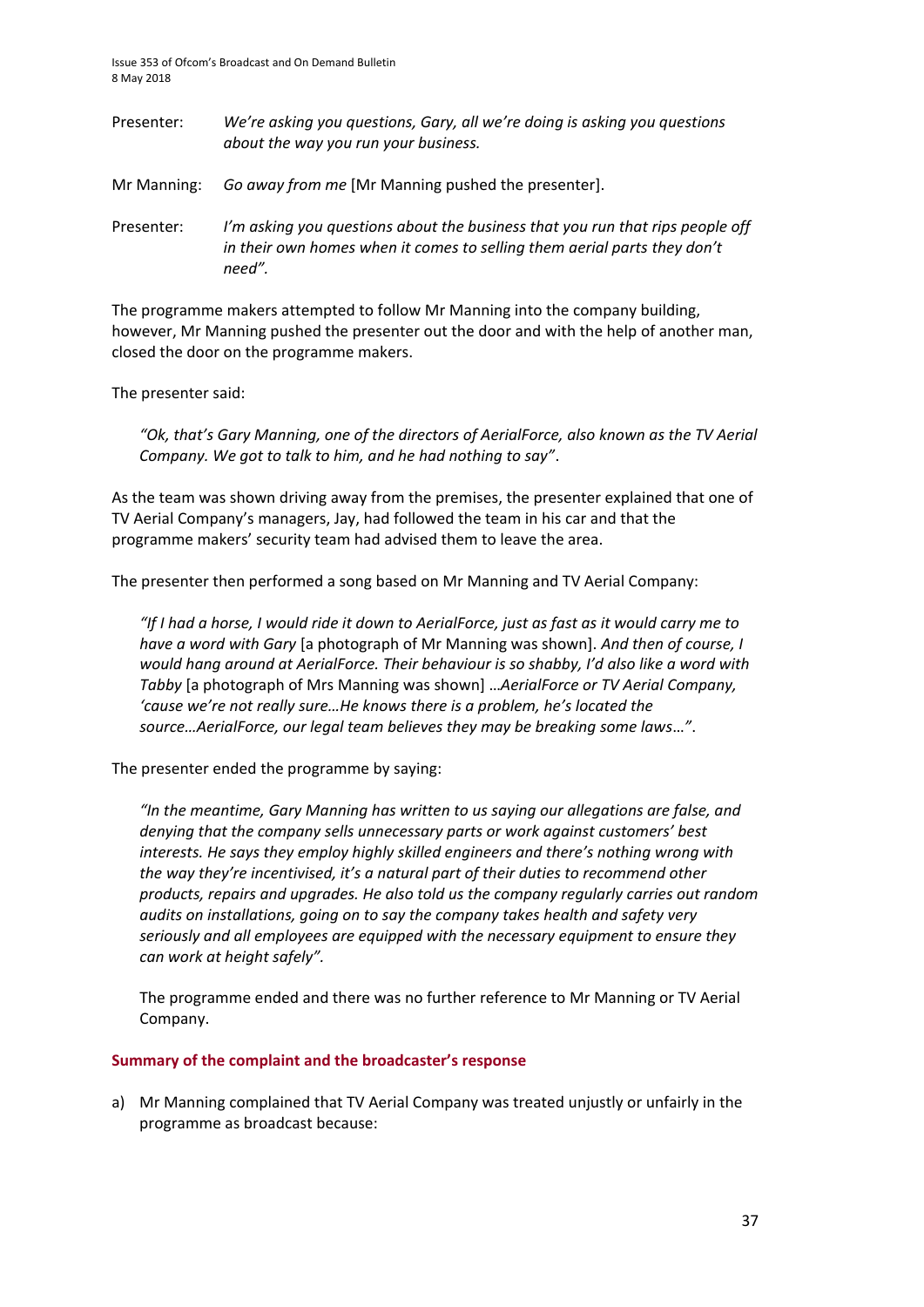- i) The programme implied that TV Aerial Company's advertising practices were "morally wrong" because it advertised online in local areas, such as Plymouth in Hampshire, while being based in Whyteleafe in Surrey. Mr Manning said that the programme omitted to include the fact that, although the company's head office was in Whyteleafe, it had engineers living in all the areas where it advertised.
- ii) The programme wrongly alleged that its engineers were charging customers for unnecessary parts and that footage included in the programme had been unfairly edited to give this impression. For example:
	- The programme included footage of a former customer, Mr Andy Nash, explaining that he had been advised by a TV Aerial Company engineer that he should replace his satellite dish when in fact the programme alleged that this had been unnecessary. Mr Manning said that the BBC had not supplied it with any evidence to confirm that the dish was working before its engineer replaced it. He said: "It is clear to see by the TV footage that the dish was not in a good state of repair". He said that it appeared that a new part (the arm and LNB) had been added to the satellite dish and that "…the dish had been tampered with for TV entertainment because…the dish is old and very rusty but the arm and LNB…is brand new".
	- Mr Manning said that the footage filmed of TV Aerial Company engineers, Nathan and Darren, was edited "…thus not allowing the public to make an informal unbiased opinion". Mr Manning said that if the footage of the engineers had been shown in its entirety "…it would have demonstrated that all was not as portrayed in the programme". He said that the programme claimed that the engineers had incorrectly informed the actors posing as customers that parts needed replacing but had not provided any evidence to show that the aerial and satellite systems were fully functional before the engineers visited. He said that because there was a service charge to check an aerial and satellite system experiencing problems, that it made pragmatic sense to provide a quote to replace any parts which were either not working or close to their shelf life to avoid further service charges.
- iii) TV Aerial Company was not given an appropriate opportunity to respond to the claims made about it in the programme, and, in particular, the allegations that its engineers were charging customers for unnecessary parts.

Mr Manning said that although TV Aerial Company was sent a letter dated 10 July 2017 from the BBC notifying it of the allegations it intended to make in the programme, despite repeated requests to view the unedited footage obtained by the programme makers of its engineers, TV Aerial Company was not provided with this. Mr Manning said that "As a result of the producers failing to produce video evidence to support their claims we could not investigate fully the allegations made, and had to wait until after the programme was aired by which time it was too late to respond".

b) Mr Manning complained that his privacy was unwarrantably infringed in connection with the obtaining of material included in the programme because despite declining to be interviewed, the programme makers "forced" an interview on him in TV Aerial Company's car park.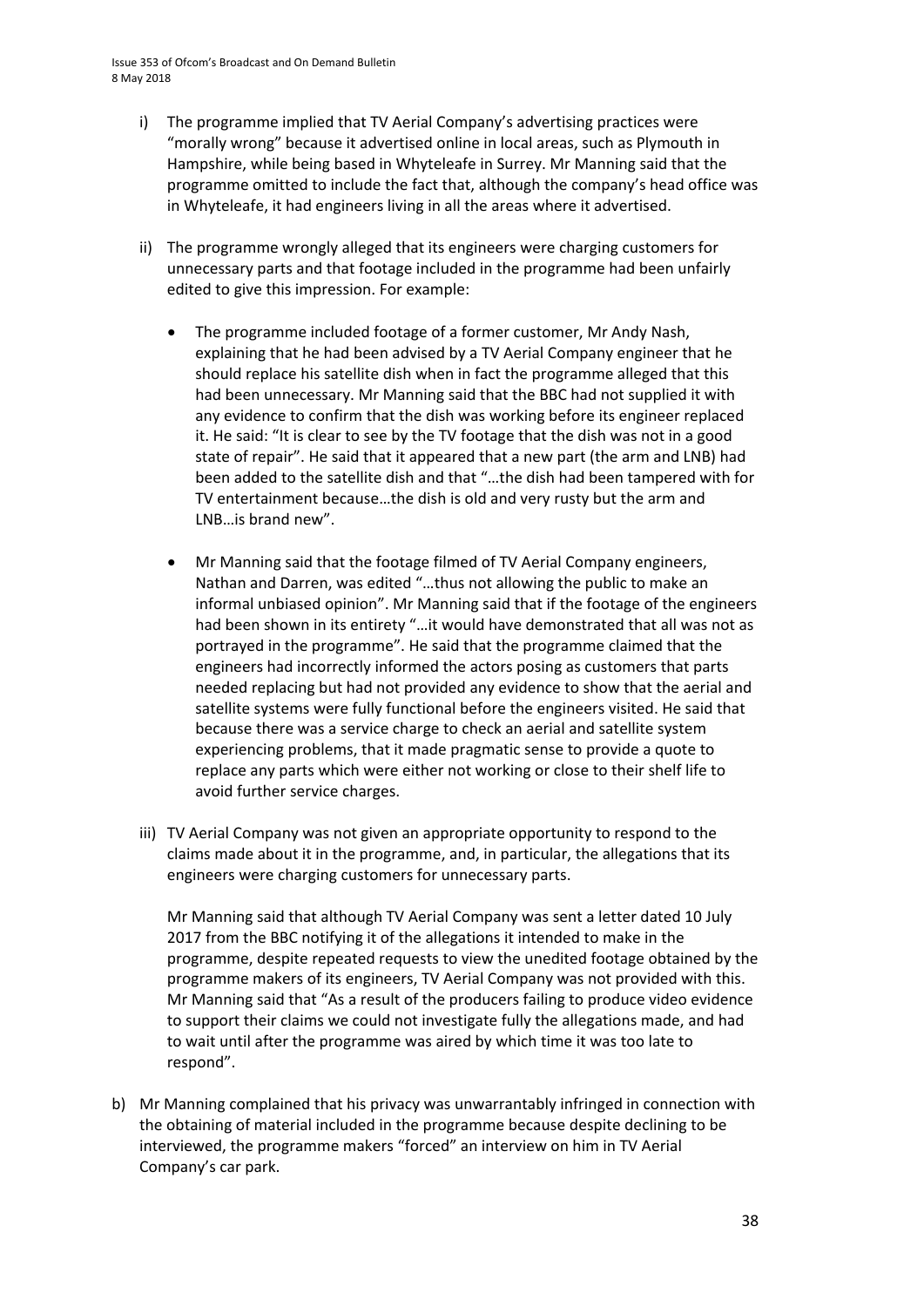c) Mr Manning complained that his privacy was unwarrantably infringed in the programme as broadcast because despite declining to be interviewed, the programme makers "forced" an interview on him in TV Aerial Company's car park and included this footage in the programme without his consent.

### The broadcaster's response

# *Background*

The BBC said that the programme investigated complaints from viewers that television aerial engineers employed by Mr Manning's company had overcharged them for repairs to television aerial systems. It said that, the programme, by secretly filming two of the company's engineers, gathered evidence that these complaints had merit and, by secretly filming a job interview for an aerial engineer's position at the company, concluded that its engineers were encouraged to overcharge. The BBC said that when questions were put directly to Mr Manning, he attacked the programme's camera equipment on a number of occasions and physically manhandled members of the production team.

The BBC said that the company had been the subject of an earlier investigation by *Watchdog* in 2011 but that the programme complained of here was the result of persistent complaints continuing to reach the programme makers. It said that while Mr Manning suggested in his complaint that he was not connected with the company when it was investigated in 2011, the BBC believe that this was not the case. It said that Mr Manning was a shareholder in TV Aerial Company at the time of the earlier investigation and had previously been the company secretary. It also said that Mr Manning was secretly filmed at the company's offices in 2011, but this material was not used in the 2011 programme.

- a) The BBC addressed the sub-heads of complaint in turn.
	- i) The broadcaster said that the programme did not say that TV Aerial Company's advertising practices were *"*morally wrong*".* These were Mr Manning's words and were not used in the programme. The BBC said that the Rogue Traders segment of the programme in which this investigation featured simply explained how TV Aerial Company operates, pointing out that its advertising was confusing to consumers when they were searching for a local company.

The BBC said that Mr Manning stated: "that the programme omitted to include the fact that, although the company's head office was in Whyteleafe, it had engineers living in all the areas where it advertised". The BBC said that this was not correct, that the programme explained that although the company is based in Surrey, it operates across the country. The programme stated:

*"Despite being based in Surrey the Television Aerial Company Ltd, who also use the name Aerial Force, operate across the country".*

The BBC said that many of the people who complained to Rogue Traders had thought they were calling out a known, local company but were actually calling out TV Aerial Company. This was because, in many localities, the company had paid for its advertisements to appear at the top of search results when certain search terms, such as a place name like Leeds, and the word 'aerials' were entered. The search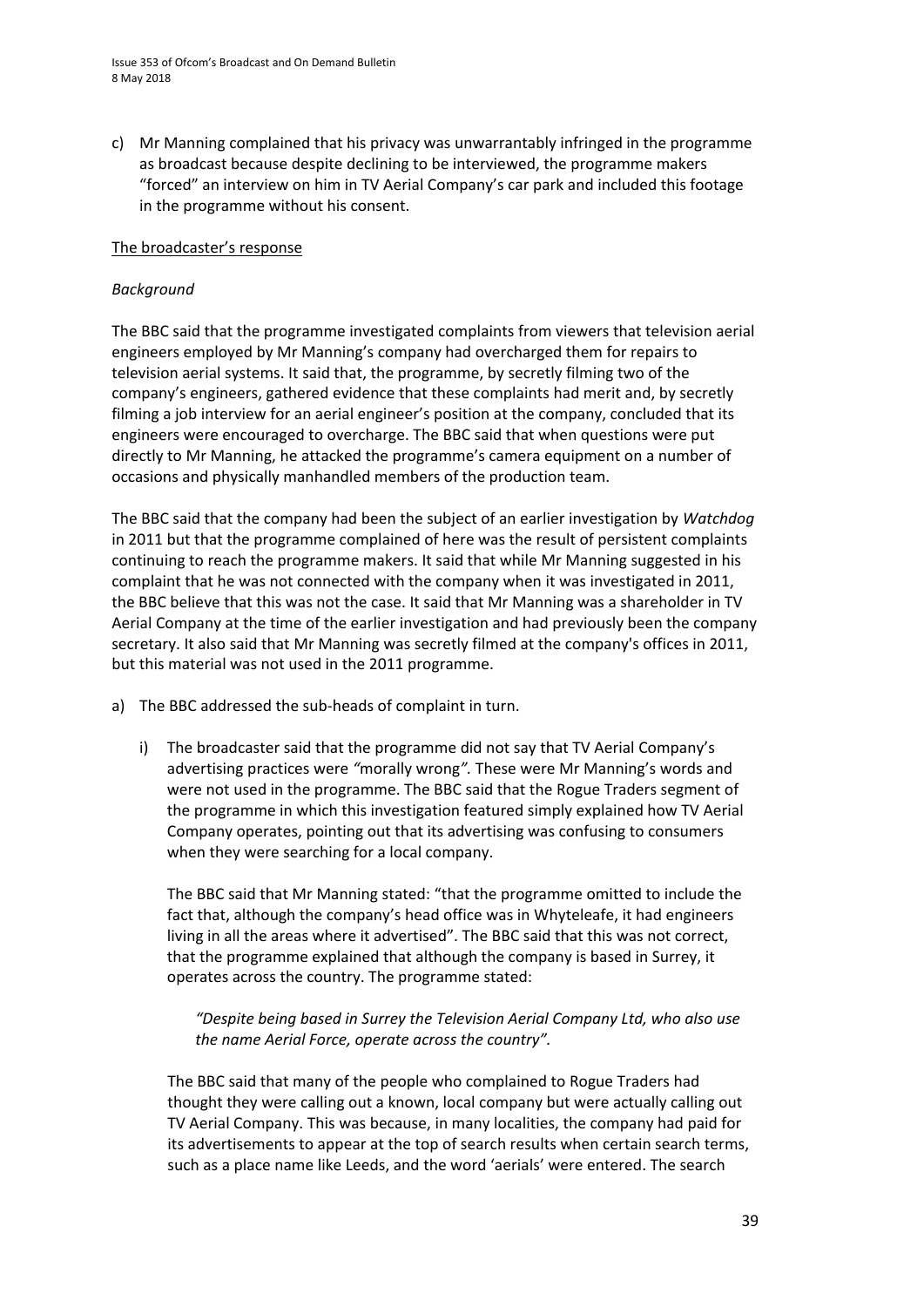result headline gives an impression that the company is called, in this example, 'Leeds Aerials'. The BBC said that it believed that this was misleading. It said that, it is only when the URL below is checked that it becomes apparent that the advertisement is for TV Aerial Company or Aerial Force.

The BBC further said that the programme also became aware, for instance, of a business called Ley's Aerials, run by Mr Chris Ley. The Google advertisement for Ley's Aerials had been purchased by TV Aerial Company, so that Google searches for Ley's Aerials produced a link to TV Aerial Company. It said that this had led to Mr Ley receiving a number of complaints and a subsequent loss of business. The BBC said that it had originally intended to feature Mr Ley's story in the programme, but it had to be omitted for reasons of time.

ii) With regard to the part of the report featuring Mr Nash, the BBC said that the satellite dish had not been tampered with for purposes of entertainment or any other. It said that, the dish had never been in the programme makers' possession. It was collected from Mr Nash's house by courier and delivered to an expert aerial consultant and Fellow of the Society of Communications and Telecommunications Engineers. The consultant tested the satellite dish and concluded that the *"…*rust is only superficial, structurally the dish is sound, no moving parts have seized, and performance not affected at all. The only reason to change this dish would be for aesthetic reasons" (an email dated 27 April 2017 from the consultant to the programme makers was provided to Ofcom). The dish was then returned to Mr Nash by courier.

The BBC said that the reason that the arm and LNB appeared new was because they were damaged by the consultant after he had tested the dish. The consultant informed the programme makers at the time that while he was re-packaging the satellite dish for return to Mr Nash, he accidently broke the plastic bracket that holds the LNB on the front of the dish. He attached a new bracket and LNB before sending the dish back. The BBC said that this happened after the testing and was reported by the consultant at the time (an email dated 1 May 2017 from the consultant to the programme makers was provided to Ofcom).

The BBC said that Mr Nash had been told by TV Aerial Company that his satellite dish was completely rusted through, *"*on its last legs*"*, and needed to be replaced. At no point was it suggested to Mr Nash that the LNB was the problem. Had it been the problem the appropriate advice would have been to replace the LNB, not the whole dish. The BBC said that, in fact, the original fault had been rectified already by the TV Aerial Company engineer by simply replacing an HDMI cable.

The BBC said that Mr Nash's complaint was one of eleven received by the programme in the twelve months prior to this broadcast. It said that there were also numerous negative online reviews of a similar nature.

With regard to the footage of engineers Nathan and Darren included in the programme, the BBC rejected the suggestion that the secretly filmed material obtained by the programme was in any way misleadingly edited. It said that at both the visits by TV Aerial Company engineers, which were secretly recorded, faults were set in the equipment. Prior to this, however, the aerial installations in each of the houses were tested by an independent expert, Ian, a consultant with more than 30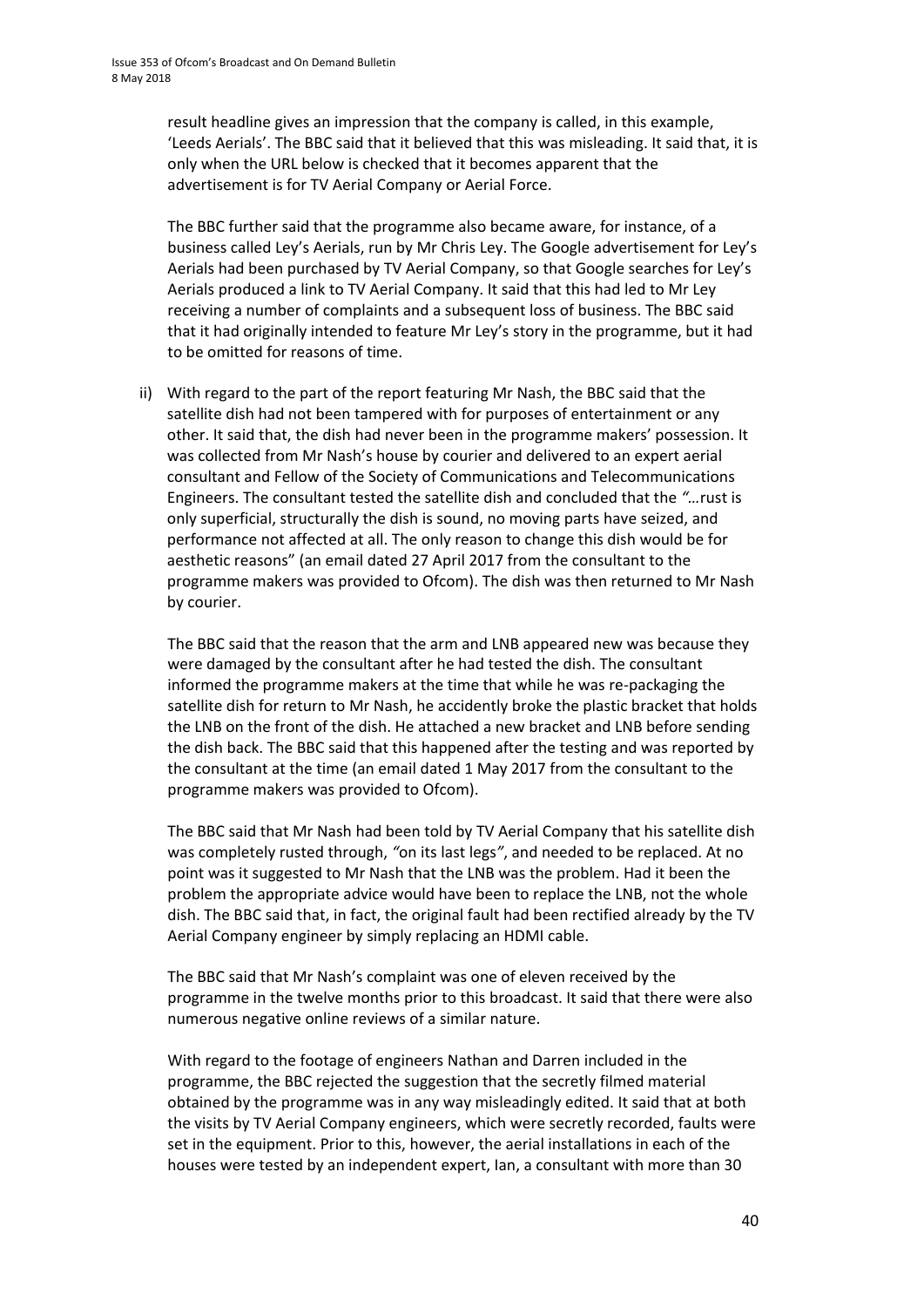years' experience in residential aerial and satellite engineering. These tests were filmed. The BBC said that Ian had confirmed that the signal strength on the satellite dish in the first instance and the aerial in the second were strong and both were functioning well so that the engineers would only have to rectify the small, deliberately created faults, to restore full signal in both cases.

# *Undercover filming of Nathan*

The BBC said that in this case, a simple fault on the input cable to a Sky box was created. This was the only fault that was set, and the process was filmed. The system was tested prior to the fault being set and no problems were found. To rectify the fault and restore the signal, the engineer would have simply needed to replace or repair the cable. Nathan discovered this cable fault and repaired it, and the picture was clearly seen to return to the television screen whilst Nathan was alone in the room. However, the BBC said that Nathan then turned off the television and stated that the LNB was the problem and would have to be replaced. He said: *"all you need to get it working is just a new LNB"*. The BBC said that this was untrue; Nathan had already rectified the fault and the television had just been seen working perfectly when he was alone in the room. Nathan supplied a new LNB and charged for it. The BBC said that after filming, the programme makers sent the original LNB to be independently tested. It was found to be working perfectly and there was no reason for it to be replaced (an email dated 12 May 2017 from the consultancy, Son et Lumiere Consultancy, to the programme makers).

Mr Manning said in his complaint to Ofcom that:

*"…*because there is a service charge payable to check through a non-functioning aerial and satellite system, it would make pragmatic sense to quote to replace any faulty parts which are either non-functioning, or close to their shelf life to avoid further charges in the near future which would incur further service charges*".*

The BBC said that this account was not consistent with what actually happened and the advice which was offered. It said that Nathan had also stated that the satellite dish needed replacing because it was 12 years old and at the end of its life. He quoted a price for replacing it. However, the BBC said that the programme expert's opinion was and remains that the satellite dish should last for 20 years or more.

# *Undercover filming of Darren*

The BBC said that again, the aerial installation in this house had been tested and found to be working without a problem. A fault was created by breaking the conductor in the aerial cable. To fix this fault and restore the signal an engineer would only have to replace the cable. The BBC said that Darren, the engineer who attended, failed to bring his signal meter with him and was consequently unable to establish with certainty where the problem lay. The BBC said that instead, he changed each part of the installation in the hope of locating the fault as he went. This included changing the aerial cable, which the BBC said should have been the solution. However, the BBC said that when the engineer worked on the aerial socket and aerial cable he created further faults, leading him to suggest that the aerial needed replacing.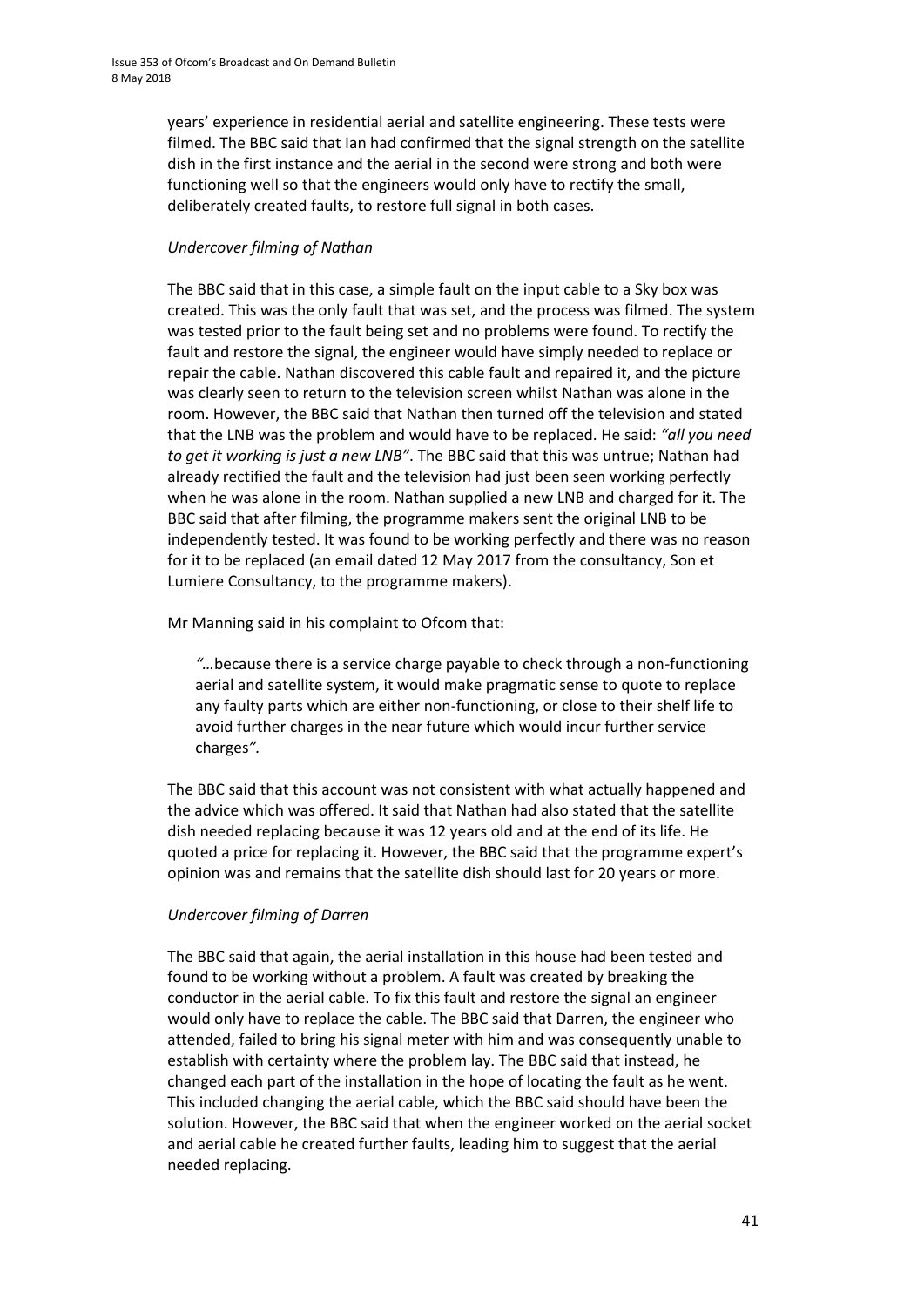The BBC said that after his departure, the expert, Ian, was filmed examining Darren's work. He concluded that it was "shoddy". It said that Ian rectified the fault caused by Darren in the aerial socket and replaced the aerial cable. However, it said that the programme makers had to call out a local CAI ("Confederation of Aerial Industries") approved aerial installer to re-install the new aerial system as Darren had not installed it satisfactorily. The BBC said that the reason this had to be done was because Darren had come to the job unprepared. It said that Darren did not have with him the standard equipment necessary to diagnose and rectify the problem and subsequently charged more than £200 for unnecessary items. The signal strength was worse after Darren completed the job and he had failed to tune in all the channels.

The BBC said that both Darren and Nathan's visits lasted more than an hour and had to be edited for inclusion in the programme. However, the broadcaster said that the editing was a "true and fair representation" of what happened during their visits as it said could be seen from the transcripts provided to Ofcom.

- iii) With regard to Mr Manning's complaint that TV Aerial Company was not given an opportunity to respond to the claims made about it in the programme, the BBC said that there is no requirement in Ofcom's Broadcasting Code ("the Code") that broadcasters must, if they intend to make damaging allegations against an individual or organisation, provide them with the totality of evidence upon which allegations might be based. The broadcaster said that it considered that TV Aerial Company had been given an appropriate and timely opportunity to respond to the allegations featured in the investigation. It said that the allegations to be made were set out clearly and in detail in a letter sent to the company on 10 July 2017 which invited a response by 14 July 2017. This deadline was subsequently extended to 31 July 2017, during which time it said that Mr Manning was provided with further information when he requested it to enable him to identify the engineers and properties in question. The BBC said that it did not believe there was any reason that Mr Manning could not have responded to the allegations had he been so minded.
- b) The BBC said that it did not consider that Mr Manning's privacy was infringed by being asked questions in a car park to which the public had free access and where, it said it believed, he would have enjoyed only a very limited expectation of privacy. The BBC said that it considered that any expectation of privacy which Mr Manning might have enjoyed in such a situation was minimal and was outweighed by the public interest in putting to him questions concerning the allegations being made in the programme.

The BBC said that it considered that the doorstep interview of Mr Manning complied the Code's requirements. It said that the programme makers wrote to Mr Manning on 10 July 2017 providing him with sufficient information to consider and respond to the allegations which were to be included in the programme. It said that further information was provided to him on request, but he declined to be interviewed. The BBC said that it believed that there was a significant public interest in putting the allegations to Mr Manning and allowing the audience to gauge his response. It said that Mr Manning chose not to answer and instead physically pushed the presenter on several occasions, swore a number of times, and attacked the camera three times.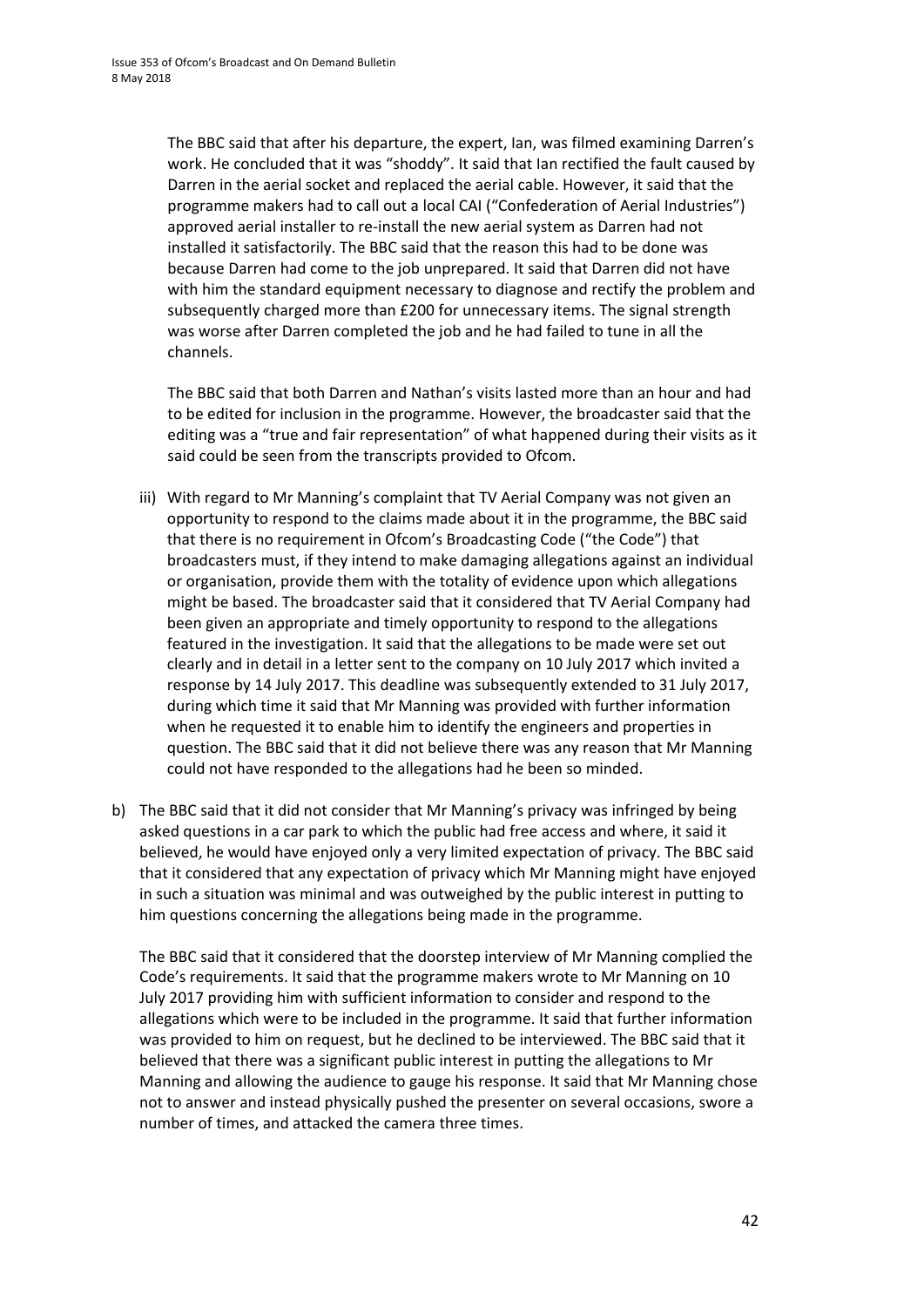Issue 353 of Ofcom's Broadcast and On Demand Bulletin 8 May 2018

c) The BBC said that its reasoning above at head b) above applied equally to head c) of the complaint.

#### **Ofcom's Preliminary View**

Ofcom prepared a Preliminary View in this case that Mr Manning's complaint of unjust or unfair treatment in the programme as broadcast and of unwarranted infringement of privacy should not be upheld. Both parties were given the opportunity to make representations on the Preliminary View, but neither chose to do so.

#### **Decision**

Ofcom's statutory duties include the application, in the case of all television and radio services, of standards which provide adequate protection to members of the public and all other persons from unjust or unfair treatment and unwarranted infringement of privacy in, or in connection with the obtaining of material included in, programmes in such services.

In carrying out its duties, Ofcom has regard to the need to secure that the application of these standards is in the manner that best guarantees an appropriate level of freedom of expression. Ofcom is also obliged to have regard, in all cases, to the principles under which regulatory activities should be transparent, accountable, proportionate and consistent and targeted only at cases in which action is needed.

In reaching this decision, Ofcom carefully considered all the relevant material. This included a recording of the programme as broadcast, the unedited material secretly filmed of TV Aerial Company's engineers, both parties' written submissions and supporting documentation.

a) Ofcom considered Mr Manning's complaint that TV Aerial Company was treated unjustly or unfairly in the programme as broadcast.

When considering and deciding complaints of unjust or unfair treatment, Ofcom has regard to whether the broadcaster's actions ensured that the programme as broadcast avoided unjust or unfair treatment of individuals and organisations, as set out in Rule 7.1 of the Code.

In considering this aspect of the complaint, we had particular regard to the following practices:

#### Practice 7.9 states:

"Before broadcasting a factual programme, including programmes examining past events, broadcasters should take reasonable care to satisfy themselves that material facts have not been presented, disregarded or omitted in a way that is unfair to an individual or organisation…".

Practice 7.11 states:

"If a programme alleges wrongdoing or incompetence or makes other significant allegations, those concerned should normally be given an appropriate and timely opportunity to respond".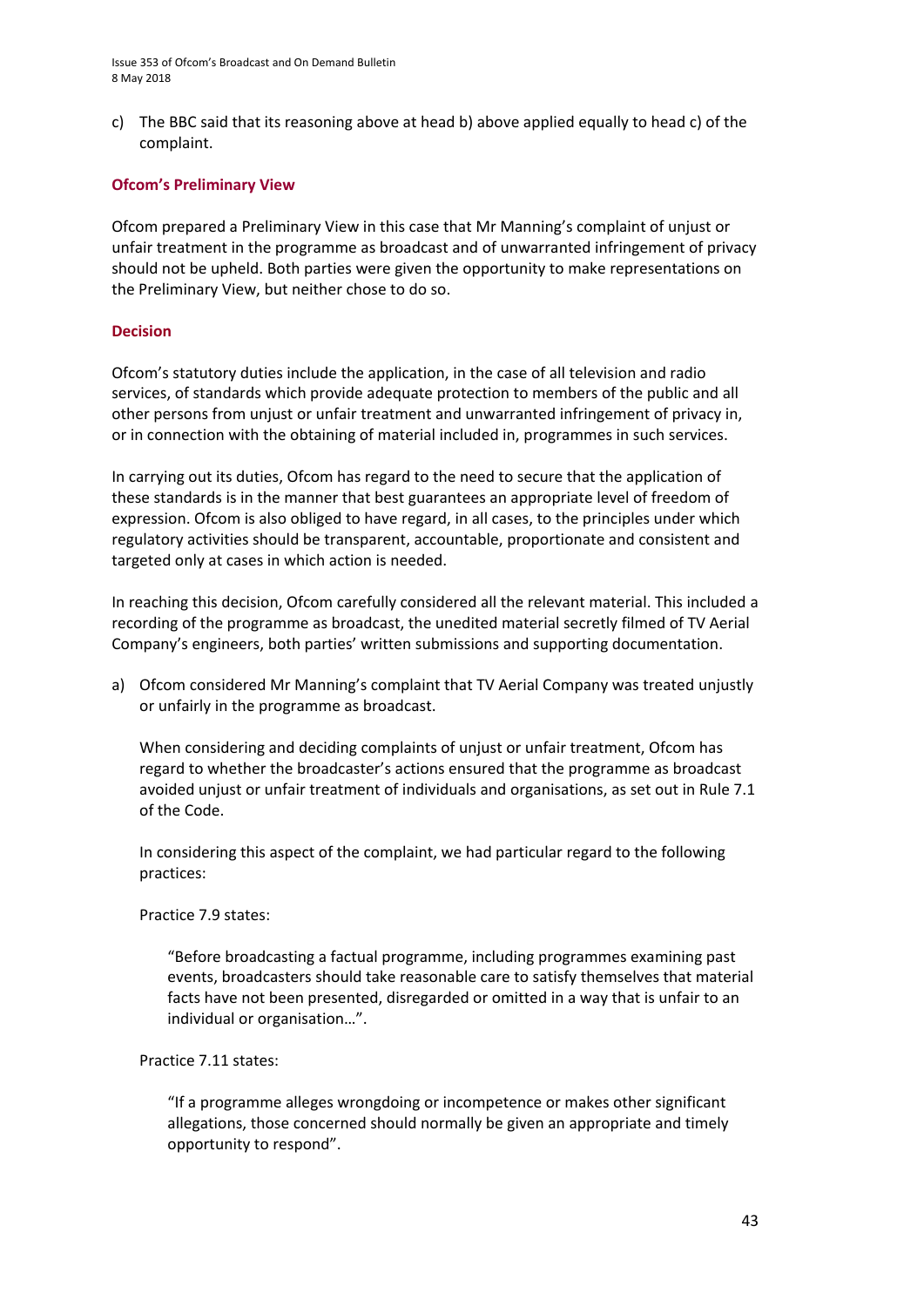We considered each of the sub-heads in turn.

i) The programme implied that TV Aerial Company's advertising practices were "morally wrong" because it advertised online in local areas, such as Plymouth in Hampshire, while being based in Whyteleafe in Surrey. Mr Manning said that the programme omitted to include the fact that, although the company's head office was in Whyteleafe, it had engineers living in all the areas where it advertised.

Whether a broadcaster has taken reasonable care to present material facts in a way that is not unfair to an individual or organisation will depend on all the particular facts and circumstances of the case including, for example, the seriousness of any allegations and the context within which they were presented in the programme. Therefore, Ofcom began by considering whether the allegations complained of had the potential to materially and adversely affect viewers' opinions of TV Aerial Company in a way that was unfair.

With regard to the company's advertising practices, the presenter said:

*"Despite being based in Surrey, The TV Aerial Company Limited, who also use the name Aerialforce, operate across the country and because directors, Gary and Tabby Manning, are computer literate, they've found a way to synthesise cyber confusion. They've paid a bit more to bump their ad up the Google local listings and they've managed to make the ads look local. For instance, let's say I live in Plymouth and I tap in 'Plymouth Aerials', up comes an advert that says 'Plymouth Aerials' but it's actually for the Television Aerial Company who, as we know, are based all the way over in Surrey and that's about the naughtiest thing I can imagine".*

Given this, we considered that it would have been clear to viewers that although the company was based in Surrey, it operated across the country.

We also took into account the example provided by the BBC which showed that the company had paid for its advertisements to appear at the top of search results when certain search terms, such as a place name like Leeds, and the word 'aerials' were entered. The search result headline gave the impression that the company was called, in this example, 'Leeds Aerials'. Mr Manning did not dispute the fact that TV Aerial Company advertised its services on Google in this way. Mr Manning stated: "Just because the head office is based in Whyteleafe, it doesn't mean we cannot operate in another area, it's called competition and the same applies with most national service industry companies". We understood that Mr Manning did, however, object to the presenter's opinion of the company's advertising practices, i.e. that it was *"the naughtiest thing I can imagine"*.

Ofcom considered that referring to a company's advertising practices as being "naughty" was likely to be understood by viewers as a derogatory allegation. However, as above, it was not disputed that TV Aerial Company advertised online in the manner described in the programme and it was made clear in the programme that the presenter's comments constituted his opinion on the company's advertising practices rather than a statement of fact.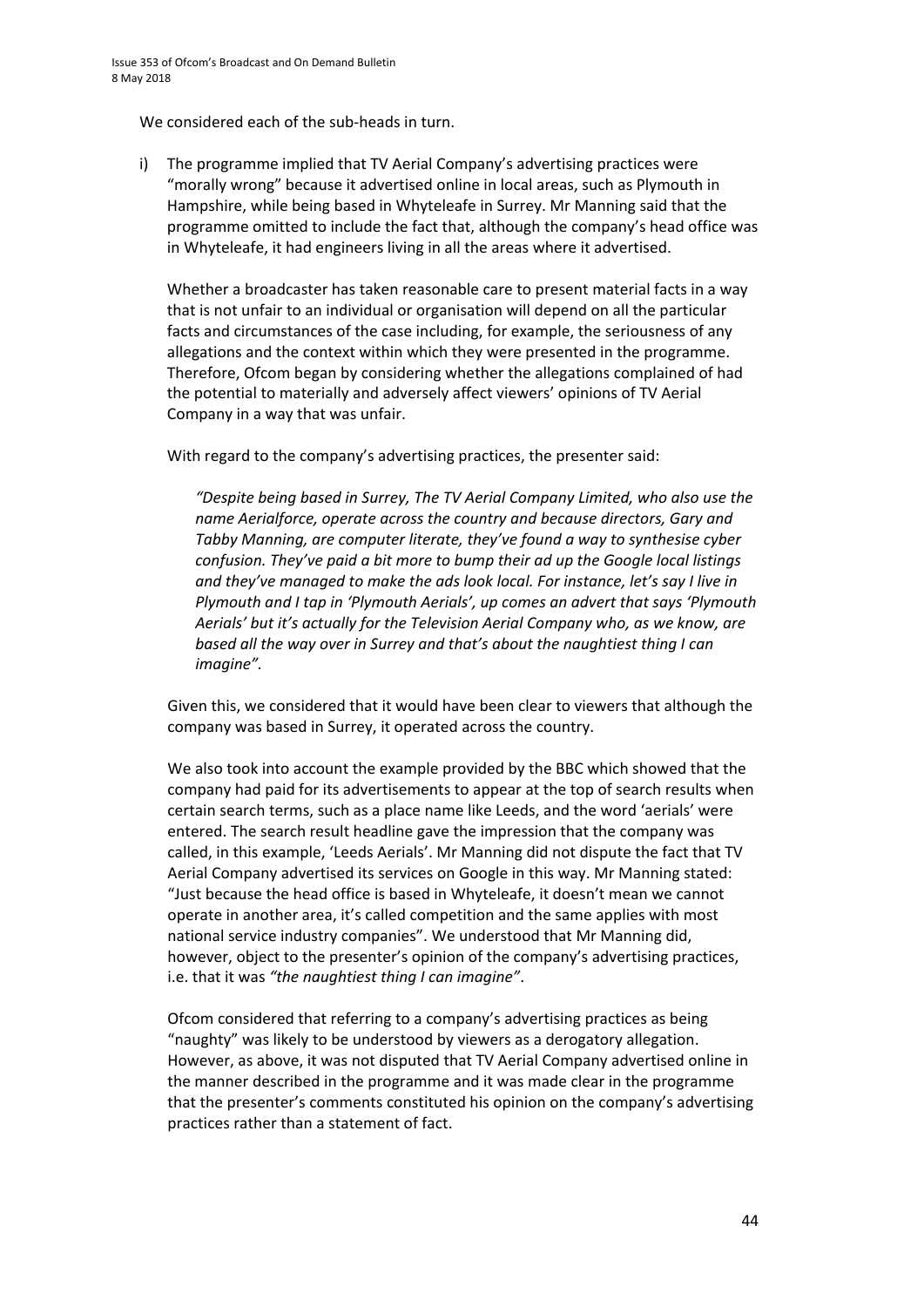In addition, Mr Manning was given the opportunity to respond to the claims made about TV Aerial Company in the programme (as detailed below at head a) iii)). On 10 July 2017, the programme makers wrote to Mr Manning outlining the allegations that they intended to include in the programme about TV Aerial Company. The letter outlined the allegations that the programme makers intended to include in the programme about TV Aerial Company, including those made about its advertising practices. The letter stated:

"Your company also operates unethical marketing strategies online. We have discovered your business' disingenuous usage of Google Ads to appear local and push smaller, genuinely local businesses further down Google search results".

Mr Manning responded on 14 July 2017 stating:

"We do not adopt unethical marketing practices as you have claimed. We are the most highly rated business in our trade sector and as such we have expanded over the years to include new areas local to where our employees live. We utilise the Google Ad system to promote our products and services, something which any business of any size can do. It is not unethical to utilise the world's largest advertising platform which is available to everyone. We cannot be held responsible or be portrayed as a 'bad business' where other companies choose not to utilise the Google Ads advertising platform…Advertising ourselves in the areas we cover and the areas our engineers live is under no circumstance unethical".

The presenter said: *"…Gary Manning has written to us saying that our allegations are false…"*. We considered that viewers would therefore have understood that Mr Manning disagreed with the allegations made in the programme about him and his business, including those made about TV Aerial Company's advertising practices.

In this context, we therefore considered that viewers were provided with sufficient information to be able to form their own opinion on the motivations behind how TV Aerial Company chose to advertise its services.

Taking the above factors into account, Ofcom considered that, in the circumstances of this case, the broadcaster had taken reasonable care to satisfy itself that material facts had not been presented, disregarded or omitted in a way that was unfair to TV Aerial Company.

ii) The programme wrongly alleged that TV Aerial Company's engineers were charging customers for unnecessary parts and that footage included in the programme had been unfairly edited to give this impression.

It is important to emphasise that Ofcom is unable to make findings of fact about the claims made about TV Aerial Company and the services it provided to the people featured in the programme. Our role is to consider whether, by broadcasting the footage in the programme, the broadcaster took reasonable care not to present, disregard or omit material facts in a way that resulted in unfairness to TV Aerial Company.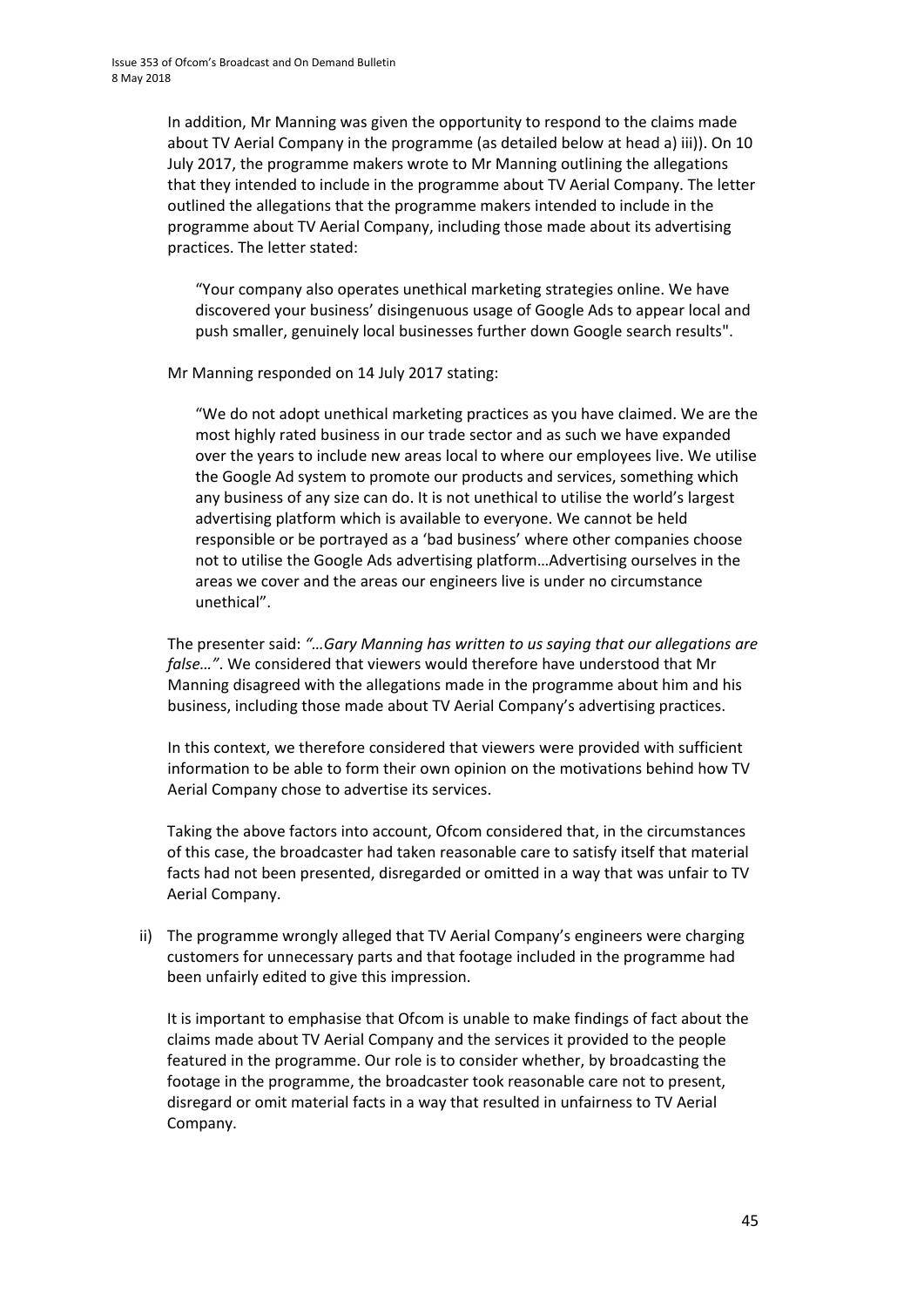#### *Report featuring Mr Nash*

We first considered Mr Manning's example that footage of a former customer, Mr Nash, had been included in the programme.

We took account of the nature of the material included in the programme, as set out in detail above in the "Programme summary" section. Mr Nash, a former customer of TV Aerial Company, told the presenter that he had been taken advantage of by the company because one of its engineers had informed him that he needed to replace his satellite dish, which he said he later realised was not the case. Footage of the dish was included in the programme.

We considered that the claim that TV Aerial Company had unnecessarily replaced a customer's satellite dish had the potential to have materially and adversely affected viewers' opinions of TV Aerial Company, as it questioned the propriety of the organisation and implied that TV Aerial Company was profiting by undertaking repair work that was unnecessary.

We took account of the BBC's response to the complaint about the part of the report featuring Mr Nash, as outlined in detail above, and that it said that the satellite dish had not been tampered with for purposes of entertainment or any other. The BBC said that its expert aerial consultant had tested the satellite dish and concluded that the *"…*only reason to change this dish would be for aesthetic reasons". The BBC had also explained that the reason that the arm and LNB appeared new was because they were damaged by the consultant after he had tested the dish and that he had attached a new bracket and LNB before sending the dish back. The BBC maintained that Mr Nash had been misled into replacing his satellite dish unnecessarily.

Mr Manning was given the opportunity to respond to the claims made about TV Aerial Company in the programme (as detailed below at head a) iii)). On 10 July 2017, the programme makers wrote to Mr Manning outlining the allegations that they intended to include in the programme about TV Aerial Company. The letter outlined the complaint received from Mr Nash about the service he had received from TV Aerial Company, stating that the engineer had told Mr Nash that: "…the dish had completely rusted through, it was near to the end of its life and the only answer was a replacement dish"; however, having checked his old dish, Mr Nash "…was surprised to see only superficial signs of rust, which he did not believe was bad enough to warrant replacing it"; and, that the programme makers had "…since had this dish independently tested and it was found to be in perfect working order". The programme makers stated that: "In summary, the combination of factors…clearly demonstrates your company is encouraging engineers to upsell to clients during what should be a simple diagnosis and repair jobs".

Mr Manning responded on 14 July 2017:

"As part of our service we carry out a health check on a system to ensure it is working to optimal efficiency for the client. Your letter confirms that our engineer correctly replaced the HDMI cable and found rust on the client's satellite dish. It would make sense whilst we are already carrying out a visit to offer to replace this dish to prevent further signal problems in the near future,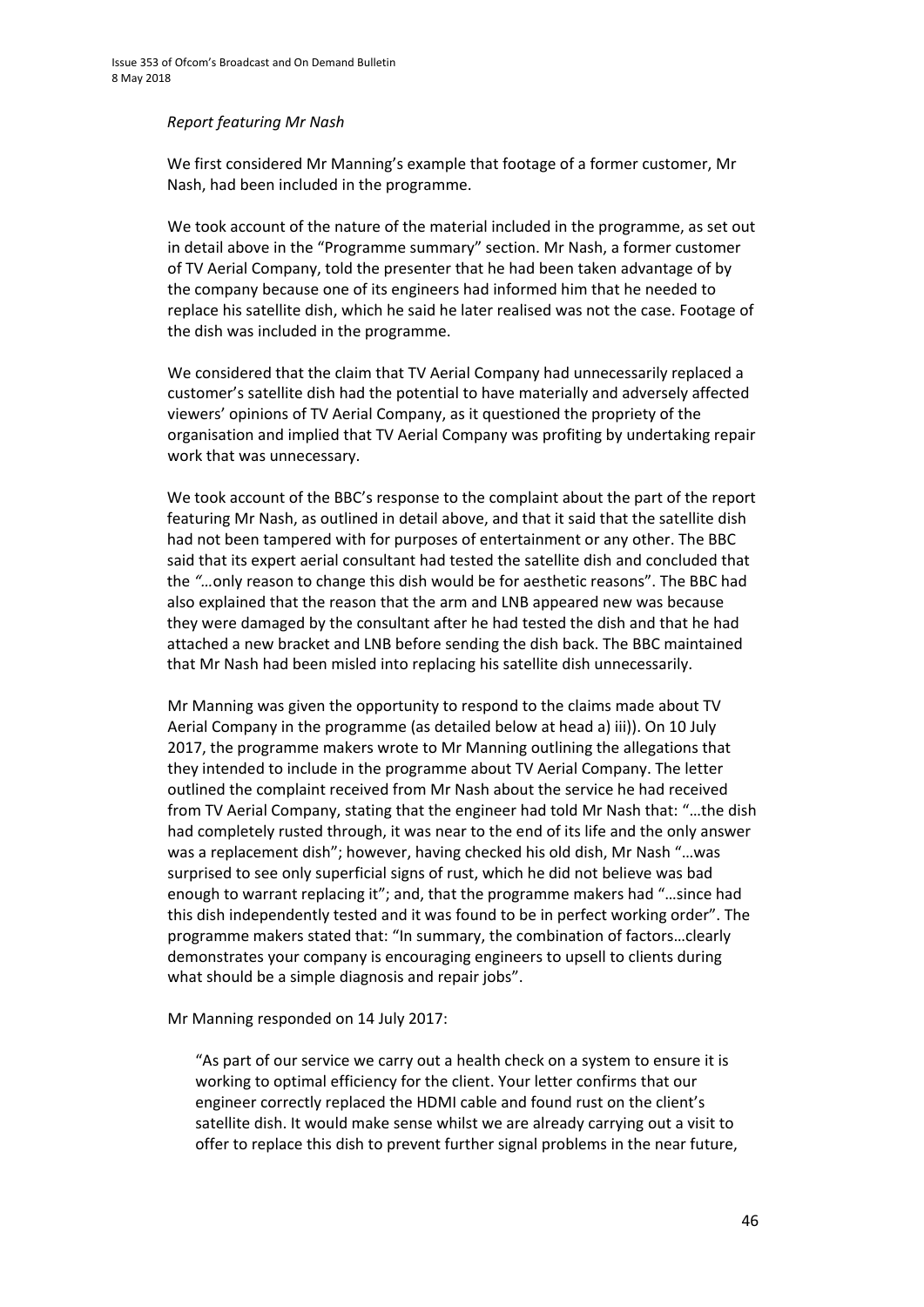and to save on a further service charge and appointment. We would have only replaced this dish with the client's consent".

The programme made clear that Mr Manning disagreed with the allegations. The presenter said:

*"…Gary Manning has written to us saying that our allegations are false and denying that the company sells unnecessary parts or work against customers best interests. He says they employ highly skilled engineers and there is nothing wrong with the way they are incentivised, it's a natural part of their duties to recommend other products, repairs and upgrades. He also told us that the company regularly carries out random audits on installations…"*.

In this context, we therefore considered that viewers were provided with sufficient information to be able to form their own opinion on the example presented in the programme of one customer's experience of the service he had received from TV Aerial Company.

Taking the above factors into account, Ofcom considered that, in the circumstances of this case, the broadcaster had taken reasonable care to satisfy itself that material facts had not been presented, disregarded or omitted in a way that was unfair to TV Aerial Company.

# *Undercover filming of engineers*

We next considered Mr Manning's complaint that secretly filmed footage of TV Aerial Company engineers included in the programme had been edited unfairly.

We took account of the nature of the material included in the programme, as set out in detail above in the "Programme summary" section. The programme included two staged jobs where actors posing as customers requested assistance from TV Aerial Company engineers with regard to minor faults which had been deliberately set in the equipment. The engineers were secretly filmed when they attended the properties.

With regard to the engineer Nathan's work, the presenter said:

*"He's lied to us to sell a new part we didn't need for an extra 58 quid. He also tried to tell us it was game over for our satellite dish, which it wasn't, and that would have cost an extra 160 quid…"*.

With regard to the engineer, Darren's work, the programme's expert said:

*"This is worse than it was before we created the fault"*.

When Darren told the actress posing as a customer that he thought her aerial was *"knackered"* and that *"…the only thing it could be is the aerial. Well, you're going to have to have a new aerial. It's the only way around it"*, the presenter stated *"Well, you know it's not the only way around it because there's nothing wrong with our aerial. But hey, this is a great opportunity to charge us £130 for something we don't need…and on goes the new, totally unnecessary, aerial"*. The presenter further said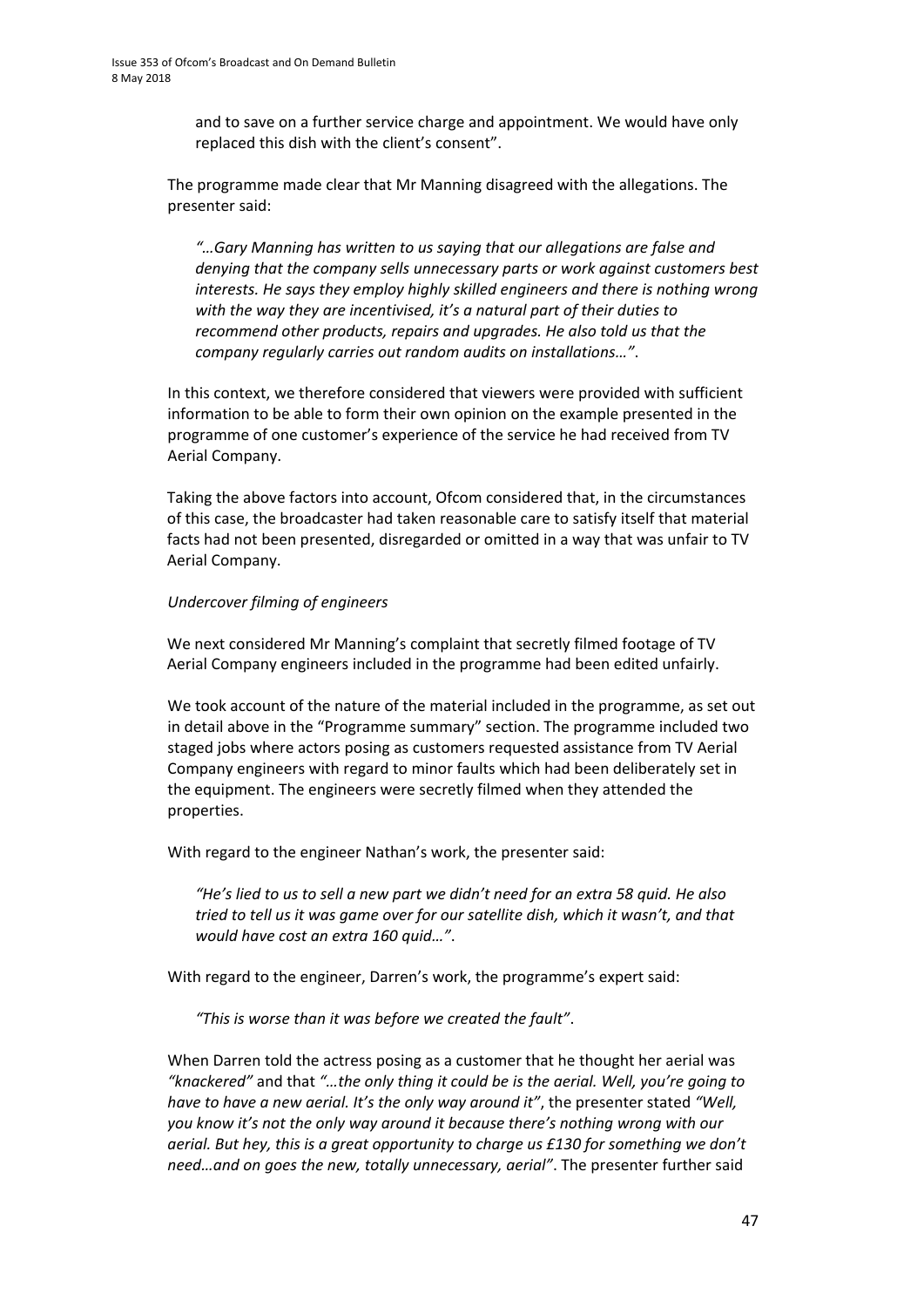that: *"In fact, he did such a terrible job, we had to have the whole installation replaced"*.

As above, we considered that the claim that TV Aerial Company had charged customers for unnecessary work and parts had the potential to have materially and adversely affected viewers' opinions of TV Aerial Company, as it questioned the propriety of the organisation and implied that TV Aerial Company was profiting by undertaking repair work that was unnecessary.

We took account of the BBC's response to the complaint about the inclusion in the programme of the secretly filmed footage of TV Aerial Company's engineers, as outlined in detail above. The BBC rejected the suggestion that the secretly filmed material obtained by the programme was in any way misleadingly edited. It said that the aerial installations in each of the houses were tested by an independent expert and that these tests were filmed. The BBC said that the expert had confirmed that the signal strength on the satellite dish in the first instance and the aerial in the second were strong and both were functioning well so that the engineers would only have to rectify the small, deliberately created faults, to restore full signal in both cases.

We also compared the secretly filmed footage included in the programme of the TV Aerial Company engineers with the unedited footage of them. We considered that the footage included in the programme reflected an accurate account of the encounters between the engineers and the actors posing as customers, including their advice on what was needed to rectify the equipment faults that had been deliberately set up by the programme makers. We therefore did not consider that Mr Manning had made out a sustainable case that the programme had been edited unfairly to give a misleading impression of TV Aerial Company and its engineers' activities and behaviour.

In addition, Mr Manning was given the opportunity to respond to the claims made about TV Aerial Company in the programme (as detailed below at head a) iii)). On 10 July 2017, the programme makers wrote to Mr Manning, outlining the allegations that they intended to include in the programme about TV Aerial Company. The letter explained the fact that engineers had been called out to fix deliberately created faults and that the engineers had charged the actors posing as customers for unnecessary work and equipment.

Mr Manning responded on 14 July 2017:

"We vehemently deny we 'upsell' parts or products unnecessarily or have a business culture promoting this work ethic. We never act against a client's best interest and only make recommendations which would be beneficial to the client, and only carry out work with the client's prior consent".

The programme made clear that Mr Manning disagreed with the allegations. The presenter said:

*"…Gary Manning has written to us saying that our allegations are false and denying that the company sells unnecessary parts or work against customers best interests. He says they employ highly skilled engineers and there is nothing wrong*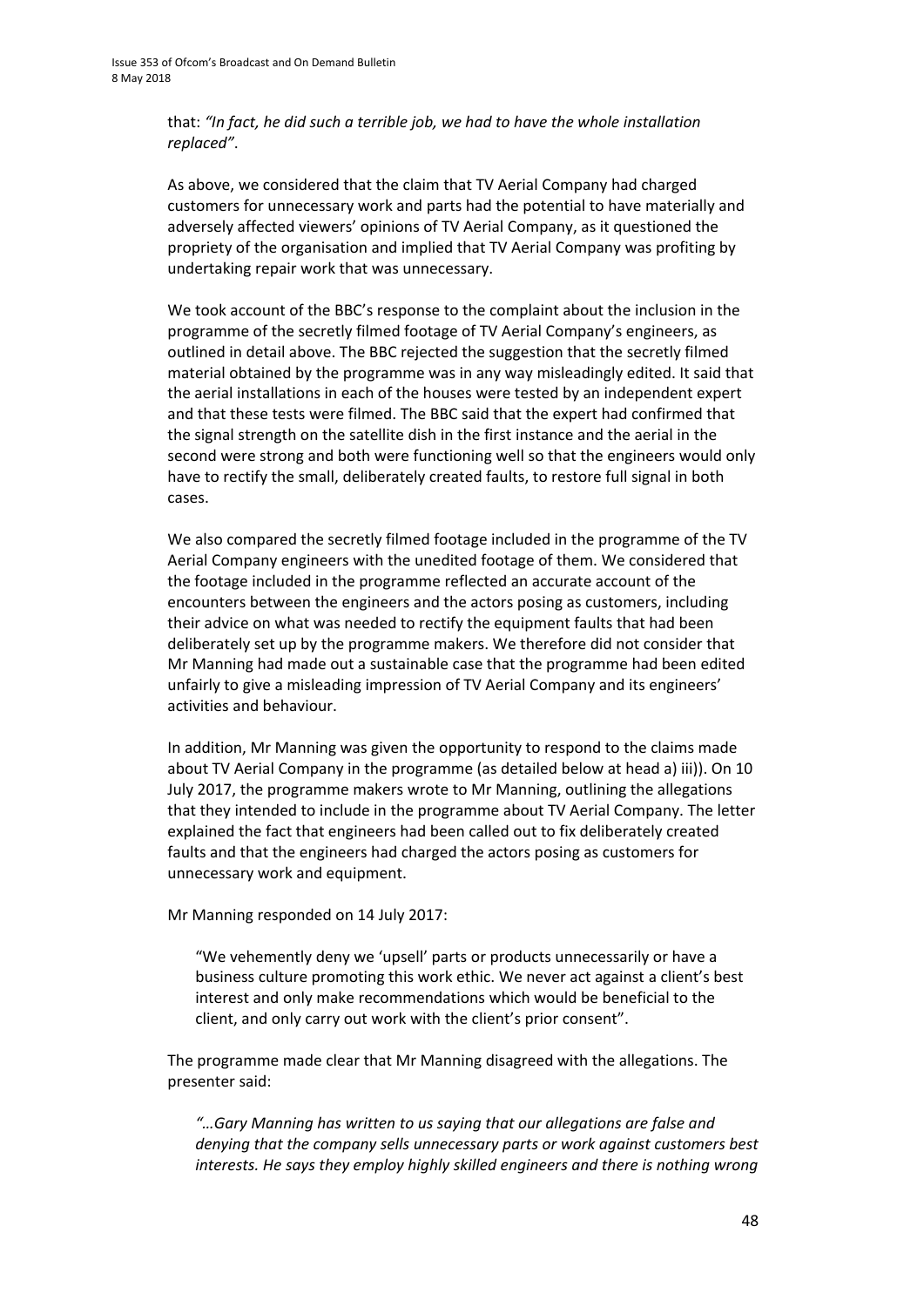*with the way they are incentivised, it's a natural part of their duties to recommend other products, repairs and upgrades. He also told us that the company regularly carries out random audits on installations…"*.

In this context, we therefore considered that viewers were provided with sufficient information to form their own opinion on the examples presented in the programme of the work completed by the two TV Aerial Company engineers.

Taking the above factors into account, Ofcom considered that, in the circumstances of this case, the broadcaster had taken reasonable care to satisfy itself that material facts had not been presented, disregarded or omitted in a way that was unfair to TV Aerial Company.

iii) TV Aerial Company was not given an appropriate opportunity to respond to the claims made about it in the programme, and, in particular, the allegations that its engineers were charging customers for unnecessary parts.

We assessed whether TV Aerial Company had been provided with an appropriate and timely opportunity to respond to claims made about it in the programme, in line with Practice 7.11, as outlined above.

We considered that the claims made in the programme about TV Aerial Company, and in particular that, the company had charged customers for unnecessary work and parts, amounted to significant allegations of wrongdoing or incompetence and that, in accordance with Practice 7.11, the programme makers needed to offer TV Aerial Company an appropriate and timely opportunity to respond to the claims in order to avoid unfairness.

We took into account that on 10 July 2018, the programme makers wrote to Mr Manning, outlining the allegations that they intended to include in the programme about TV Aerial Company, including: "…the upselling of unnecessary parts during diagnosis and repair visits, poor quality of work and aggressive online marketing tactics".

On 14 July 2017, Mr Manning provided a detailed response in which he addressed the various claims made against TV Aerial Company:

"We vehemently deny we 'upsell' parts or products unnecessarily or have a business culture promoting this work ethic. We never act against a client's best interest and only make recommendations which would be beneficial to the client, and only carry out work with the client's prior consent".

With regard to the claims made about the two set up jobs, Mr Manning also requested further information, including a copy of the unedited footage of the engineers, in order to provide a full written response.

In further correspondence, on 24, 26 and 27 July 2017, the BBC: provided TV Aerial Company with further details in order that Mr Manning could identify the engineers and the appointments in question; explained that it did not release material which had not been broadcast; and, gave TV Aerial Company the deadline of 31 July 2017 (16 working days from the programme makers original letter dated 10 July 2017) in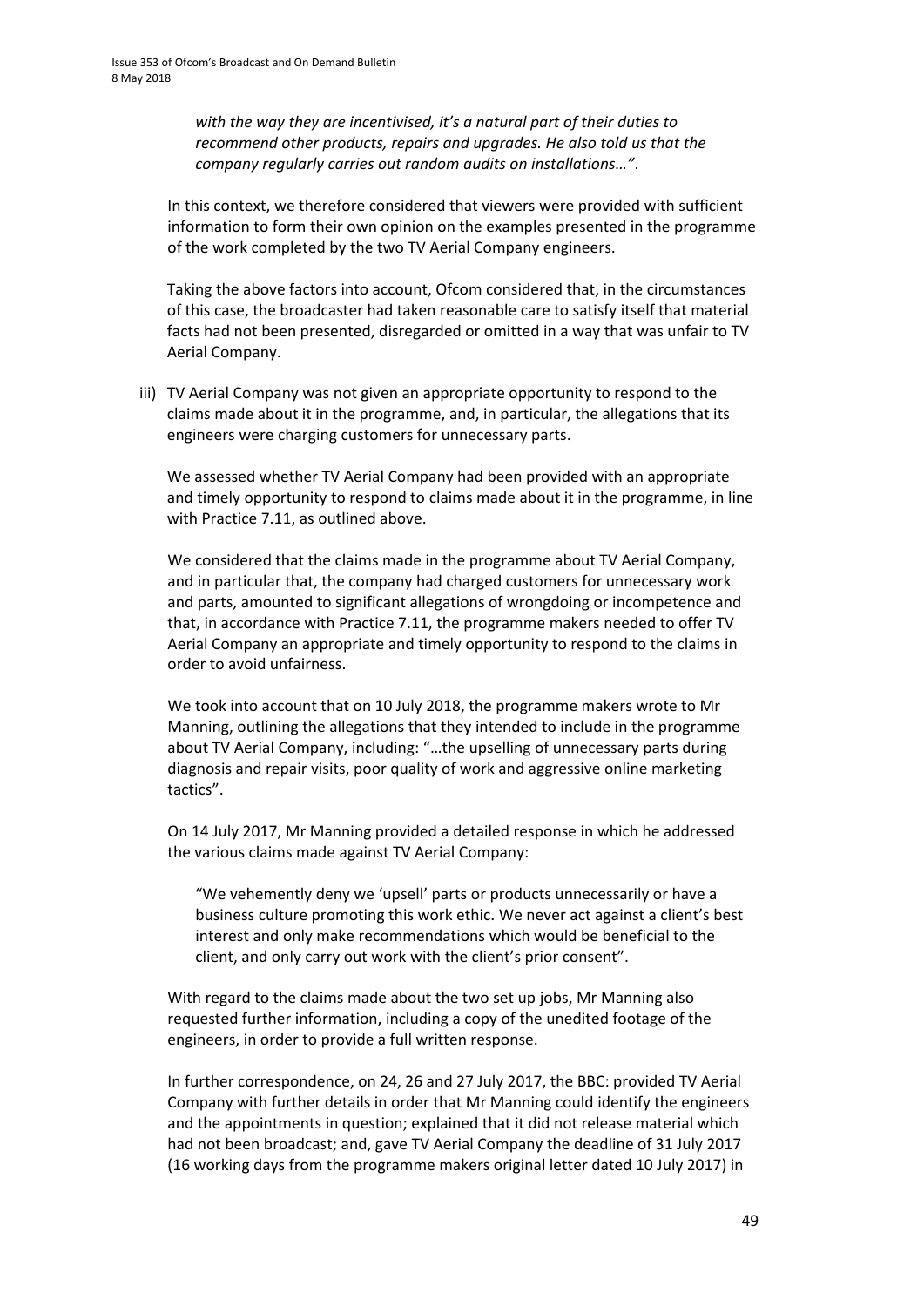which to provide any further response to the claims the programme makers intended to include in the programme.

On 28 July 2017, Mr Manning responded:

"Due to the dearth of appointments our engineers attend on a daily basis and the length of time passed, they are unable to remember the properties you mention but vehemently deny the allegations you make against them".

Mr Manning again requested a copy of the unedited footage of the engineers, and said:

"With both allegations, it's unclear exactly what occurred and to that end I don't think it unreasonable to request sight of the unedited footage, so we can consider and discuss in depth with both Nathan and Darren and then provide a response".

On 29 July 2017, Mr Manning wrote a final time to the BBC and also to Ofcom, complaining that the programme makers had "…refused to provide full evidence of allegations made against our business, giving us no opportunity to investigate and provide a full written response…".

We considered TV Aerial Company's objection to not having been provided with the unedited footage of the engineers. There is no requirement in the Code that broadcasters must, if they intend to make allegations against an individual or organisation, provide them with the totality of evidence upon which allegations might be based, including material filmed for inclusion in the programme. In this case, it was Ofcom's view that TV Aerial Company had been given an appropriate and timely opportunity to respond to the allegations featured in the investigation. The allegations to be made were set out clearly and in detail in a letter sent to the company on 10 July 2017 which invited a response by 14 July 2017. This deadline was subsequently extended to 31 July 2017, during which time Mr Manning was provided with further information when he requested it to enable him to identify the engineers and properties in question. Mr Manning provided a detailed response to the allegations on 14 July 2017, which, in Ofcom's view was subsequently fairly reflected in the programme.

Ofcom's decision is therefore that there was no unfairness to TV Aerial Company in this regard.

b) Ofcom next considered Mr Manning's complaint that his privacy was unwarrantably infringed in connection with the obtaining of material included in the programme because, despite declining to be interviewed, the programme makers "forced" an interview upon him in TV Aerial Company's car park.

In Ofcom's view, the individual's right to privacy has to be balanced against the competing right of the broadcaster to freedom of expression and the audience's right to receive ideas and information without undue interference. Neither right as such has precedence over the other and where there is a conflict between the two, it is necessary to intensely focus on the comparative importance of the specific rights. Any justification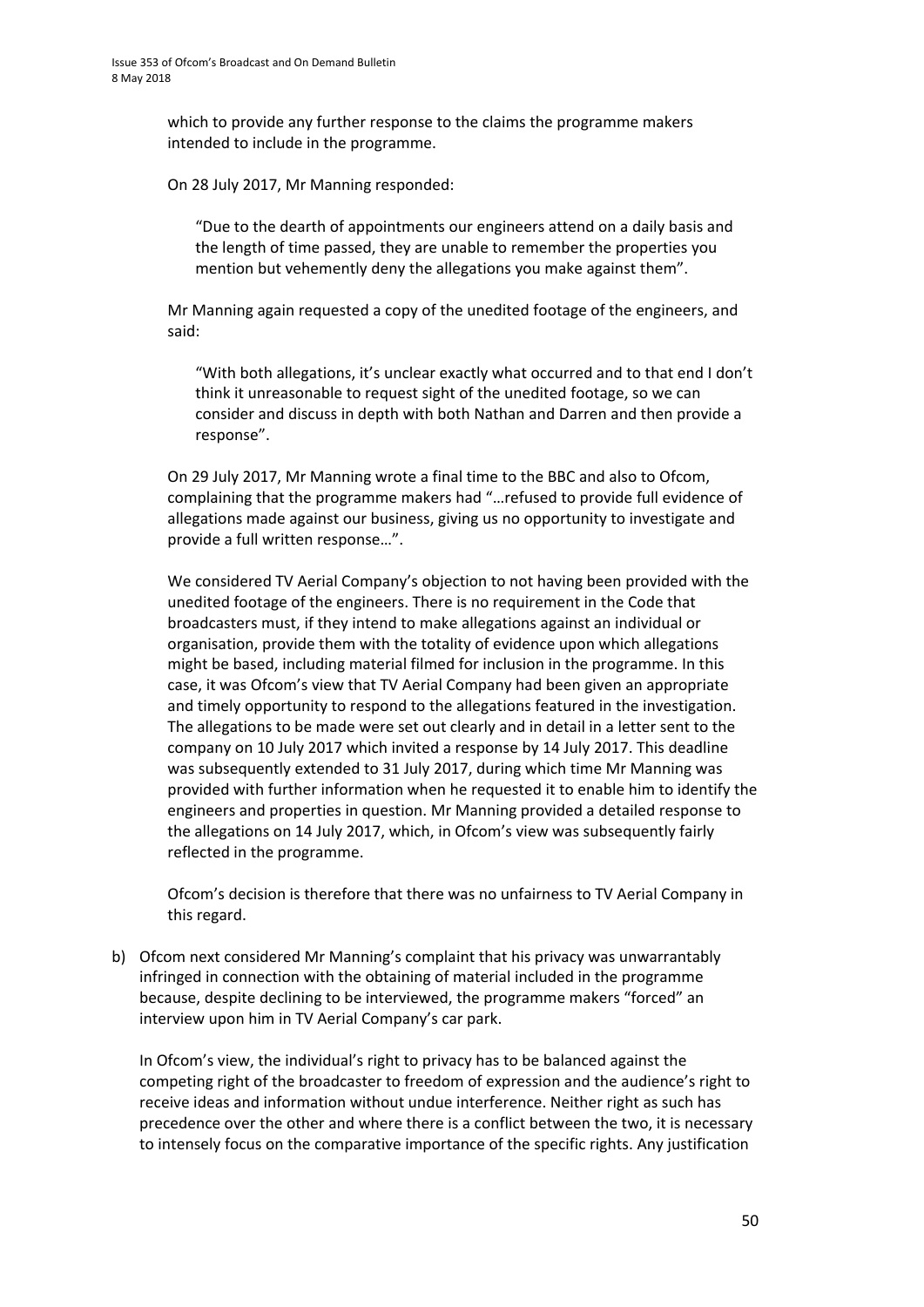for interfering with or restricting each right must be taken into account and any interference or restriction must be proportionate.

This is reflected in how Ofcom applies Rule 8.1 of the Code, which states that any infringement of privacy in programmes or in connection with obtaining material included in programmes must be warranted.

In addition to this rule, Section Eight (Privacy) of the Code contains "practices to be followed" by broadcasters when dealing with individuals or organisations participating in, or otherwise directly affected by, programmes, or in the making of programmes. Following these practices will not necessarily avoid a breach of Rule 8.1 and failure to follow these practices will only constitute a breach where it results in an unwarranted infringement of privacy.

We had particular regard to the following practices:

#### Practice 8.5 states:

"Any infringement of privacy in the making of a programme should be with the person's and/or organisation's consent or be otherwise warranted".

#### Practice 8.9 states:

"The means of obtaining material must be proportionate in all the circumstances and in particular to the subject matter of the programme".

#### Practice 8.11 states:

"Doorstepping for factual programmes should not take place unless a request for an interview has been refused or it has not been possible to request an interview, or there is good reason to believe that an investigation will be frustrated if the subject is approached openly, and it is warranted to doorstep. However, normally broadcasters may, without prior warning interview, film or record people in the news when in public places".

Ofcom considered whether Mr Manning's privacy was unwarrantably infringed in connection with the obtaining of material included in the programme relating to the interview which the programme makers attempted to obtain with Mr Manning in the car park. We considered that this constituted doorstepping, where the filming appears to have taken place without warning and, (as confirmed in the broadcaster's representations) his prior consent had not been given. Ofcom first considered whether it was warranted for the programme makers to doorstep Mr Manning in accordance with Practice 8.11.

Ofcom took into account the research undertaken and evidence gathered by the programme makers which preceded their decision to doorstep Mr Manning. We understood that the BBC had gathered evidence that raised serious concerns about TV Aerial Company and, in particular, its alleged encouragement of its engineers to upsell to clients. The programme makers sent Mr Manning a letter dated 10 July 2017, which informed him of their concerns and intention to include an investigation into the company in the programme *Watchdog* and invited him to respond by 14 July 2017.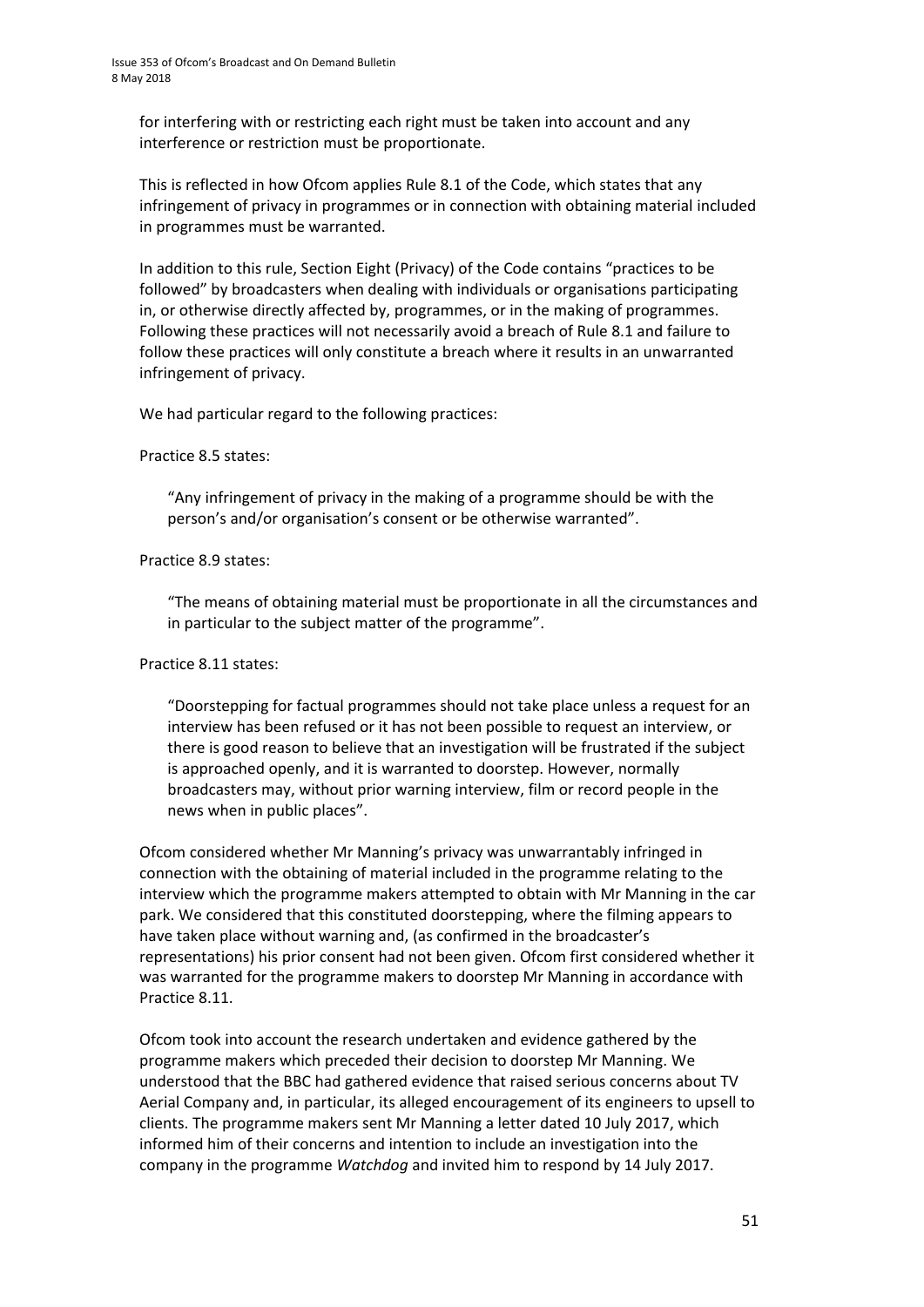We also examined the subsequent pre-broadcast exchanges between the programme makers and Mr Manning:

• On 14 July 2017, Mr Manning replied to the programme-maker's letter of 10 July, stating that he denied the allegations being made and asking for further information, including the unedited footage secretly filmed of the engineers in order to provide a full written response. Mr Manning said:

"It is our opinion that your episode is created for purely entertainment purposes – car crash TV, and you will manipulate any response and any interaction you may have had with our business to suit your ratings, offering biased and unfair portrayal. For this reason, we will not be interested in entertaining a face to face or telephone interview with yourselves and will keep all correspondence in writing".

- On 17 July 2017, the programme makers doorstepped Mr Manning in TV Aerial Company's car park.
- On 22 July 2017, Mr Manning wrote to the BBC to complain about the programme makers attendance at his business premises. He again requested a copy of the unedited footage of the engineers and stated: "We have responded to your written letter within the time frame you requested and have offered to provide a full response once we have all the facts/footage".
- In further correspondence, on 24, 26 and July 2017, the programme makers provided TV Aerial Company with further details in order that Mr Manning could identify the engineers and the appointments in question; explained that it did not release material which had not been broadcast; and, gave TV Aerial Company the deadline of 31 July 2017 to provide any further response to the claims the programme makers intended to make in the programme.
- On 28 July 2017, Mr Manning responded saying that the engineers could not remember the particular appointments but denied the allegations made against them. Mr Manning again requested a copy of the unedited footage of the engineers.
- On 29 July 2017, Mr Manning wrote a final time to the BBC and also to Ofcom, complaining that the programme makers had "…refused to provide full evidence of allegations made against our business, giving us no opportunity to investigate and provide a full written response…".

While we acknowledged that Mr Manning had provided the programme makers with a five-page statement in response to the allegations made, we also took account of the fact that Mr Manning argued that he could not provide a full response to the allegations made without being provided with a copy of the unedited footage of the engineers. However, as outlined above at head a) iii), there was no obligation on the broadcaster to provide this to TV Aerial Company.

Ofcom is not in a position to make findings of fact about the claims made. However, we considered that, based on the information that they had at the time, overall, the programme makers were entitled to conclude that the company's behaviour suggested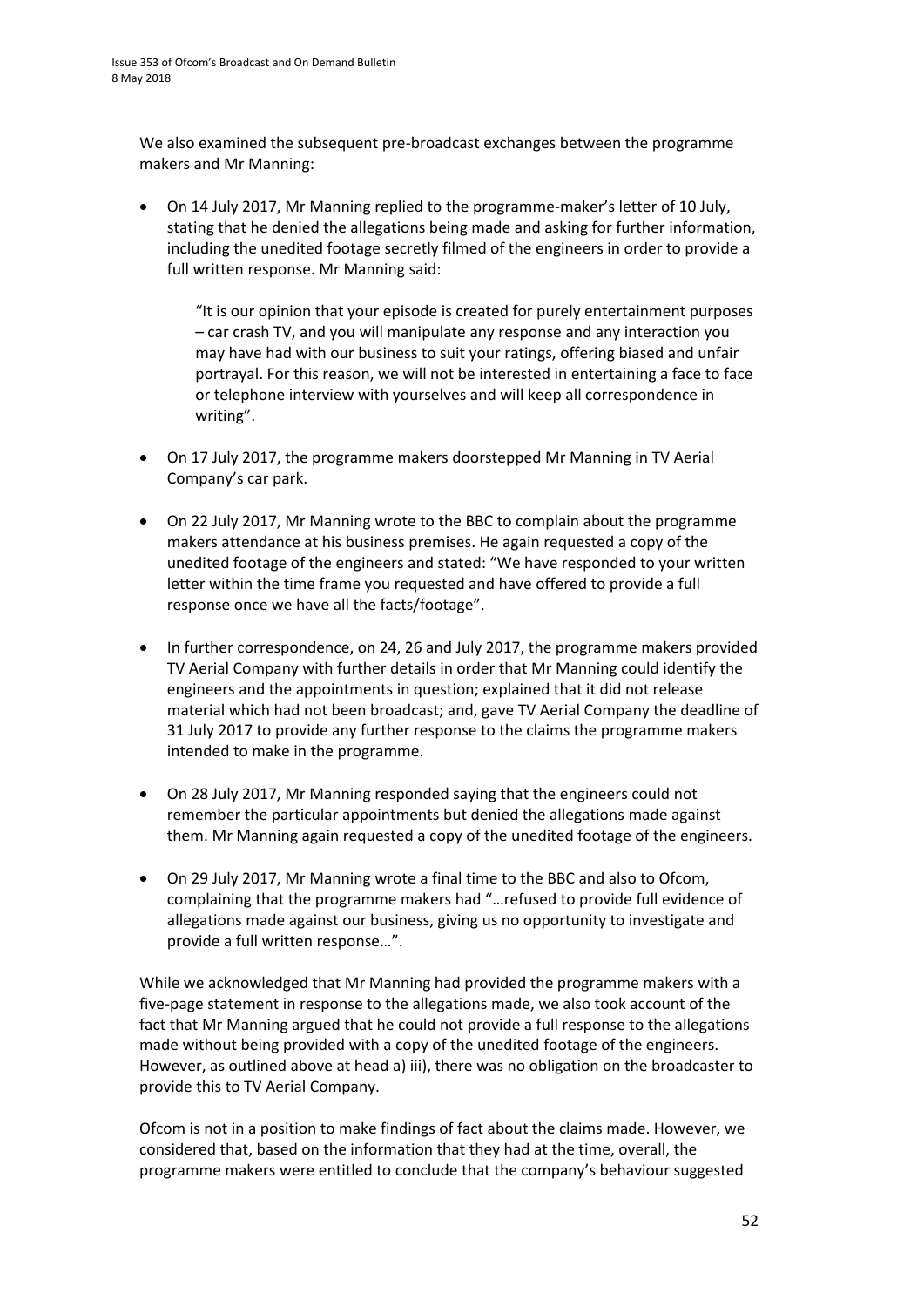that Mr Manning had no intention of being interviewed and fully answering the allegations the programme makers wished to put to him. Given this and taking into account the seriousness of the concerns raised by the programme makers about TV Aerial Company, and, in particular the allegations of upselling, we considered that the attempted interviewing of Mr Manning was a key part of the investigation and that there was a genuine public interest in the programme's investigation of TV Aerial Company. It was therefore Ofcom's view that the programme makers were warranted in their decision to conduct a doorstep interview with Mr Manning and that the means of obtaining this material was proportionate in accordance with Practices 8.9 and 8.11.

Having reached this view, Ofcom next assessed the extent to which Mr Manning had a legitimate expectation of privacy in relation to the doorstep interview footage obtained of him by the programme makers. The Code's statement on the meaning of "legitimate expectation of privacy" makes clear that such an expectation:

"…will vary according to the place and nature of the information, activity or condition in question, the extent to which it is already in the public domain (if at all) and whether the individual concerned is already in the public eye. There may be circumstances where people can reasonably expect privacy even in a public place…".

We considered the nature of the material obtained and included in the programme (as outlined in detail above in the "Programme summary" section). Footage of Mr Manning was filmed in a car park outside TV Aerial Company's office. Mr Manning was shown refusing to answer the programme makers' questions as they followed him across the car park, and, having reached the office building, he was shown locking the programme makers out.

In considering whether Mr Manning had a legitimate expectation of privacy with respect to this footage, we took into account that: Mr Manning was filmed openly and was aware of the fact that he was being filmed; the footage was filmed in an outdoor car park to which the public had access; and, Mr Manning was questioned openly about TV Aerial Company's business practices, to which he gave no response. In these circumstances, we did not consider that the material recorded included any images or information that could reasonably be regarded as being sensitive or private to Mr Manning.

Taking all these factors into account, we considered that, on balance, Mr Manning did not have a legitimate expectation of privacy with regard to the material recorded of the doorstep interview and included in the programme.

Having come to this view, it was unnecessary for Ofcom to consider whether any infringement of Mr Manning's privacy was warranted in this regard.

c) Ofcom next considered Mr Manning's complaint that his privacy was unwarrantably infringed in the programme as broadcast because despite declining to be interviewed, the programme makers "forced" an interview upon him in TV Aerial Company's car park and included this footage in the programme without his consent.

We had particular regard to the following practices:

Practice 8.4 states: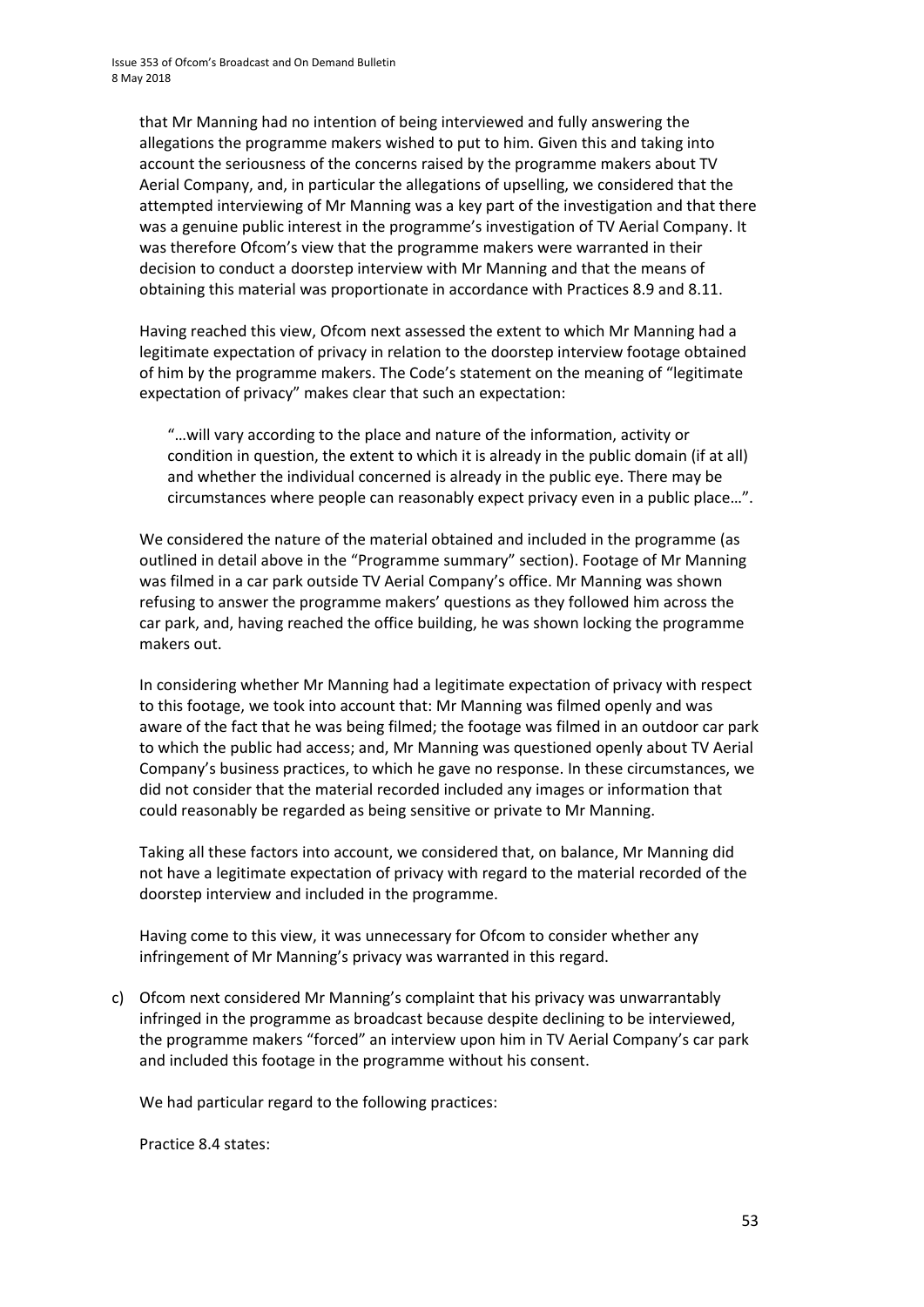"Broadcasters should ensure that words, images or actions filmed or recorded in, or broadcast from, a public place, are not so private that prior consent is required before broadcast from the individual or organisation concerned, unless broadcasting without their consent is warranted".

Practice 8.6 states:

"If the broadcast of a programme would infringe the privacy of a person or organisation, consent should be obtained before the relevant material is broadcast, unless the infringement of privacy is warranted".

We assessed the extent to which Mr Manning had a legitimate expectation of privacy in relation to the broadcast of the material obtained through doorstepping. As stated above, the test applied by Ofcom as to whether a legitimate expectation of privacy arises is objective, fact specific and must always be considered in light of the circumstances in which the individual finds him or herself.

We considered the nature of the material included in the programme (as outlined in detail above in the "Programme summary" section). Footage of Mr Manning was filmed in a car park outside TV Aerial Company's office. Mr Manning was shown refusing to answer the programme makers' questions as they followed him across the car park, and, having reached the office building, he was shown locking the programme makers out.

In considering whether Mr Manning had a legitimate expectation of privacy with respect to the inclusion of the footage in *Watchdog*, we took into account that: Mr Manning was filmed openly and was aware of the fact that he was being filmed; the footage was filmed in an outdoor car park to which the public had access; and, Mr Manning was questioned openly about TV Aerial Company's business practices, to which he gave no response. In these circumstances, we did not consider, from the footage of the doorstep interview broadcast in the programme, that this included any images or information that could reasonably be regarded as being sensitive or private to Mr Manning.

Taking all these factors into account, we considered that, on balance, Mr Manning did not have a legitimate expectation of privacy with regard to the broadcast of the material recorded at the doorstep interview.

Having come to this view, it was not necessary for Ofcom to consider whether any infringement of Mr Manning's privacy was warranted.

Therefore, Ofcom's decision is that there was no unwarranted infringement of Mr Manning's privacy in the programme as broadcast in this regard.

**Ofcom has not upheld Mr Manning's complaint, made on his own behalf and on behalf of TV Aerial Company, of unjust or unfair treatment in the programme as broadcast, and of unwarranted infringement of privacy in connection with the obtaining of material included in the programme and in the programme as broadcast.**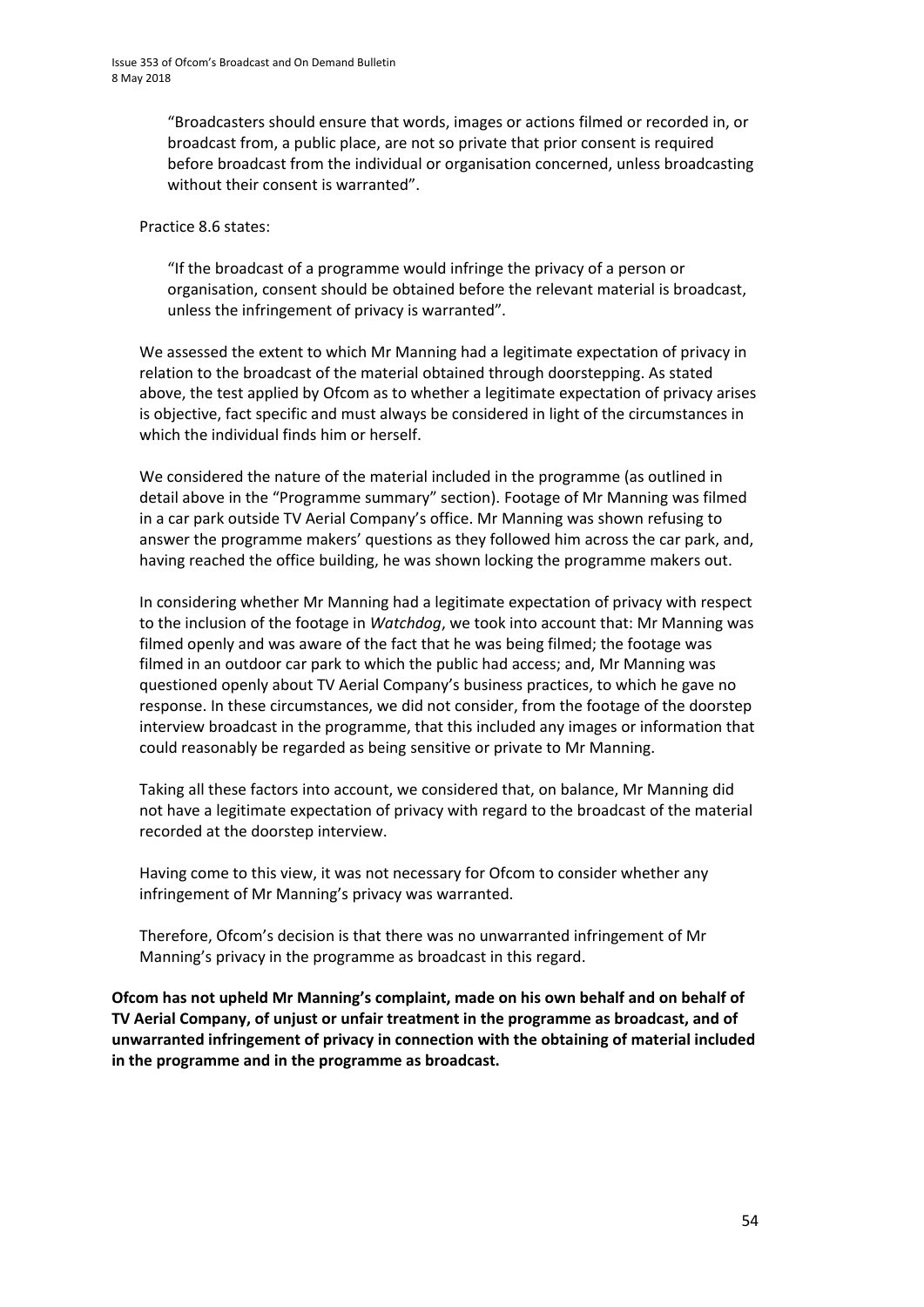# Not Upheld

# **Complaint by Mr Altaf Hussain, made on his behalf by Mr Adil Ghaffar**  *Jirga with Saleem Safi, Geo TV, 15 April 2017*

### **Summary**

Ofcom's has not upheld this complaint made by Mr Altaf Hussain, made on his behalf by Mr Adil Ghaffar, of unjust or unfair treatment in the programme as broadcast.

The programme included an interview with Lord Nazir Ahmed, in which allegations that Mr Hussain was an "asset" of the British Government were made.

Ofcom's considered that, given the context of the programme, the comments relating to Mr Hussain being an "asset of Britain" would not have materially or adversely altered viewers' perceptions of him in a way that was unfair. In these circumstances, we found that material facts were not presented, omitted or disregarded in a way that resulted in unjust or unfair treatment to Mr Hussain in the programme as broadcast.

#### **Programme summary**

**.** 

Geo TV is an Urdu language channel broadcast under an Ofcom licence held by Geo TV Limited.

On 15 April 2017, Geo TV broadcast a live edition of its weekly current affairs programme, *Jirga with Saleem Safi,* presented by Mr Saleem Safi ("the presenter"). As the programme was broadcast in Urdu, an English translation was obtained by Ofcom and provided to the complainant and the broadcaster for comment. Both parties' comments on the translation were then sent to the translator for assessment and, where appropriate, amendments were made to the translation. A revised and final version of the translation was then provided to the parties who were informed that Ofcom would use this translation for the purposes of deciding whether or not to entertain the complaint, and for any subsequent investigation.

During this episode, the presenter was joined by Lord Nazir Ahmed<sup>1</sup>. The presenter asked Lord Ahmed about the complainant, Mr Hussain, who is the founder and leader of the Pakistani political party, the Muttahida Quami Movement ("MQM"). The presenter said: *"Why is our* [Pakistan's] *Mr Altaf Hussain so precious to your government* [the British Government]*?"* Lord Ahmed replied:

*"He is not at all loved by our government. Perhaps you know that I have been putting forward questions about this in the* [British] *Parliament. Actually, this issue is not for the government. This is a police matter. And unless you offer evidence to the police* [sentence not finished]*. There are three major allegations* [against Mr Hussain]*: The first is incitement to violence, which he has always been doing through his speeches. Then there*  is the alleged murder of Dr Imran Farooq<sup>2</sup>. And then there is a money laundering case".

<sup>&</sup>lt;sup>1</sup> Lord Ahmed is a non-affiliated member of the House of Lords.

<sup>&</sup>lt;sup>2</sup> Dr Imran Farooq was murdered outside his home in London on 16 September 2010. See: <http://news.met.police.uk/news/sixth-anniversary-of-the-murder-of-dr-imran-farooq-186204>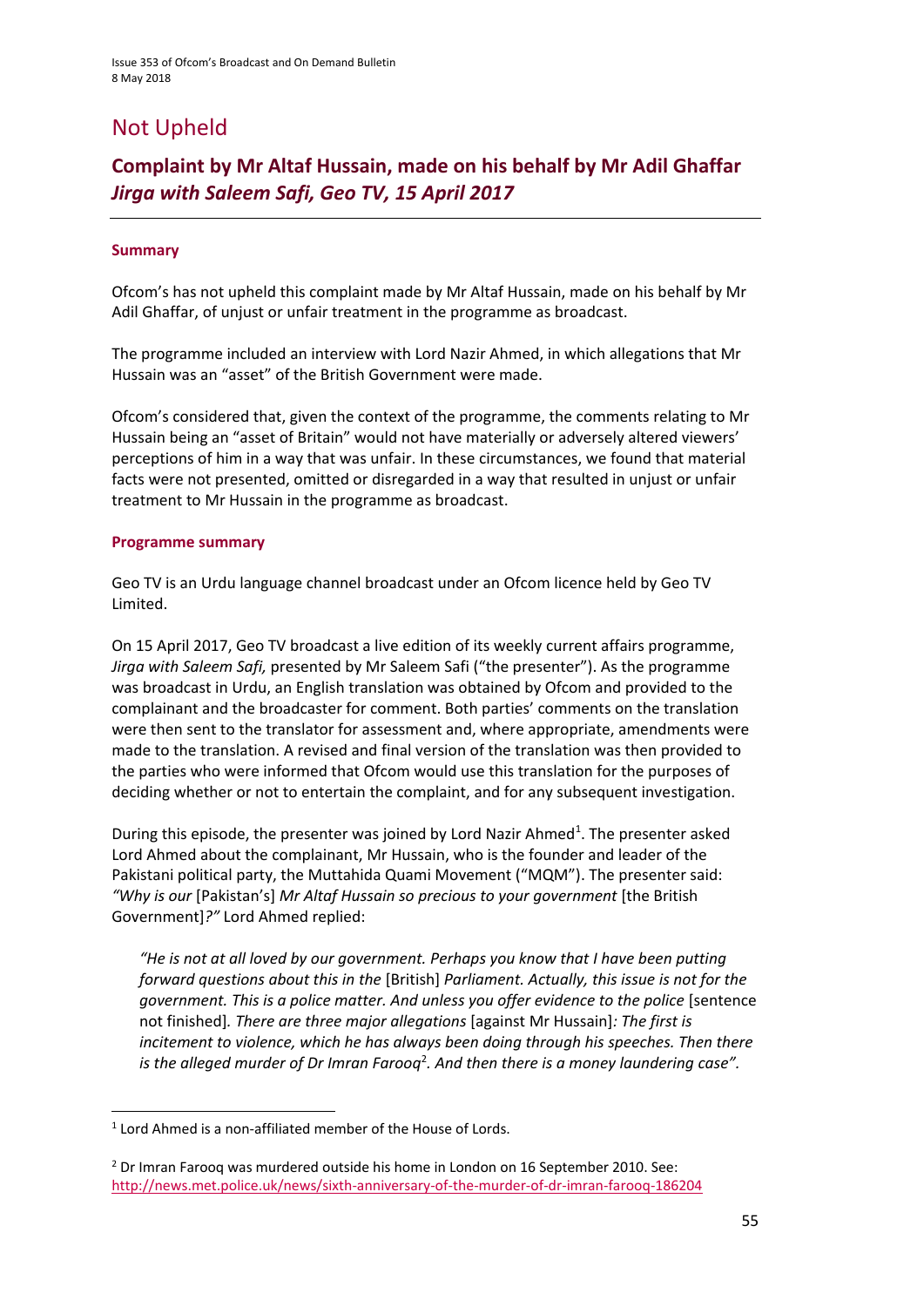Lord Ahmed then explained why he thought that there had not been further progress made in bringing charges against those alleged to have been involved in killing Dr Farooq and money-laundering. Lord Ahmed said that the British police did not have sufficiently credible evidence about the money-laundering allegations to put before a court, and that Pakistan's Interior Ministry had complicated matters by trying to implicate India's foreign intelligence agency, the Research Analysis Wing ("RAW"). He said that, in his opinion, it was not in Britain's interest to ruin trade with India *"…by exposing RAW, or defaming it"*. Lord Ahmed added that the lack of credible evidence was because:

*"*… [the Pakistani] *Government and your ministers here declare that they have contacted Interpol … But you* [the Pakistani Government] *never contacted Interpol and you never gave them the evidence. And when evidence was provided, it was not credible, and they*  [the British police] *rejected it"*.

On the murder of Dr Farooq, Lord Ahmed said that British police investigations had been impeded by the Pakistani authorities and that, while the alleged killers were in Pakistan, *"Scotland Yard"* could not charge and get a conviction against them because it needed to *"obtain evidence from them regarding who gave the orders, or were they self-motivated, or someone told them to do it, or they did it because of someone".* 

# The presenter asked:

*"But, it is like this: let us suppose that, in the matter of money laundering, RAW supported Altaf Hussain, as you said that their* [i.e. MQM] *top leaders confessed that they had relations with RAW and perhaps our* [Pakistani] *government made a technical mistake by wanting to link the matter of money laundering with RAW. But, we have always heard that rule of law is upheld in Britain and they do not let any country, or anything undermine it. But, from what you have said, we get the impression that, whether it is Scotland Yard or anyone else, they would not want to offend RAW or India, and that is why the matter of money laundering could not be resolved"*.

Lord Ahmed replied that: *"…sometimes conspiracies originate from Islamabad…"*. By way of example, he recounted that the former UK Metropolitan Police Commissioner, Lord Blair, had told him that Scotland Yard's assistance in the investigation into the murder of the former Pakistani Prime Minister, Mrs Benazir Bhutto, was limited by the Pakistani Government to establishing through DNA tests if certain blood samples were hers. He said that an impression had been given that Scotland Yard had fully investigated the murder, but the results they achieved were limited because of the constraints that had been put on the investigation by the Pakistani Government. Lord Ahmed stated that:

*"When you limit an investigation, you obtain limited results. I have full confidence in Scotland Yard still today. If you provide them with evidence and they do not act on it, only then I would lose confidence. But so far it hasn't happened"*.

This statement was further reflected in scrolling text which appeared on the screen, stating:

*"Lord Nazir* [i.e. Lord Ahmed] *states: I am confident that if Pakistan Government provides the evidence, Scotland Yard would act against Altaf Hussain"*.

The presenter then asked: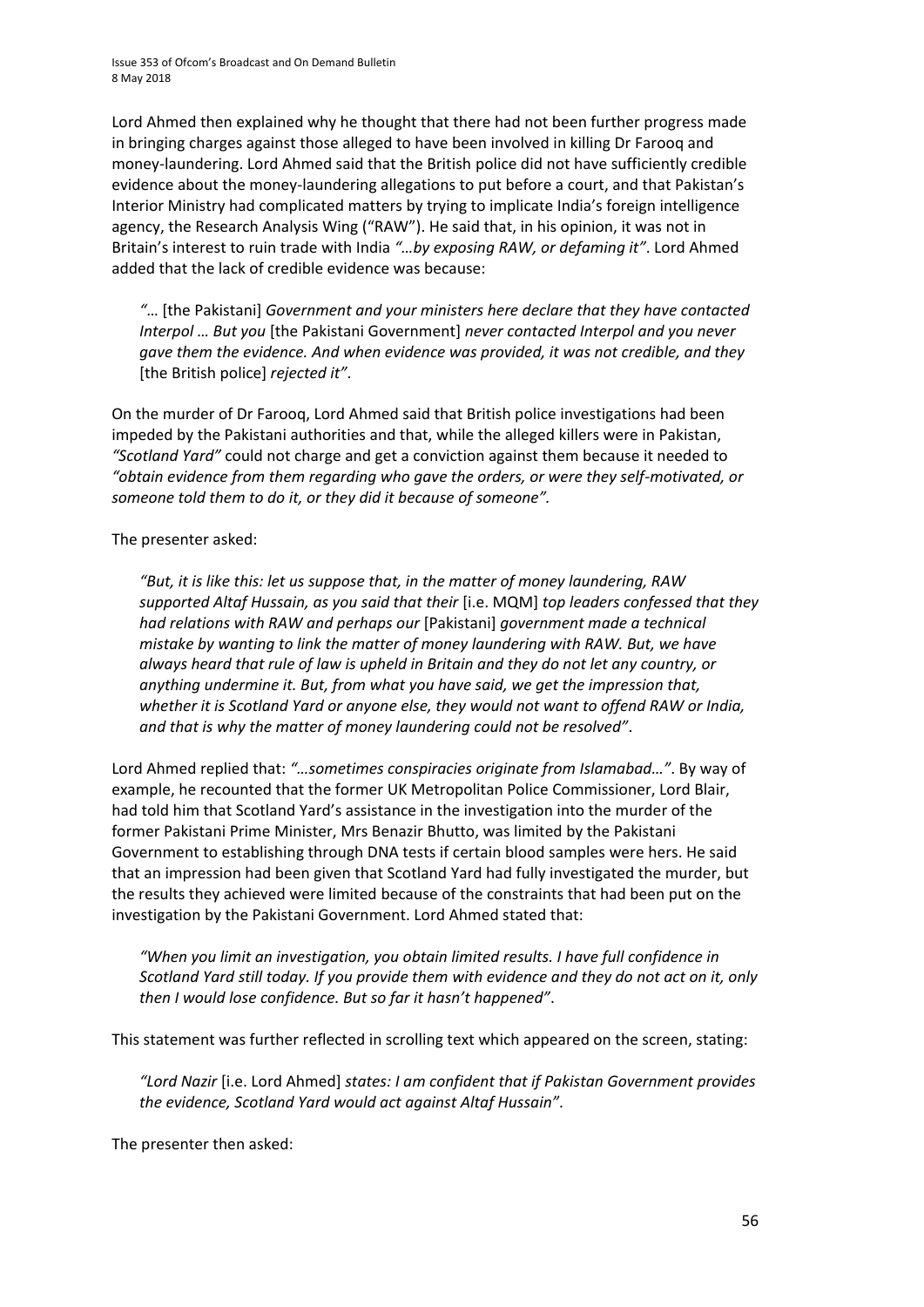*"But the way you have confidence in them, the majority in Pakistan is confident that Altaf Hussain is an asset of Britain, of its Government, its establishment, and its agencies. Is this not the case? Do you have any doubts about it?"*

### Scrolling text said:

*"Lord Nazir states: I suspect that Altaf Hussain is an asset of Britain"*.

### Lord Ahmed replied:

*"Brother Saleem, I want to make a confession. I too think that perhaps this is correct, because some people have clearly told this to me. This is because of the links which Altaf Hussain had with the Foreign Office through the intelligence services – things that happened in Karachi, that were delivered through Karachi. You know that we had interests in Afghanistan and all the arms and ammunitions for Afghanistan travelled to Afghanistan through Karachi. The stability in Karachi and cooperation inside Karachi was essential. It was essential to have political control over there. Perhaps, I am unable to confirm this, perhaps it is correct to say this, that they* [MQM and Mr Hussain] *provided this cooperation because of which they obtained a lot of facilities, which includes the protection that he receives these days. I can also tell you that when respected Benazir Bhutto came here* [Pakistan]*, the Foreign Office summoned me, and it was said to me, 'Do not go to Pakistan because there will be an assault on Benazir. If you were with her, you too would be assaulted'. I suddenly said, 'Who would do it? Would Altaf do it?' Their top official said to me, 'He will not do it'. I said, 'How do you know?' He said, 'We summoned him here and told him, "If you…"'* [interrupted by the presenter]*"*.

# Scrolling text said:

*"Lord Nazir states: In Karachi, Altaf Hussain cooperated with NATO and, in exchange, obtained facilities in Britain. Lord Nazir states: When Benazir was travelling to Karachi, the Foreign Office summoned me and stated: Do not go to Pakistan with her because she would be attacked. I asked the British authorities if Altaf Hussain would attack her and they said: No, we had summoned him"*.

The presenter then asked Lord Ahmed who had warned him about not going to Pakistan, to which Lord Ahmed replied that the warning had not come from MI5 or MI6, but *"a British top official … a top diplomat who summoned me and told me because I had relations with him"*.

Lord Ahmed recounted that he telephoned Mrs Bhutto and passed on the warning to her. The presenter asked:

*"So, when you expressed concern* [to the *"top official"*] *that it could be Altaf Hussain, he said, 'No, it won't be from Altaf Hussain's side'"*.

# Lord Ahmed replied:

*"He said because we summoned him and told him that if he did something, it won't be – this is enough".*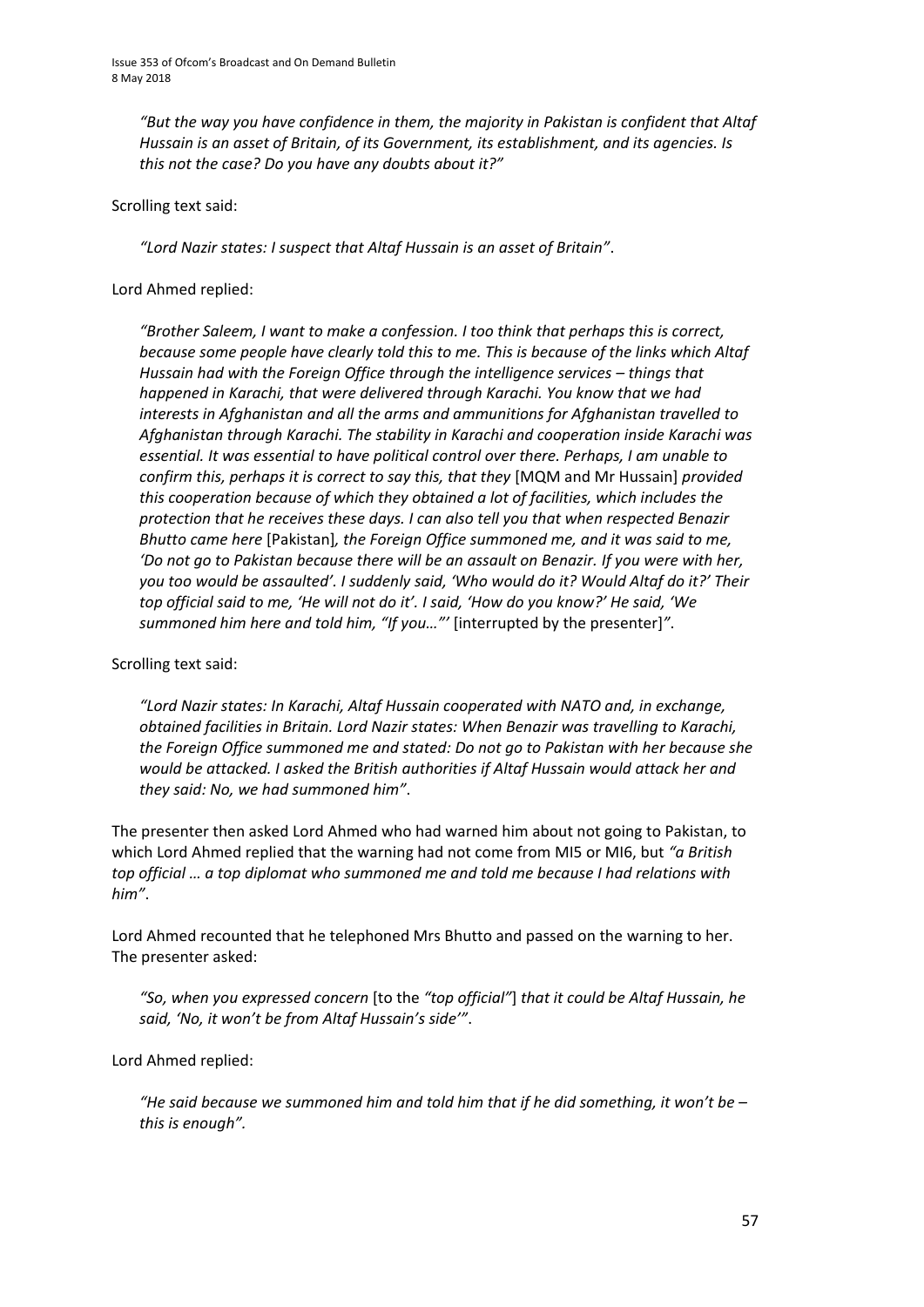The presenter asked Lord Ahmed whether the diplomat had told him who was going to carry out the attack. Lord Ahmed replied that the diplomat did not tell him. He then said that Mrs Bhutto had told him to delay joining her in Pakistan.

#### The presenter asked:

*"And when you might have spoken to your country's authorities about this, saying that there is an impression that you* [the UK] *protect Altaf Hussain and he gets so many facilities, there is an impression that he is your asset, what impression did you get from what the official of your* [British] *Government said about this? Is he really their asset?"*

# Scrolling text said:

*"Lord Nazir states: British authorities state that Altaf Hussain is not an asset but a citizen"*.

# Lord Ahmed said:

*"No. You cannot read into the impressions of our officials from their faces; faces do not reveal what they say. They say that he is definitely not an asset. He initially obtained asylum and then he obtained his British passport. Now, because he is a British citizen, there are legal requirements about extraditing a British citizen which have not been fulfilled so far"*.

# The presenter said:

*"But you have been chasing them and pursuing it inside Parliament and outside. You just gave an example of how his party* [MQM] *cooperated in Karachi. Like us, are you convinced that he is being protected and, to some extent, he is their asset?"*

# Lord Ahmed said:

*"Actually, Brother Saleem, I think that in this case many weaknesses have been shown by the Pakistan Government and its institutions. Cooperation has not been extended from this side. And, because of this, slowly and gradually, that man has* [interrupted by the presenter]*".*

#### The presenter said:

*"But, respected Lord, it relates to the asset of any country – all countries of the world similarly keep assets and the governments protect them in any case. Therefore, there is no use providing them with evidence and cooperating with them"*.

# Lord Ahmed replied:

*"No. You see, it is this kind of perception because of which this matter has not been resolved so far. If the evidence had been provided and if instead of granting access* [to the British police] *to them, they* [the alleged killers of Dr Farooq] *had been extradited to UK – I am referring to the two young men – if the evidence had been candidly shared* [sentence unfinished]*. I honestly think that sometimes, Pakistani Governments – whether it was the government of Pakistan People's Party or else – wanted to keep a sword*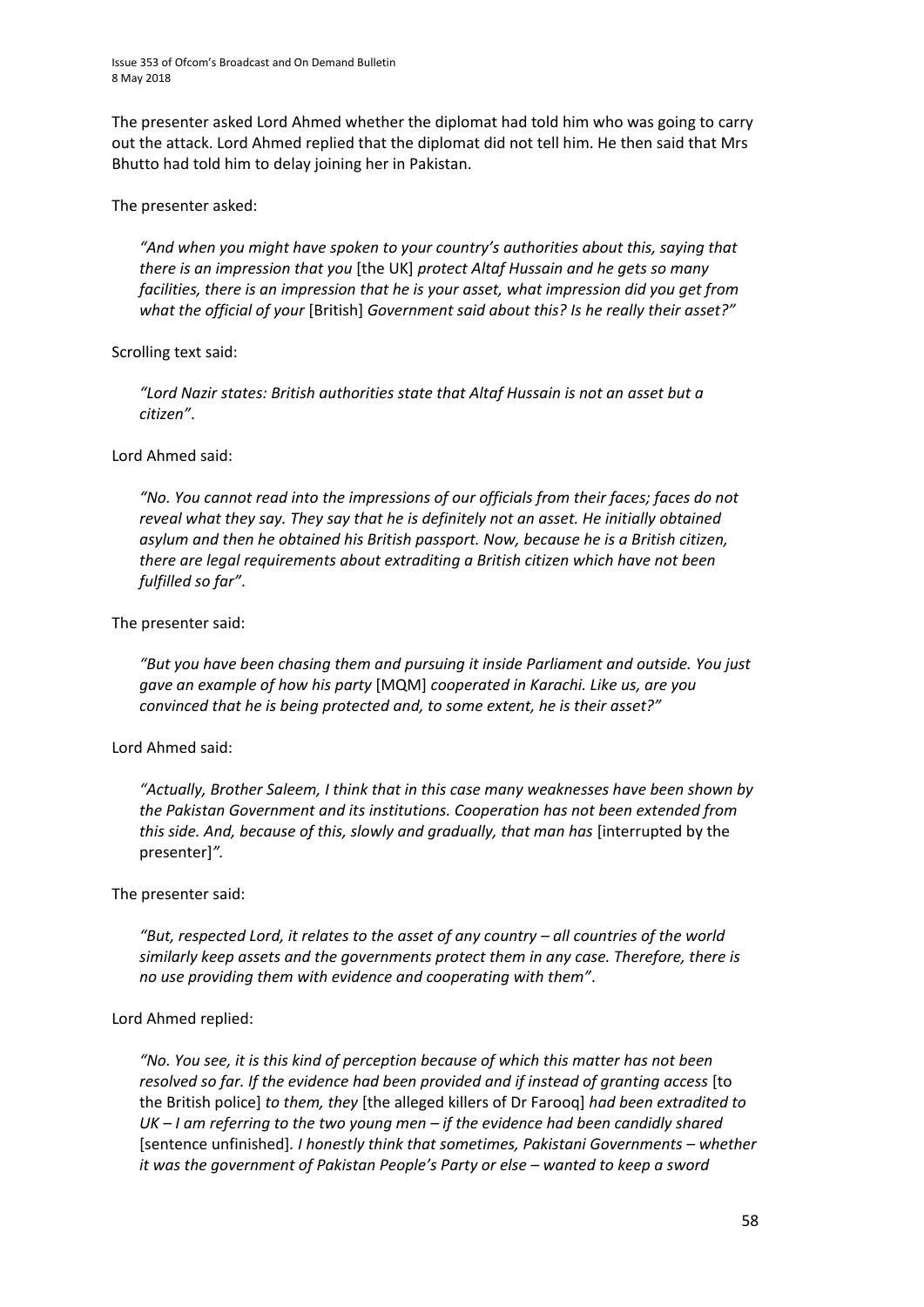*hanging over Altaf Hussain's head. Each time they were angry with him, each time he wanted to break away, you know, the Interior Minister used to go there and say to him: We have the two boys sitting there; do you want us to hand them over* [to the British police]*? This is my perception. Perhaps it is like this. Perhaps it is not"*.

Scrolling text said:

*"Lord Nazir states: Various governments of Pakistan have not been serious in making*  Altaf Hussain face justice. They just want a sword to stay hanging over his head".

Following advertisements, the discussion turned to other matters and Mr Hussain was not referred to again in the programme.

# **Summary of the complaint and broadcaster's response**

Mr Ghaffar complained that Mr Hussain was treated unjustly or unfairly in the programme as broadcast because Mr Hussain was accused of being a British "asset" who worked for the UK authorities and received "assistance for acts the UK Government want him to do". Mr Ghaffar said that the programme implied that Mr Hussain was a "traitor of Pakistan" and added that the allegations were malicious and had placed Mr Hussain in a "detrimental position". Mr Ghaffar said that the programme was part of a "campaign of abuse and defamation" mounted by Geo TV against Mr Hussain.

In response, Geo TV provided background and contextual information, which it described as "examples of a considerable number of very serious allegations against Mr Hussain and/or the MQM". It listed a series of Pakistani and British newspaper articles from 2010, 2013, 2016 and 2017, and referred to an item about Mr Hussain in a 2012 edition of the BBC's *Newsnight* programme, which it said, "clearly demonstrate that despite many serious criminal allegations (including being arrested for money laundering) and alleged incitement of violence in Pakistan whilst sitting in London, at no time have the British authorities prosecuted Mr Hussain". It said that, because of these and other examples it could mention, there was "a common impression within the Pakistani community in Pakistan and in the UK that Mr Hussain is somehow being given special treatment because, for example, of his alleged close connections with the UK authorities".

Geo TV said that the presenter's statement that: *"...the majority in Pakistan is confident that Altaf Hussain is an asset of Britain, of its government, its establishment…."*, was fair comment. Its basis was: "Mr Hussain's background"; the background and contextual information it had provided by way of newspaper articles and the *Newsnight* programme and "the apparent reluctance of the British authorities to prosecute Mr Hussain after many allegations of serious crimes". It added that it was a commonly held view by most Pakistanis in Pakistan that Mr Hussain was an *"asset of Britain"*. The broadcaster also said that Mr Ghaffar and Mr Hussain had failed to produce any evidence to substantiate that the statement was incorrect. It added that to find that the words were unfair would be to deny their clear context, the public interest in Mr Hussain, and "be wholly contrary to the right of freedom of speech and fair comment about a very controversial person".

Regarding the scrolling text line: *"Lord Nazir states: I suspect that Altaf Hussain is an asset of Britain"*, Geo TV said that this was "Lord Ahmed's suspicion/allegation based on his own knowledge and [on] his conversation with someone at the Foreign Office". Referring again to freedom of speech and fair comment, the broadcaster added that: "As Lord [Ahmed] based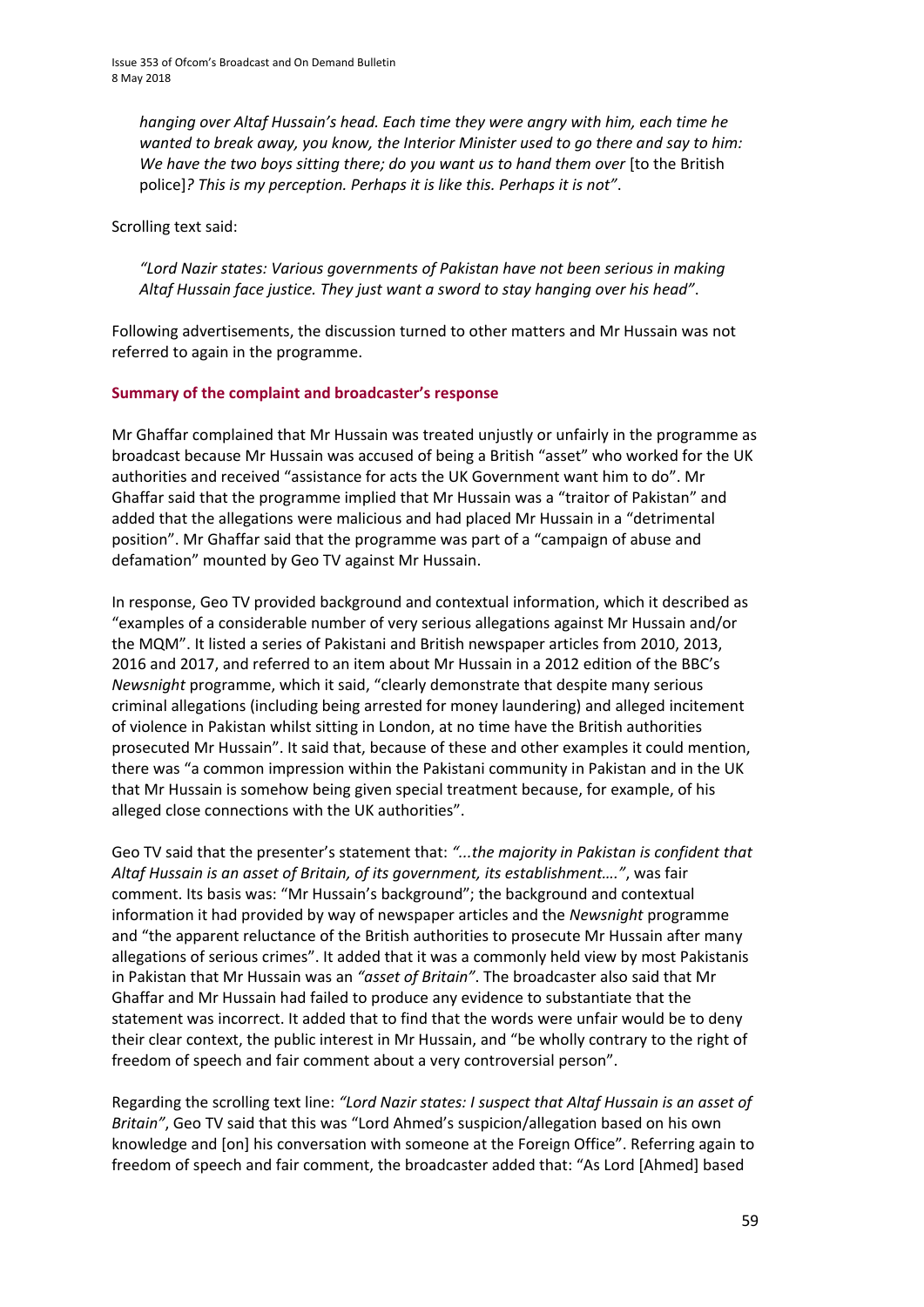his suspicion on the conversations/events known to him, then he is entitled to his suspicion and we are entitled to report it".

Geo TV said that the presenter asked Lord Ahmed about the impression that Mr Hussain was a British asset and that he had replied, and a scrolling text line read: *"British authorities state that Altaf Hussain is not an asset but a citizen"*. It said that this showed that an alternative view, one reflecting Mr Hussain's, was also given. Geo TV said that Mr Hussain owed allegiance to Britain as a British citizen and was, therefore, a British "asset". It said that, consequently, it was "illogical for Mr Hussain to say that it is unjust or unfair to say that he is an asset of Britain" and "ludicrous to suggest that it is unjust or unfair to say that a British subject may do what the UK Government may ask him to do".

For the above reasons, Geo TV concluded that the statements made about Mr Hussain being an *"asset of Britain"* were not unjust or unfair.

Geo TV said that the assertion that the comments implied that Mr Hussain was a "traitor" to Pakistan, that they were malicious, that they placed Mr Hussain in a detrimental position and that they were a campaign of abuse and defamation was "pure conjecture…without foundation" and "unevidenced" by Mr Ghaffar and Mr Hussain. It said that Mr Hussain could not be a traitor of Pakistan since he was British and, it understood, did not hold a Pakistani passport. It said that if it reported or commented on Mr Hussain, it was because of news events, not malice.

Geo TV said that Mr Hussain's complaint was an attempt at stopping free and proper reporting of him and MQM and made for political purposes.

# **Ofcom's initial Preliminary View**

Ofcom prepared a Preliminary View that Mr Hussain's complaint should be upheld. In summary, Ofcom considered that the comments made about Mr Hussain being an "asset" amounted to significant allegations which, in the way they were presented, had the clear potential to materially and adversely affect viewers' opinions of him unfairly. We also considered that the broadcaster was obliged to provide Mr Hussain with a timely and appropriate opportunity to respond to the significant allegations. Its failure to do so was unfair to Mr Hussain.

Both parties were given the opportunity to make representations on the initial Preliminary View. Geo TV submitted representations which are summarised below. The complainant agreed with the Preliminary View that the complaint should be upheld and had no further representations to make.

#### *Geo TV's representations*

Geo TV said that it disagreed with Ofcom's initial Preliminary View. It said that Mr Hussain was a well-known figure in Pakistani politics and added that viewers of this programme would have been British Pakistanis with an understanding of Urdu and an interest in Pakistani politics. It said that "the commonly held view (rightly or wrongly) of the majority of [these] viewers in the UK is that it was fair comment and/or correct to say that Mr Hussain is an 'asset of Britain'". It said that the use of the word 'asset' did not automatically give rise to the interpretation given by Ofcom, but that the word 'asset' was used by the presenter because "the Pakistani viewers in the UK already held this view".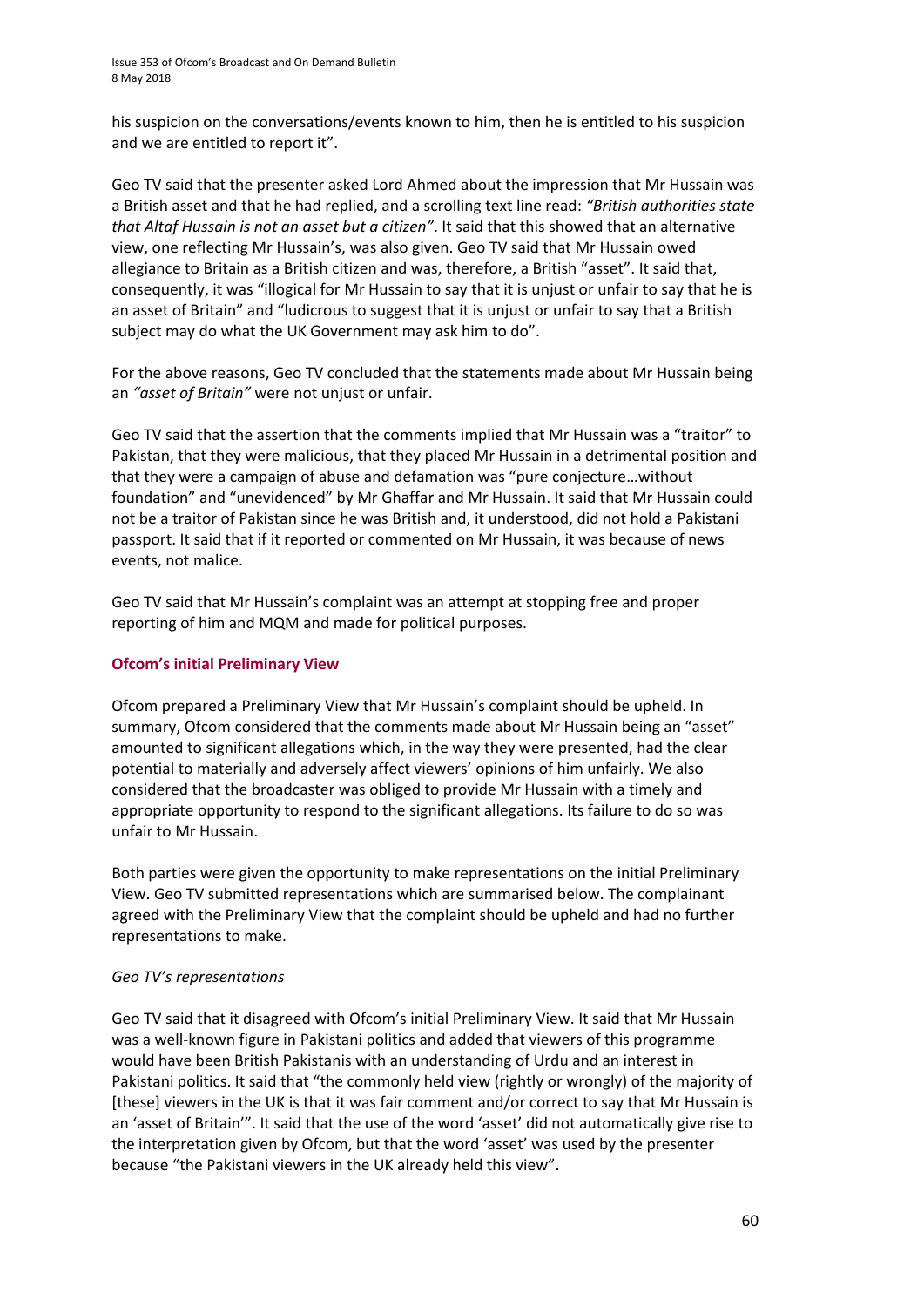Geo TV said that Ofcom's initial Preliminary View that there were significant allegations in the programme about Mr Hussain that had the potential to materially and adversely affect viewers' opinions of him unfairly assumed that viewers already had a positive opinion of Mr Hussain and that this would be adversely affected. It said that this assumption could not be reasonably made in the light of the "irrefutable and numerous relevant examples of the very serious and/or criminal allegations against Mr Hussain to evidence [his] very negative reputation", which included money laundering and involvement in murder<sup>3</sup>. It added that it was therefore incorrect for Ofcom to find that the programme materially or adversely affected viewers' opinions of Mr Hussain, or that it had the potential to do so, "as he already ha[d] a negative reputation and ha[d] been a very controversial figure for over 20 years".

Geo TV also referred to the *Newsnight* programme broadcast of 10 July 2012<sup>4</sup>. The programme discussed Mr Hussain's alleged involvement in incitement to violence, the murder of Dr Farooq and money laundering. During the programme, the reporter said:

*"For 20 years, Pakistani leaders have asked London to control Altaf Hussain. The police are investigating, but what about the government? This is Britain's deputy high commissioner to Pakistan, paying Altaf Hussain a visit in North London* [shows the two men seated, in discussion]. *And, the MQM says that whenever it needs British visas, the Home Office issues them almost without exception. So why does Britain keep its doors open to the MQM in this way?* …*Why do British officials, so keen to talk about promoting democracy in Pakistan, deal with a party* [MQM] *that privately they say uses violence to achieve its objectives?"*

The broadcaster said that *Newsnight* had referred to a letter, from which it quoted, that it said was sent from Mr Hussain to the then British Prime Minister, Tony Blair. *Newsnight* had said that it had established that the letter was authentic, sent weeks after the terrorist attacks of 11 September 2001, offering intelligence on Jihadis. Also in the programme, an interviewee, the New York Times' Pakistan correspondent, described MQM's reputation in Pakistan as *"complicated and controversial"* and commented that Mr Hussain's leadership of the party from London *"offers Britain some degree of influence in Pakistan"*, adding that:

<sup>-</sup><sup>3</sup> Geo TV provided Ofcom with examples of newspaper online articles including:

*<sup>&</sup>quot;Altaf Hussain, the notorious MQM leader who swapped Pakistan for London"*, The Guardian, 29 July 2013. See[: https://www.theguardian.com/world/2013/jul/29/altaf-hussain-mqm-leader-pakistan](https://www.theguardian.com/world/2013/jul/29/altaf-hussain-mqm-leader-pakistan-london)[london](https://www.theguardian.com/world/2013/jul/29/altaf-hussain-mqm-leader-pakistan-london)

*<sup>&</sup>quot;Two Pakistani hitmen confess to killing of Imran Farooq in London"*, The Telegraph, 24 January 2016. See[: http://www.telegraph.co.uk/news/worldnews/asia/pakistan/12118620/Two-Pakistani-hitmen](http://www.telegraph.co.uk/news/worldnews/asia/pakistan/12118620/Two-Pakistani-hitmen-confess-to-killing-of-Imran-Farooq-in-London.html)[confess-to-killing-of-Imran-Farooq-in-London.html](http://www.telegraph.co.uk/news/worldnews/asia/pakistan/12118620/Two-Pakistani-hitmen-confess-to-killing-of-Imran-Farooq-in-London.html)

*<sup>&</sup>quot;London-based leader prompts violence and detentions in Pakistan"*, The Guardian, 23 August 2016. See: [https://www.theguardian.com/world/2016/aug/23/pakistan-crackdown-mqm-party-leader-altaf](https://www.theguardian.com/world/2016/aug/23/pakistan-crackdown-mqm-party-leader-altaf-hussain-speech-leads-to-violence)[hussain-speech-leads-to-violence](https://www.theguardian.com/world/2016/aug/23/pakistan-crackdown-mqm-party-leader-altaf-hussain-speech-leads-to-violence)

*<sup>&</sup>quot;UK says Altaf Hussain's 'disband ISI' letter is authentic"*, The News International, 11 July 2013. See: [https://www.thenews.com.pk/archive/print/631651-uk-says-altaf-hussain%E2%80%99s-](https://www.thenews.com.pk/archive/print/631651-uk-says-altaf-hussain%E2%80%99s-%E2%80%98disband-isi%E2%80%99-letter-is-authentic) [%E2%80%98disband-isi%E2%80%99-letter-is-authentic](https://www.thenews.com.pk/archive/print/631651-uk-says-altaf-hussain%E2%80%99s-%E2%80%98disband-isi%E2%80%99-letter-is-authentic)

<sup>4</sup> Geo TV referred Ofcom to this extract of the broadcast: <https://www.youtube.com/watch?v=KECxlpRtiMM>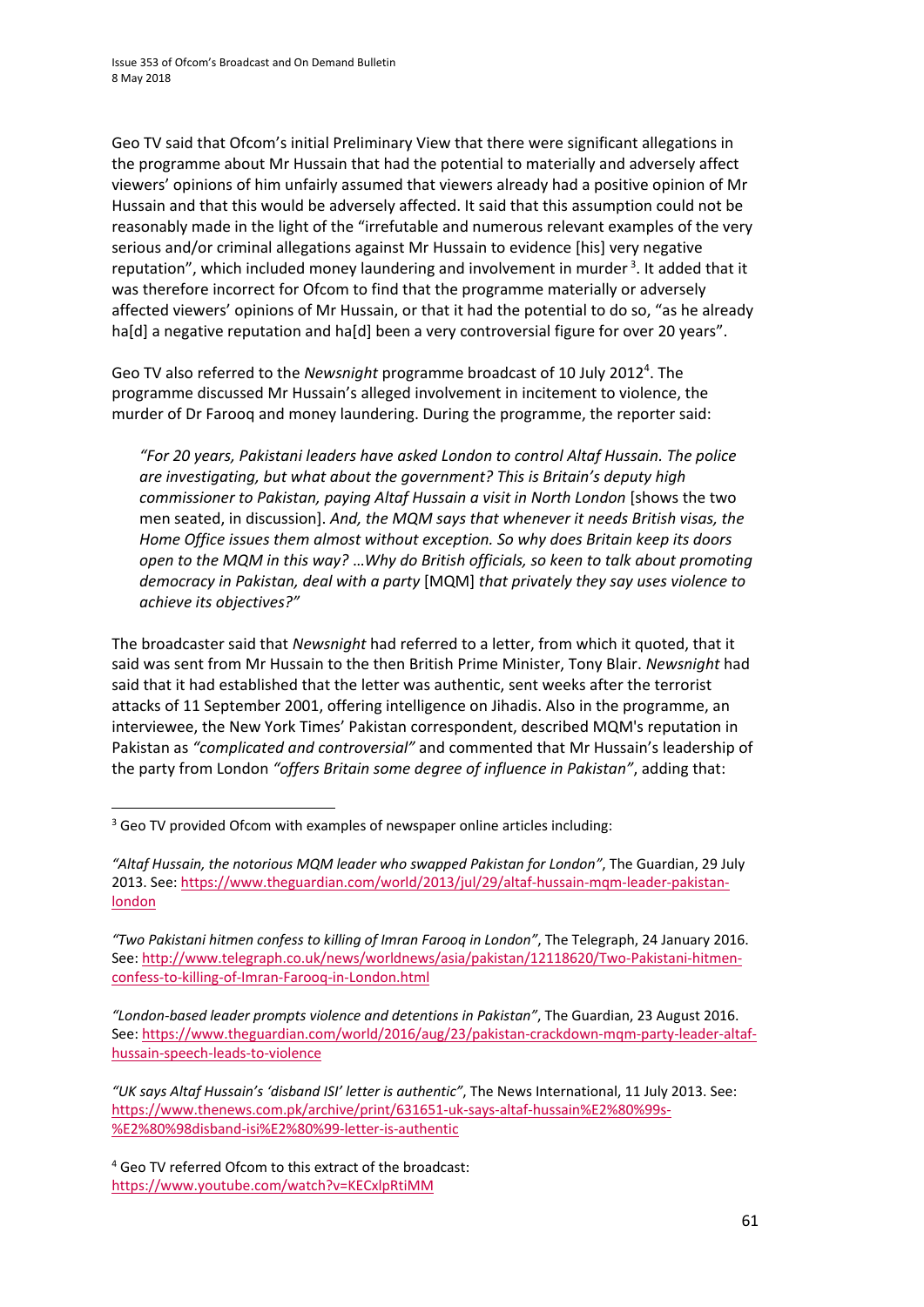*"the MQM has played very heavily over the years on the idea that it presents a bulwark against Islamic extremism in* [Karachi]*"*.

Geo TV also said that that the scrolling text: *"British authorities' state that Altaf Hussain is not an asset but a citizen…"* offered the most balance reasonably possible, given the facts and circumstances: i.e. a live, unscripted broadcast from Pakistan.

With regard to Ofcom's view that Mr Hussain should have been given an opportunity to respond, Geo TV said, in summary, that the Lahore High Court had banned Mr Hussain's speeches, images and statements from appearing on both print and broadcast media. Geo TV said that as the programme was live and broadcast "out of Pakistan", the programme could not legally carry any statement from Mr Hussain, as to do so would be contempt of court. Geo TV also said that in such circumstances, where a broadcaster in the UK broadcasts a live or recorded programme from Pakistan, it was wholly reasonable and fair that it respects and adheres to the Pakistani court order in the UK "as to not do so may render Geo UK (and/or Geo Pakistan) liable to contempt of court".

In concluding, Geo TV said that for all the above reasons, it believed that the basis for Ofcom's initial Preliminary View to uphold the complaint was incorrect and that Mr Hussain's reputation was not adversely or materially affected by the programme.

# **Ofcom's revised Preliminary View**

Having carefully considered Geo TV's representations on the initial Preliminary View, Ofcom concluded that that the further points raised by the broadcaster in its representations merited Ofcom's reconsideration of its initial Preliminary View. After careful consideration of all the factors in this case, Ofcom came to the revised Preliminary View that the complaint should not be upheld. Both the complainant and the broadcaster were given the opportunity to make representations on this revised Preliminary View, but neither chose to do so.

#### **Decision**

Ofcom's statutory duties include the application, in the case of all television and radio services, of standards which provide adequate protection to members of the public and all other persons from unjust or unfair treatment and unwarranted infringement of privacy in, or in connection with the obtaining of material included in, programmes in such services.

In carrying out its duties, Ofcom has regard to the need to secure that the application of these standards is in the manner that best guarantees an appropriate level of freedom of expression. Ofcom is also obliged to have regard, in all cases, to the principles under which regulatory activities should be transparent, accountable, proportionate and consistent and targeted only at cases in which action is needed.

In reaching this decision, we carefully considered all the relevant material provided by both parties. This included a recording of the programme as broadcast, a translated transcript of it and both parties' written submissions. Ofcom also took account of the representations made by the broadcaster in response to being given the opportunity to comment on Ofcom's initial Preliminary View.

When considering complaints of unjust or unfair treatment, Ofcom has regard to whether the broadcaster's actions ensured that the programme as broadcast avoided unjust or unfair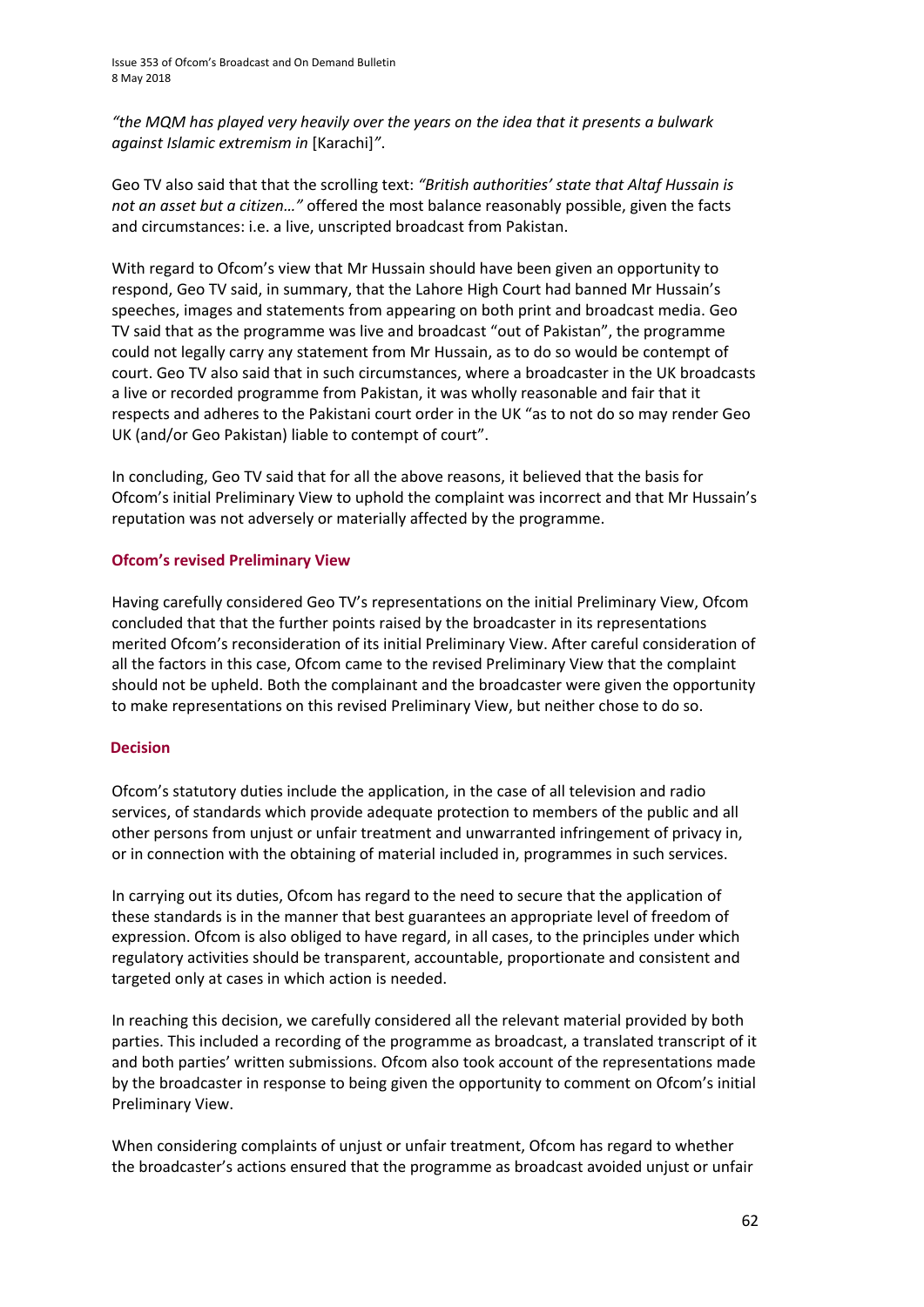treatment of individuals and organisations, as set out in Rule 7.1 of Ofcom's Broadcasting Code ("the Code"). In addition to this rule, Section Seven (Fairness) of the Code contains "practices to be followed" by broadcasters when dealing with individuals or organisations participating in, or otherwise directly affected by, programmes, or in the making of programmes. Following these practices will not necessarily avoid a breach of Rule 7.1 and failure to follow these practices will only constitute a breach where it results in unfairness to an individual or organisation in the programme.

In assessing whether Mr Hussain had been treated unjustly or unfairly, we had particular regard to Practice 7.9, which states:

"Before broadcasting a factual programme…, broadcasters should take reasonable care to satisfy themselves that material facts have not been presented, disregarded or omitted in a way that is unfair to an individual or organisation…".

We also had regard to Practice 7.11, which states:

**.** 

"If a programme alleges wrongdoing or incompetence or makes other significant allegations, those concerned should normally be given an appropriate and timely opportunity to respond".

Ofcom recognises the broadcaster's right to freedom of expression and the public interest in allowing them to broadcast programmes on matters of interest to viewers freely. However, in presenting material in programmes, reasonable care must be taken by broadcasters not to do so in a manner that causes unfairness to people or organisations in programmes. Whether a broadcaster has taken reasonable care to present material facts in a way that is not unfair to an individual or organisation will depend on all the particular facts and circumstances of the cases including, for example, the seriousness of any allegations and the context within which they are made.

In considering this case, we began by examining the overall background context in which the programme was broadcast. We took into account that the complainant appeared to be a well-known and controversial political figure who, prior to the broadcast of the programme, had already been the subject of considerable media and public attention. In particular, the relationship between the British Government, Mr Hussain, and MQM appeared to have been the subject of much scrutiny and debate. In an article published by The Guardian newspaper in July 2013<sup>5</sup>, the nature of this relationship was discussed by reference to information obtained under the Freedom of Information Act 2000. Similarly, we took into account that the *Newsnight* programme broadcast on 10 July 2012 made reference to the relationship between the British Government, Mr Hussain, and MQM, and asked: *"*[s]*o why does Britain keep its doors open to the MQM in this way?* …*Why do British officials, so keen to talk about promoting democracy in Pakistan, deal with a party* [MQM] *that privately they say uses violence to achieve its objectives?"*. This programme also referred to the information which had been obtained under the Act and included commentary that Mr Hussain's leadership of the party from London *"offers Britain some degree of influence in Pakistan".*

<sup>&</sup>lt;sup>5</sup> "Altaf Hussain, the notorious MQM leader who swapped Pakistan for London", The Guardian, 29 July 2013. See[: https://www.theguardian.com/world/2013/jul/29/altaf-hussain-mqm-leader-pakistan](https://www.theguardian.com/world/2013/jul/29/altaf-hussain-mqm-leader-pakistan-london)[london](https://www.theguardian.com/world/2013/jul/29/altaf-hussain-mqm-leader-pakistan-london)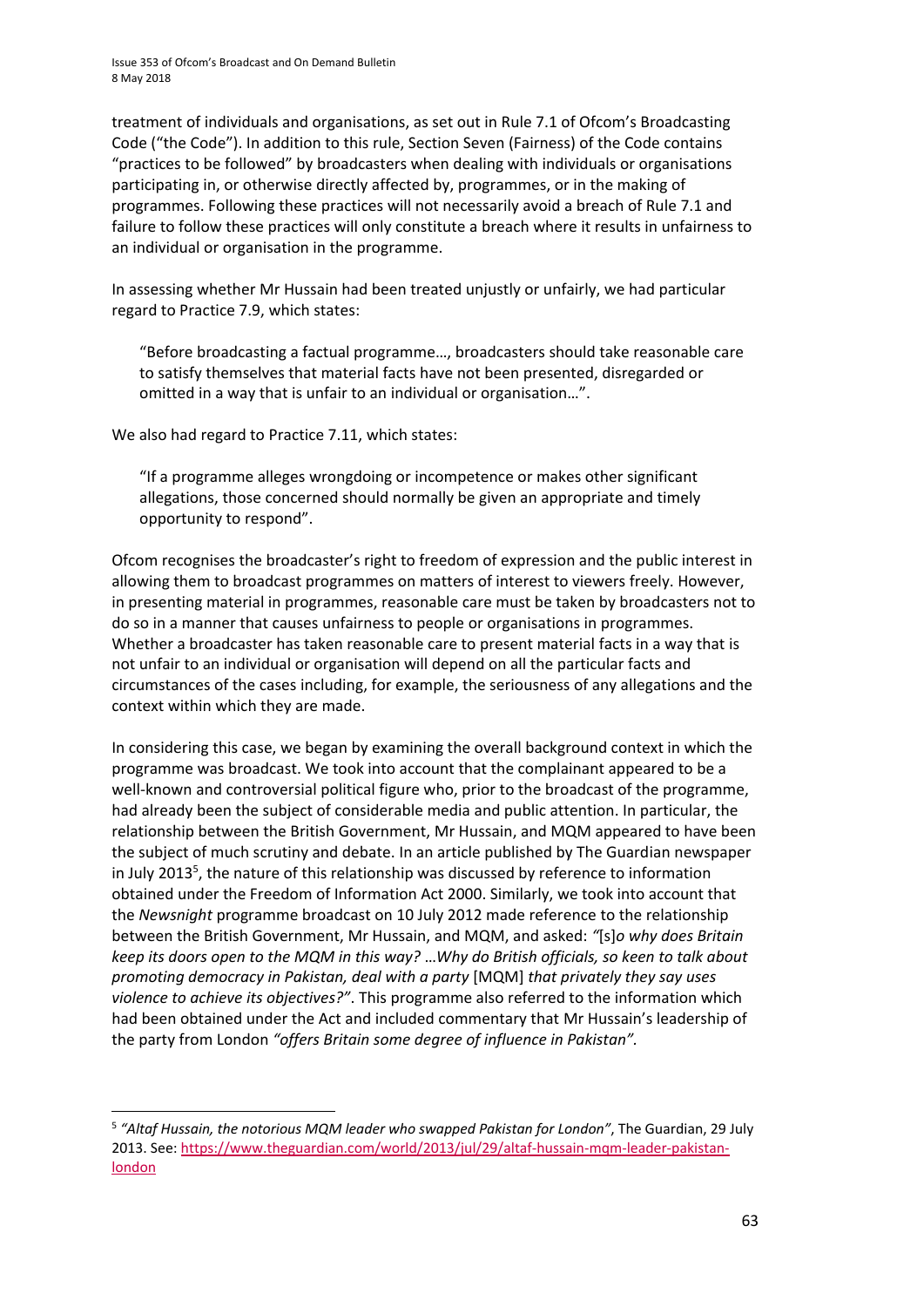Issue 353 of Ofcom's Broadcast and On Demand Bulletin 8 May 2018

It was in this context that Ofcom examined the statements that were made in the programme by the presenter and Lord Ahmed, in relation to the complaint that Mr Hussain was unfairly described as being an *"asset of Britain"*.

During the course of the programme, the presenter said to Lord Ahmed: *"…the majority of Pakistan is confident that Altaf Hussain is an asset of Britain… Do you have any doubts about it?"* Lord Ahmed replied, *"I too think that perhaps this is correct,"* before explaining his reasons for holding that view. In particular, Lord Ahmed referred to the *"links which Altaf Hussain had with the Foreign Office through the intelligence services"* and that: *"*…*we had interests in Afghanistan and all the arms and ammunitions* [which] *travelled to Afghanistan through Karachi. The stability in Karachi and cooperation inside Karachi was essential. It was essential to have political control there. Perhaps, I am unable to confirm this, perhaps it is correct to say this, that they* [i.e. MQM and Altaf Hussain] *provided this cooperation because of which they obtained a lot of facilities, which includes the protection that he receives these days"*. Lord Ahmed went on to say that a *"top"* official within the British Foreign and Commonwealth Office ("FCO") had told him that there was likely to be an assault on the former Pakistani Prime Minister, Mrs Benazir Bhutto, but that *"*[Altaf Hussain] *will not do it"* because he had been *"summoned…and told…that if he did something, it won't be – this is enough" .* Scrolling text which appeared on screen stated that: *"Lord Nazir states: I suspect that Altaf Hussain is an asset of Britain"* and that *"Lord Nazir states: In Karachi, Altaf Hussain cooperated with NATO and, in exchange, obtained facilities in Britain".*

Ofcom also took into account the other statements which were included in the broadcast programme as a whole. In particular, the opening remarks in the programme where made in response to the presenter's comment: *"*[w]*hy is our Mr Altaf Hussain so precious to your government* [i.e. the British Government]?*"*. Lord Ahmed replied that *"*[h]*e is not at all loved by our government"*. We also took into account that, later in the programme, where the presenter commented that *"*…*there is an impression that he is your* [i.e. the British Government's] *asset, what impression did you get from what the official of your government said about this? Is he really their asset*?*"*, to which Lord Ahmed responded *"*[t]*hey* [the British Government] *say he is definitely not an asset…he is a British citizen, there are legal requirements about extraditing a British citizen which have not been fulfilled so far".* This statement was further reflected in scrolling text which stated: *"Lord Nazir states: British authorities state that Altaf Hussain is not an asset but a citizen"*.

Ofcom also took into account the statements made by Lord Ahmed regarding the *"three major allegations"* against Mr Hussain (namely, *"incitement to violence"*, *"the alleged murder of Dr Imran Farooq"*, and *"money laundering"*), and the reasons why the British authorities had not progressed further with their investigation in to these matters. Lord Ahmed it made clear that, in his view, the investigation had been hampered by a lack of evidence from the Pakistani authorities, but that, were that information to be forthcoming, he had *"full confidence"* that Scotland Yard would *"act upon it"*. This view was reflected in scrolling text which stated: *"Lord Nazir states: I am confident that if Pakistan Government provided the evidence, Scotland Yard would act against Altaf Hussain"*.

In our view, were we to consider the use of the words *"asset of Britain"* in isolation, without taking account of any of the surrounding context set out above, it is possible that viewers may have gained an impression that there was a confidential relationship between the complainant and the FCO. In this context, we mean a relationship in which each party participated to their mutual benefit, and where Mr Hussain had received special treatment (or "protection") from the British Government which he should not have received. Such a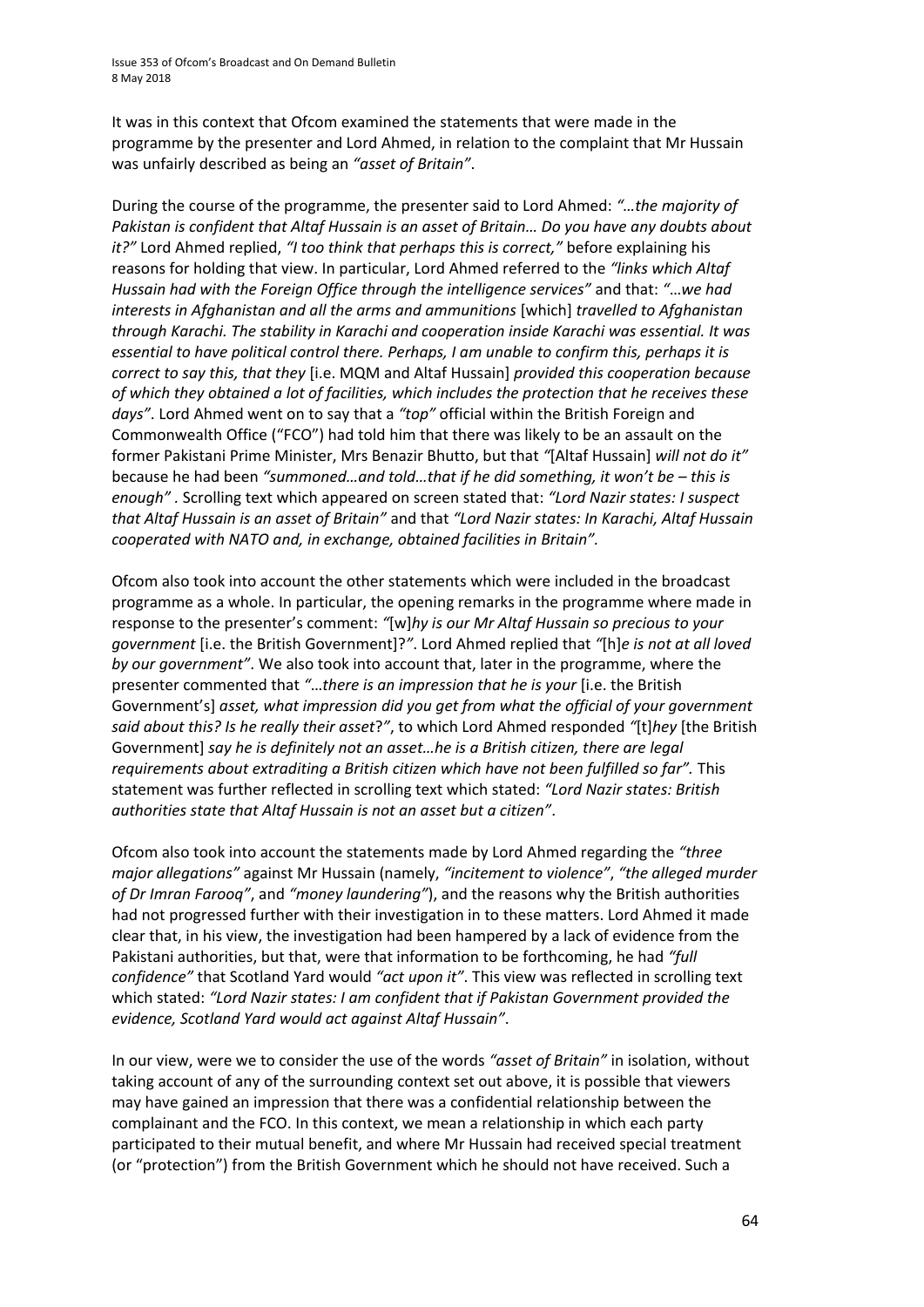Issue 353 of Ofcom's Broadcast and On Demand Bulletin 8 May 2018

relationship might reasonably have been understood by viewers as being untoward, particularly given the lack of transparency surrounding it.

However, in order to consider whether there has been any unjust or unfair treatment under Rule 7.1 of the Code, it is fundamental that Ofcom take into account all of the relevant context. In this case, the references included in the programme to Mr Hussain being "an asset of Britain" were, in Ofcom's view, contextualised. As set out above, there had already been considerable media scrutiny and debate in the public domain about Mr Hussain's relationship with the British Government. Further, we took account that the statements made by Lord Ahmed about Mr Hussain being an *"asset of Britain"* appeared to be caveated, where he used phrases such as *"I too think that perhaps this is correct..."*, and *"*[p]*erhaps, I am unable to confirm this, perhaps it is correct to say this"*. In our view, these statements were likely to have given the impression that Lord Ahmed was expressing his own personal view, rather than that of the British Government. We also considered that the views said to be those of the British Government were clearly made, namely that Mr Hussain was *"not at all loved by our government"* and was *"definitely not an asset,"* but a person who has been conferred the rights of a British citizen, which provided counter-balance to Lord Ahmed's views. Ofcom also considered that any suggestion that Mr Hussain was the recipient of special "protection" from the British Government, or its agencies, must be set in the context of the other statements contained in the programme, namely, that if sufficient evidence was forthcoming from the Pakistani Government, Scotland Yard would *"act against"* Mr Hussain.

Given the overall context of the broadcast programme, as set out above, Ofcom's view is that the reference to Mr Hussain being an *"asset of Britain"* was unlikely to have materially or adversely affected viewers' existing perceptions of him in a way that was unfair. On that basis, we do not consider that material facts were presented, omitted or disregarded in a way that resulted in unfairness to Mr Hussain. Further, it is our view that, given the particular context, the statements being made in the programme did not amount to significant allegations being made against Mr Hussain, such that he should have been given an opportunity to respond.

Therefore, in the particular circumstances of this case, and taking account of all the relevant contextual factors, Ofcom considered that Mr Hussain was not treated unjustly or unfairly in the programme as broadcast.

**Ofcom has not upheld this complaint by Mr Hussain, made on his behalf by Mr Ghaffar, of unjust or unfair treatment in the programme as broadcast.**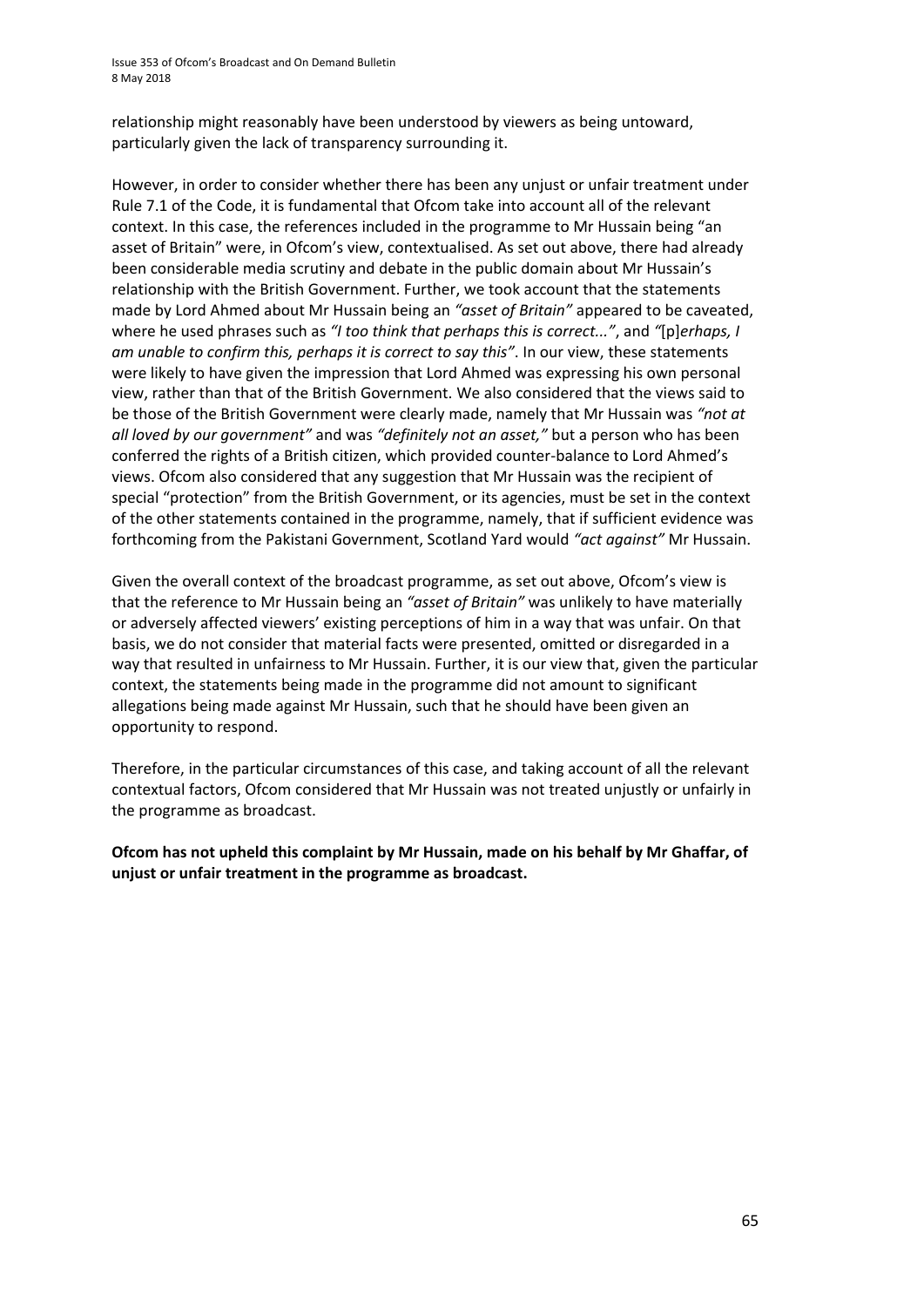# **Investigations Not in Breach**

Here is an alphabetical list of investigations that Ofcom has completed between 16 and 29 April 2018 and decided that the broadcaster or service provider did not breach Ofcom's codes, rules, licence conditions or other regulatory requirements.

Investigations conducted under the Procedures for investigating breaches of content standards for television and radio

| Programme                                                      | <b>Service</b> | <b>Transmission</b><br>date | <b>Categories</b>   |
|----------------------------------------------------------------|----------------|-----------------------------|---------------------|
| Paddington 2's<br>sponsorship of<br>Mornings on Nick<br>Junior | Nick Junior    | 21/10/2017                  | Sponsorship credits |

For more information about how Ofcom conducts investigations about content standards on television and radio programmes, go to:

https://www.ofcom.org.uk/ data/assets/pdf file/0020/55109/breaches-content[standards.pdf](https://www.ofcom.org.uk/__data/assets/pdf_file/0020/55109/breaches-content-standards.pdf)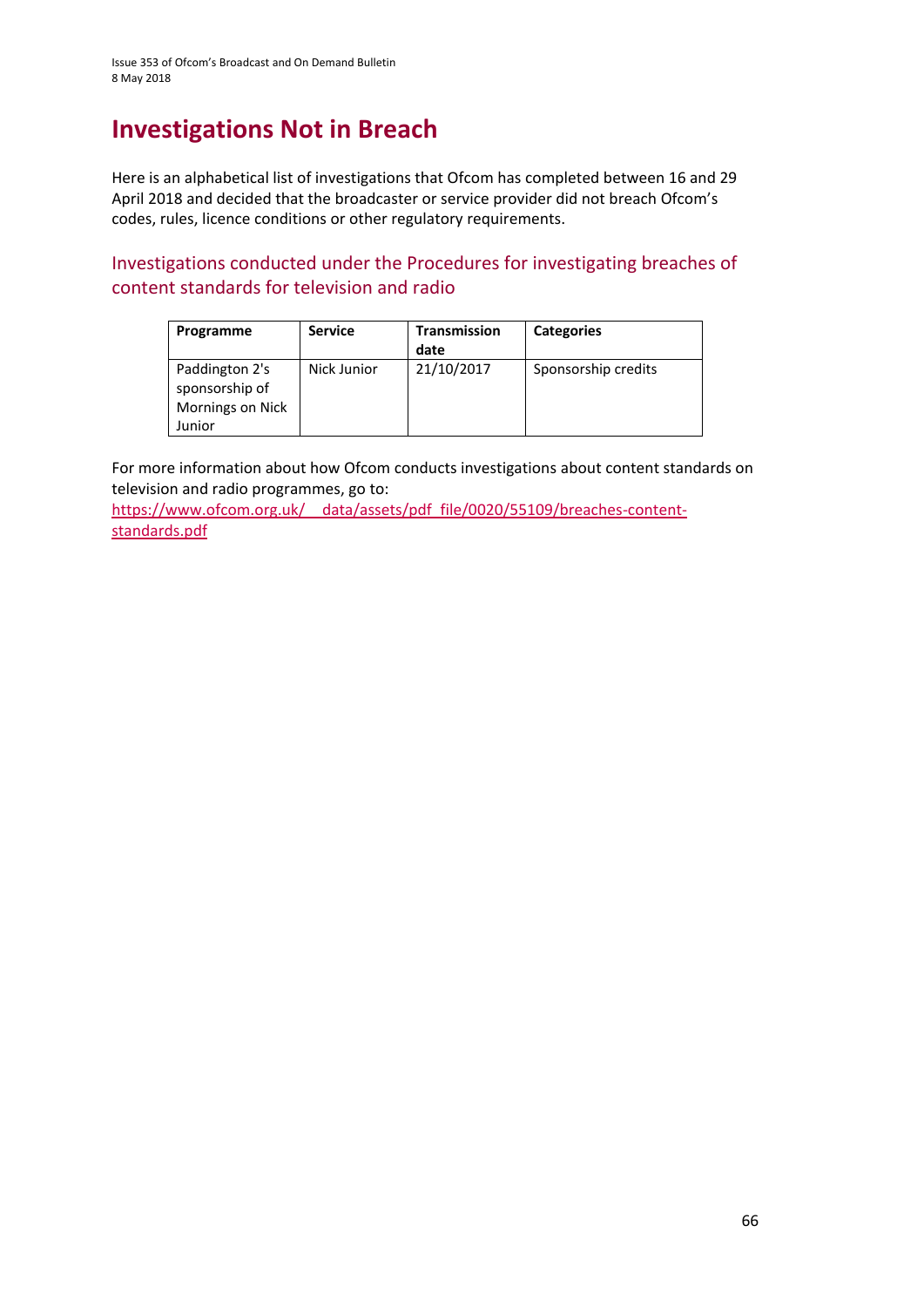# **Complaints assessed, not investigated**

Here is an alphabetical list of complaints that, after careful assessment, Ofcom has decided not to pursue between 16 and 29 April 2018 because they did not raise issues warranting investigation.

# Complaints assessed under the Procedures for investigating breaches of content standards for television and radio

| Programme                    | <b>Service</b>   | <b>Transmission Date</b> | <b>Categories</b>      | <b>Number of</b> |
|------------------------------|------------------|--------------------------|------------------------|------------------|
|                              |                  |                          |                        | complaints       |
| <b>Stockport County Live</b> | 104.9 Imagine FM | 17/04/2018               | Offensive language     | 1                |
| The Yorkshire Vet            | 5Select          | 05/04/2018               | Animal welfare         | $\overline{2}$   |
| The Yorkshire Vet            | 5Select          | 11/04/2018               | Animal welfare         | $\mathbf{1}$     |
| Thieves & Thugs:             | 5STAR            | 20/04/2018               | Offensive language     | $\mathbf{1}$     |
| Caught on Camera             |                  |                          |                        |                  |
| Competitions                 | Capital FM       | 22/01/2018               | Competitions           | $\mathbf{1}$     |
| Westworld (trailer)          | Challenge        | 11/04/2018               | Animal welfare         | $\mathbf{1}$     |
| Channel 4 News               | Channel 4        | 14/03/2018               | Due impartiality/bias  | $\overline{2}$   |
| Channel 4 News               | Channel 4        | 20/03/2018               | Due impartiality/bias  | $\mathbf{1}$     |
| Channel 4 News               | Channel 4        | 26/03/2018               | Due impartiality/bias  | $\mathbf{1}$     |
| Channel 4 News               | Channel 4        | 28/03/2018               | Crime and disorder     | $\mathbf{1}$     |
| Channel 4 News               | Channel 4        | 30/03/2018               | Due impartiality/bias  | $\mathbf{1}$     |
| <b>Channel 4 News</b>        | Channel 4        | 01/04/2018               | Due accuracy           | $\mathbf{1}$     |
| Channel 4 News               | Channel 4        | 17/04/2018               | Generally accepted     | $\mathbf{1}$     |
|                              |                  |                          | standards              |                  |
| Channel 4 News               | Channel 4        | 18/04/2018               | Race                   | $\mathbf{1}$     |
|                              |                  |                          | discrimination/offence |                  |
| Dispatches: Britain's        | Channel 4        | 09/04/2018               | Due impartiality/bias  | $\mathbf{1}$     |
| Diesel Scandal               |                  |                          |                        |                  |
| Dispatches: Who              | Channel 4        | 26/03/2018               | Hatred and abuse       | $\mathbf{1}$     |
| Speaks for British           |                  |                          |                        |                  |
| Muslims?                     |                  |                          |                        |                  |
| Formula One: Chinese         | Channel 4        | 15/04/2018               | Race                   | $\mathbf{1}$     |
| Grand Prix-                  |                  |                          | discrimination/offence |                  |
| Highlights<br>Gogglebox      | Channel 4        | 09/04/2018               | Animal welfare         | $\mathbf{1}$     |
| Gogglebox                    | Channel 4        | 13/04/2018               | Sexual material        | $\mathbf{1}$     |
| Posh Pawnbrokers             | Channel 4        | 22/03/2018               | Promotion of           | $\mathbf{1}$     |
|                              |                  |                          | products/services      |                  |
| Rob Beckett's Playing        | Channel 4        | 06/04/2018               | Generally accepted     | $\mathbf{1}$     |
| for Time                     |                  |                          | standards              |                  |
| Supernatural (trailer)       | Channel 4        | 17/04/2018               | Generally accepted     | $\mathbf{1}$     |
|                              |                  |                          | standards              |                  |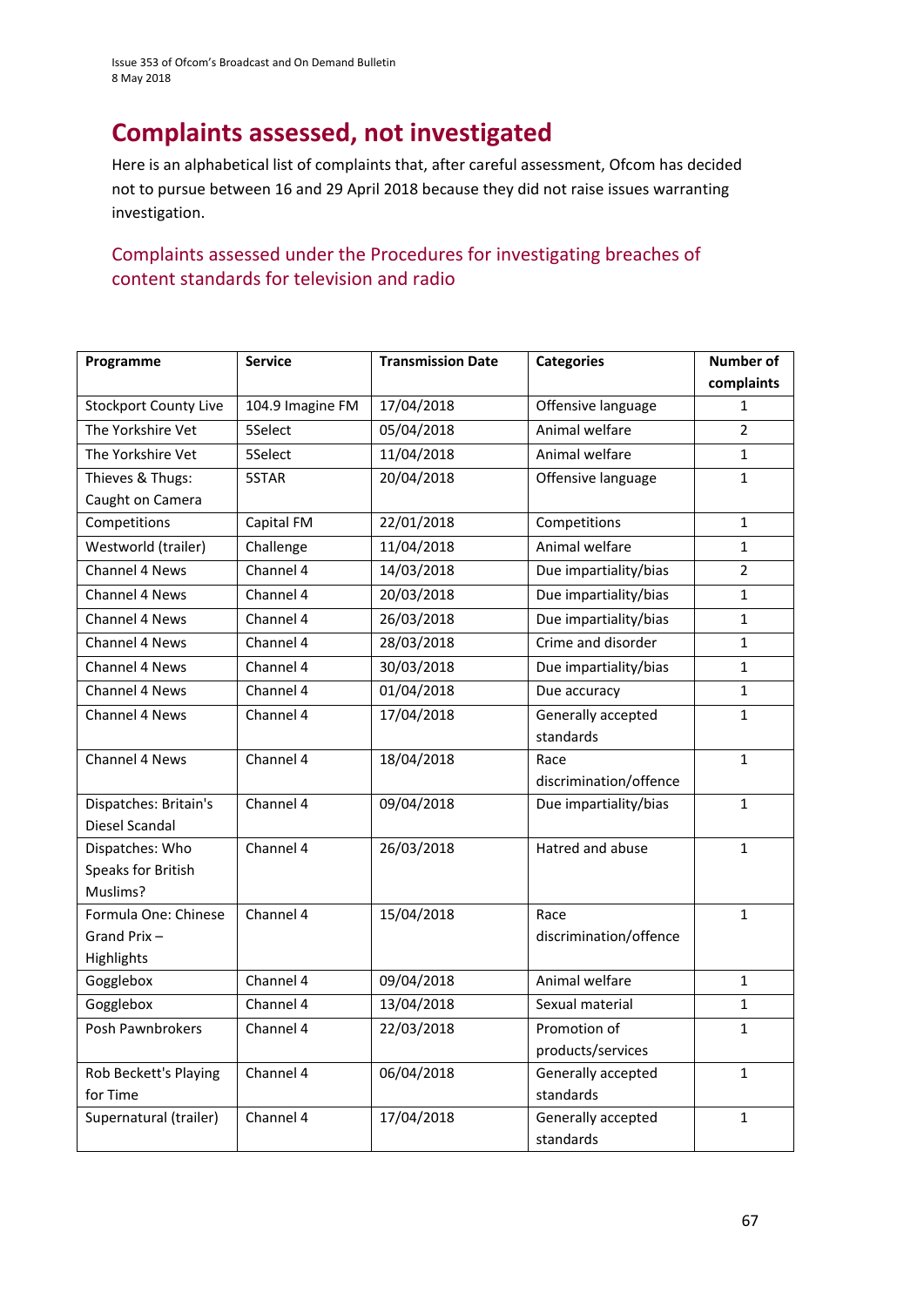| Programme                    | <b>Service</b>        | <b>Transmission Date</b> | <b>Categories</b>      | <b>Number of</b> |
|------------------------------|-----------------------|--------------------------|------------------------|------------------|
|                              |                       |                          |                        | complaints       |
| The Island with Bear         | Channel 4             | 02/04/2018               | Generally accepted     | 2                |
| Grylls                       |                       |                          | standards              |                  |
| The Island with Bear         | Channel 4             | 16/04/2018               | Animal welfare         | $\mathbf{1}$     |
| Grylls                       |                       |                          |                        |                  |
| Ben and Holly's Little       | Channel 5             | 12/04/2018               | <b>Harm</b>            | $\mathbf{1}$     |
| Kingdom                      |                       |                          |                        |                  |
| Housing Yorkshire:           | Channel 5             | 04/04/2018               | Materially misleading  | $\mathbf{1}$     |
| Somewhere Called             |                       |                          |                        |                  |
| Home                         |                       |                          |                        |                  |
| Police Interceptors          | Channel 5             | 16/04/2018               | Generally accepted     | $\overline{2}$   |
|                              |                       |                          | standards              |                  |
| The Wright Stuff             | Channel 5             | 06/03/2018               | Due impartiality/bias  | $\mathbf{1}$     |
| Scrubs                       | <b>Comedy Central</b> | 09/04/2018               | Offensive language     | $\mathbf{1}$     |
|                              | Extra                 |                          |                        |                  |
| Supernatural (trailer)       | E4                    | 17/04/2018               | Generally accepted     | $\mathbf{1}$     |
|                              |                       |                          | standards              |                  |
| The Big Bang Theory          | E4                    | 31/03/2018               | Generally accepted     | $\mathbf{1}$     |
|                              |                       |                          | standards              |                  |
| Programming                  | Gaydio                | Various                  | Competitions           | $\mathbf{1}$     |
| Ed and Gemma                 | Heart (West           | 23/04/2018               | Generally accepted     | $\mathbf{1}$     |
|                              | Midlands)             |                          | standards              |                  |
| <b>Breakfast Show</b>        | <b>Hot Radio</b>      | 13/04/2018               | Scheduling             | $\mathbf{1}$     |
|                              | (Bournemouth)         |                          |                        |                  |
| 100 Years Younger            | <b>ITV</b>            | 27/02/2018               | Generally accepted     | $\mathbf{1}$     |
|                              |                       |                          | standards              |                  |
| Benidorm                     | <b>ITV</b>            | 18/04/2018               | Sexual orientation     | 6                |
|                              |                       |                          | discrimination/offence |                  |
| <b>Britain's Got More</b>    | <b>ITV</b>            | 15/04/2018               | Generally accepted     | $\mathbf{1}$     |
| Talent                       |                       |                          | standards              |                  |
| <b>Britain's Got Talent</b>  | <b>ITV</b>            | 14/04/2018               | Dangerous behaviour    | 3                |
| <b>Britain's Got Talent</b>  | <b>ITV</b>            | 14/04/2018               | Disability             | 6                |
|                              |                       |                          | discrimination/offence |                  |
| <b>Britain's Got Talent</b>  | <b>ITV</b>            | 14/04/2018               | Generally accepted     | $\overline{4}$   |
|                              |                       |                          | standards              |                  |
| <b>Britain's Got Talent</b>  | <b>ITV</b>            | 14/04/2018               | Nudity                 | 5                |
| <b>Britain's Got Talent</b>  | <b>ITV</b>            | 21/04/2018               | Generally accepted     | 5                |
|                              |                       |                          | standards              |                  |
| <b>Britain's Got Talent</b>  | <b>ITV</b>            | 21/04/2018               | Offensive language     | $\mathbf{1}$     |
| <b>Celebrity Catchphrase</b> | <b>ITV</b>            | 25/03/2018               | Gender                 | $\mathbf{1}$     |
|                              |                       |                          | discrimination/offence |                  |
| Competitions                 | <b>ITV</b>            | 25/04/2018               | Competitions           | $\mathbf{1}$     |
| <b>Coronation Street</b>     | <b>ITV</b>            | 01/01/2018               | Generally accepted     | $\mathbf{1}$     |
|                              |                       |                          | standards              |                  |
| <b>Coronation Street</b>     | <b>ITV</b>            | 16/03/2018               | Generally accepted     | 183              |
|                              |                       |                          | standards              |                  |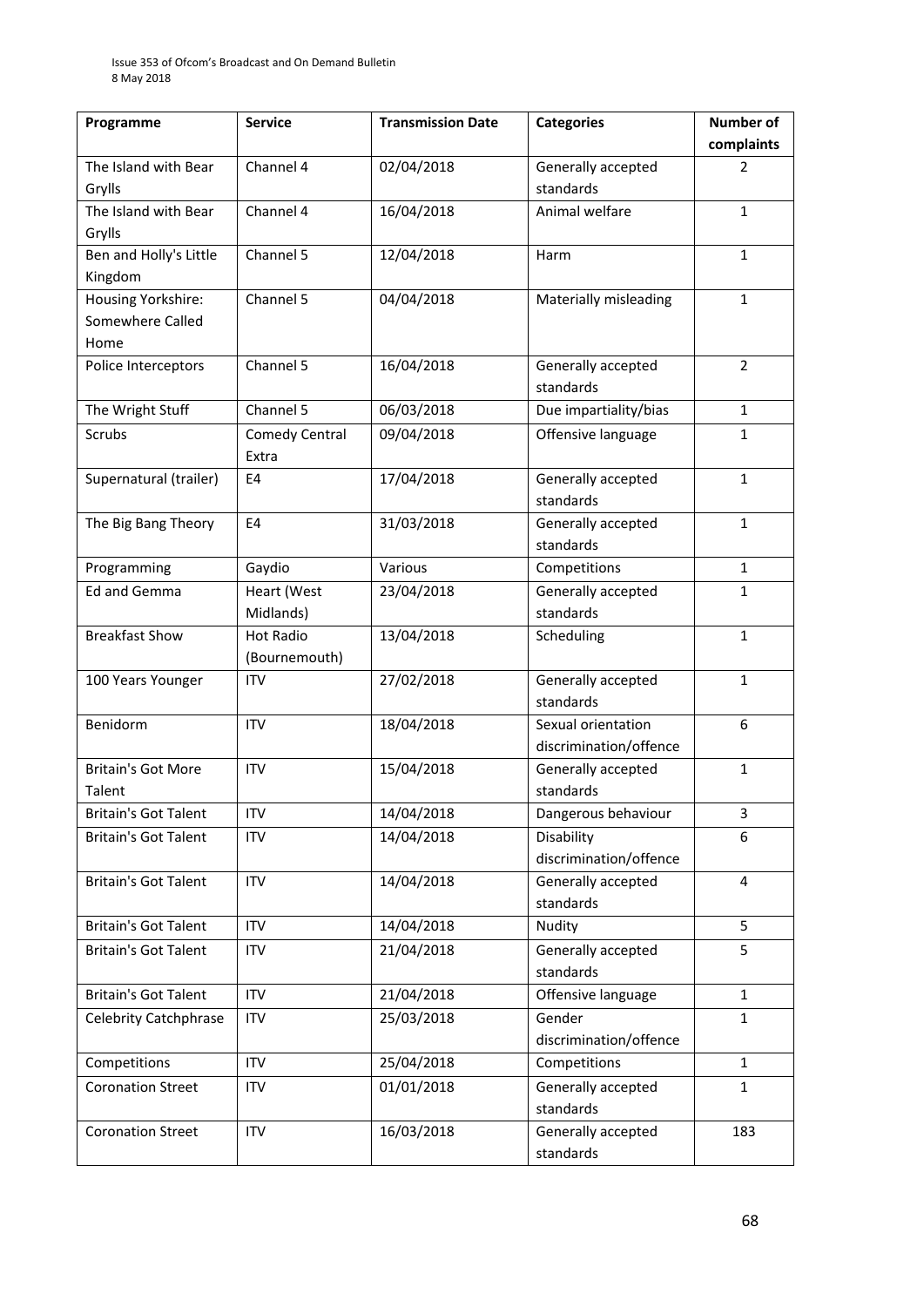| Programme                   | <b>Service</b> | <b>Transmission Date</b> | <b>Categories</b>      | <b>Number of</b> |
|-----------------------------|----------------|--------------------------|------------------------|------------------|
|                             |                |                          |                        | complaints       |
| <b>Coronation Street</b>    | <b>ITV</b>     | 19/03/2018               | Generally accepted     | 31               |
|                             |                |                          | standards              |                  |
| <b>Coronation Street</b>    | <b>ITV</b>     | 20/03/2018               | Generally accepted     | $\mathbf{1}$     |
|                             |                |                          | standards              |                  |
| <b>Coronation Street</b>    | <b>ITV</b>     | 04/04/2018               | Sexual material        | $\mathbf{1}$     |
| <b>Coronation Street</b>    | <b>ITV</b>     | 06/04/2018               | Race                   | $\overline{2}$   |
|                             |                |                          | discrimination/offence |                  |
| <b>Coronation Street</b>    | <b>ITV</b>     | 06/04/2018               | Suicide and self harm  | $\overline{4}$   |
| <b>Coronation Street</b>    | <b>ITV</b>     | 13/04/2018               | Gender                 | $\mathbf{1}$     |
|                             |                |                          | discrimination/offence |                  |
| <b>Coronation Street</b>    | <b>ITV</b>     | 13/04/2018               | Sexual material        | $\mathbf{1}$     |
| <b>Coronation Street</b>    | <b>ITV</b>     | 16/04/2018               | Sexual material        | 5                |
| <b>Coronation Street</b>    | <b>ITV</b>     | Various                  | Violence               | $\mathbf{1}$     |
| Emmerdale                   | <b>ITV</b>     | 01/01/2018               | Generally accepted     | $\mathbf{1}$     |
|                             |                |                          | standards              |                  |
| Emmerdale                   | <b>ITV</b>     | 10/04/2018               | Scheduling             | $\overline{2}$   |
| Emmerdale                   | <b>ITV</b>     | 10/04/2018               | Sexual material        | $\mathbf{1}$     |
| Emmerdale                   | <b>ITV</b>     | 11/04/2018               | Generally accepted     | $\mathbf{1}$     |
|                             |                |                          | standards              |                  |
| Emmerdale                   | <b>ITV</b>     | 16/04/2018               | Materially misleading  | 4                |
| Four Days That Shook        | <b>ITV</b>     | 15/03/2018               | Generally accepted     | $\mathbf{1}$     |
| <b>Britain</b>              |                |                          | standards              |                  |
| <b>Good Morning Britain</b> | <b>ITV</b>     | 03/04/2018               | Generally accepted     | $\mathbf{1}$     |
|                             |                |                          | standards              |                  |
| <b>Good Morning Britain</b> | <b>ITV</b>     | 18/04/2018               | Offensive language     | $\mathbf{1}$     |
| Harry Hill's Alien Fun      | <b>ITV</b>     | 14/04/2018               | Disability             | $\overline{2}$   |
| Capsule                     |                |                          | discrimination/offence |                  |
| <b>ITV News</b>             | <b>ITV</b>     | 29/03/2018               | Due impartiality/bias  | $\mathbf{1}$     |
| <b>ITV News</b>             | <b>ITV</b>     | 03/04/2018               | Due impartiality/bias  | 1                |
| <b>ITV News</b>             | <b>ITV</b>     | 04/04/2018               | Due accuracy           | $\mathbf{1}$     |
| <b>ITV News</b>             | <b>ITV</b>     | 09/04/2018               | Due impartiality/bias  | $\mathbf{1}$     |
| <b>ITV News</b>             | <b>ITV</b>     | 09/04/2018               | Generally accepted     | $\mathbf{1}$     |
|                             |                |                          | standards              |                  |
| <b>ITV News</b>             | <b>ITV</b>     | 11/04/2018               | Generally accepted     | $\mathbf{1}$     |
|                             |                |                          | standards              |                  |
| <b>ITV News</b>             | <b>ITV</b>     | 13/04/2018               | Offensive language     | $\mathbf{1}$     |
| <b>ITV News</b>             | <b>ITV</b>     | 16/04/2018               | Generally accepted     | $\mathbf{1}$     |
|                             |                |                          | standards              |                  |
| Marcella                    | <b>ITV</b>     | 06/04/2018               | Violence               | $\mathbf{1}$     |
| Party Election              | <b>ITV</b>     | 11/04/2018               | Elections/Referendums  | $\mathbf{1}$     |
| Broadcast by the            |                |                          |                        |                  |
| Liberal Democrats           |                |                          |                        |                  |
| Racing: Grand               | <b>ITV</b>     | 14/04/2018               | Race                   | $\overline{2}$   |
| National Festival           |                |                          | discrimination/offence |                  |
| The Durrells                | <b>ITV</b>     | 08/04/2018               | Offensive language     | $\overline{2}$   |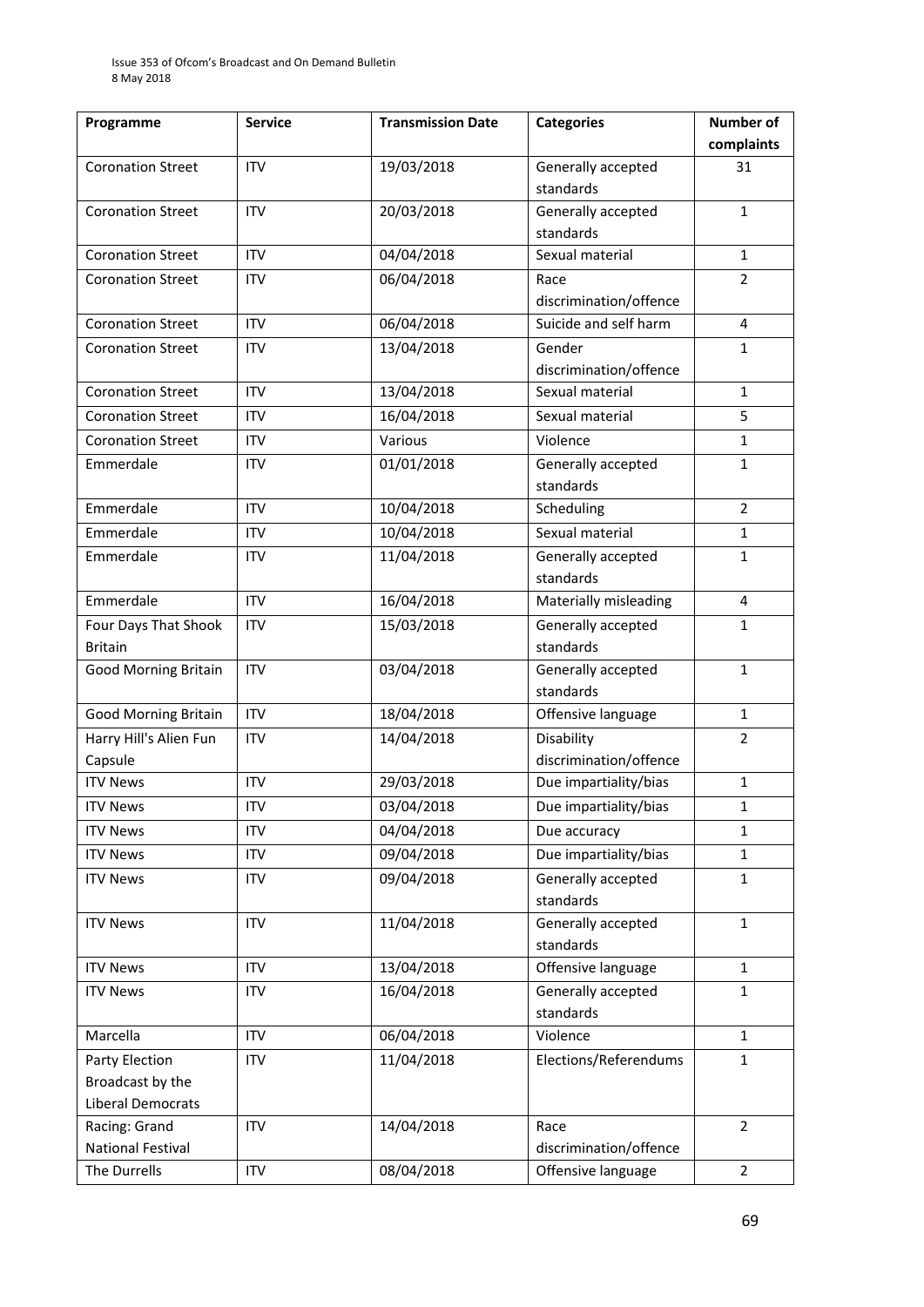| Programme                 | <b>Service</b>     | <b>Transmission Date</b> | <b>Categories</b>      | <b>Number of</b> |
|---------------------------|--------------------|--------------------------|------------------------|------------------|
|                           |                    |                          |                        | complaints       |
| The Jeremy Kyle Show      | <b>ITV</b>         | 06/04/2018               | Sexual material        | 1                |
| The Keith and Paddy       | <b>ITV</b>         | 18/04/2018               | Offensive language     | 1                |
| Picture Show (trailer)    |                    |                          |                        |                  |
| This Morning              | <b>ITV</b>         | 26/03/2018               | Generally accepted     | $\mathbf{1}$     |
|                           |                    |                          | standards              |                  |
| This Morning              | <b>ITV</b>         | 12/04/2018               | Generally accepted     | 30               |
|                           |                    |                          | standards              |                  |
| This Morning              | <b>ITV</b>         | 17/04/2018               | Under 18s in           | $\mathbf{1}$     |
|                           |                    |                          | programmes             |                  |
| This Morning              | <b>ITV</b>         | 18/04/2018               | Sexual orientation     | $\mathbf{1}$     |
|                           |                    |                          | discrimination/offence |                  |
| This Time Next Year       | <b>ITV</b>         | 10/04/2018               | Generally accepted     | $\mathbf{1}$     |
|                           |                    |                          | standards              |                  |
| What Would Your Kid       | <b>ITV</b>         | 06/03/2018               | Generally accepted     | $\mathbf{1}$     |
| Do?                       |                    |                          | standards              |                  |
| Who Wants to be a         | <b>ITV</b>         | 13/04/2018               | Dangerous behaviour    | $\mathbf{1}$     |
| Millionaire? (trailer)    |                    |                          |                        |                  |
| North West Tonight        | <b>ITV Granada</b> | 03/04/2018               | Due impartiality/bias  | $\mathbf{1}$     |
| <b>Britain's Got More</b> | ITV <sub>2</sub>   | 14/04/2018               | Generally accepted     | $\overline{2}$   |
| Talent                    |                    |                          | standards              |                  |
| <b>Britain's Got More</b> | ITV <sub>2</sub>   | 15/04/2018               | Generally accepted     | $\mathbf 1$      |
| Talent                    |                    |                          | standards              |                  |
| <b>Britain's Got More</b> | ITV <sub>2</sub>   | 21/04/2018               | Disability             | $\overline{2}$   |
| Talent                    |                    |                          | discrimination/offence |                  |
| Celebrity Juice           | ITV2               | 12/04/2018               | Offensive language     | $\mathbf{1}$     |
| Celebrity Juice           | ITV <sub>2</sub>   | 14/04/2018               | Promotion of           | 1                |
|                           |                    |                          | products/services      |                  |
| Celebrity Juice           | ITV <sub>2</sub>   | 19/04/2018               | Generally accepted     | $\overline{2}$   |
|                           |                    |                          | standards              |                  |
| Celebrity Juice           | ITV <sub>2</sub>   | 21/04/2018               | Generally accepted     | 3                |
|                           |                    |                          | standards              |                  |
| Celebrity Juice           | ITV2               | 25/04/2018               | Generally accepted     | $\mathbf{1}$     |
|                           |                    |                          | standards              |                  |
| <b>Coronation Street</b>  | ITV <sub>2</sub>   | 18/03/2018               | Generally accepted     | $\mathbf{1}$     |
|                           |                    |                          | standards              |                  |
| <b>Coronation Street</b>  | ITV <sub>2</sub>   | 02/04/2018               | Scheduling             | $\mathbf{1}$     |
| <b>Family Guy</b>         | ITV <sub>2</sub>   | 12/04/2018               | Generally accepted     | $\mathbf{1}$     |
|                           |                    |                          | standards              |                  |
| <b>Dinner Date</b>        | <b>ITVBe</b>       | 18/04/2018               | Animal welfare         | $\mathbf{1}$     |
| The Only Way Is Essex     | <b>ITVBe</b>       | 25/03/2018               | Generally accepted     | 21               |
|                           |                    |                          | standards              |                  |
| The Only Way Is Essex     | <b>ITVBe</b>       | 01/04/2018               | Generally accepted     | 34               |
|                           |                    |                          | standards              |                  |
| The Only Way is Essex     | <b>ITVBe</b>       | 15/04/2018               | Crime and disorder     | $\mathbf{1}$     |
| Jack 2 Music Play         | Jack FM 2          | 16/04/2018               | Offensive language     | $\mathbf{1}$     |
|                           | (Oxford)           |                          |                        |                  |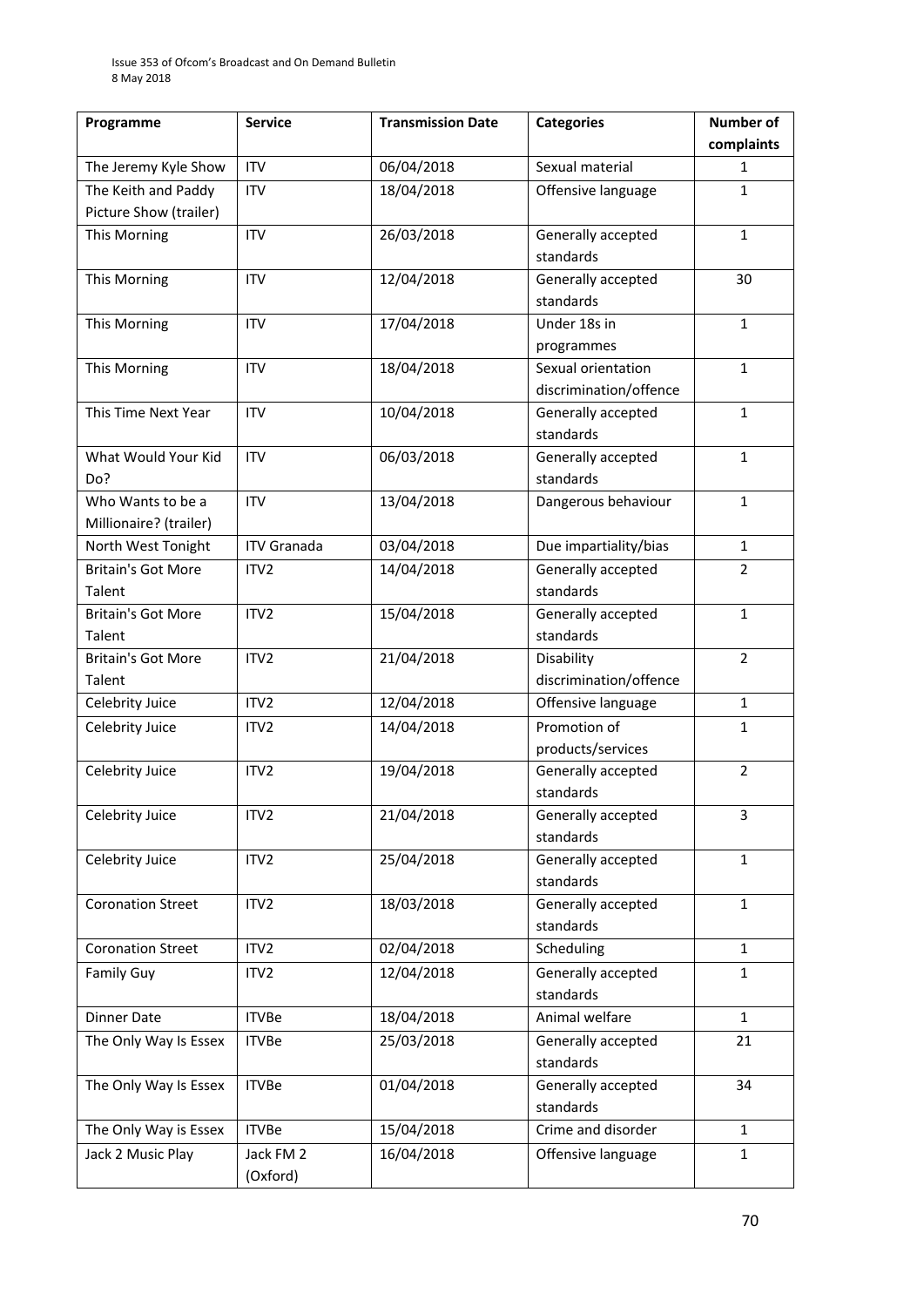| Programme            | <b>Service</b>    | <b>Transmission Date</b> | <b>Categories</b>                | Number of      |
|----------------------|-------------------|--------------------------|----------------------------------|----------------|
|                      |                   |                          |                                  | complaints     |
| OS 2018 Snowboard    | Kanal 5 (Sweden)  | 11/02/2018               | Advertising placement            | 1              |
| Slopestyle Final     |                   |                          |                                  |                |
| Wahlgrens Värld      | Kanal 5 (Sweden)  | 22/02/2018               | Undue prominence                 | $\mathbf{1}$   |
| Wahlgrens Värld      | Kanal 5 (Sweden)  | 08/03/2018               | Undue prominence                 | $\mathbf{1}$   |
| Wahlgrens Värld      | Kanal 5 (Sweden)  | 05/04/2018               | Undue prominence                 | $\mathbf{1}$   |
| Shauna's Country     | Keep it Country   | 20/04/2018               | Offensive language               | $\mathbf{1}$   |
| <b>Botched</b>       | Kanal 11 (Sweden) | 16/04/2018               | Gender<br>discrimination/offence | $\mathbf{1}$   |
| <b>Botched</b>       | Kanal 11 (Sweden) | 19/04/2018               | Gender<br>discrimination/offence | $\mathbf{1}$   |
| <b>Botched</b>       | Kanal 11 (Sweden) | 20/04/2018               | Gender<br>discrimination/offence | $\mathbf{1}$   |
| The Breakfast Show   | <b>Key 103</b>    | 03/04/2018               | Competitions                     | $\overline{2}$ |
| with Gemma, Matt     |                   |                          |                                  |                |
| and Mike             |                   |                          |                                  |                |
| Kiss Me TV           | Kiss Me TV        | Various                  | Teleshopping                     | $\mathbf{1}$   |
| 5 New Drops This     | <b>Kiss TV</b>    | 05/04/2018               | Sexual material                  | $\mathbf{1}$   |
| Week on KISS         |                   |                          |                                  |                |
| James O'Brien        | LBC 97.3 FM       | 28/03/2018               | Age<br>discrimination/offence    | $\mathbf{1}$   |
| James O'Brien        | LBC 97.3 FM       | 10/04/2018               | Generally accepted               | $\mathbf{1}$   |
|                      |                   |                          | standards                        |                |
| James O'Brien        | LBC 97.3 FM       | 16/04/2018               | Generally accepted<br>standards  | $\mathbf{1}$   |
| James O'Brien        | LBC 97.3 FM       | 17/04/2018               | Generally accepted<br>standards  | $\mathbf{1}$   |
| Maajid Nawaz         | LBC 97.3 FM       | 31/03/2018               | Due impartiality/bias            | $\mathbf{1}$   |
| Maajid Nawaz         | LBC 97.3 FM       | 01/04/2018               | Due impartiality/bias            | $\mathbf{1}$   |
| <b>News</b>          | LBC 97.3 FM       | 12/04/2018               | Due accuracy                     | 1              |
| Nick Ferrari         | LBC 97.3 FM       | 19/03/2018               | Generally accepted<br>standards  | $\mathbf{1}$   |
| Nick Ferrari         | LBC 97.3 FM       | 27/03/2018               | Materially misleading            | $\mathbf{1}$   |
| Nick Ferrari         | LBC 97.3 FM       | 03/04/2018               | Due impartiality/bias            | 1              |
| Nick Ferrari         | LBC 97.3 FM       | 18/04/2018               | Generally accepted<br>standards  | $\mathbf{1}$   |
| Nigel Farage         | LBC 97.3 FM       | 13/04/2018               | Generally accepted<br>standards  | $\mathbf{1}$   |
| AncestryDNA          | n/a               | 15/04/2018               | Political advertising            | $\mathbf{1}$   |
| advertisement        |                   |                          |                                  |                |
| Talking Tom and      | <b>POP</b>        | 09/04/2018               | Generally accepted               | $\mathbf{1}$   |
| Friends              |                   |                          | standards                        |                |
| All Out Politics     | <b>Sky News</b>   | 28/03/2018               | Due impartiality/bias            | $\mathbf{1}$   |
| <b>Press Preview</b> | <b>Sky News</b>   | 31/03/2018               | Due impartiality/bias            | $\mathbf{1}$   |
| Press Preview        | <b>Sky News</b>   | 01/04/2018               | Materially misleading            | $\mathbf{1}$   |
| <b>Press Preview</b> | <b>Sky News</b>   | 08/04/2018               | Due accuracy                     | $\mathbf{1}$   |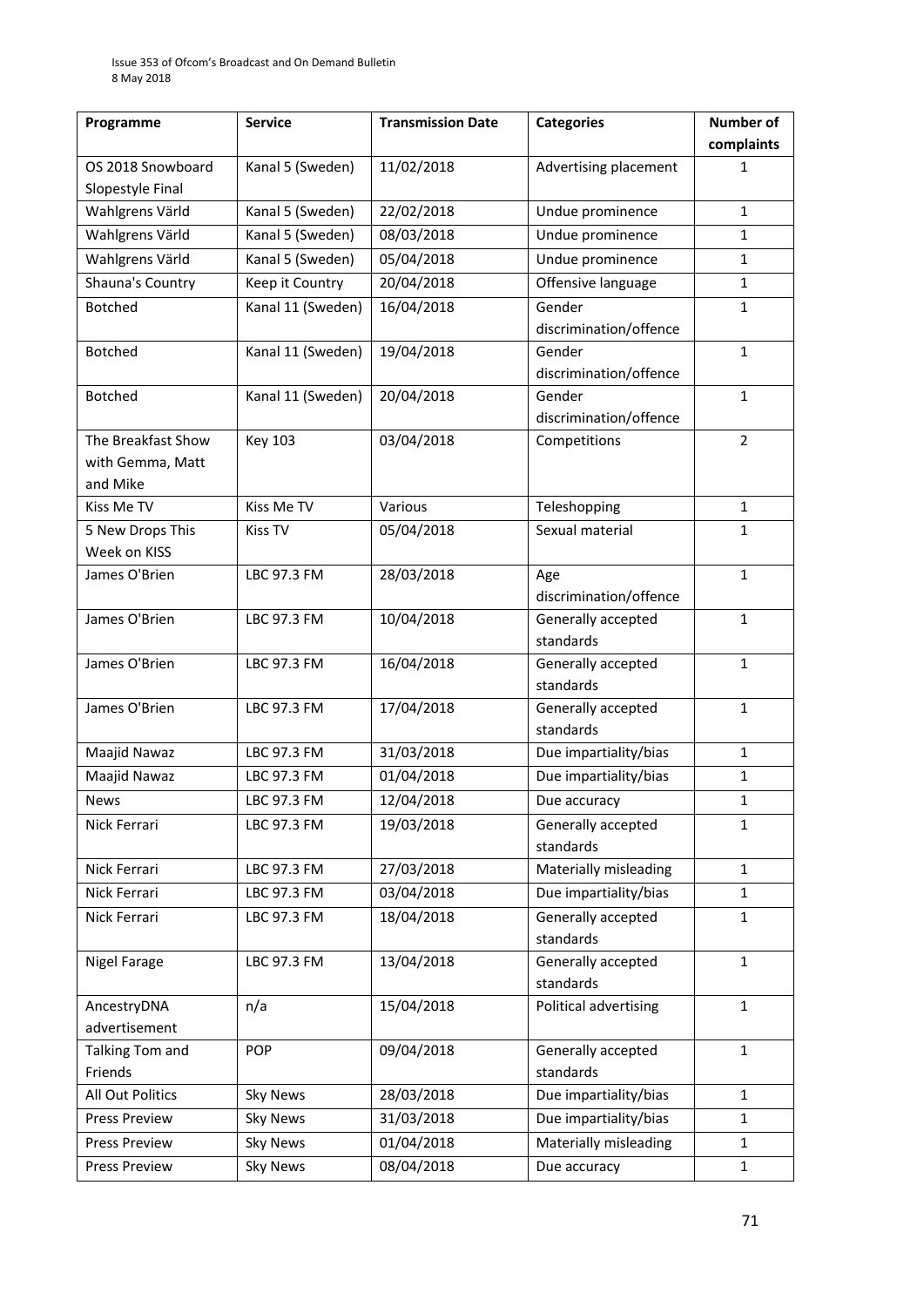| Programme                 | <b>Service</b>    | <b>Transmission Date</b> | <b>Categories</b>              | <b>Number of</b> |
|---------------------------|-------------------|--------------------------|--------------------------------|------------------|
|                           |                   |                          |                                | complaints       |
| <b>Press Preview</b>      | <b>Sky News</b>   | 09/04/2018               | Generally accepted             | 1                |
|                           |                   |                          | standards                      |                  |
| <b>Sky News</b>           | <b>Sky News</b>   | 07/02/2018               | Due accuracy                   | $\mathbf{1}$     |
| <b>Sky News</b>           | <b>Sky News</b>   | 03/04/2018               | Due impartiality/bias          | $\mathbf{1}$     |
| <b>Sky News</b>           | <b>Sky News</b>   | 10/04/2018               | Generally accepted             | $\overline{2}$   |
|                           |                   |                          | standards                      |                  |
| <b>Sky News</b>           | <b>Sky News</b>   | 13/04/2018               | Due impartiality/bias          | $\overline{2}$   |
| <b>Sky News</b>           | <b>Sky News</b>   | 16/04/2018               | Other                          | $\mathbf{1}$     |
| <b>Sky News</b>           | <b>Sky News</b>   | 17/04/2018               | Due impartiality/bias          | $\mathbf{1}$     |
| <b>Sky News Special</b>   | <b>Sky News</b>   | 20/04/2018               | Due impartiality/bias          | 29               |
| Report: The Impact of     |                   |                          |                                |                  |
| 'Rivers of Blood'         |                   |                          |                                |                  |
| Sunrise                   | <b>Sky News</b>   | 13/04/2018               | Due impartiality/bias          | $\mathbf{1}$     |
| The Papers                | <b>Sky News</b>   | 24/03/2018               | Due impartiality/bias          | $\mathbf{1}$     |
| The Economist             | <b>Sky Sports</b> | 07/04/2018               | Political advertising          | $\mathbf{1}$     |
| advertisement             |                   |                          |                                |                  |
| Anthony Joshua v          | Sky Sports Box    | 31/03/2018               | Offensive language             | $\mathbf{1}$     |
| <b>Thomas Parker</b>      | Office            |                          |                                |                  |
| Football League:          | <b>Sky Sports</b> | 06/04/2018               | Offensive language             | $\mathbf{1}$     |
| Cardiff City v            | Football          |                          |                                |                  |
| Wolverhampton             |                   |                          |                                |                  |
| Wanderers                 |                   |                          |                                |                  |
| <b>Sky Sports News</b>    | Sky Sports News   | 27/03/2018               | Advertising/editorial          | $\mathbf{1}$     |
|                           |                   |                          | distinction                    |                  |
| Forever                   | Sky1              | 05/03/2018               | Violence                       | $\mathbf{1}$     |
| <b>News</b>               | STV / STV2        | Various                  | Due impartiality/bias          | 1                |
| Steg In The Morning       | Sunny Govan       | 22/03/2018               | Generally accepted             | $\mathbf{1}$     |
|                           | Radio             |                          | standards                      |                  |
| Cheaters                  | TV3 (Sweden)      | 23/02/2018               | Generally accepted             | $\mathbf{1}$     |
|                           |                   |                          | standards                      |                  |
| Svenska<br>Hollywoodfruar | TV3 (Sweden)      | 12/03/2018               | Race<br>discrimination/offence | $\mathbf{1}$     |
| Not Another Teen          | TV6 (Sweden)      | 14/04/2018               | Nudity                         | $\mathbf{1}$     |
| Movie                     |                   |                          |                                |                  |
| Supernanny                | W                 | 12/04/2018               | Under 18s in                   | $\mathbf{1}$     |
|                           |                   |                          | programmes                     |                  |

For more information about how Ofcom assesses complaints about content standards on television and radio programmes, go to:

https://www.ofcom.org.uk/ data/assets/pdf\_file/0020/55109/breaches-content[standards.pdf](https://www.ofcom.org.uk/__data/assets/pdf_file/0020/55109/breaches-content-standards.pdf)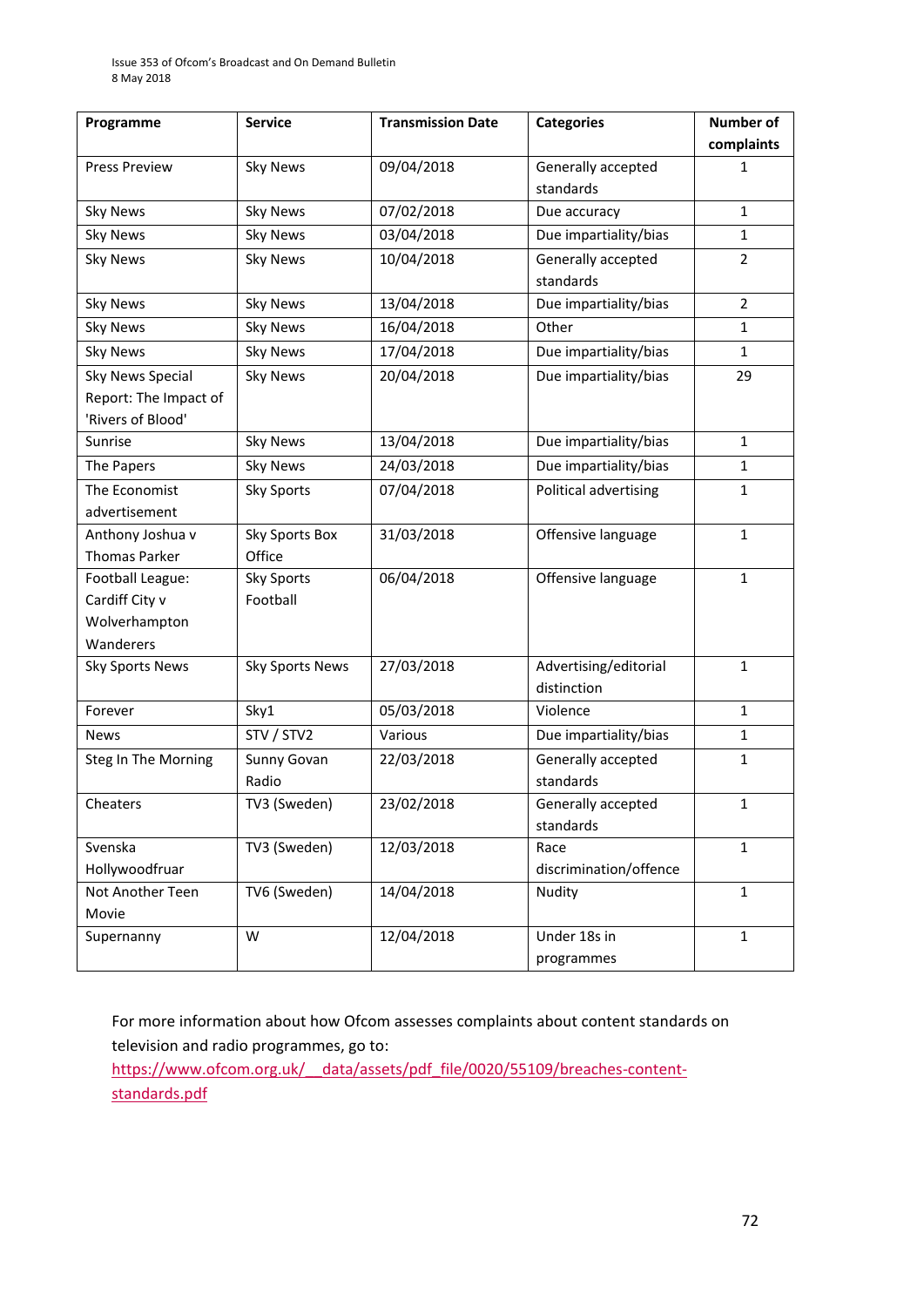### Complaints assessed under the Procedures for investigating breaches of content standards on BBC broadcasting services and BBC ODPS.

| Programme                | <b>Service</b>          | <b>Transmission Date</b> | <b>Categories</b>      | Number of    |
|--------------------------|-------------------------|--------------------------|------------------------|--------------|
|                          |                         |                          |                        | complaints   |
| <b>BBC Breakfast</b>     | BBC <sub>1</sub>        | 08/12/2017               | Materially misleading  | 1            |
| <b>BBC News</b>          | BBC <sub>1</sub>        | 29/01/2018               | Due impartiality/bias  | 1            |
| EastEnders               | BBC <sub>1</sub>        | 20/11/2017               | Animal welfare         | 1            |
| Panorama: A              | BBC <sub>1</sub>        | 26/07/2017               | Due impartiality/bias  | 1            |
| Prescription for         |                         |                          |                        |              |
| Murder?                  |                         |                          |                        |              |
| The Mash Report          | BBC <sub>2</sub>        | 01/02/2018               | Generally accepted     | 1            |
|                          |                         |                          | standards              |              |
| Scottish                 | <b>BBC Alba</b>         | 02/12/2017               | Due impartiality/bias  | $\mathbf{1}$ |
| <b>Traditional Music</b> |                         |                          |                        |              |
| Awards 'Na Trads'        |                         |                          |                        |              |
| Feedback                 | <b>BBC Radio 4</b>      | 20/08/2017               | Due impartiality/bias  | $\mathbf{1}$ |
| The News Quiz            | <b>BBC Radio 4</b>      | 06/01/2018               | Due impartiality/bias  | 1            |
| 5 Live Breakfast         | <b>BBC Radio 5 Live</b> | 26/01/2018               | Sexual orientation     | 1            |
|                          |                         |                          | discrimination/offence |              |

For more information about how Ofcom assesses complaints about content standards on BBC broadcasting services and BBC ODPS, go to: [https://www.ofcom.org.uk/\\_\\_data/assets/pdf\\_file/0002/100100/Procedures-for-](https://www.ofcom.org.uk/__data/assets/pdf_file/0002/100100/Procedures-for-investigating-breaches-of-content-standards-on-BBC-broadcasting-services-and-BBC-on-demand-programme-services.pdf)

[investigating-breaches-of-content-standards-on-BBC-broadcasting-services-and-BBC-on](https://www.ofcom.org.uk/__data/assets/pdf_file/0002/100100/Procedures-for-investigating-breaches-of-content-standards-on-BBC-broadcasting-services-and-BBC-on-demand-programme-services.pdf)[demand-programme-services.pdf](https://www.ofcom.org.uk/__data/assets/pdf_file/0002/100100/Procedures-for-investigating-breaches-of-content-standards-on-BBC-broadcasting-services-and-BBC-on-demand-programme-services.pdf)

### Complaints assessed under the General Procedures for investigating breaches of broadcast licences

Here is an alphabetical list of complaints that, after careful assessment, Ofcom has decided not to pursue between 16 and 29 April 2018 because they did not raise issues warranting investigation.

| Licensee                    | <b>Licensed service</b> | <b>Categories</b>        |
|-----------------------------|-------------------------|--------------------------|
| Columbia Pictures           | Sony Crime Channel      | <b>Television Access</b> |
| Corporation Ltd             |                         | <b>Services</b>          |
| Columbia Pictures           | Sony Movie Channel      | <b>Television Access</b> |
| Corporation Ltd             |                         | <b>Services</b>          |
| <b>NBC Universal Global</b> | Movies 24               | <b>Television Access</b> |
| Networks UK Limited         |                         | Services                 |
| Sky UK Limited              | Sky Channels            | <b>Television Access</b> |
|                             |                         | Services                 |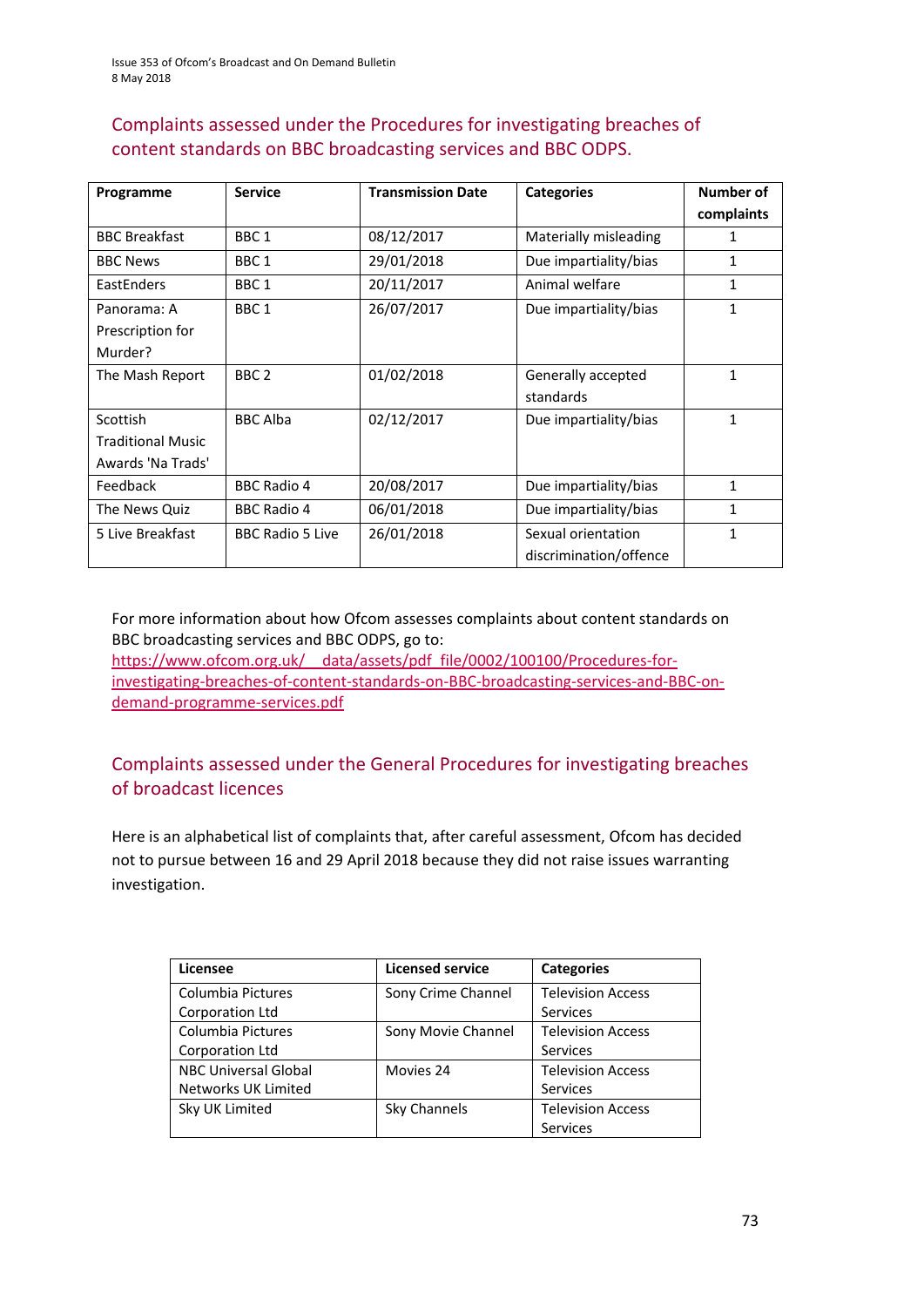For more information about how Ofcom assesses complaints about broadcast licences, go to: [https://www.ofcom.org.uk/\\_\\_data/assets/pdf\\_file/0019/31942/general-procedures.pdf](https://www.ofcom.org.uk/__data/assets/pdf_file/0019/31942/general-procedures.pdf)

## Complaints assessed under the Procedures for investigating breaches of rules for On Demand programme services

Here is an alphabetical list of complaints that, after careful assessment, Ofcom has decided not to pursue between 16 and 29 April 2018 because they did not raise issues warranting investigation.

| Service provider | <b>Categories</b>   | Number of<br>complaints |
|------------------|---------------------|-------------------------|
| Sky Select       | Prohibited material |                         |

For more information about how Ofcom assesses complaints about on demand services, go to: [https://www.ofcom.org.uk/\\_\\_data/assets/pdf\\_file/0033/74499/procedures](https://www.ofcom.org.uk/__data/assets/pdf_file/0033/74499/procedures-investigating-breaches.pdf)[investigating-breaches.pdf](https://www.ofcom.org.uk/__data/assets/pdf_file/0033/74499/procedures-investigating-breaches.pdf)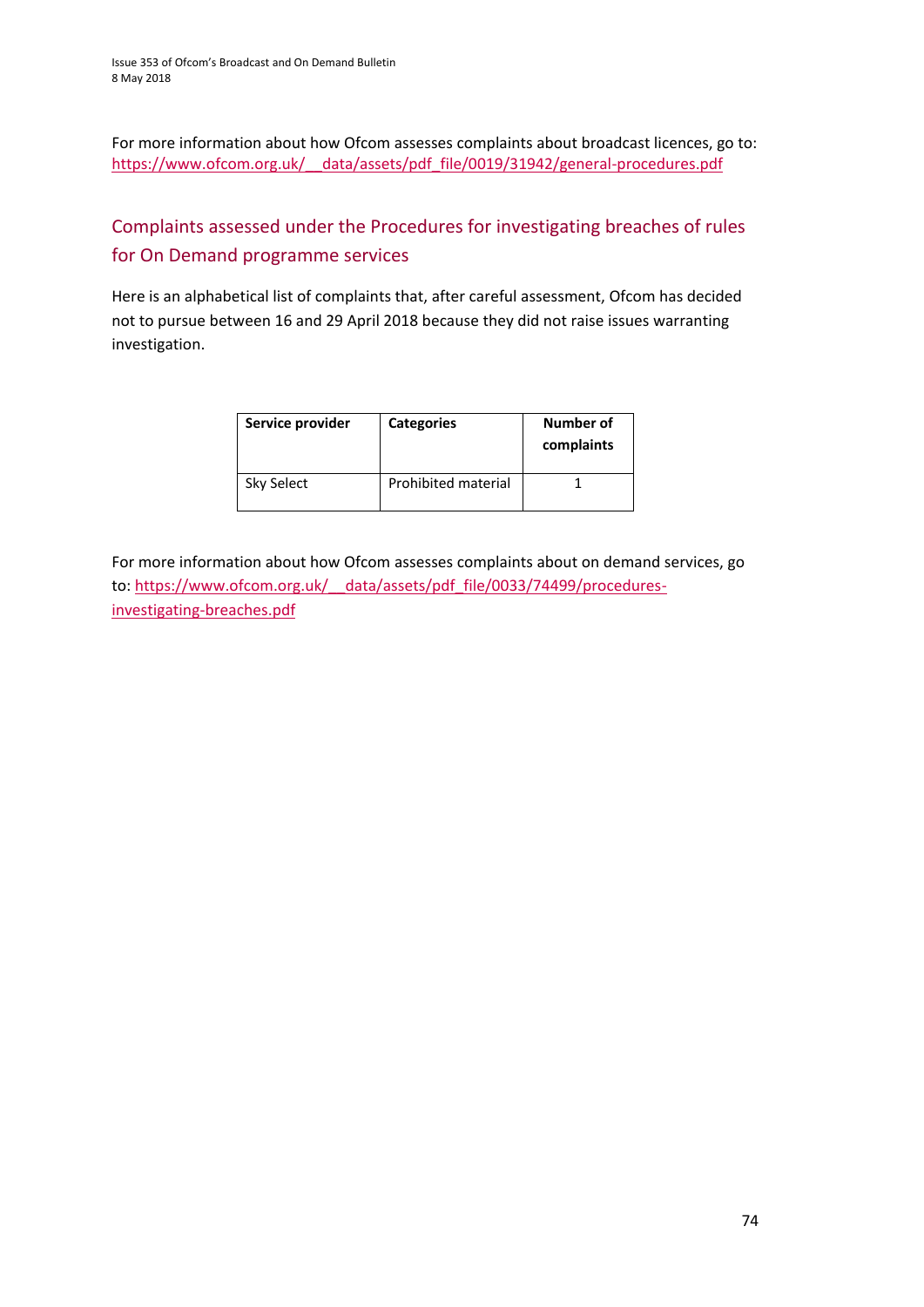Issue 353 of Ofcom's Broadcast and On Demand Bulletin 8 May 2018

# **Complaints outside of remit**

Here are alphabetical lists of complaints received by Ofcom that fell outside of our remit. This is because Ofcom is not responsible for regulating the issue complained about. For example, the complaints were about the content of television, radio or on demand adverts or an on demand service that does not fall within the scope of regulation.

For more information about what Ofcom's rules cover, go to: [https://www.ofcom.org.uk/tv](https://www.ofcom.org.uk/tv-radio-and-on-demand/how-to-report-a-complaint/what-does-ofcom-cover)[radio-and-on-demand/how-to-report-a-complaint/what-does-ofcom-cover](https://www.ofcom.org.uk/tv-radio-and-on-demand/how-to-report-a-complaint/what-does-ofcom-cover)

#### Complaints about television or radio programmes

For more information about how Ofcom assesses complaints about television and radio programmes, go to:

[https://www.ofcom.org.uk/\\_\\_data/assets/pdf\\_file/0020/55109/breaches-content](https://www.ofcom.org.uk/__data/assets/pdf_file/0020/55109/breaches-content-standards.pdf)[standards.pdf](https://www.ofcom.org.uk/__data/assets/pdf_file/0020/55109/breaches-content-standards.pdf)

| Programme                    | <b>Service</b>    | <b>Transmission Date</b> | <b>Categories</b>                      | <b>Number of</b> |
|------------------------------|-------------------|--------------------------|----------------------------------------|------------------|
|                              |                   |                          |                                        | complaints       |
| Advertisement                | <b>Adult Swim</b> | 16/04/2018               | Advertising content                    | $\mathbf{1}$     |
| N/A                          | Amazon Video      | 24/04/2018               | Other                                  | $\mathbf{1}$     |
| Programming                  | Amazon Video      | 12/03/2018               | <b>Access services</b>                 | $\mathbf{1}$     |
| Programming                  | Amazon Video      | 01/04/2018               | Other                                  | $\mathbf{1}$     |
| Programming                  | Cheese FM         | 19/04/2018               | Outside of remit                       | 3                |
| Programming                  | Cheese FM         | 25/04/2018               | Outside of remit                       | $\mathbf{1}$     |
| Advertisement                | Dream 100         | 28/03/2018               | Materially misleading                  | $\mathbf{1}$     |
| Advertisement                | <b>ITV</b>        | 16/04/2018               | Advertising content                    | $\mathbf{1}$     |
| Programming                  | <b>ITV Hub</b>    | Various                  | Other                                  | $\mathbf{1}$     |
| Wahlgrens Värld              | Kanal 5 (Sweden)  | 15/02/2018               | Outside of remit                       | $\mathbf{1}$     |
| 90 Days to Wed               | Kanal 11 (Sweden) | 25/02/2018               | Outside of remit                       | $\mathbf{1}$     |
| <b>Education Anglaise</b>    | London Live       | 26/04/2018               | Outside of remit                       | $\mathbf{1}$     |
| <b>Big Mouth</b>             | Netflix           | 04/04/2018               | Sexual material                        | $\mathbf{1}$     |
| <b>Take Your Pills</b>       | Netflix           | 30/03/2018               | Drugs, smoking,<br>solvents or alcohol | $\mathbf{1}$     |
| F1                           | <b>NOW TV</b>     | 25/03/2018               | Other                                  | $\mathbf{1}$     |
| Game of Thrones              | <b>NOW TV</b>     | 01/08/2017               | Other                                  | $\mathbf{1}$     |
| Advertisement                | Sony Mix          | 17/04/2018               | Advertising content                    | 1                |
| George Galloway: "A military | talkRADIO         | 21/04/2018               | Hatred and abuse                       | $\mathbf{1}$     |
| grade nerve agent? The only  | (YouTube)         |                          |                                        |                  |
| dead beings are a cat and    |                   |                          |                                        |                  |
| two guinea pigs!"            |                   |                          |                                        |                  |
| Advokaten                    | TV3 (Sweden)      | 13/02/2018               | Outside of remit                       | $\mathbf{1}$     |
| Programming                  | <b>TV99</b>       | Various                  | Outside of remit                       | $\mathbf{1}$     |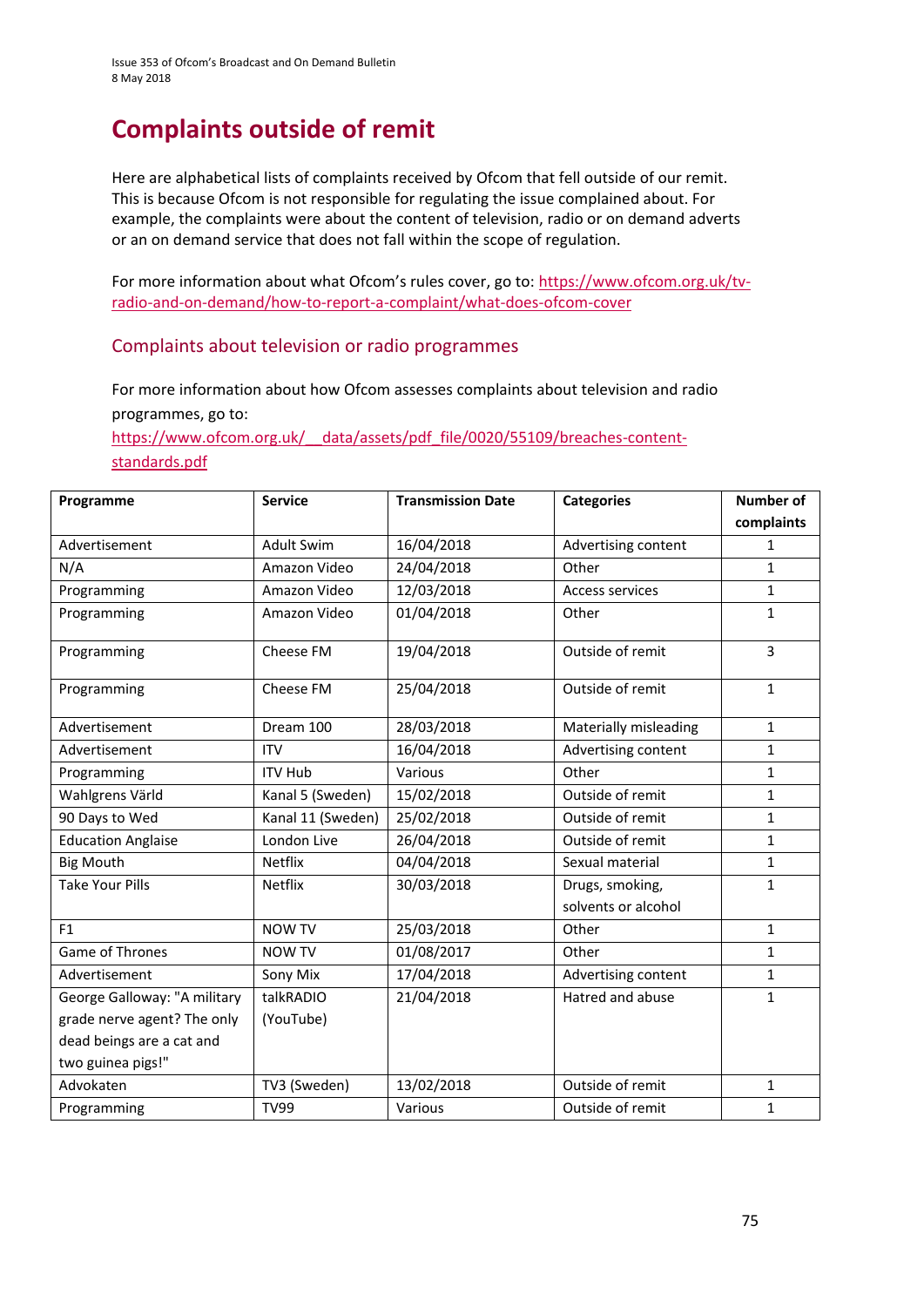# **BBC First**

The BBC Royal Charter and Agreement was published in December 2016, which made Ofcom the independent regulator of the BBC.

Under the BBC Agreement, Ofcom can normally only consider complaints about BBC programmes where the complainant has already complained to the BBC and the BBC has reached its final decision (the 'BBC First' approach).

The complaints in this table had been made to Ofcom before completing the BBC's complaints process.

| Programme                            | <b>Service</b>             | <b>Transmission or</b> | <b>Categories</b>               | <b>Number of</b>  |
|--------------------------------------|----------------------------|------------------------|---------------------------------|-------------------|
|                                      |                            | <b>Accessed Date</b>   |                                 | <b>Complaints</b> |
| <b>BBC News</b>                      | BBC <sub>1</sub>           | 09/01/2018             | Gender                          | 1                 |
|                                      |                            |                        | discrimination/offence          |                   |
| <b>BBC News</b>                      | BBC <sub>1</sub>           | 09/02/2018             | Due impartiality/bias           | $\mathbf{1}$      |
| <b>BBC News</b>                      | BBC <sub>1</sub>           | 30/03/2018             | Due impartiality/bias           | $\mathbf{1}$      |
| <b>BBC News</b>                      | BBC <sub>1</sub>           | 12/04/2018             | Generally accepted<br>standards | $\mathbf{1}$      |
| <b>BBC News</b>                      | BBC <sub>1</sub>           | 24/04/2018             | Privacy                         | $\mathbf{1}$      |
| <b>BBC News at Six</b>               | BBC <sub>1</sub>           | 07/02/2018             | Due accuracy                    | $\mathbf{1}$      |
| Countryfile                          | BBC <sub>1</sub>           | 15/04/2018             | Due impartiality/bias           | $\mathbf{1}$      |
| Ordeal by Innocence                  | BBC <sub>1</sub>           | 07/04/2018             | Offensive language              | $\mathbf{1}$      |
| <b>Question Time</b>                 | BBC <sub>1</sub>           | 19/04/2018             | Due impartiality/bias           | $\mathbf{1}$      |
| Saturday Kitchen                     | BBC <sub>1</sub>           | 14/04/2018             | Generally accepted<br>standards | $\mathbf{1}$      |
| <b>Still Game</b>                    | BBC <sub>1</sub>           | 29/03/2018             | Generally accepted<br>standards | $\mathbf{1}$      |
| The Button                           | BBC <sub>1</sub>           | 20/04/2018             | Competitions                    | $\mathbf{1}$      |
| This Week                            | BBC <sub>1</sub>           | 19/04/2018             | Due impartiality/bias           | $\mathbf{1}$      |
| <b>Reporting Scotland</b>            | <b>BBC 1 Scotland</b>      | 09/01/2018             | Due accuracy                    | $\mathbf{1}$      |
| <b>Reporting Scotland</b>            | <b>BBC 1 Scotland</b>      | 16/02/2018             | Due impartiality/bias           | $\mathbf{1}$      |
| Cunk on Britain                      | BBC <sub>2</sub>           | 24/04/2018             | Generally accepted<br>standards | $\mathbf{1}$      |
| Newsnight                            | BBC <sub>2</sub>           | 19/03/2018             | Due impartiality/bias           | $\mathbf{1}$      |
| <b>TV Licensing</b><br>advertisement | <b>BBC Channels</b>        | Various                | Other                           | $\mathbf{1}$      |
| Various                              | <b>BBC Channels</b>        | 29/03/2018             | Due impartiality/bias           | $\mathbf{1}$      |
| <b>BBC News</b>                      | <b>BBC News</b><br>Channel | 05/03/2018             | Due impartiality/bias           | $\mathbf{1}$      |
| <b>BBC News</b>                      | <b>BBC News</b><br>Channel | 04/04/2018             | Due impartiality/bias           | $\mathbf{1}$      |
| <b>BBC News</b>                      | <b>BBC News</b><br>Channel | 15/04/2018             | Materially misleading           | $\mathbf{1}$      |
| <b>BBC News</b>                      | <b>BBC News</b><br>Channel | 18/04/2018             | Due impartiality/bias           | $\mathbf{1}$      |

### Complaints about BBC television, radio or on demand programmes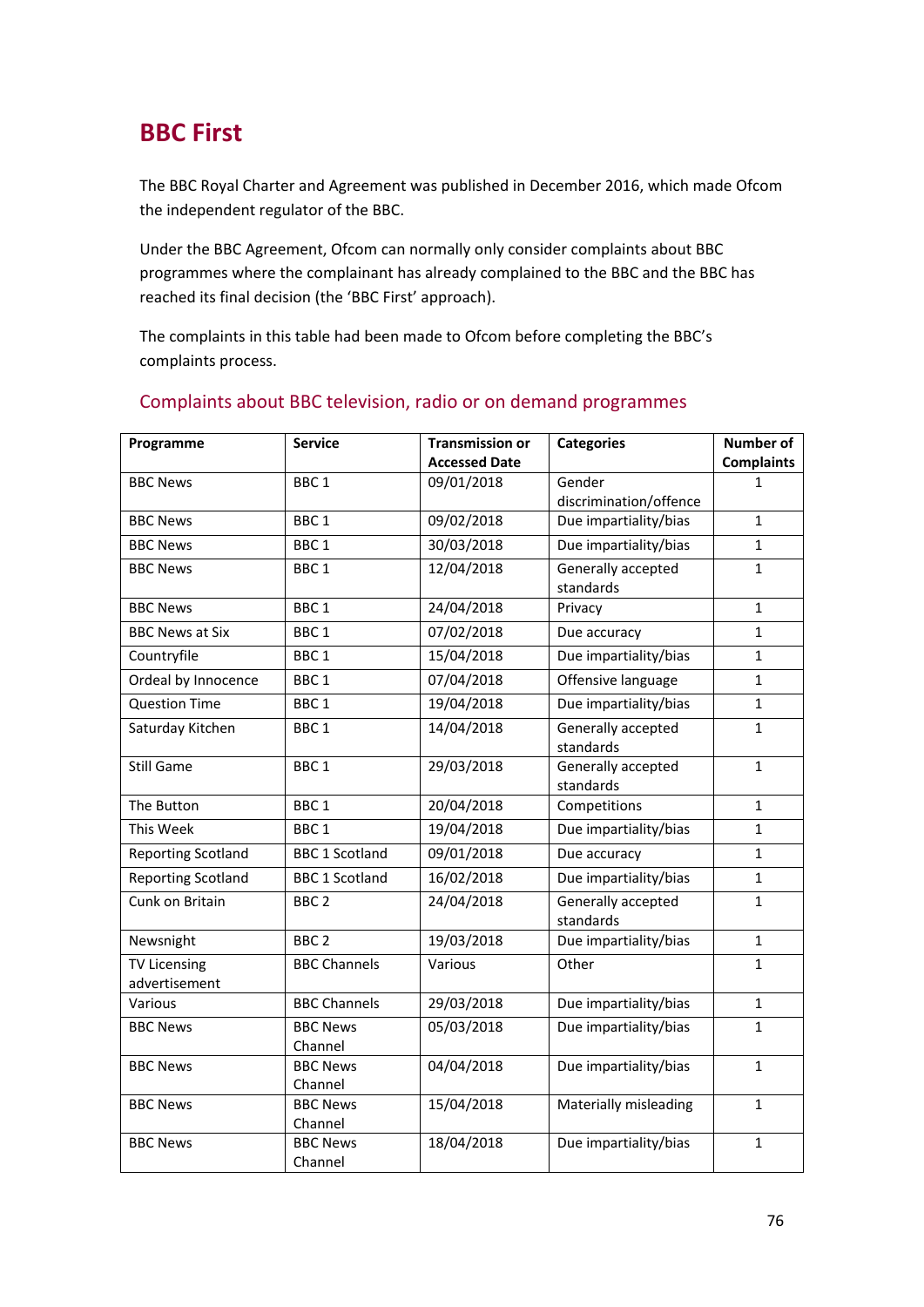Issue 353 of Ofcom's Broadcast and On Demand Bulletin 8 May 2018

| Programme              | <b>Service</b>      | <b>Transmission or</b> | <b>Categories</b>      | Number of         |
|------------------------|---------------------|------------------------|------------------------|-------------------|
|                        |                     | <b>Accessed Date</b>   |                        | <b>Complaints</b> |
| Life Hacks             | <b>BBC Radio 1</b>  | 19/03/2018             | Other                  |                   |
| Archive on 4: 50 Years | <b>BBC Radio 4</b>  | 14/04/2018             | Race                   | 1                 |
| On: Rivers of Blood    |                     |                        | discrimination/offence |                   |
| <b>BBC News</b>        | <b>BBC Radio 4</b>  | 08/04/2018             | Due impartiality/bias  | 1                 |
| <b>BBC News</b>        | <b>BBC Radio 4</b>  | 18/04/2018             | Due impartiality/bias  | 1                 |
| Today                  | <b>BBC Radio 4</b>  | 28/03/2018             | Offensive language     | 1                 |
| World at One           | <b>BBC Radio 4</b>  | 18/04/2018             | Due impartiality/bias  | 1                 |
| The World this         | <b>BBC Radio 4</b>  | 14/01/2018             | Due impartiality/bias  | 1                 |
| Weekend                |                     |                        |                        |                   |
| Laurence Reed          | <b>BBC Radio</b>    | 16/04/2018             | Due impartiality/bias  | 1                 |
|                        | Cornwall            |                        |                        |                   |
| Casualty               | <b>BBC</b> iPlayer  | 21/04/2018             | Product placement      | 1                 |
| <b>News</b>            | <b>BBC Scotland</b> | Various                | Due impartiality/bias  | 1                 |